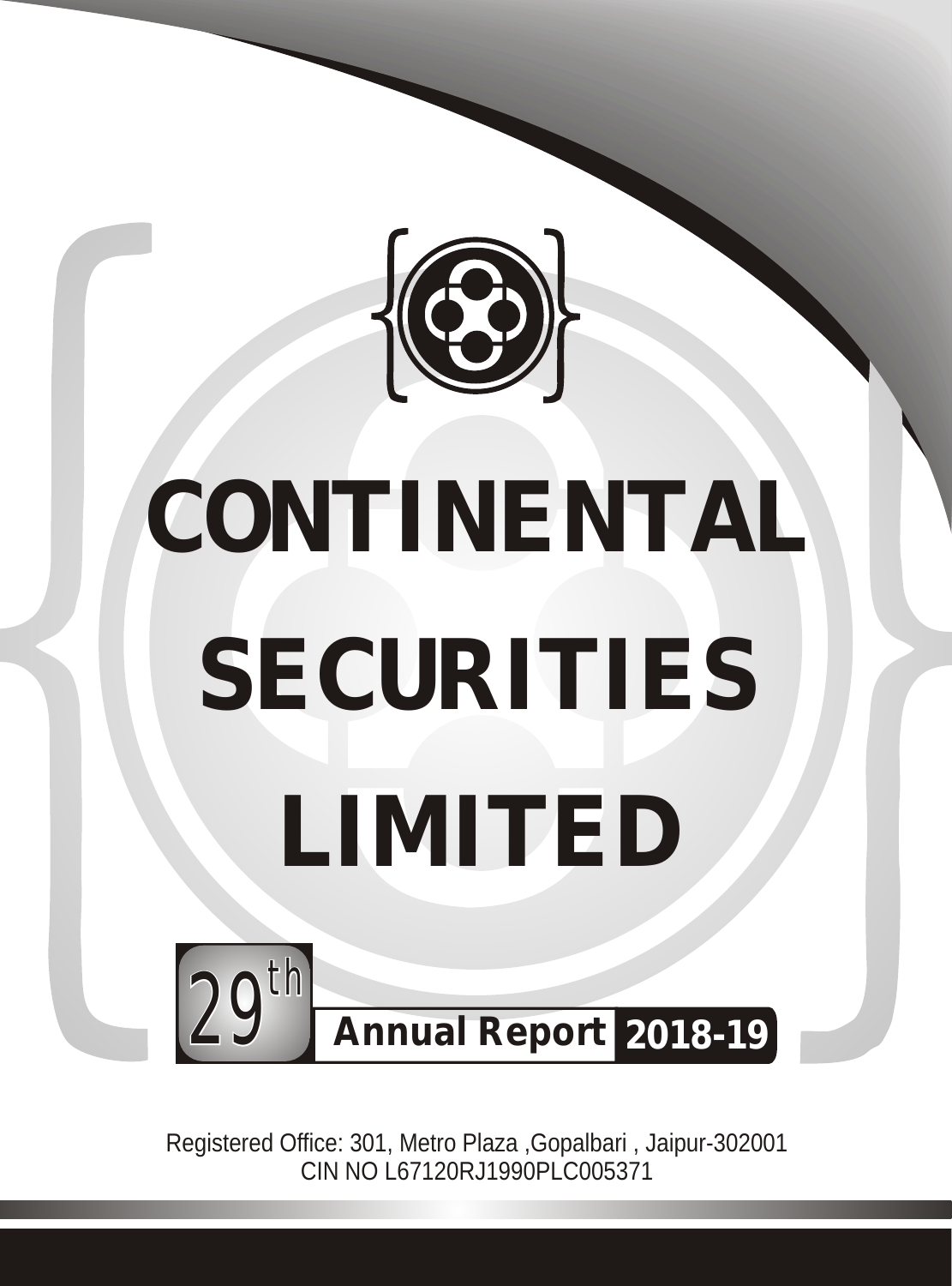#### **CORPORATE INFORMATION**

**C0NTINENTAL SECURITIES LIMITED CIN : L67120RJ1990PLC005371**

#### **BOARD OF DIRECTORS**

MADAN LAL KHANDELWAL CHAIRMAN

RAJESH KHUTETA MANAGING DIRECTOR RUCHI GUPTA INDEPENDENT DIRECTOR SURESH KUMAR GUPTA INDEPENDENT DIRECTOR VISHNU DUSAD INDEPENDENT DIRECTOR

#### **COMPANY SECREATRY & COMPLIANCE OFFICER CHIEF FINANCIAL OFFICER**

PRAVITA KHANDELWAL(APPOINTED: 12.07.2019) HEMANT GUPTA

M/S Gopal Sharma & Company M/S MKGP & Associates G-2, Golden Palace, Plot No. L-2A, Krishna Marg, 202, Prism Tower, Lalkothi C-scheme, Jaipur - 302001, Phone No.-0141-2360700 Behind Nehru Palace, Jaipur E-mail: gopalsharmaco@gmail.com Contact: 9461811652

#### **STATUTORY AUDITORS: SECRETARIAL AUDITORS:**

E-mail : mahendra927@gmail.com

#### **Registrar & Share Transfer Agent:**

Beetal Financial & Computer Service Pvt. Ltd., Beetal House 3rd Floor, 99, Madangir, Behind Local Shopping Centre,Near Dada Harsukhdas Mandir, New Delhi-11062(INDIA) Email: beetalrta@gmail.com, beetal@rediffmail.com

**Registered & Corporate Office: Bankers : Bankers : Bankers : Bankers :** 301, Metro Plaza, Gopalbari State Bank of India Jaipur, Rajasthan 302001 Bank of Baroda

**Website :** www.continentalsecuritiesltd.com **E-Mail :** continentalsecuritieslimited@gmail.com **Tel. :** 0141-2943037



CONTINENTAL SECURITIES LIMITED **Annual Report 2018-2019**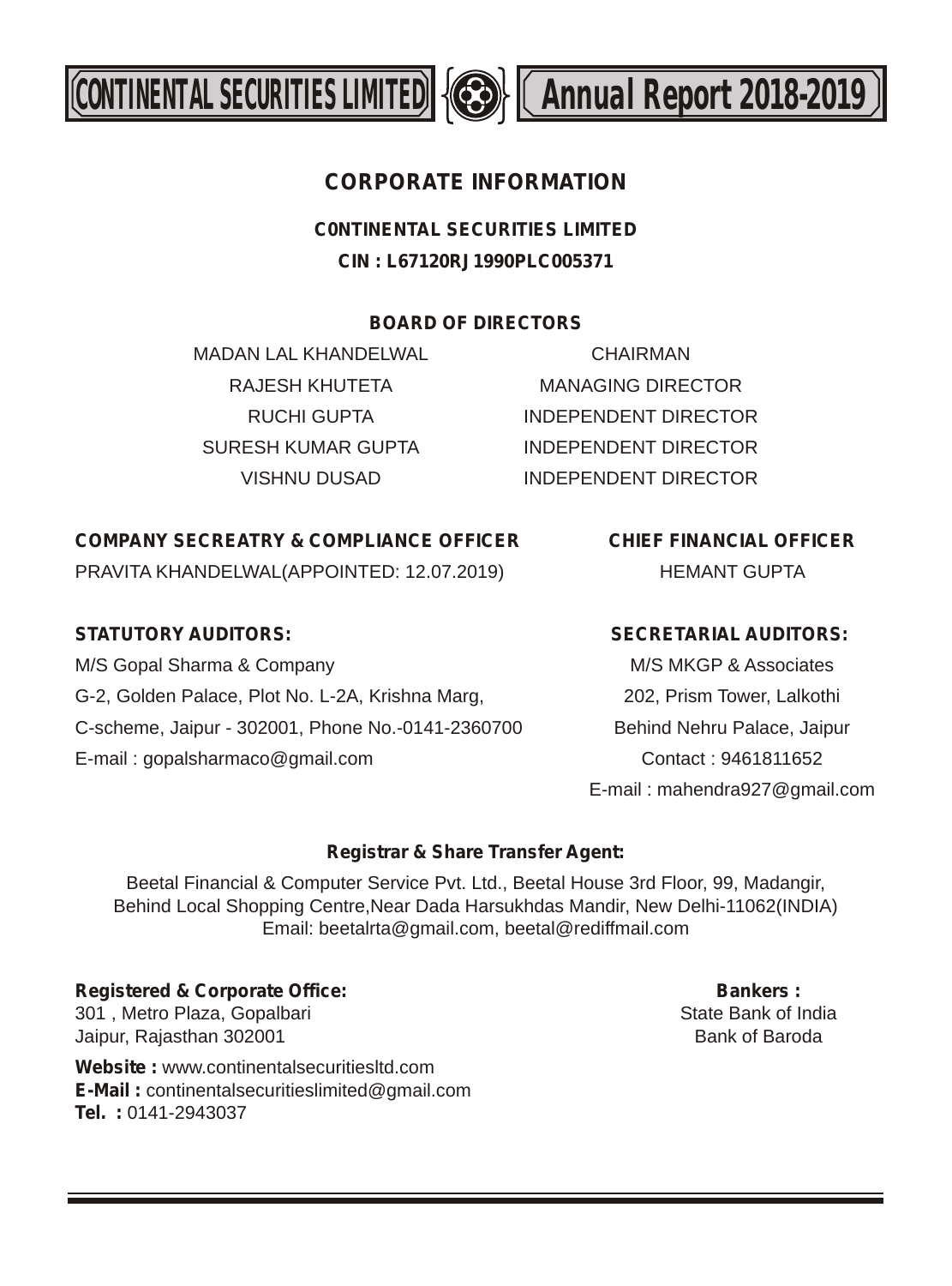

## **CONTENTS**

| 1.  | Notice & Explanatory Statement of AGM              | 01 |
|-----|----------------------------------------------------|----|
| 2.  | Board's Report With Its Annexures                  | 11 |
| 3.  | <b>Secretarial Audit Report</b>                    | 30 |
| 4.  | <b>Management Discussion &amp; Analysis Report</b> | 35 |
| 5.  | <b>Independent Auditors Report</b>                 | 39 |
| 6.  | <b>Balance Sheet</b>                               | 49 |
| 7.  | <b>Statement of Profit &amp; Loss Account</b>      | 51 |
| 8.  | <b>Cash Flow Statement</b>                         | 53 |
| 9.  | <b>Notes To Accounts</b>                           | 54 |
| 10. | proxy Form                                         | 70 |
| 11. | <b>Attendance Slip</b>                             | 71 |
| 12. | <b>Route Map</b>                                   | 72 |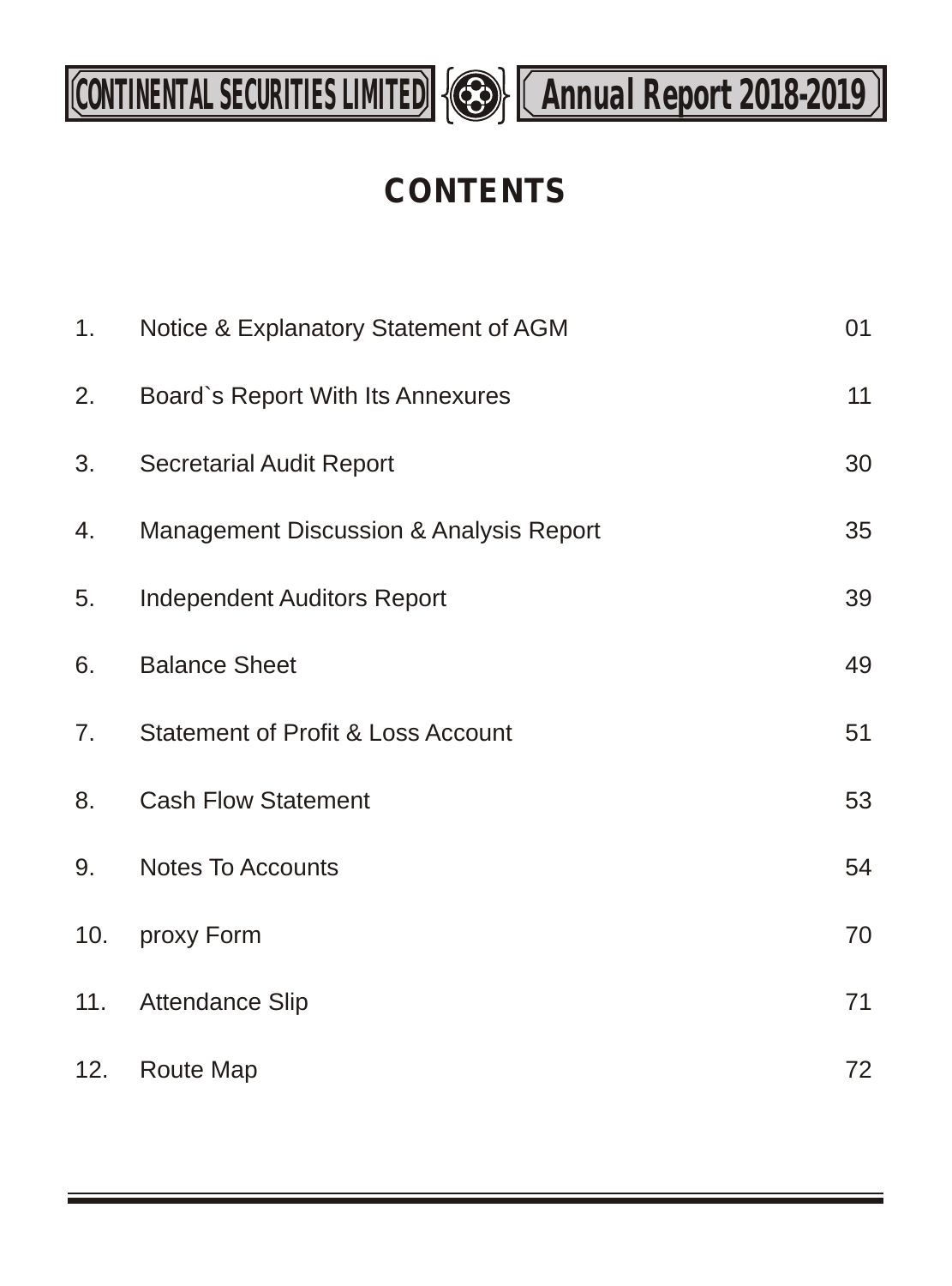

#### **NOTICE**

NOTICE is hereby given that Twenty Ninth Annual General Meeting of the Member of CONTINENTAL SECURITIES LIMITED Will be held on Monday, 16thSeptember, 2019at 02:00 P.M at Registered office of the company 301, METRO PLAZA, PARIVAHAN MARG JAIPUR,RAJASTHAN to transact the following business:-

#### **ORDINARY BUSINESS:**

- 1. To receive, consider and adopt the Audited Financial Statements of the Company for the financial year ended on 31st March, 2019, together with the Board's Report and Auditors Report thereon.
- 2. To appoint Director in place of Shri M.L. Khandelwal (DIN- 00414717) who retires by rotation and being eligible, offers himself for re-appointment.

#### **SPECIAL BUSINESS:**

To Consider and if thought fit, to pass with or without modification(s), the following resolution as an Ordinary Resolution:

3. To fix minimum fee for serving various documents on the members of the company and in this regard ,to consider and if thought fit, to pass ,with or without modification(s),the following resolution as an ORDINARY RESOLUTION:

RESOLVED THAT pursuant to section 20 and other applicable provisions, if any, of the Companies act 2013 read with the rules made there under (including any statutory modification (s) or re-enactments(s) thereof, for the time being in force), the company may serve documents on its members under the act by post or by speed post or by courier or such electronic or other mode as may be prescribed, depending on event and circumstance of each case from time to time.

RESOLVED FURTHER THAT the board of directors of the company or its duly constituted committee be and is hereby authorized to decide, in respect of any advance request for sending documents in a particular mode of delivery by any member provided at least one week in advance of the dispatch of the documents by the company along with requisite fee duly received by the company and that no such request shall be entertained by the company post-dispatch of such documents by the company to the member, the charges payable for such delivery, as prescribed below for each mode of dispatch.

1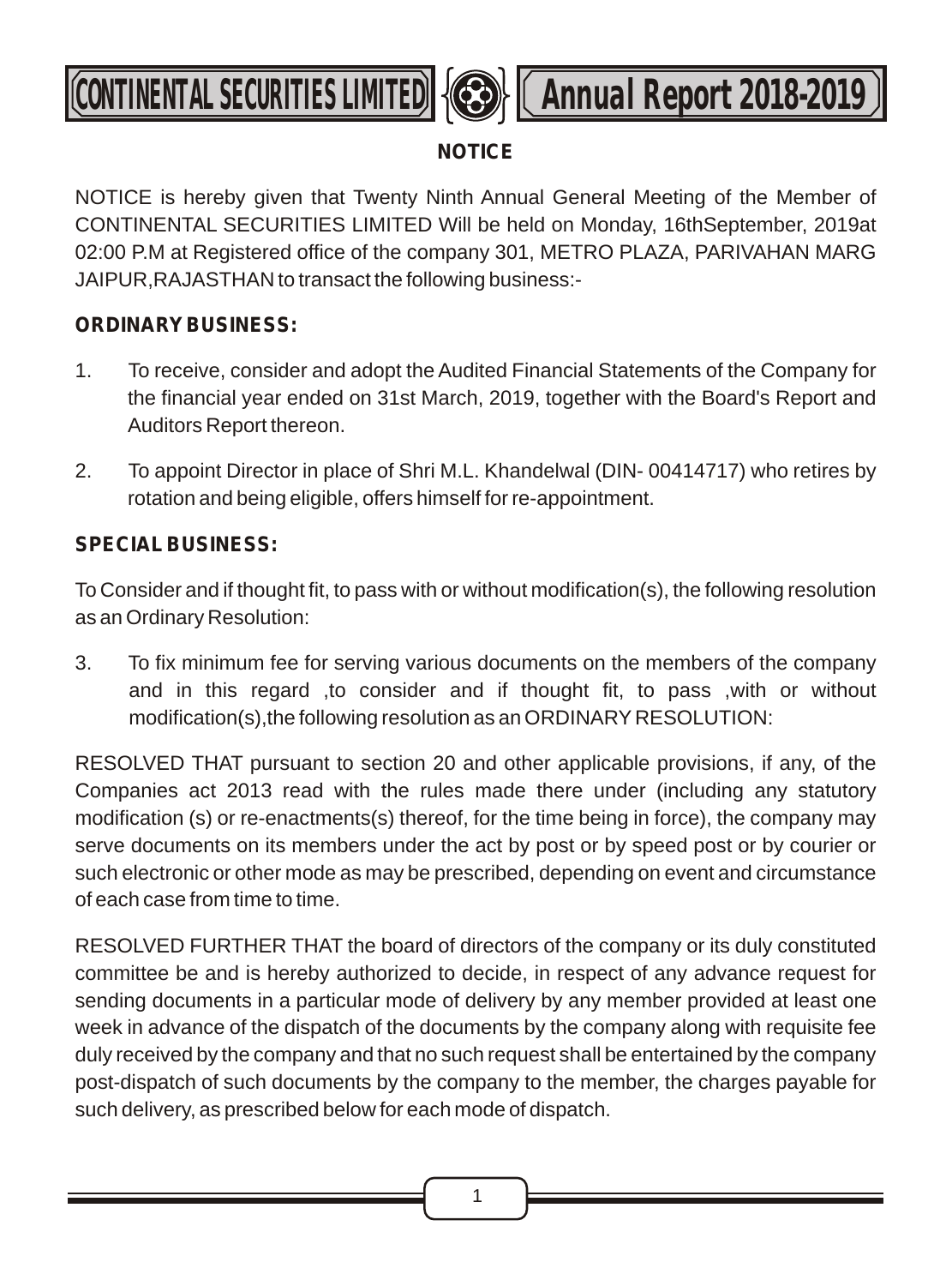**CONTINENTAL SECURITIES LIMITED 43 (Annual Report 2018-2019** 

|    | SI.No.   Mode of Dispatch | Minimum rate per document at the minimum slab of the weight of<br>the document in each category in Rs. |                  |  |  |  |  |
|----|---------------------------|--------------------------------------------------------------------------------------------------------|------------------|--|--|--|--|
|    |                           | Within india                                                                                           | International    |  |  |  |  |
|    | <b>Ordinary Post</b>      | 10                                                                                                     | 1.2 times of the |  |  |  |  |
| 2. | Registered post           | 50                                                                                                     | actual charges   |  |  |  |  |
| 3. | <b>SpeedPost</b>          | 50                                                                                                     | in each case     |  |  |  |  |
| 4. | Courier                   | 50                                                                                                     |                  |  |  |  |  |
| 5. | Electronic mail(email) 10 |                                                                                                        | 20               |  |  |  |  |

RESOLVED FURTHERTHAT the Board of Directors of the company or its duly constituted committee be and is hereby authorized to amend or alter such charges from time to time either keeping in view the change of charges as applicable to that mode or in any situation so warrants and to do all such acts and take all such steps as may be necessary,proper or expedient to give effect to this resolution".

Regd. Office: 301,Metro plaza

Goplabari,Jaipur302001 For and on behalf of the Board of Directors CONTINENTAL SECURITIES LIMITED

DATE:13.08.2019

Sd/- Pravita Khandelwal Company Secretary and compliance officer Membership No. 53836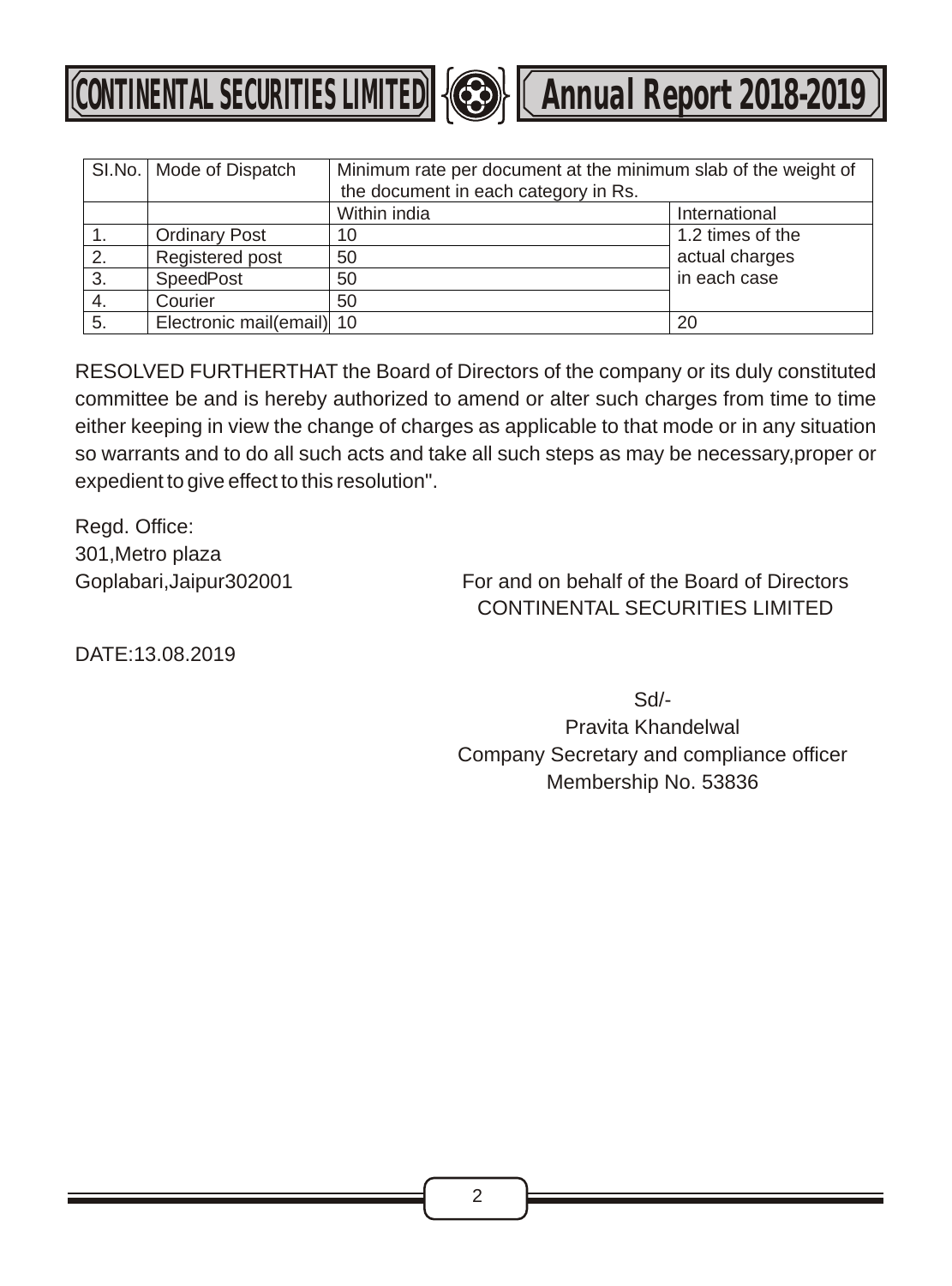

**CONTINENTAL SECURITIES LIMITED | <b>CO** | Annual Report 2018-2019

#### **NOTES**

- 1. Additional Information required pursuant to Regulation 36(3) of the SEBI(Listing and disclosure Requirements) Regulation,2015 with regards to director seeking reappointment at the Annual General Meeting is annexed here to.
- 2. A member entitled to attend and vote at the meeting is also entitled to appoint a proxy need not be a member of the company. A person can act as proxy on behalf of members not exceeding fifty and holding in the aggregate not more than ten percent of the total value of share capital of the Company carrying voting rights. A member holding more than ten percent of the total share capital of the Company carrying voting rights may appoint a single person as proxy and such person shall not act as proxy for any other person or shareholder. The instrument appointing proxy must reach the Registered Office of the Company not later than 48 hours before the time fixed for the meeting. Acopy of proxy form for the AGM is enclosed.
- 3. Members/proxies/authorised representatives are requested to bring their duly filled in attendance slips enclosed herewith to attend the meeting mentioning therein details of their DPand Client ID / Folio No.
- 4. Corporate members intending to send their authorized representative to attend the meeting pursuant to Section 113 of Companies Act, 2013 are requested to send to the company a certified copy of the relevant Board resolution together with the specimen signature of their authorized representatives to attend and vote on their behalf at the meeting .
- 5. In case of joint holders attending the meeting, only such joint holder who is higher in the order of names will be entitled to vote.
- 6. The explanatory statement pursuant to section 102 of the Companies Act, 2013 ("the Act") in respect of Special businesses set out in Notice above is annexed hereto.
- 7. The Notice of AGM will be sent to those Members whose name will appear in the Register of Members as on Friday, August 09, 2019.
- 8. The Register of the members and share transfer books of the Company will remain closed from 10th September, 2019 to 16th September, 2019 (both days inclusive).
- 9. The Members holding shares in physical form are requested to intimate quoting their Folio Number and the change of address immediately to M/s BeetalFinancial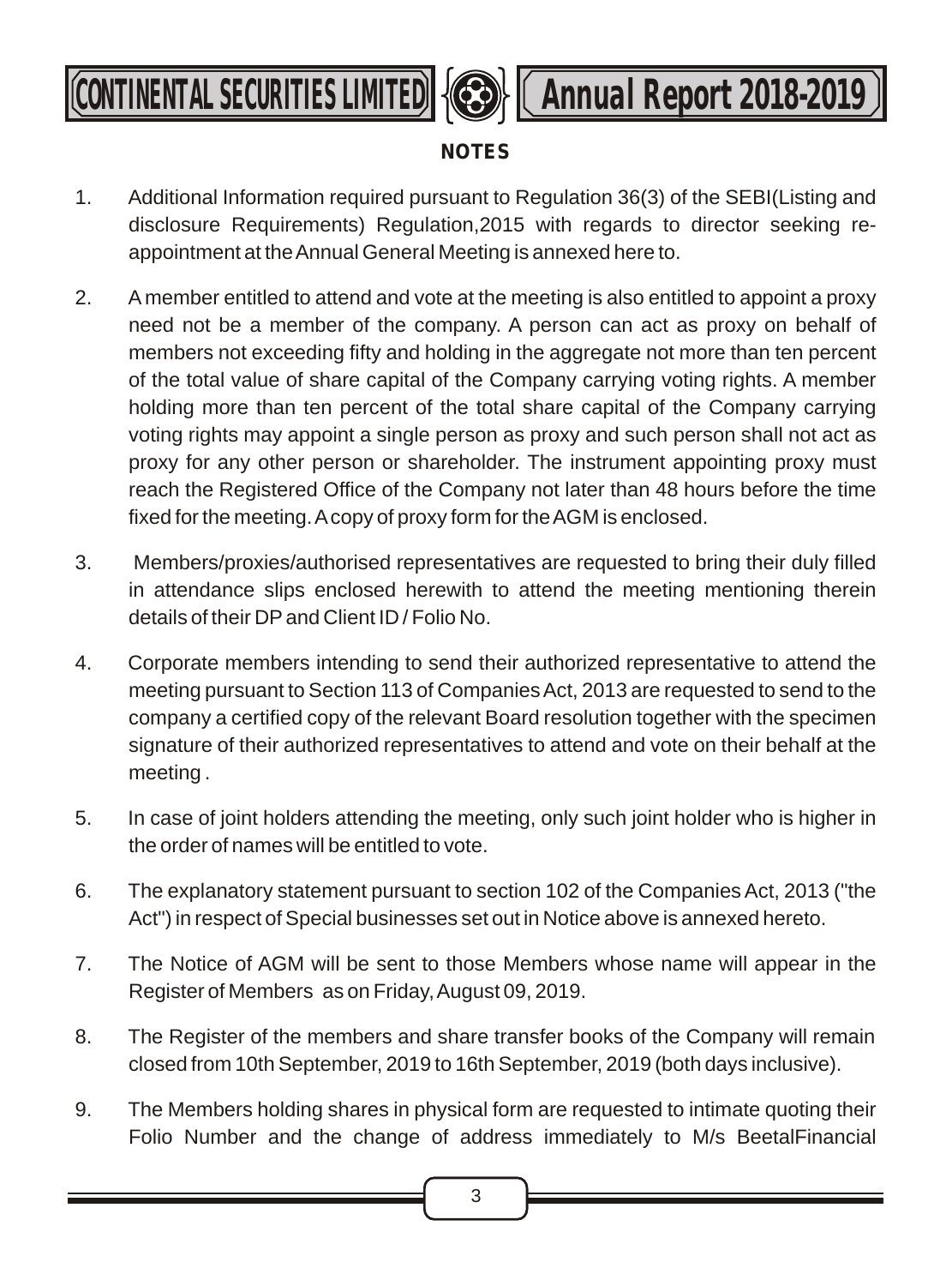Services and Computers Pvt. Ltd (the registrar and transfer Agent) Beetal House,3rd Floor, 99 Madangir, Behind LSC, New Delhi 110062.

10. The shareholders holding shares in demat form and have not registered their e-mail IDs with their Depository Participant are requested to register their e-mail address, to enable the Company to use the same for serving documents electronically. Shareholders holding shares in physical form shall provide their e-mail address to RTA.

**CONTINENTAL SECURITIES LIMITED 43 (Annual Report 2018-2019** 

- 11. Pursuant to Section 72 of Companies Act, 2013, shareholders holding shares in physical form may file nomination in form SH-13 with the Registrar & share transfer agents of the Company .In respect of shares held in electronic /demat form the nomination form may be filed with respective depository participant.
- 12. Members desirous of obtaining any information required concerning the accounts of the company and any other information are requested to address their queries to the Company at least seven days in advance of the date of meeting.
- 13. The Securities and exchange Board of India (SEBI) has mandated the submission of Permanent Account Number (PAN) by every participant in securities market. Members holding shares in electronic form are therefore, requested to submit their PAN to depository participants with whom they maintain their accounts. Members holding shares in physical form have to submit their PAN number and AADHAAR Card Copy to Registrar and Share Transfer Agents of the Company .
- 14. Members may note that the notice of the Annual General meeting and Annual Report for the year 2018-19 will also be available on the Company website www.continentalsecuritiesltd.com for their download .The physical copies of the aforesaid documents will also be available for inspection at Registered office of the company for inspection during normal business hours on working days .Even after registering for e - communication ,members are entitled to receive copy of above documents in physical form , upon making a request for the same at free of cost .
- 15. In accordance with rule 20 of the Companies (Management and Administration) amendment Rules 2015,the Company has fixed 09th September, 2019 as the cutoff date to determine the eligibility to vote by electronic means or in the general meeting. A person whose name is recorded in register of members or in the register of beneficiary owners maintained by depositories as on the cutoff date, i.e 09th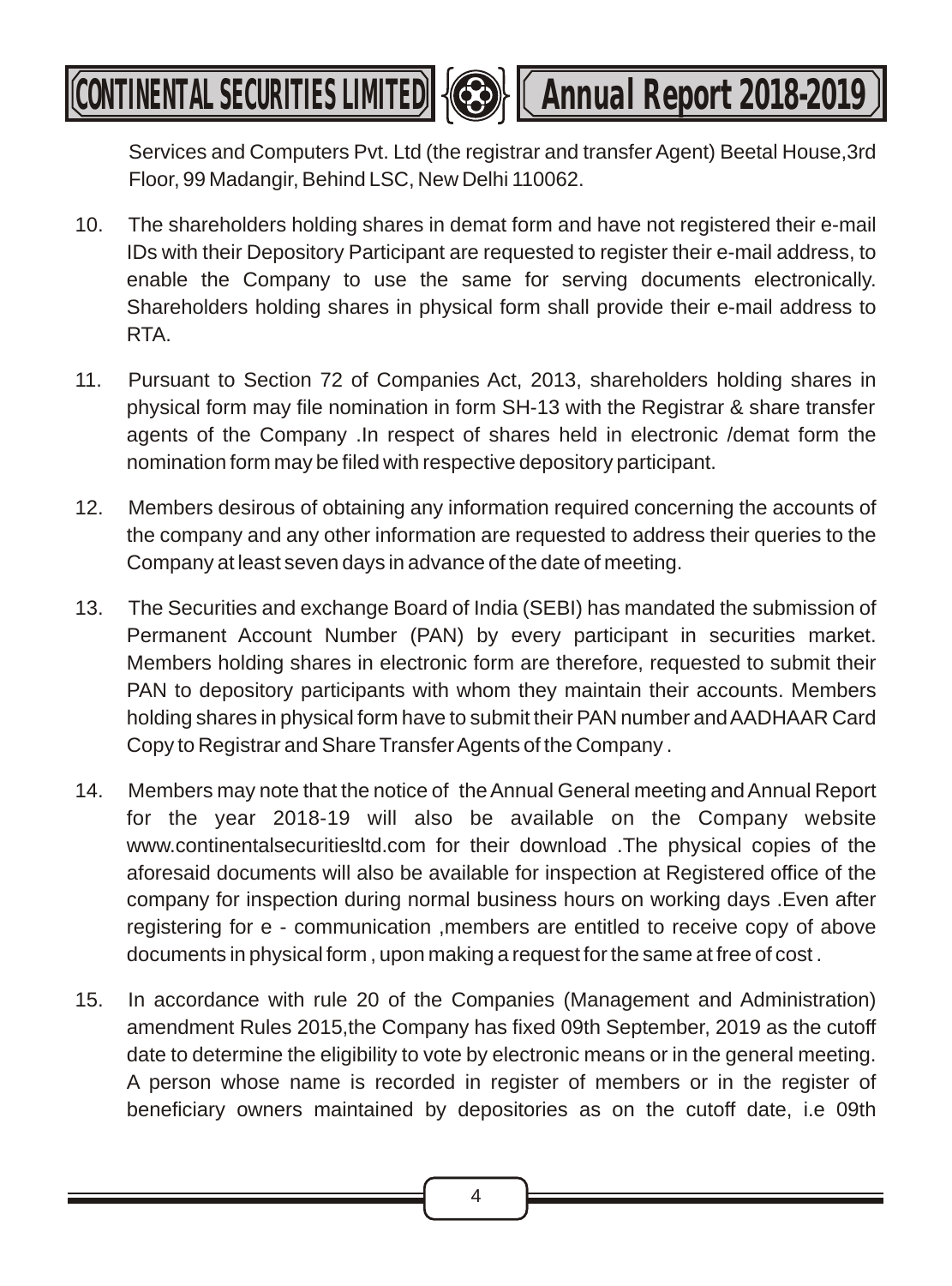September 2019 shall be entitled to avail facility of e-voting as well as voting at the general meeting.

**CONTINENTAL SECURITIES LIMITED 43 (Annual Report 2018-2019** 

#### **16. VOTING THROUGH ELECTRONIC MEANS**

In compliance with the provisions of Section 108 of the Act, read with Rule 20 of the Companies (Management and Administration) Rules, 2014, as amended from time to time, and Regulation 44 of the SEBI LODR Regulations, the Members are provided with the facility to cast their vote electronically, through the e-voting facility provided by Beetal Financial & Computer Services Private Limited, Registrar and Share Transfer Agent of the Company, on all the resolutions set forth in this Notice. The instructions for e-voting are given herein below.

The members whose names appear in register of members as on cut-off date i.e. 09th September, 2019 will be entitled for E-Voting. The remote e- voting period will commence at 09.00 A.M. on Friday 13th September, 2019 and will end at 5.00 P.M. on Sunday 15thSeptember, 2019. The members attending the meeting who have not cast their vote by remote e-voting shall be able to vote at the meeting through Postal ballot paper. The Ballot Paper will be made available to the members at AGM. The members who had casted their vote through E-Voting shall not be entitled to vote at Annual General Meeting. However such members may attend Annual General Meeting. The company has appointed Shri Ajay Khandelwal, a partner of M/S Ajay Khandelwal & Associates , Chartered Accountants , A practicing Chartered Accountant firm to act as scrutinizer to scrutinize the ballot papers and remote e- voting process in a fair and transparent manner . The detailed procedure for remote e-voting is given below:

#### **The instructions for e-voting are as under:**

- (i) The shareholders should Log on to the e-voting website www.evotingindia.com.
- (ii) Click on "Shareholders" tab.
- (iii) now enter your user ID
	- a) for CDSL: 16digits beneficiary ID
	- b) for NSDL: 8 character DPIDfollowed by 8 digit client ID
	- c) members holding shares in physical form should enter Folio Number registered with the Company.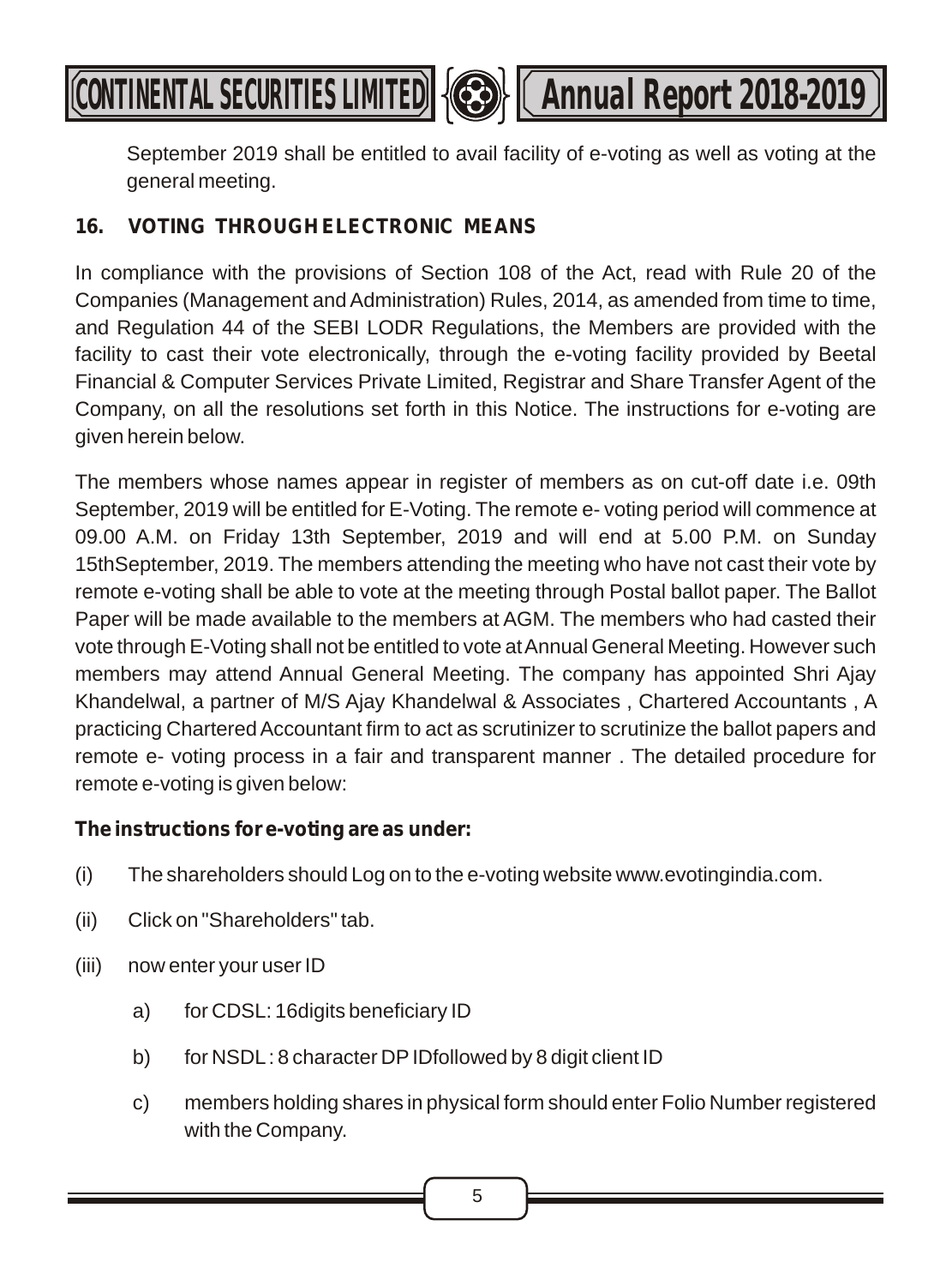### (iv) Next enter the Image Verification as displayed and Click on Login.

(v) If you are holding shares in demat form and had logged on to www.evotingindia.com and voted on an earlier voting of any company, then your existing password is to be used.

**CONTINENTAL SECURITIES LIMITED 43 (CONTINENTAL SECURITIES LIMITED** 

(vi) If you are a first time user follow the steps given below:

For members holding shares in demat form and physical form

PAN:Enter your 10 digit alpha numeric PAN issued by Income Tax department (Applicable for both demat and physical shareholders.

Members who have not up dated their PAN with the Company/depository participant are requested to use the first two letters of their name and the 8 digits of sequence number in the PAN field. In case the sequence number is less than 8 digits enter the applicable number of 0's before the number after the first two characters of the name in capital letters i.e. if your name is Ramesh Kumar with sequence No.1, than enter RA00000001 in the PAN field.

- DOB: Enter the date of birth as recorded in yourdemat account or in the Company records for the said demat account or folio in DD/MM/YYformat.
- (vii) After entering these details appropriately, click on "SUBMIT" tab.
- (viii) Members holding shares in physical form will then reach directly the Company selection screen. However, members holding shares in demat form will now reach 'Password Creation' menu wherein they are required to mandatorily enter their login password in the new password field. Kindly note that this password is to be also used by the demat holders for voting for resolutions of any other company on which they are eligible to vote, provided that company opts for e-voting through CDSL platform. It is strongly recommended not to share your password with any other person and take utmost care to keep your password confidential.
- (ix) For Members holding shares in physical form, the details can be used only for e-voting on the resolutions contained in this Notice.
- (x) Click on EVSN for CONTINENTAL SECURITIES LIMITED on which you choose to vote.

6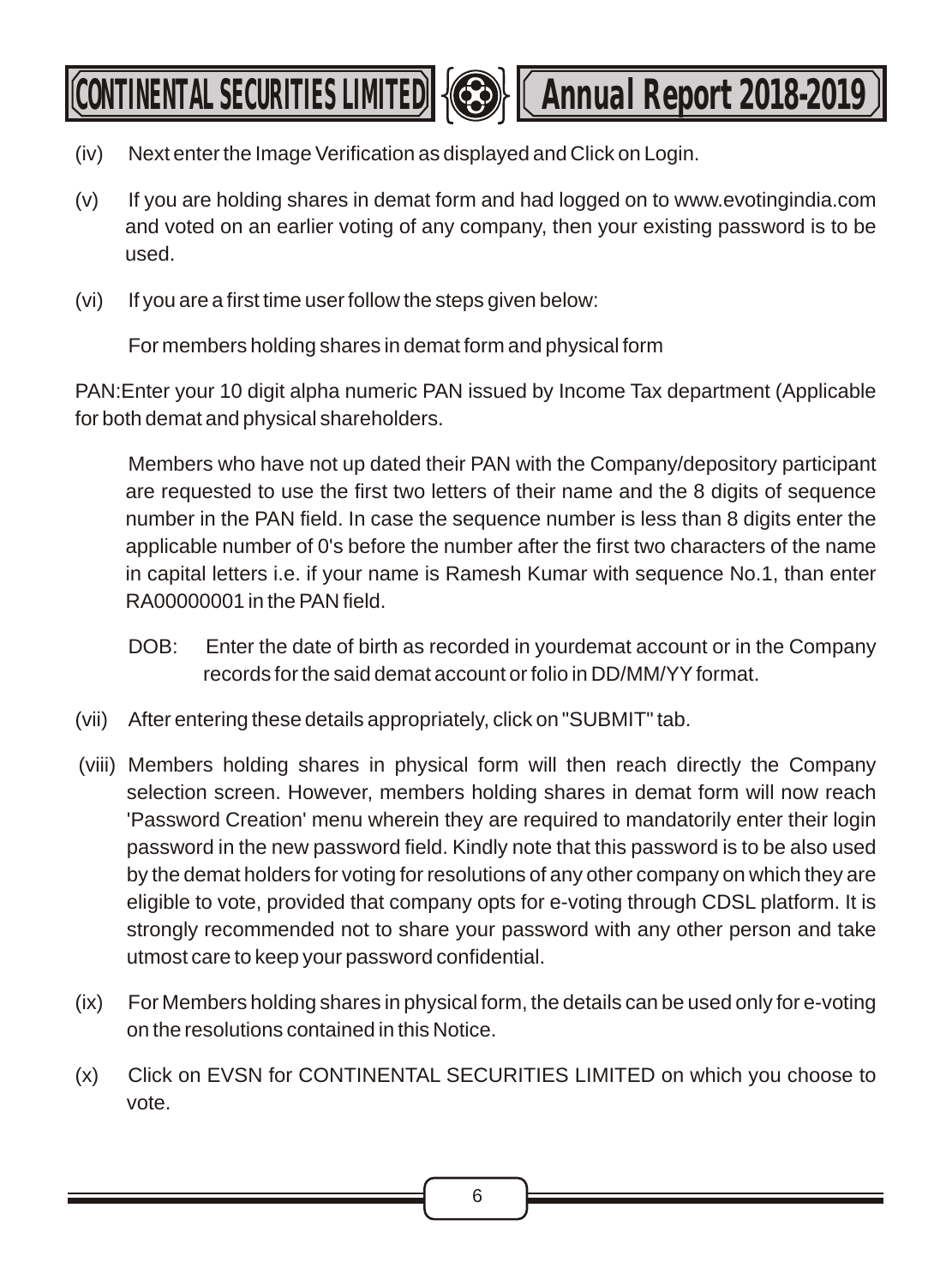- **CONTINENTAL SECURITIES LIMITED | <b>CO** | Annual Report 2018-2019
- (xi) On the voting page, you will see "RESOLUTION DESCRIPTION" and against the same the option "YES/NO .
- (xii) Select the option YES or NO as desired. The option YES implies that you assent to the Resolution and option NO implies that you dissent to the Resolution.
- (xiii) Click on the "RESOLUTIONS FILE LINK" if you wish to view the entire Resolution details.
- (xiv) After selecting the resolution you have decided to vote on, click on "SUBMIT". A confirmation box will be displayed. If you wish to confirm your vote, click on "OK", else to change your vote, click on "CANCEL" and accordingly modify your vote.
- (xv) Once you "CONFIRM" your vote on the resolution, you will not be allowed to modify your vote.
- (xvi) You can also take out print of the voting done by you by clicking on "Click here to print" option on the Voting page.
- (xvii) If Demat account holder has forgotten the password then Enter the User ID and the image verification code and click on Forgot Password & enter the details as prompted by the system.

(xviii) Notes for Non Individuals and custodians shareholders:

• Institutional shareholders (i.e. other than Individuals, HUF, NRI etc.)and custodian are required to log on to

www.evotingindia.com and register themselves as Corporate. They should submit a scanned copy of the Registration Form bearing the stamp and sign of the entity to helpdesk.evoting@cdslindia.com.

- After receiving the login details they have to create a compliance user using the admin login and password. The compliance user would be able to link the accounts for which they wish to vote on.
- The list of accounts linked in to login should be mailed to helpdesk.evoting@cdslindia.com and on approval of the accounts they would be able to cast their vote.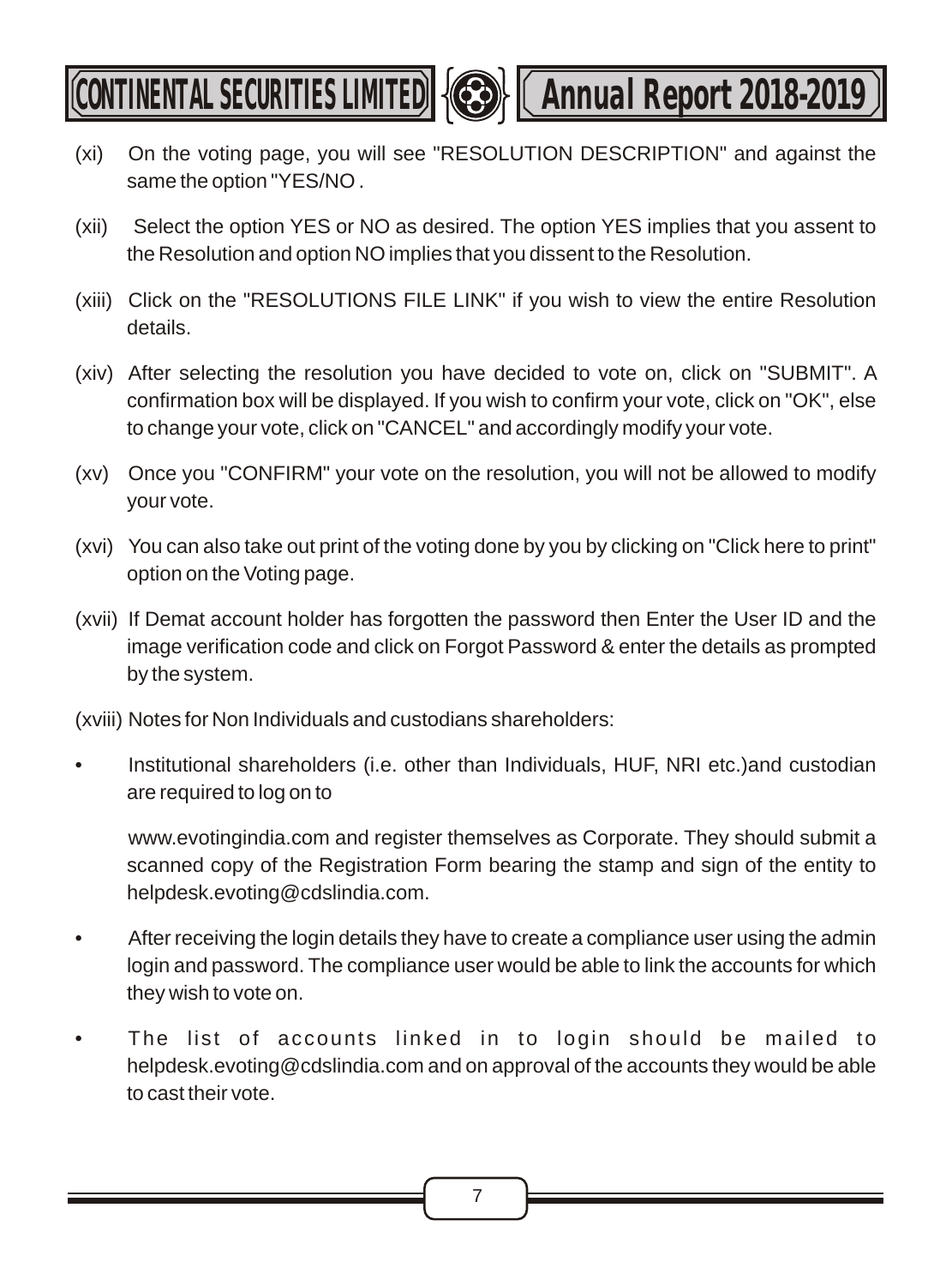• They should upload a scanned copy of the Board Resolution and Power of Attorney (POA) which they have issued in favour of the Custodian, if any, in PDF format in the system for the scrutinizer to verify the same. **CONTINENTAL SECURITIES LIMITED <b>Annual Report 2018-2019** 

- (xix) In case you have any queries or issues regarding e-voting, you may refer the Frequently Asked Questions
- (xx) ("FAQs") and e-voting manual available at www.evotingindia.com under help section or write an email to helpdesk.evoting@cdslindia.com.
- (xxi) The shareholders can opt for only one mode of voting,i.e. either physically by attending AGM or e-voting. If any shareholders opt for e-voting, he/she will not be eligible to vote physically in AGM.
- (xxii) Mr. Ajay Khandelwal, Practicing Chartered Accountants (Membership No. 403532) has been appointed as the Scrutinizer to scrutinize the e-voting process in a fair and transparent manner. The scrutinizer from the conclusion of the e- voting period unlock the votes in presence of two witnesses not in employment of the company make a scrutinizer's report within forty eight hours of the conclusion of the AGM , of the votes casted in favour or against , if any, forthwith to the Chairman of the Company.
- (xxiii) The Results of e-voting shall be declared on or after the AGM of the Company and the Results declared with Scrutinizer Report shall be placed on the Website of the Company i.e. www.continentalsecuritieslimited.com and also on the website of CDSLviz. www.cdslindia.com within two days of passing of the Resolution at the AGM of the Company.
- .14. All documents referred to in the accompanying Notice shall be open for inspection at the Registered Office of the Company during normal business hours (9.00 am to 5.00 pm) on all working days, up to and including the date of the Annual General Meeting of the Company.

Chairman has to declare the results on resolutions by 16thSeptember, 2019.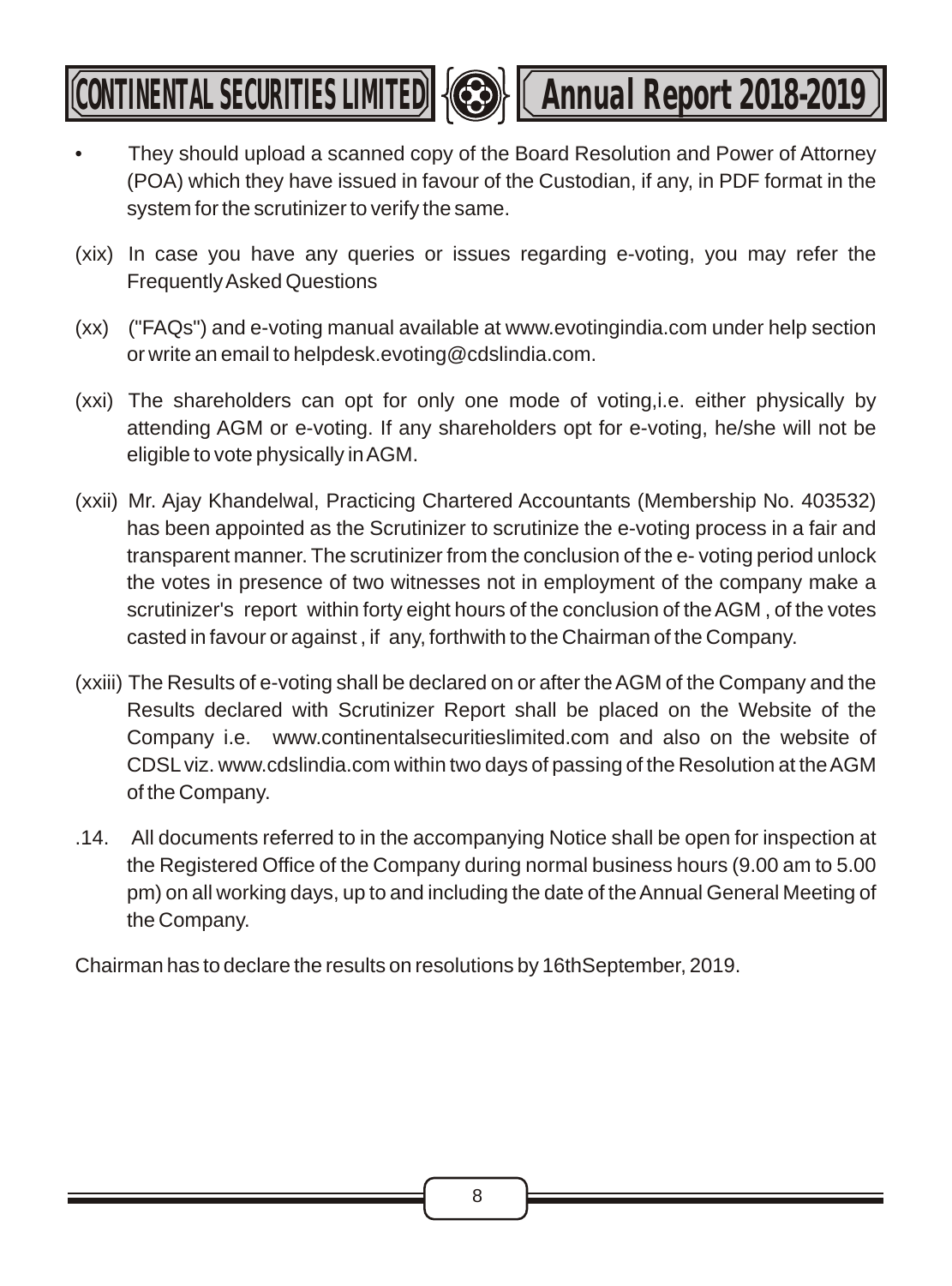**CONTINENTAL SECURITIES LIMITED | CONTINENTAL SECURITIES LIMITED | COOP | Annual Report 2018-2019** 

#### **EXPLANATORY STATEMENT PURSUANT TO SECTION 102(1) OF THE COMPANIES ACT, 2013:**

#### **ITEM 3:**

Section 20 of the Companies Act , 2013 which deals with service of documents , inter -alia , enables the company to dispatch any document to a member as per his preferred mode on receipt of specific request subject to deposit of such fee as determined by the members in the Annual General Meeting . Accordingly, consent of the members is sought for passing a resolution authorizing the board of directors to decide the fees payable as set out at item no. 3 of the notice on dispatch of document as per the choice of mode selected by any member of the Company.

The board recommends the resolution for approval of the members in the best interest of the company. The rate indicated in the resolution is minimum rate per document at the minimum slab of the weight in the respective category of each mode of dispatch as mentioned there at

None of the Directors, Key Managerial Personnel of the Company or their relatives or any other officials of the Company is, in any way, financially or otherwise, concerned or interested in the resolution.

Regd. Office: 301,Metro Plaza

Gopalbari,Jaipur302001 For and on behalf of the Board of Directors Date: 13.08.2019 CONTINENTAL SECURITIES LIMITED

Sd/-

**Pravita Khandelwal** Company Secretary and compliance officer Membership No. 53836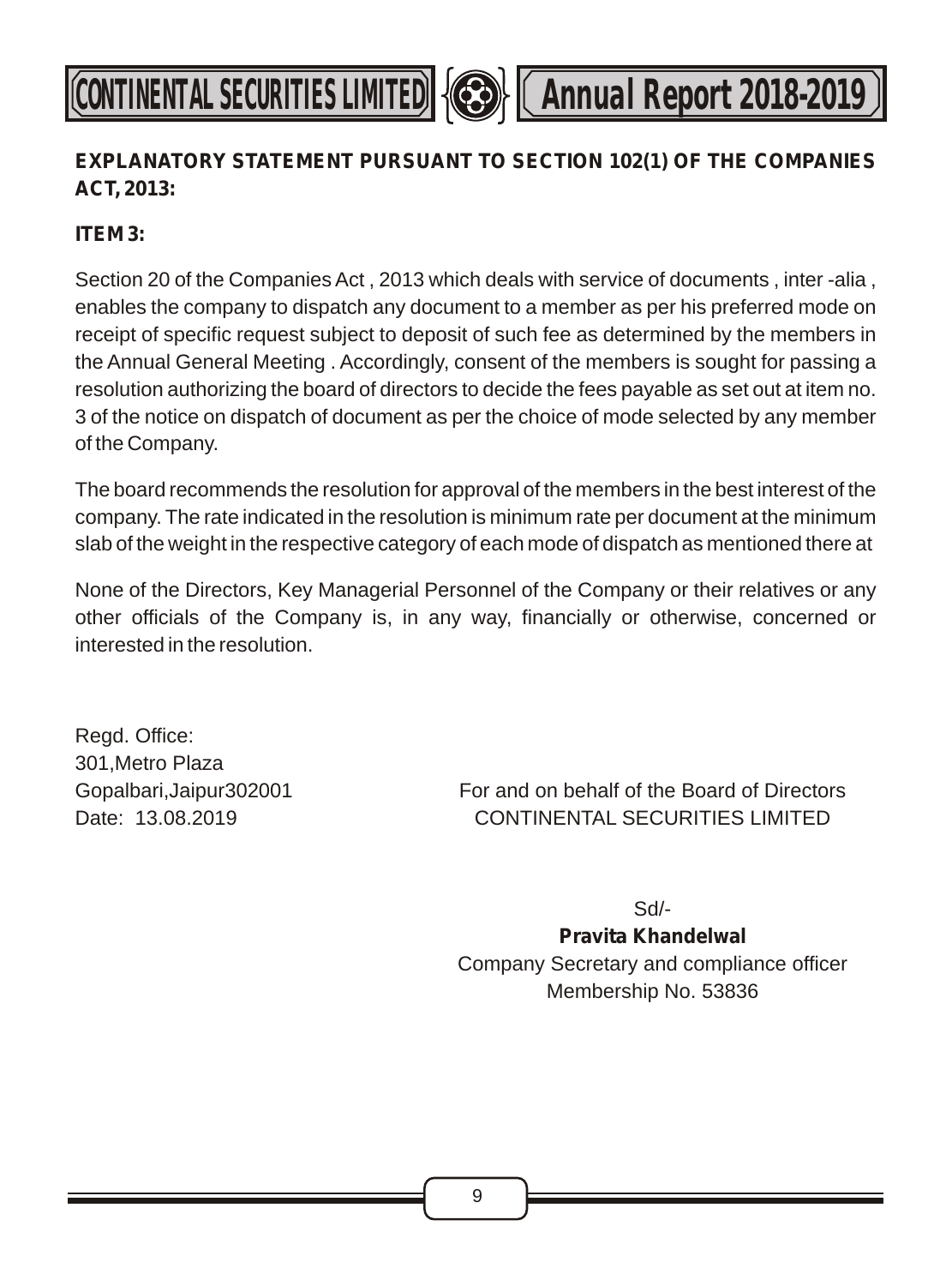**CONTINENTAL SECURITIES LIMITED | <b>43** (Annual Report 2018-2019



**ADDITIONAL INFORMATION PURUSNT TO REGULATION 36(3) OF THE SEBI (LISTING OBLIGATION & DISCLOSURE REQUIRMENTS) REGULATIONS,2015 WITH REGARDS TO THE DIRECTOR SEEKING RE-APPOINTMENTS AT 29th ANNUAL GENERAL MEETING**

#### **Mr. MadanLalKhandelwal**

| Date of Birth                                    |    | March 2, 1945                                                                                           |
|--------------------------------------------------|----|---------------------------------------------------------------------------------------------------------|
| Age                                              |    | 74 Years                                                                                                |
| Qualification                                    |    | M.tech.                                                                                                 |
| Expertise in specific<br><b>Functional Areas</b> |    | He has appropriate skills, knowledge, and a wide<br>experience of more than 30 years of finance sector. |
| No. of shares Held                               | ÷. | 70400                                                                                                   |
| Remuneration last Drawn :                        |    | $8250/-$                                                                                                |
| Remuneration to be Drawn:                        |    | $8250/-$                                                                                                |
|                                                  |    | Terms of appointment/Reappointment : Director Liable to rotation seeking reappointment.                 |
|                                                  |    | No. of Board Meetings attended during the year : All Board Meetings                                     |

Relationship between Directors inter -se : Mr. Rajesh Khuteta -Father In law

Original Date of Appointment : 30-03-1990

Name of the companies in which : (1)Continental Petroleum Limited

Chairmanship/Directorship except

Continental Securities Limited

Regd.Office:For and Behalf of Board of Directors 301,Metro PlazaContinental Securities Limited Gopalbari,Jaipur302001 Date: 13.08.2019

> Sd/- **Pravita Khandelwal** (Company Secretary) Membersip No. 53836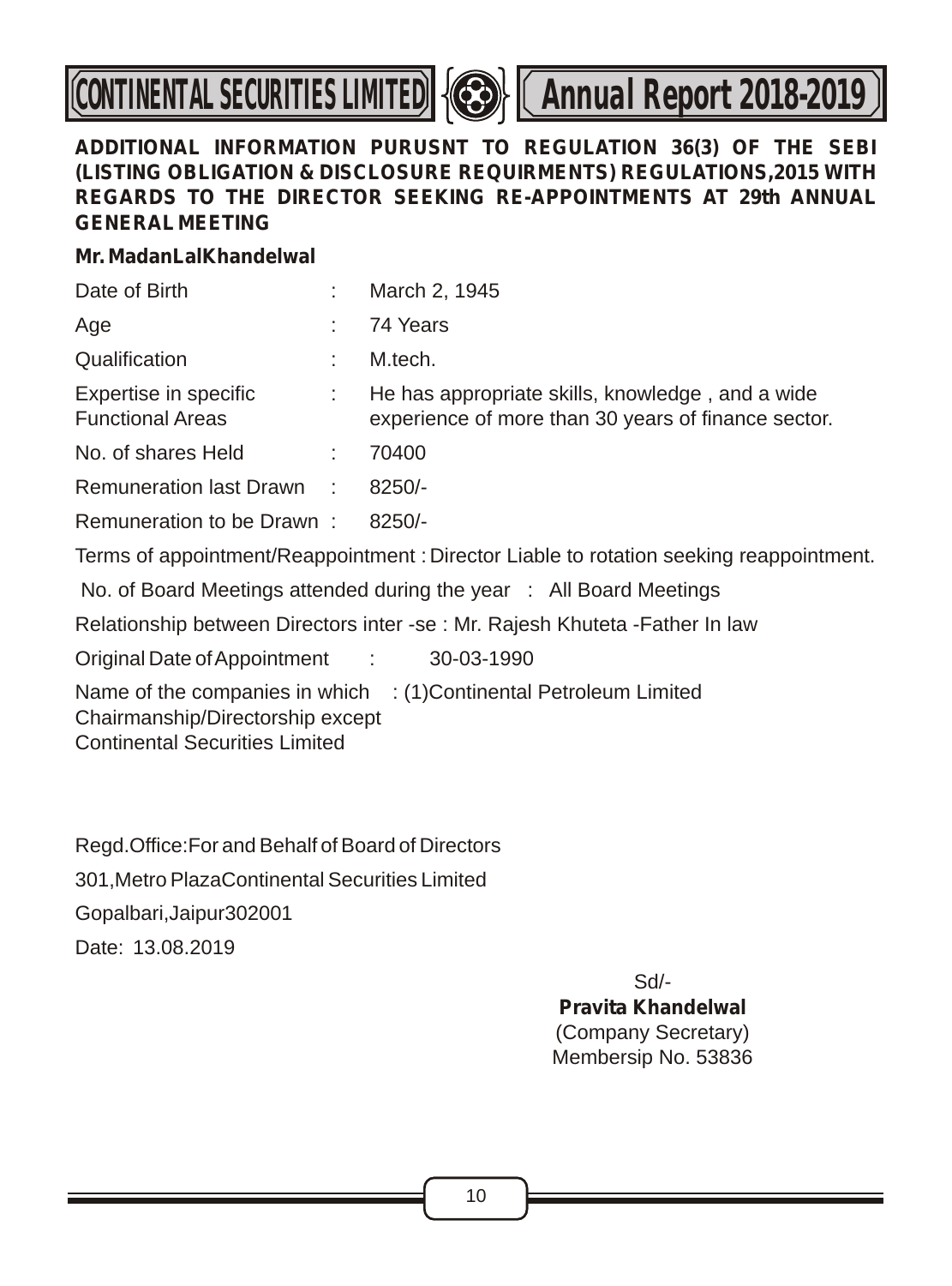

#### **BOARD'S REPORT**

To

The Shareholders,

Continental Securities Limited ("Company")

We are glad to take this opportunity to present the Twenty Ninth Annual Report on the business and operations of the Continental Securities Limited (hereinafter referred as "we" or "Company) together with the Audited Financial Statements for the Financial Year ended March 31, 2019.

#### **1. FINANCIALPERFORMANCE:**

The financial performance of the company for Financial Year2018-19 is summarized here below:

(Rs. In Lacs.)

| <b>Particulars</b>                   | <b>Year Ended</b>            | <b>Year Ended</b>            |
|--------------------------------------|------------------------------|------------------------------|
|                                      | 31 <sup>st</sup> March, 2019 | 31 <sup>st</sup> March, 2018 |
| <b>Income</b>                        | 41.26                        | 42.88                        |
| <b>Total Expenditure</b>             | 31.02                        | 34.56                        |
| Profit before Interest, Dep. And tax | 10.24                        | 8.32                         |
| Interest                             | 0.00                         | 0.02                         |
| Depreciation                         | 1.40                         | 1.91                         |
| <b>Taxation</b>                      | 2.39                         | 3.95                         |
| Net profit                           | 6.45                         | 2.44                         |
| Profit (Loss) brought forward        | 17.80                        | 17.95                        |
| Net Profit (Loss) carried forward    | 20.42                        | 17.80                        |

#### **2. REVIEW OF OPERATIONS**

Your Company is registered as a Non-Banking Finance company to carry out Financial Activities in India. In order to build a high-quality loan book , company is continuouslyworking tremendously.During the year under review the Company has registered a gross income of Rs. 41.26 Lacs as compared to the income of Rs. 42.88Lacs in the previous year. The net profit of the company was Rs. 6.45 lacsas against net profit of Rs. 2.44 lacs in the previous year.

#### **3. CHANGE IN NATURE OF BUSINESS**

During the year, there was no change in the nature of business of the Company.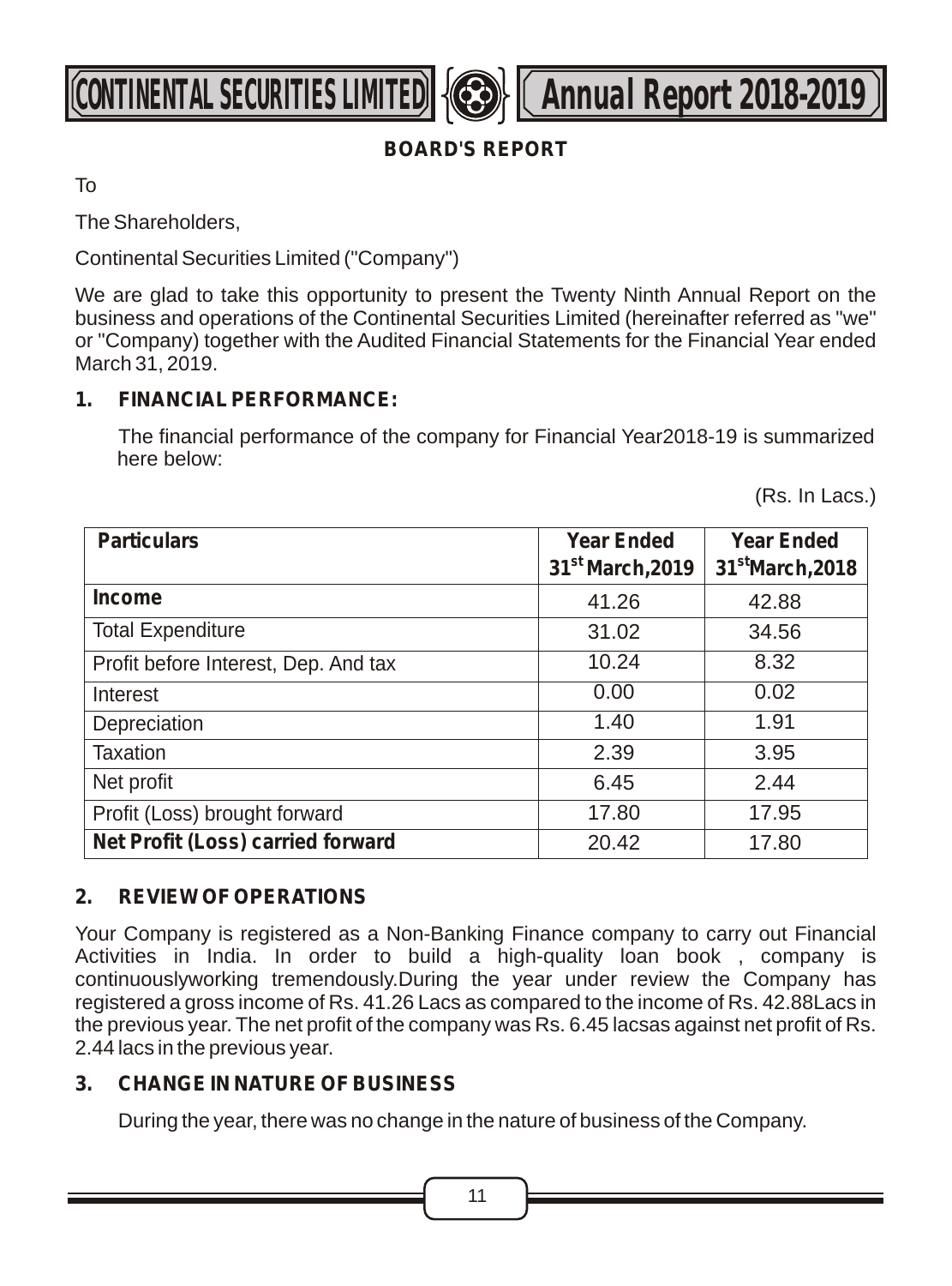#### **4. DIVIDEND**

Directors have considered reinvesting the profits into the business of the Company in order to build a strong reserve base for the long-term growth aspects of the Company. Accordingly, no dividend has been recommended for the financial year ended March 31, 2019.

#### **5. RESERVES**

A sum of Rs. 1.99 Lacshas been transferred by company to Reserve out of which Rs. 1.25 Lacs has been transferred to Reserve Fund as per guidelines prescribed by Reserve Bank of India. Also a provision of rs. 74260 @ 0.25 % on the standard assets of the Company was made during the year.

#### **6. OUTLOOK ON NBFCs**

India has been witnessing good growth in consumer leading in recent years and NBFCs have been growing this business much better than banks. NBFCs are here to stay and play an important role in economic growth and financial inclusion. As India's economy grows, the requirement for credit will rise more than proportionately. We need both banks and NBFCs to step up to the challenge and power the economy with freeflowing credit lines.

#### **7. MANAGEMENT DISCUSSION AND ANALYSIS**

Management Discussion& Analysis Report Pursuant to Regulation 34 of SEBI (Listing Obligation and Disclosure Requirements)Regulation 2015, is annexed herewith as Annexure IV to this Report.

#### **8. RISK MANAGEMENT**

Company has implemented an integrated risk management approach through which it reviews and assesses significant risk on a regular basis to ensure the there is a robust system of risk controls and mitigation.

Senior management periodically review the risk management. The management however, of the view that no risk element is identified which in opinion of the board may threaten the existence of the company.

Company considers that risk is an integral part of its business and therefore, it takes proper steps to manage all risks in a proactive and efficient manner. The Board has formed a Risk Management Committee to identify the risks impacting the business, formulate strategies/ policies aimed at risk mitigation as part of risk management. Further, a core team comprising of senior management has also been formed to identify and assess key risks, risk appetite, tolerance levels and formulate strategies for mitigation of risks identified in consultation with process owners.

The Risk Management Committee of the Company monitors and reviews the risk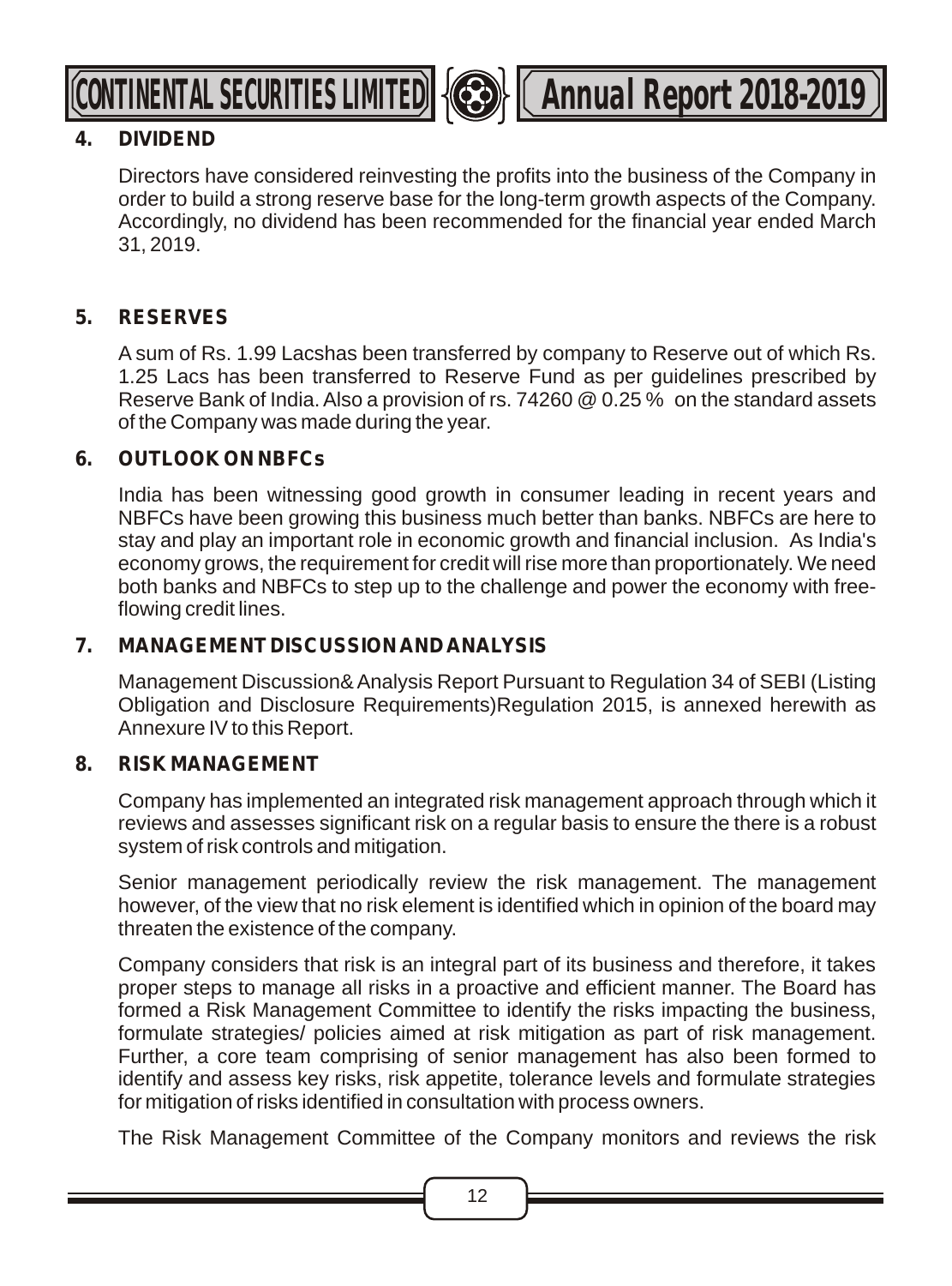management plan of the Company, inaccordance with the Risk Management Policy of the Company.

**CONTINENTAL SECURITIES LIMITED | (CD) | (Annual Report 2018-2019** 

#### **9. RBI GUIDELINES**

During the year, there were nofrauds have been reported by the Company The Company has continued to follow all applicable guidelines issued by the Reserve bank of India for NBFCs regarding Capital Adequacy, Asset Classification, and provisioning and income recognition on non-performing asset as applicable to category of NBFCs not accepting Public Deposits.

#### **10. DEPOSITS**

The Company has not accepted any deposits within the meaning of the Companies (Acceptance of Deposits)Rules ,2014 or Chapter v of the Companies Act,2013 and guidelines and directions of Non-Banking Financial Companies (Acceptance of Public Deposits ) (Reserve Bank) Directions ,2016 as prescribed by RBI in this regard and as such no details are required to be furnished..

#### **11. DEPOSITS FROM DIRECTORS**

During the financial year 2018-19, Company has not borrowed any amount from its Directors.

#### **12. SHARE CAPITAL:**

The Company has 32,50,600 Equity Shares of Rs. 10/- each amounting to Rs. 32,50,6000 during the year under review; the Company has not issued any shares or any convertible instruments. The Company has only one class of Equity Share having a par value of Rs. 10/-. Each holder of share is entitled to one vote per share with same rights. During the Year 2018-19, the Company has not made any issue of equity shares with differential voting rights, Sweat Equity Shares and Employee Stock Option.

#### **13. PARTICULARS OF LOANS, GUARANTEES OR INVESTMENTS BY THE COMPANY**

Pursuant to Section 186(11) of the Companies Act, 2013, loans made, guarantees given or securities provided or acquisition of securities by a Non-Banking Finance company in the ordinary course of its business are exempted from disclosure in the Board's Report.

#### **14. SIGNIFICANT AND MATERIALORDERS**

No significant or material order has been passed by the Regulators/Courts or Tribunals which can impact the going concern status and Company's operation in future.

#### **15. MATERIAL CHANGES AND COMMITMENTS AFFECTING THE FINANCIAL POSITION OF THE COMPANY**

Except Appointment of KMP, there were no material changes occurred subsequent to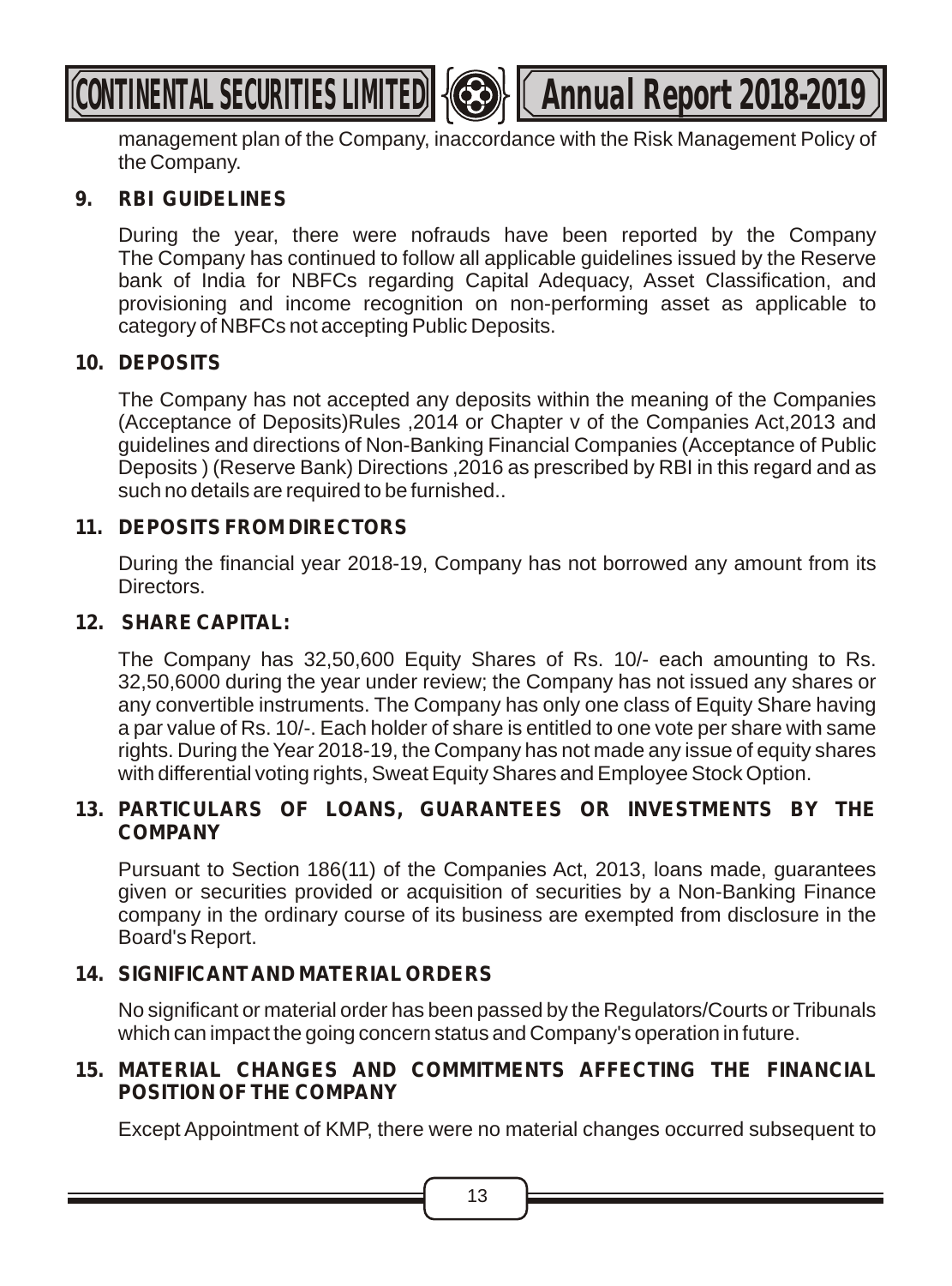the close of financial year of the company to which the balance sheet relates and the date of the report which can affect the financial position of the Company.

#### **16. Directors/Key Managerial Personnel Appointment / Reappointment / cessation**

**CONTINENTAL SECURITIES LIMITED <b>Annual Report 2018-2019** 

- A.) Pursuant to the provisions of Section 152 of the Companies Act, 2013, Mr. MadanLalKhandelwal, (DIN: 00414717), Chairman of the Company, who retires by rotation and being eligible , offers himself for re-appointment .
- B.) Pursuant to the provisions of section 149 and 152 read with schedule (IV ) , of the companies Act, 2013, Mr. Suresh Kumar Gupta (DIN: 00217474) who was appointed as an Independent Director and holds office up to the date of 3rd December 2018, and being eligible for re-appointment to hold office with effect from 04 December 2018 for a term of 5 (Five ) consecutive Years.
- C.) Pursuant to the provisions of section 149 and 152 read with schedule (IV) , of the companies Act , 2013 , Mr. Vishnu Dusad (DIN: 03041606) who was appointed as an Independent Director and holds office up to the date of 28th March 2019, and being eligible for re-appointment to hold office with effect from 29th March 2019 for a term of 5 (Five ) consecutive Years.
- D.) Pursuant to the provisions of section 149 and 152 read with schedule (IV) , of the companies Act , 2013 , Mrs. Ruchi Gupta (DIN: 06827155) who was appointed as an Independent Director and holds office up to the date of 28th March 2019, and being eligible for re-appointment to hold office with effect from 29th March 2019 for a term of 5 (Five ) consecutive Years.

Key Managerial Personnel:

There was no change in the Key Managerial Personnel during the year 2018-19 under review.

Pursuant to the provisions of section 203 of the Companies Act, 2013 read with the rules made thereunder, the following are the key managerial personnel of the company:

- 1. Mr. Rajesh Khuteta, Managing Director
- 2. Mr. Hemant Gupta , Chief Financial Officer
- 3. Mr. Jagdish Chandra Kedawat , Company Secretary.

Moreover, Mr. Jagdish Chandra Kedawathas resigned from the post of Company Secretary and compliance officer w.e.f15/04/2019 due to personal reasons , consequently, Ms. Pravita Khandelwal was appointed as the Company Secretary and compliance officer of the Company w.e.f. 12/07/2019.

#### **17. INDEPENDENT DIRECTORS MEETING**

During the year under reference one meeting of Independent directors was held on

14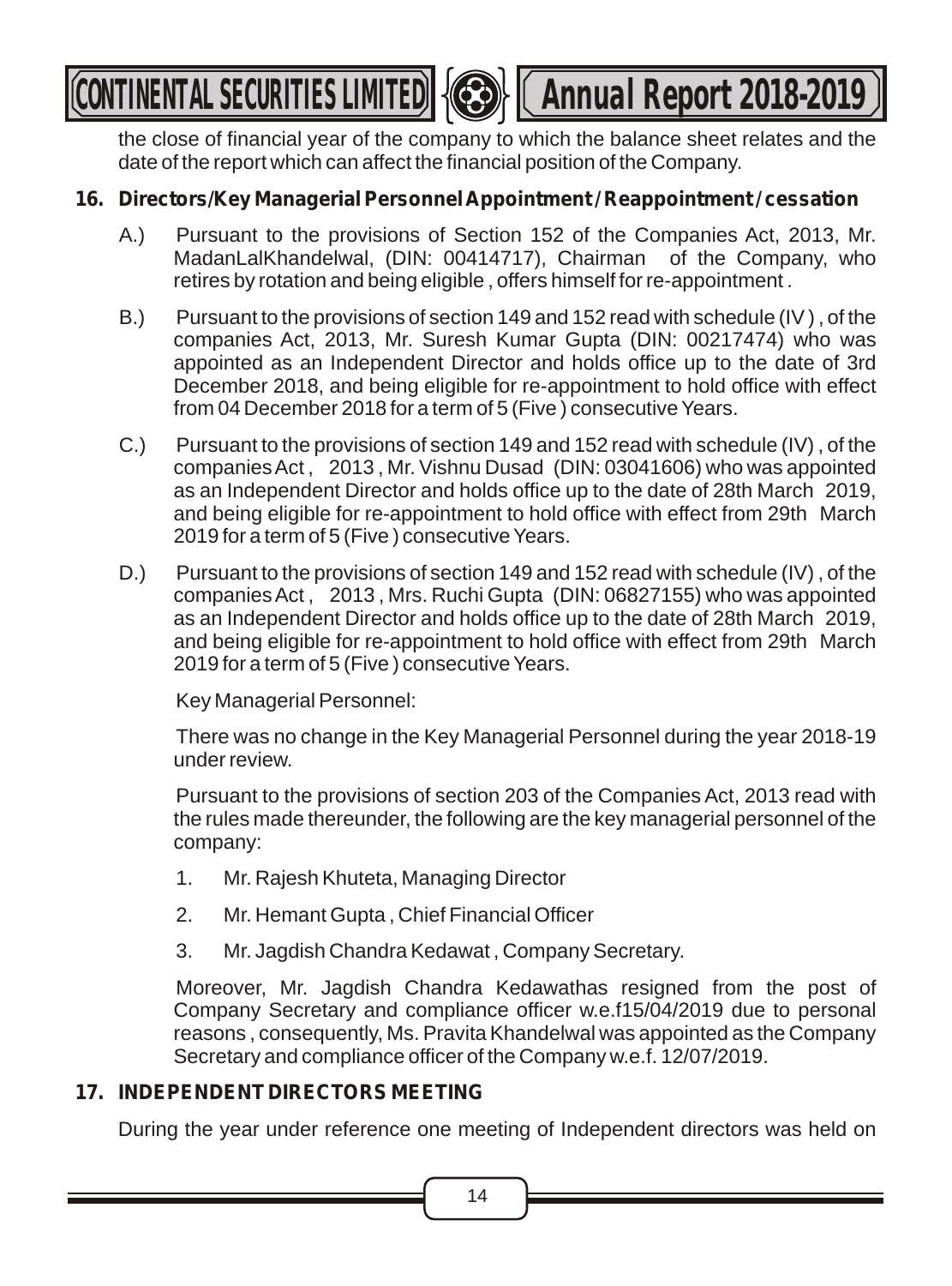09th February 2019 in compliance with the requirement of Schedule IV of the Companies Act, 2013.At the said meeting performance of non-independent Directors, Board as a whole and Chairman of the Company was reviewed.

**CONTINENTAL SECURITIES LIMITED | <b>BEEFINGER** | Annual Report 2018-2019

#### **18. FORMALANNUALEVALUATION**

The Evaluation/assessment of Directors(Board as a whole)) , KMPs , and Independent Directors , Senior Officials, Committees of the company is conducted on an Annual basis to satisfy the requirements of the companies Act 2013 and SEBI (LODR) LISTING OBLIGATION AND DISCLOSURE REQUIREMENTS , Regulation,2015

Evaluations Parameters:

- 1. Assess & Robust implement policies and structures, procedures.
- 2. Development of suitable strategies and business plans at appropriate time and its effectiveness.
- 3. Communication of expectations & concerns clearly with subordinates.
- 4. Exercise of objective independent judgment in the best interest of the company.
- 5. Oversight of financial reporting process, including internal controls.
- 6. Discharge of functions and duties as per the terms of reference.
- 7. Review management's succession plan & effective meetings.
- 8. Clearly defining roles & monitoring activities of committees.
- 9. Review of corporations and ethical conduct.
- 10. Obtain adequate, relevant & Timely information from external sources.

#### **19. BOARD MEETINGS**

Minimum four pre-scheduled Board meetings are held annually. Additional Board meetings are convened by giving appropriate notice to address the Company's specific needs. In case of business exigencies or urgency of matters, resolutions are passed by circulation.

During thefinancial year2018-19, 07 (Seven) meetings of the Board of Directors were held. The Board met Seven times during the year 2018-19 viz.

- Meeting no. 01/2018-19 held on April 09, 2018;
- Meeting no. 02/2018-19held on April 28, 2018;
- Meeting no. 03/2018-19held on May 28, 2018;
- Meeting no. 04/2018-19held on August 08, 2018;
- Meeting no. 05/2018-19held on August 30,2018;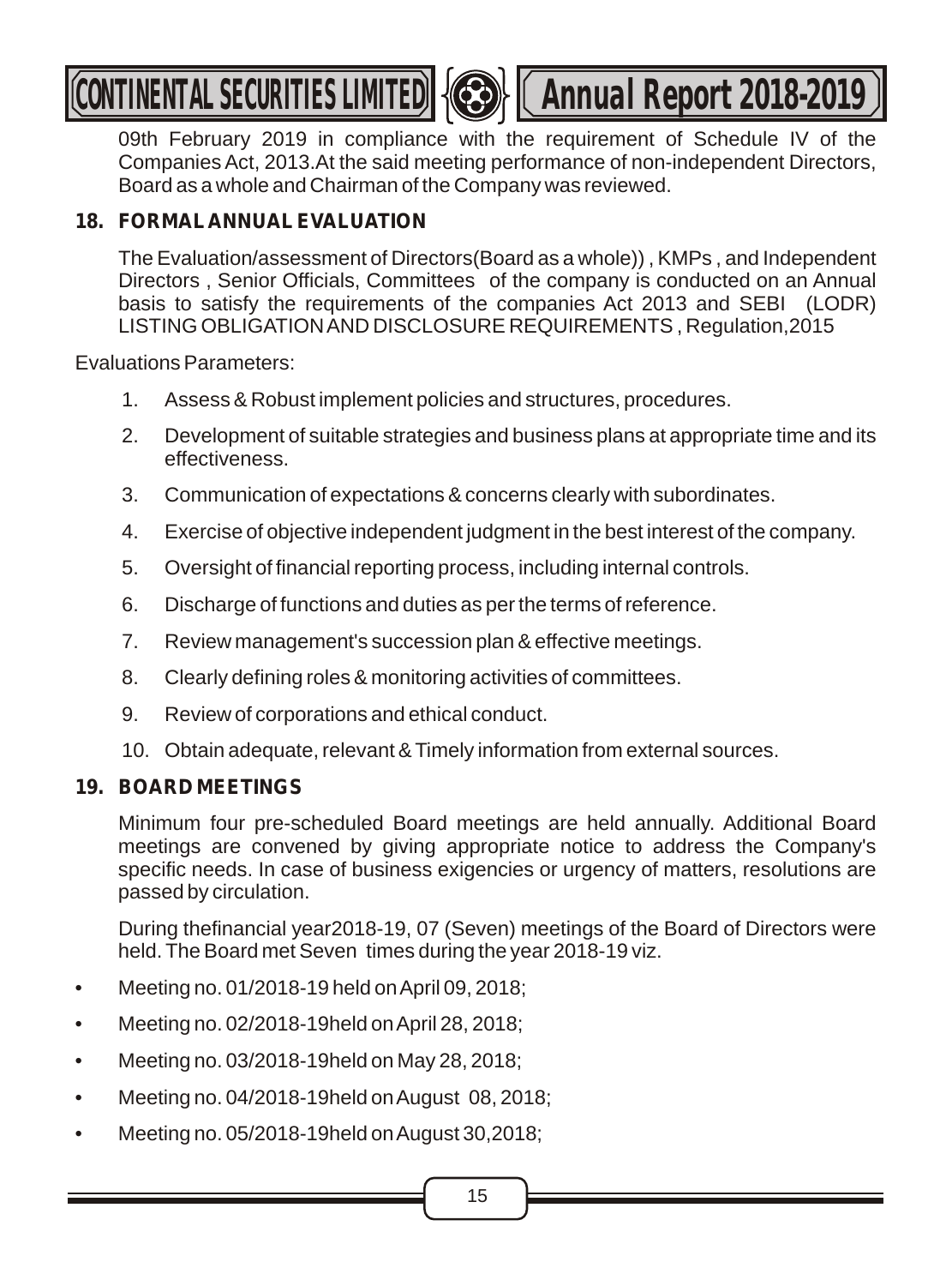

• Meeting no. 07/2018-19held on February 09, 2019;

#### **(All Directors were present in all Board meetings.)**

The intervening gap between the meetings was within the period prescribed under the Companies Act, 2013 and Secretarial standards on meetings of board of directors issued by ICSI.

#### **20. DISCLOSURE AS PER SEXUAL HARASSMENT OF WOMEN AT WORK PLACE (PREVENTION, PROHIBITION AND REDRESSAL)ACT,2013**

**CONTINENTAL SECURITIES LIMITED | <b>CO** | Annual Report 2018-2019

The company has zero tolerance for sexual harassment at work places and has in place a policy on prevention , prohibition and redressal of sexual harassment at work place in the line of provisions of Sexual Harassment of women at work place (Prevention , prohibition andredressal ),Act,2013and the rules framed there under .

The following is a summary of sexual harassment complaints received and disposed off during the year 2018-19

Number of complaints received - NIL

Number of complaints disposed OFF - NIL

#### **21. CORPORATE SOCIAL RESPONSIBILITY**

Provisions of companies Act 2013, (section 135)relating to Corporate social responsibility does not apply to the company.

#### **22. RELATED PARTYTRANSACTIONS:**

All the related party transactions are placed before the Audit Committee for approval. All the related party transactions that were entered during the financial year are done on arm's length basis.

Particulars of contracts or arrangements with therelated parties as referred to in sub-section (1) of section 188 of the Companies Act, 2013 are disclosed in Form No.AOC -2 and the same forms part of this report as Annexure III. All theRelated Party Transactions as required underAS-18 are reported in the Notes to the financialstatement.

#### **23. EXTRACTS OF ANNUAL RETURN:**

Pursuant to section 134(3) and section92(3) of the Companies Act,2013(hereinafter referred as "Act") read with Rule 12 of the Companies (Management and Administration ) Rules ,2014 as amended ,an extract of Annual Return as on 31st March ,2019 in form MGT-9 has been prepared and enclosed as Annexure -Iwhich form part of this report.

#### **24. AUDITORS & AUDIT REPORT:-**

#### **STATUTORYAUDITORS**

16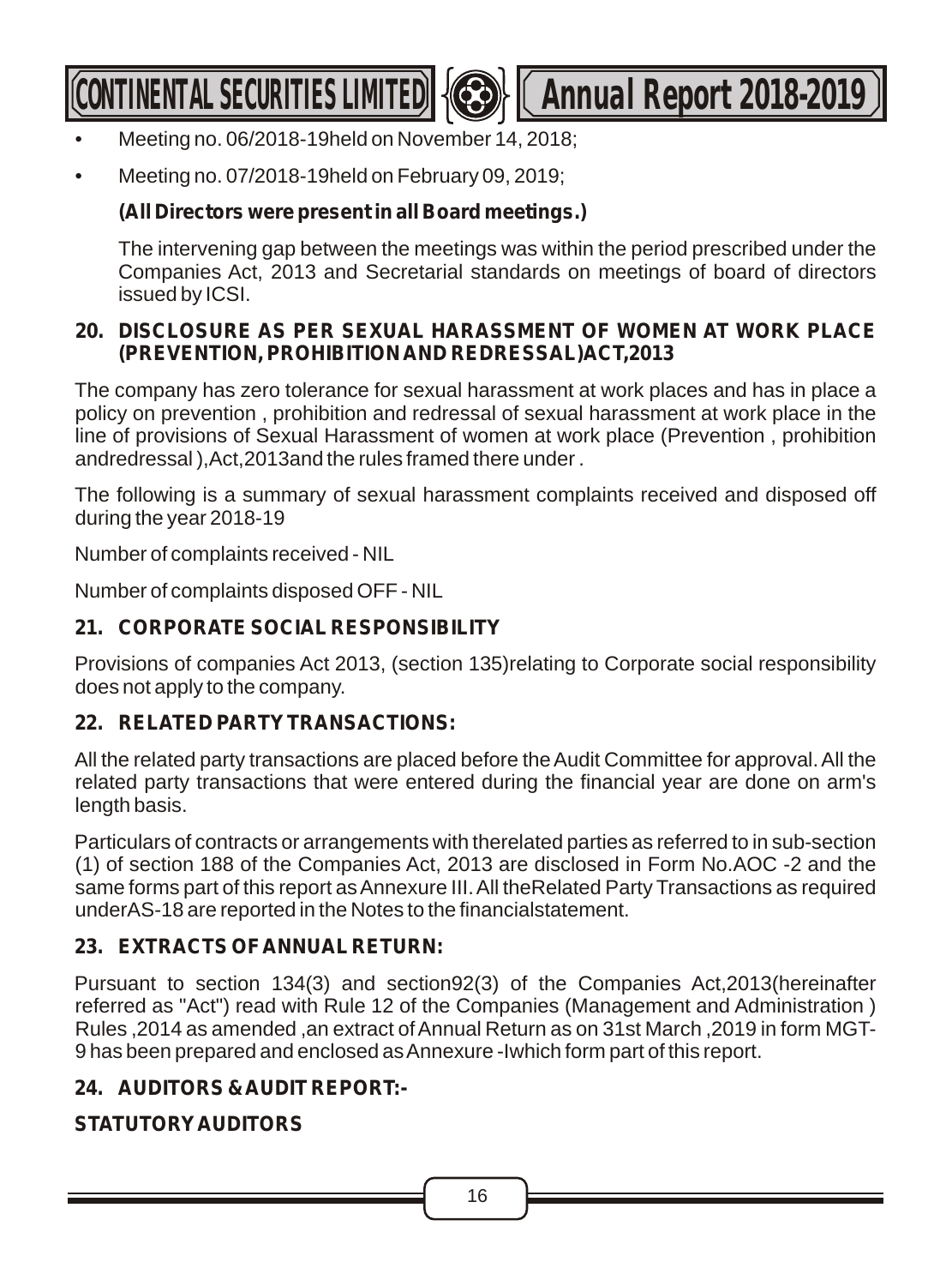M/S Gopal Sharma &Company , were Appointed Statutory Auditors of the company at 28th Annual General Meeting for a period of five years i.e. till the conclusion of the 33th Annual General Meeting of the company.

**CONTINENTAL SECURITIES LIMITED <b>Annual Report 2018-2019** 

The Remuneration of the said Auditors is proposed to be fixed by The Board on the recommendation of Audit Committee. The said Auditor will be paid out of pocket expenses in connection with the audit.

(As per the provisions of **section 40** of the companies (Amendment ) Act , 2017 notified with effect from 7th May 2018 , there is no requirement for ratification of appointment of statutory Auditors at every Annual General Meeting of the company and therefore , the board has not proposed the ratification of appointment of the said auditor at the ensuing AGM. )

The **notes** on Financial Statement referred to the Auditors Report as well explanatory and do not call for further comments. The Auditors Report does not contain any qualification, reservation, adverse remark or Disclaimer.

#### **INTERNALAUDITORS**

Pursuant to section 138 of company Act, 2013 read with companies (Audit and Auditors ) Rules, 2014 , every listed company is required to appoint an internal Auditor or a firm of internal Auditors to carry out internal Audit of the company .

M/S Ajay Khandelwal& Associates were appointed internal Auditors of the Company for the year ended 31st March, 2019 under the provisions of Companies Act,2013 .The Company proposes to continue their services for the year 2019-20.

The Board has re-appointed M/S Ajay Khandelwal&Associates , Chartered Accountants , Jaipur (Firm Reg. No. 012738C)as the internal Auditor of the company for the financial year 2019-20.

The internal Audit Report is received yearly by the company and the same is reviewed and taken on record by the Audit Committee and Board of Directors .The Yearly Internal Audit Report as received for the financial year 2018-19 is free from any Qualification .

#### **SECRETARIALAUDITORS**

Pursuant to provisions of Section 204 of the companies Act2013, read with Companies (Appointment and remuneration of managerial personnel) Rules, 2014, Every listed company is required to appointment a Secretarial Auditor to carry out Secretarial Audit of the company.

In consonance with the requirements of aforementioned M/S MKGP & ASSOCIATES, Company Secretaries in Practices, Jaipur (Registration No.P2016RJ058200) were appointed as Secretarial auditors of the company for the Financial year 2019-20.

Secretarial Audit Report as issued by M/S MKGP & ASSOCIATES, Companies secretaries in practices, in respect of the secretarial audit of the company in form MR-3 for the financial year ended on 31st March 2019 , is given in Annexure II to this Report.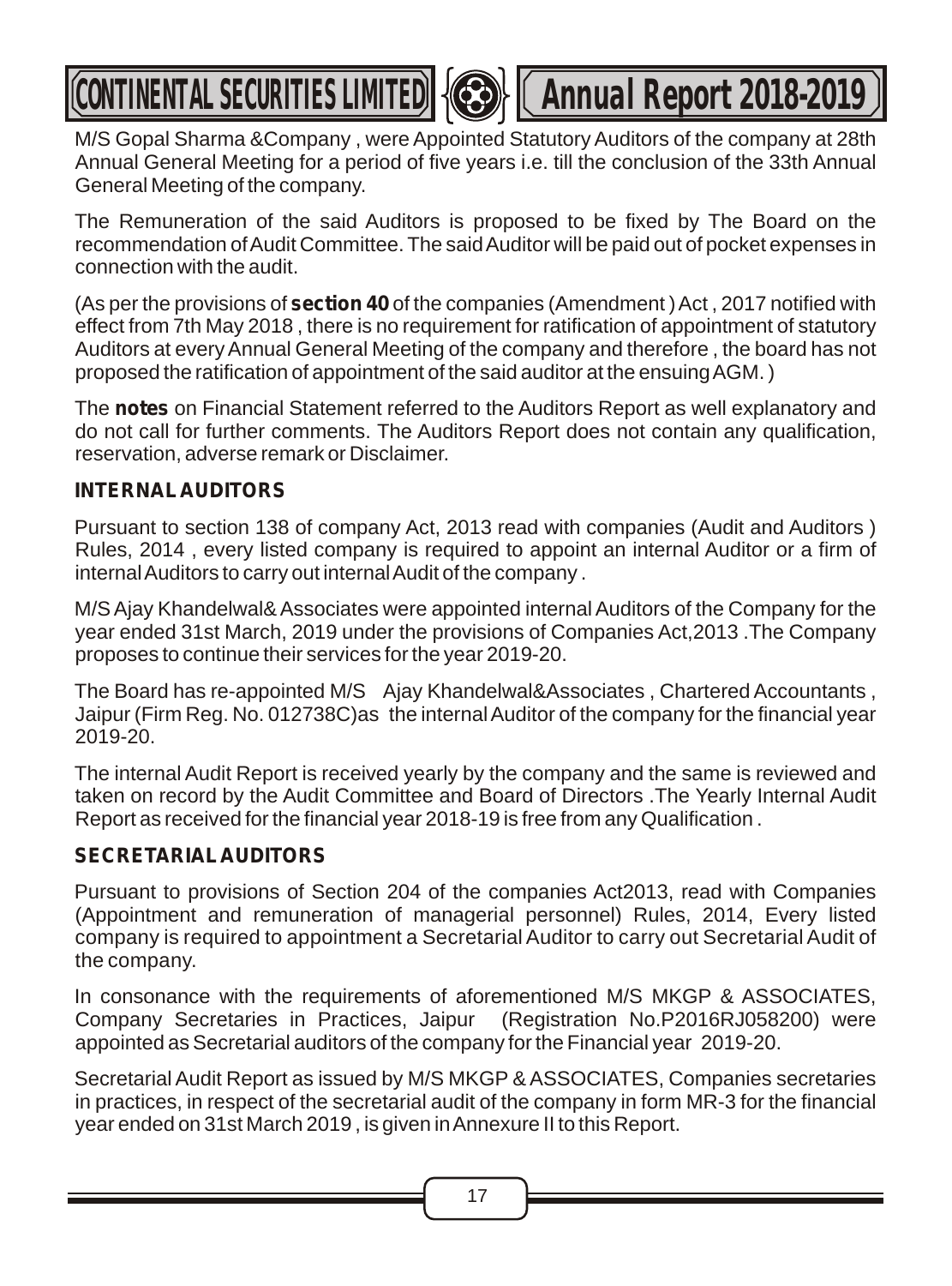**CONTINENTAL SECURITIES LIMITED | (CO) | (Annual Report 2018-2019** 

The Board has re-appointed M/S MKGP & ASSOCIATES, Companies secretaries,Jaipur (Firm Reg. No. P2016RJ058200)as the Secretarial Auditor of the company for the financial year 2019-20.

The Secretarial Audit report submitted by them is annexed. The report does not contain any qualification.

#### **25. VIGIL MECHANISM**

In Accordance of Section 177 of the Companies act, 2013 the Company has constituted a Whistle Blower policy/ Vigil Mechanism to establish a vigil mechanism for the Directors and employees to report genuine concerns in such manner as may be prescribed and to report to the management instances of unethical behavior, actual or suspected fraud or violation of company's code of conduct.

#### **26. SUBSIDARIES/ ASSOCIATED COMPANIES**

There is no subsidiary/associate of the company.

#### **27. FAILURE TO IMPLEMENT ANY CORPORATE ACTION**

NIL

#### **28. NOTICES RECEIVED/PENALTYIMPOSED**

NIL

#### **29. HUMAN RESOURCES:-**

Company values its Human Resources the most. To keep their morale high, Company extends several welfarebenefits to the employees and their families by way of comprehensive medical care, education, housing and social security.

#### **30. BOARDS COMMITTEES:-**

The Boards of Directors of the Company has constituted various Committees in Compliances with the Provision of the Companies and SEBI listing Regulations, such as Audit Committee, Nomination Remuneration and Compensation Committee, Shareholder Grievance Committee.

All Decision pertaining to the constitution of the Committees, appointment of members and fixing of the terms of reference /role of the committees are taken by the Board of Directors.

#### **AUDIT COMMITTEE**

The Audit Committee comprises Independent Director namely Shri Suresh Kumar Gupta (Chairman) Shri Vishnu Dusad and MrsRuchi Gupta During the year, all the recommendation made by the Audit Committee were accepted by the Board.

During the financial year 2018-19, 04 (Four) Committee meeting were held .

• Meeting no. 01/2018-19 held on May 28, 2018;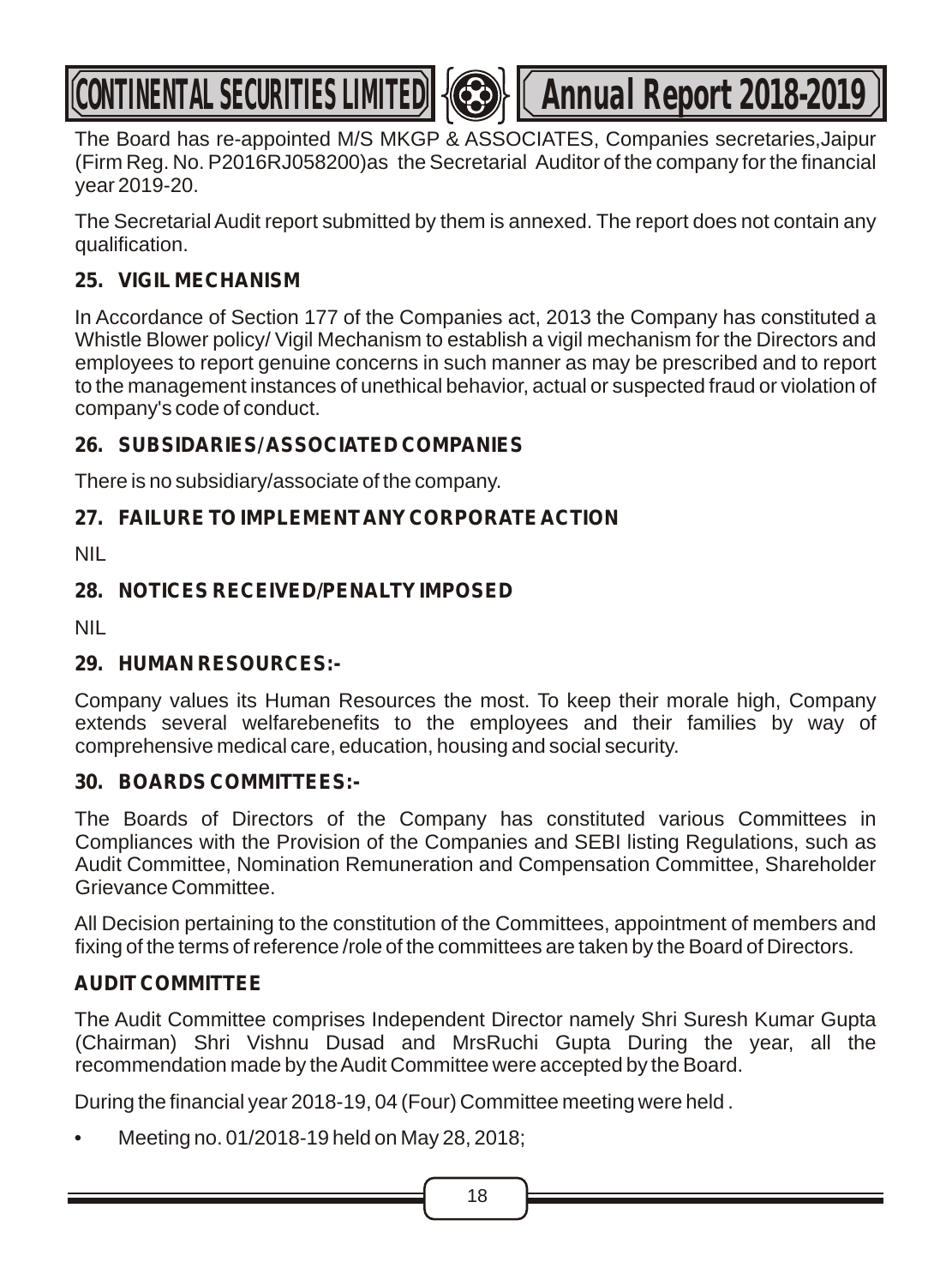• Meeting no. 02/2018-19 held on August 08, 2018;

- Meeting no. 03/2018-19 held on November 14, 2018;
- Meeting no. 04/2018-19held on February 09, 2019.

#### **(All members were present in all Audit committee meetings)**

#### **NOMINATION AND REMUNERATION COMMITTEE**

The Board on the recommendation of the Nomination remuneration and compensation Committee has adopted a policy for Selection, appointment and remuneration of Directors, key Managerial personnel and Senior Management. Committee Meeting heldduring the year on August ,08 , 2018.

**CONTINENTAL SECURITIES LIMITED | <b>(CD)** | Annual Report 2018-2019

#### **SHARE TRANSFER COMMITTEE**

The Share transfer Committee meeting comprises Independent Director namely Shri Suresh Kumar Gupta (Chairman) Shri Vishnu Dusad and MrsRuchi Gupta.During the year, all the recommendation made by the Audit Committee were accepted by the Board.

During the financial year2018-19, 07 (Seven) Committee meeting were held .

- Meeting no. 01/2018-19 held on July 13, 2018;
- Meeting no. 02/2018-19 held on July 20, 2018;
- Meeting no. 03/2018-19 held on September 17, 2018;
- Meeting no. 04/2018-19held on September 27, 2018;
- Meeting no. 05/2018-19held on October 13,2018;
- Meeting no. 06/2018-19held on December 01, 2018;
- Meeting no. 07/2018-19held on March 12, 2019.

#### **31. Disclosure on Secretarial Standards by Directors;**

The company complies with all applicable Standards . The Directors have devised proper systems to ensure compliance with the provisions of all applicable Secretarial Standards and that such systems are adequate and operating effectively.

#### **32. PREVENTION OF INSIDER TRADING**

The Company has adopted a code of conduct for fair disclosure and prevention of insider trading in order to regulate and control trading in securities by Directors and designated employees of the Company. The code requires pre-clearance for dealing in the Company shares and prohibits the purchase and sales of Company shares by Directors and designated employees while in possession or unpublished price sensitive information in relation to Company and during the period of closure of trading window.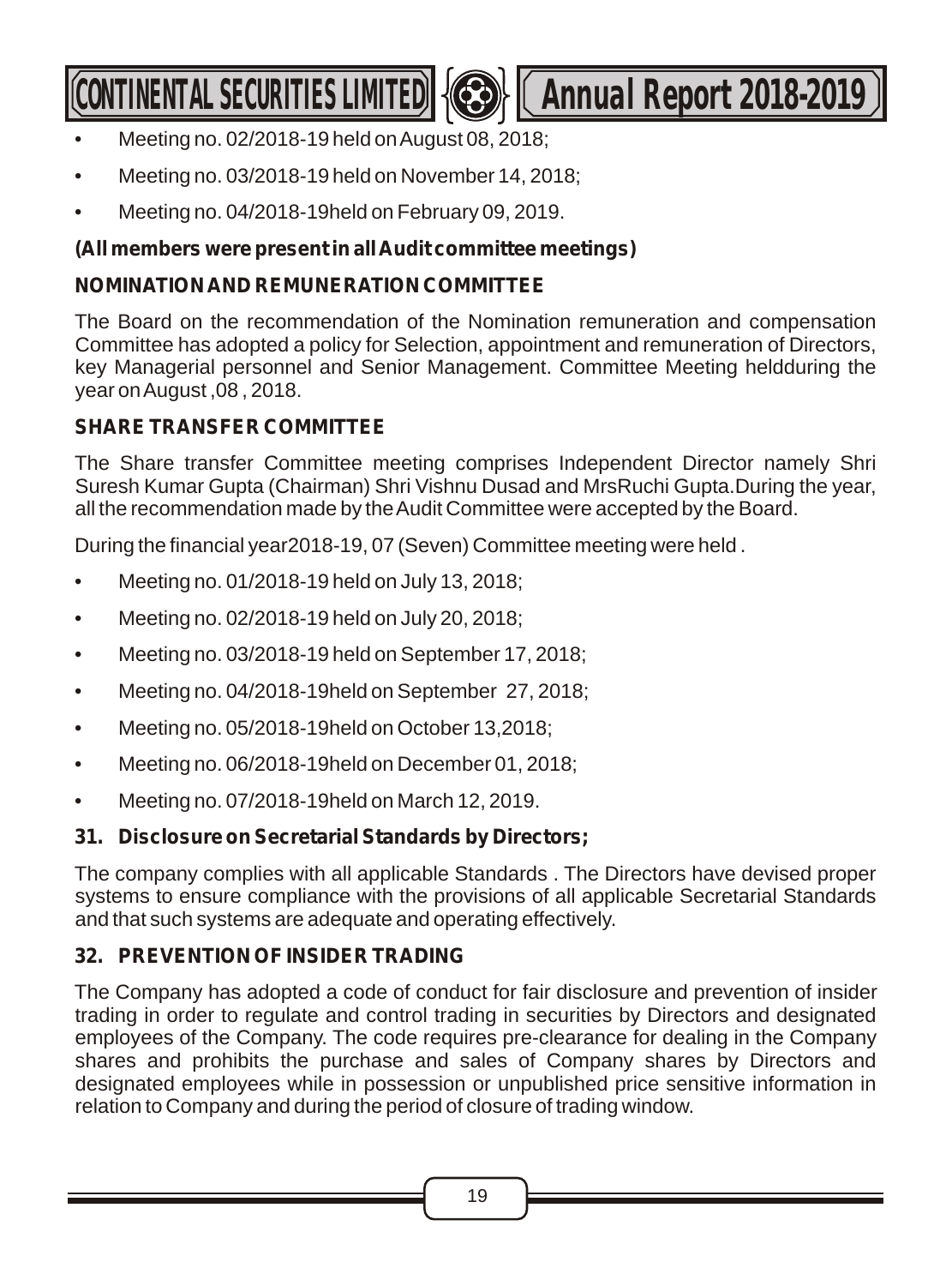

#### **33. Disclosures on Remuneration of Directors and Key Managerial Personnel**

| S.No           | Name of Director/KMP<br>and its designation                        | Remuneration<br>(or Sitting<br>Fees)to the<br>Director/KMP<br>for the Financial<br>Year 2018-19 | Percentage<br>Increase/Decrea<br>se in<br>remuneration in<br>the Financial<br>Year 2018-19 | Ratio of<br>Remuneration of<br>each director to the<br>Median<br>Remuneration of<br>Employees |
|----------------|--------------------------------------------------------------------|-------------------------------------------------------------------------------------------------|--------------------------------------------------------------------------------------------|-----------------------------------------------------------------------------------------------|
| 1.             | Mr. M.L. Khandelwal<br>(Chairman)                                  | 8250.00                                                                                         | 0.00                                                                                       | 0.09                                                                                          |
| 2.             | Mr. Rajesh Khuteta                                                 | 900000                                                                                          | 9.61                                                                                       | 10.60                                                                                         |
| 3.             | Mr. Vishnu Dusad<br>(Independent Director)                         | 8250.00                                                                                         | 0.00                                                                                       |                                                                                               |
| 4.             | Mr. Suresh Kumar Gupta<br>(Independent Director)                   | 8250.00                                                                                         | 0.00                                                                                       | 0.09                                                                                          |
| 5.             | Mrs. Ruchi Gupta<br>(Independent Director)                         | 8250.00                                                                                         | 0.00                                                                                       |                                                                                               |
| 6.             | Mr. J.C. Kedawat<br>(Company Secretary)<br>(Resigned:- 15.04.2019) | 240000.00                                                                                       | 0.00                                                                                       | 2.82                                                                                          |
| 7 <sub>1</sub> | Mr. Hemant Gupta<br>(C.F.O)                                        | 234000.00                                                                                       | 2.63                                                                                       | 2.75                                                                                          |

Moreover Mr. Jagdish Chandra Kedawat has resigned the post of company secretary on 15.04.2019 due to personal reasons, Consequently Ms. PravitaKhandelwal was appointed as the company secretary of the company w.e.f 12.07.2019 on the remuneration of 2,52,000/- per annuam.

#### **REMUNERATION OF NON-EXECUTIVE/EXECUTIVE DIRECTORS**

Details pertaining to remuneration as required under Section 197(12) of the companies act, 2013read with Rule 5 (1) of the Companies (Appointment and Remuneration of Managerial Personnel) 2014 :

\*Only sitting fee is paid to Independent and non executive Directors.

- i. The number of employees on the roll of the company are two.
- ii. The median remuneration of employees( MRE ) of the Company is Rs.84900.00 .The MRE for the year is decreased by 12.58 %compared to previous year.
- iv. There is no variable component in remuneration of Directors of the Company.
- v. The ratio of the remuneration of the highest paid director to that of the employees who are not Directors but receive remuneration in excess of the highest paid director during the year -None .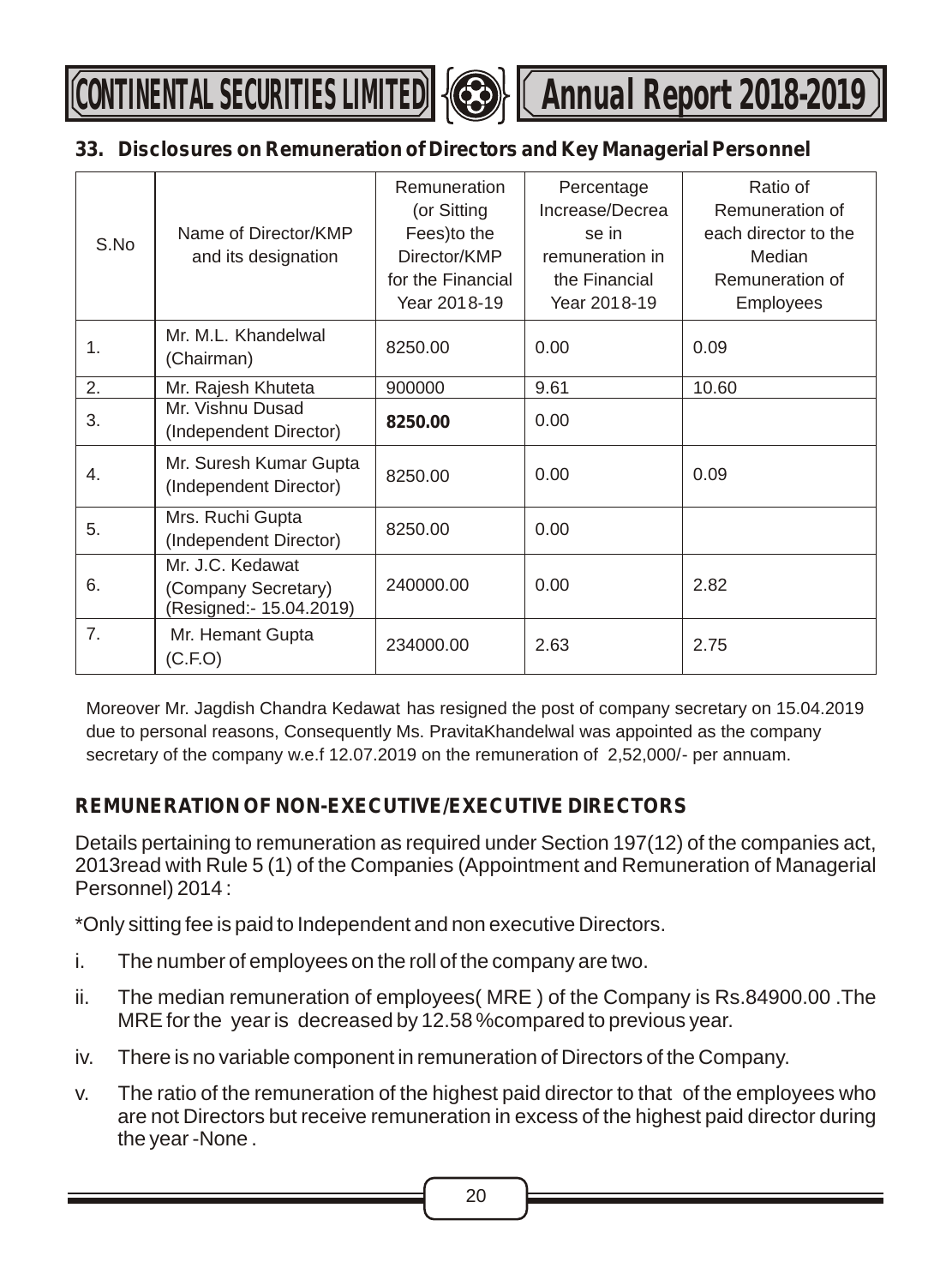vi. It is hereby affirmed that the remuneration paid is as per the remuneration policy of the company.

**CONTINENTAL SECURITIES LIMITED | CODE LAnnual Report 2018-2019** 

#### **34. DIRECTORS RESPONSIBILITYSTATEMENT**

Pursuant to the provisions of Section 134 (5) of the Companies Act, 2013,your Directors state that :

- 1. That in preparation of the annual accounts for the financial year ended 31st March, 2019, the applicable accounting standards have been followed along with proper explanation and there are no material departures from the same;
- 2. That they have selected such accounting policies and applied them consistently and made judgments and estimates that are reasonable and prudent, so as to give a true and fair view of the state of affairs of the Company at the end of the financial year 31st march ,2019 and of the profit or loss of the Company for that period ;
- 3. That they have taken proper and sufficient care for the maintenance of proper accounting records in accordance with the provisions of the companies Act, 2013 and rules made there under for safeguarding the assets of the Company and for preventing and detecting fraud and other irregularities.
- 4. That they have prepared the annual accounts for the financial year ended 31st March, 2019 on a going concern basis.The Directors had laid down internal financial controls to be followed by the Company and that such internal financial controls are adequate and were operating effectively.
- 5. The directors had devised proper and systems to ensure compliance with the provisions of all applicable laws and that such systems were adequate and operating effectively.

#### **35. PARTICULARS REGARDING CONSERVATION OF ENERGY, TECHNOLOGY ABSORPTION AND FOREIGN EXCHANGE EARNING AND OUTGO:**

#### **(A) CONSERVATION OF ENERGY-**

**(i) the steps taken or impact on conservation of energy;**

• The operations of Company are not energy intensive.

#### **(ii) the steps taken by the company for utilizing alternate sources of energy;**

• The Company is exploring alternative source of energy, as and when the necessity arises.

#### **(iii) the capital investment on energy conservation equipment;**

NIL

#### **(B) TECHNOLOGYABSORPTION-**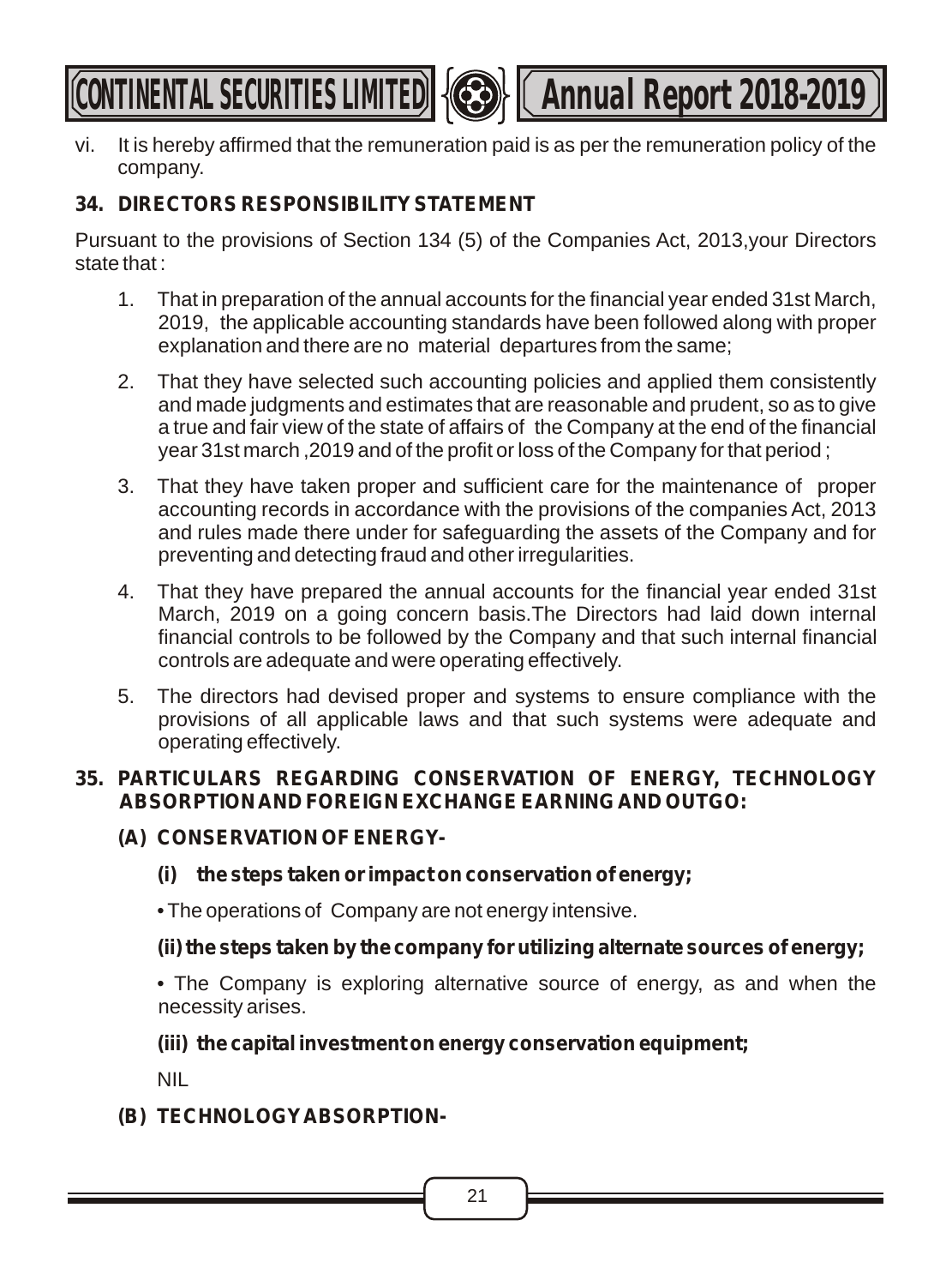CONTINENTAL SECURITIES LIMITED **Annual Report 2018-2019** 

- (i) The efforts made towards technology absorption;
- The minimum technologyrequired for the business has been absorbed.

(ii) The benefits derived like product improvement, cost reduction, product development or import substitution;

• NIL

(iii) In case of imported technology;

- Not applicable
- (iv) The expenditure incurred on Research and Development
- NIL

#### **(C) FOREIGN EXCHANGE EARNINGS AND OUTGO -**

• The Foreign Exchange earned in terms of actual inflows during the year and the Foreign Exchange outgo during the year in terms of actual outflows.;

NIL

#### **36. CORPORATE GOVERNANCE**

As per to SEBI (Listing Obligation & Disclosure Requirements ) Regulations,2015 Company is not in previewof Corporate governance regulation .Hence Corporate Governance Report is not enclosed with Directors Report

#### **ACKNOWLEDGMENT**

The Board would like to place on record its sincere appreciation to all the employees for their continued efforts towards the growth of the company. The Board also wishes to place on record the support extended by its Bankers and the trust reposed in it by its shareholders.

Regd. Office:

301,Metro Plaza

Gopalbari, Jaipur 302001 For and on behalf of the Board of Directors DATE: 13.08.2019 CONTINENTAL SECURITIES LIMITED

Sd/-Sd/- Rajesh KhutetaMadanLalKhandelwal Managing Director **Chairman** DIN NO. 00167672 DIN:- 00414717

22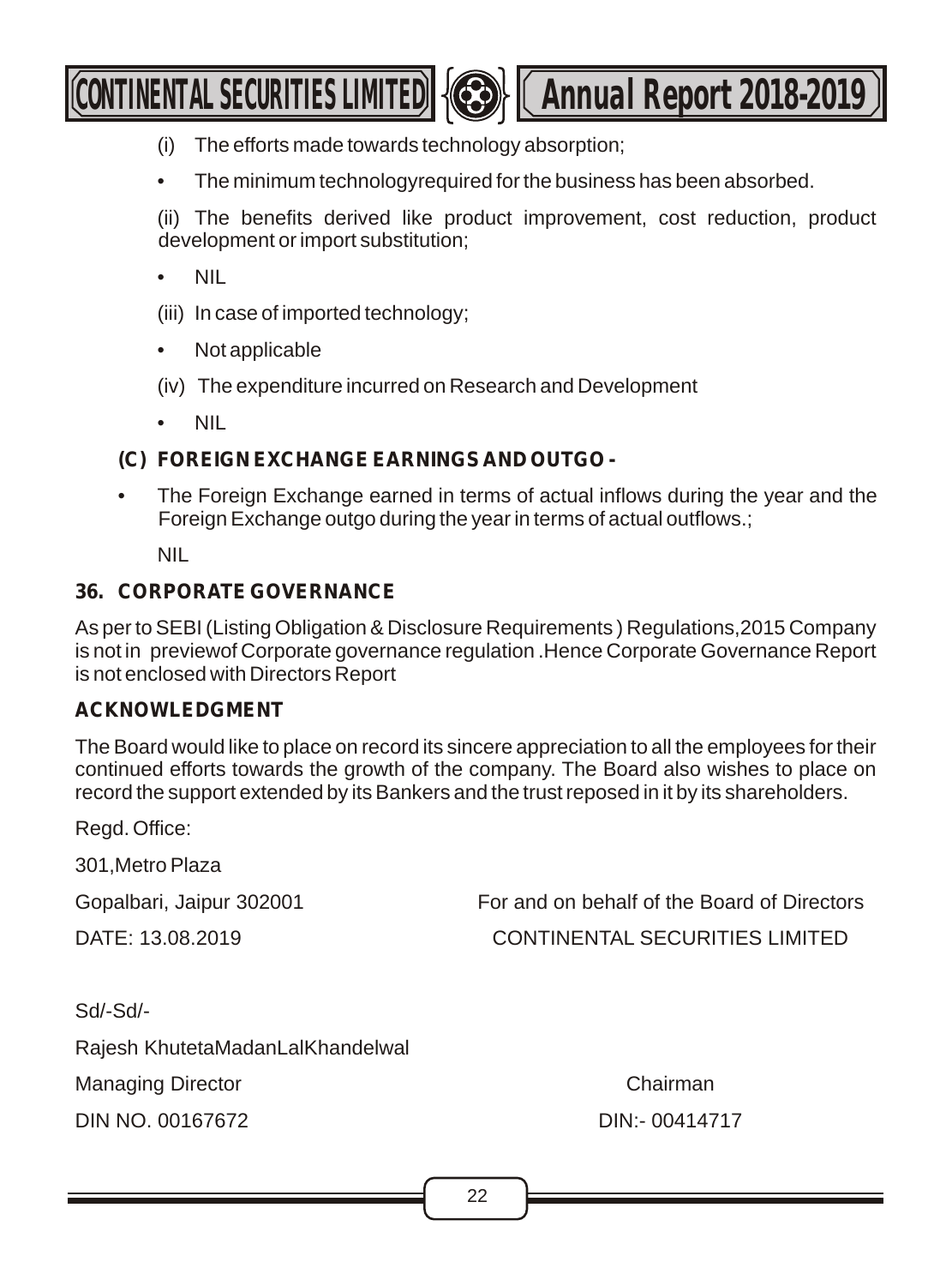



#### **ANNEXURE -I TO THE BOARD"S REPORT**

**EXTRACT OF ANNUAL RETURN**

#### **FORM MGT-9**

#### **As on financial year ended on 31.03.2019**

#### **Pursuant to Section 92(3) of the companies Act, 2013and Rule 12(1)of Company (Management& Administration) Rules,2014**

MGT9

Extract of Annual Return

As on the Financial Year 31.03.2019

[Pursuant to section 92(3) of the Companies Act 2013 and rule 12(1) of the Companies

(Management and Administration)Rules,2014]

#### **I. REGISTRATION AND OTHER DETAILS:**

|            | <b>CIN</b>                                   | L67120RJ1990PLC005371                                 |  |  |  |  |
|------------|----------------------------------------------|-------------------------------------------------------|--|--|--|--|
| Ii         | <b>Registration Date</b>                     | 30 <sup>th</sup> March 1990                           |  |  |  |  |
| <b>Iii</b> | Name Of The Company                          | <b>Continental Securities Limited</b>                 |  |  |  |  |
| Iv         | Category/Sub-Category of the Company         | Company limited by shares/Indian Non                  |  |  |  |  |
|            |                                              | <b>Government Company</b>                             |  |  |  |  |
| V          | Address of the Registered office and contact | 301, Metro Plaza, Gopalbari, Parivahanmarg, Jaipur -  |  |  |  |  |
|            | details                                      | 302001                                                |  |  |  |  |
|            |                                              | Contact No: 9414077226                                |  |  |  |  |
| Vi         | Whether listed company Yes/No                | <b>Yes</b>                                            |  |  |  |  |
| Vii        | Name, Address and Contact Details of         | M/S Beetal Financial & Computer Services Pvt. Ltd.,   |  |  |  |  |
|            | Registrar and Transfer Agent, if any         | BEETAL HOUSE, 3 <sup>rd</sup> Floor,<br>99, Madangir, |  |  |  |  |
|            |                                              | Behind LSC, New Delhi-110062                          |  |  |  |  |
|            |                                              | Ph: 011-29961281-282, Fax: 011-29961284               |  |  |  |  |

#### **II. PRINCIPAL BUSINESS ACTIVITIES OF THE COMPANY**

All the business activities contributing 10% or more of the total turnover of the company shall be stated:

#### **III. PARTICULARS OF HOLDING , SUBSIDIARYAND ASSOCIATE COMPANIES**

| Name and Description of main     | NIC Code | % to total turnover of the |
|----------------------------------|----------|----------------------------|
| products/services                |          | company                    |
| 1. Securities Dealing Activities | 67120    | 100 %                      |

Company has no subsidiary/associate company.

| Name and<br>CIN/GLN<br>Address of<br>the Company | Holding/<br>Subsidiary/<br>Associate | % of shares<br>held | Applicable<br><b>Section</b> |
|--------------------------------------------------|--------------------------------------|---------------------|------------------------------|
|--------------------------------------------------|--------------------------------------|---------------------|------------------------------|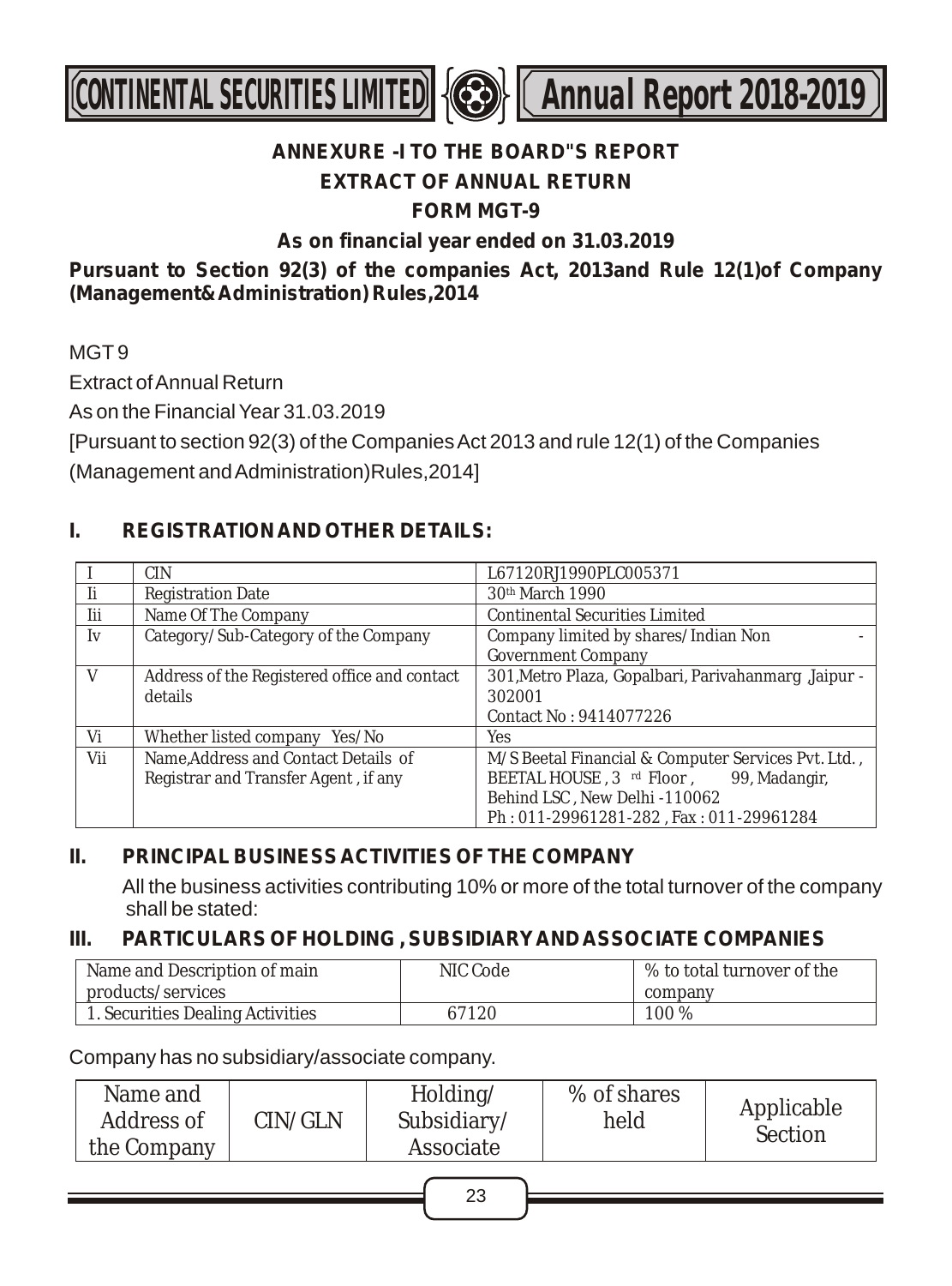**CONTINENTAL SECURITIES LIMITED 4 Annual Report 2018-2019** 

#### **SHARE HOLDING PATTERN (Equity Share Capital Break up as per cent age of Total Equity)**

**1.Category-wise Share Holding**

| Category of Share Holder             |             |          | the year 1st April 2018 | No of Shares held at the begining of |             |             | No of Shares held at the End of<br>the year 31st March 2019 |             | % Change<br>during |
|--------------------------------------|-------------|----------|-------------------------|--------------------------------------|-------------|-------------|-------------------------------------------------------------|-------------|--------------------|
|                                      | Demat       | Physical | Total                   | %                                    | Demat       | Physical    | Total                                                       | %           | the Year           |
| A. Promoters                         |             |          |                         |                                      |             |             |                                                             |             |                    |
| (1) Indian                           |             |          |                         |                                      |             |             |                                                             |             |                    |
| a) Individual / HUF                  | 657600      | 252000   | 909600                  | 27.98                                | 1063500     | 164200      | 1227700                                                     | 37.76       | 9.78               |
| b) Central Govt.                     |             |          |                         |                                      |             |             |                                                             |             |                    |
| c) State Govt.(s)                    |             |          |                         |                                      |             |             |                                                             |             |                    |
| d) Bodies Corporate                  | 160400      | 230000   | 390400                  | 12.01                                | 160400      | 0           | 160400                                                      | 4.93        | $-7.08$            |
| e) Banks/FI                          |             |          |                         |                                      |             |             |                                                             |             |                    |
| f) Any Other                         |             |          |                         |                                      |             |             |                                                             |             |                    |
| Sub - Total (A)(1):                  | 818000      | 482000   | 1300000                 | 39.99                                | 1223900     | 164200      | 1388100                                                     | 42.70       | 2.71               |
| (2) Foreign                          |             |          |                         |                                      |             |             |                                                             |             |                    |
| a) NRIs - Individuals                | $\mathbf 0$ | 0        | 0                       | 0                                    | 0           | $\mathsf 0$ | $\mathbf 0$                                                 | $\mathbf 0$ | $\mathbf 0$        |
| b) other - individuals               | $\mathbf 0$ | 0        | 0                       | 0                                    | 0           | 0           | 0                                                           | $\mathbf 0$ | $\mathbf 0$        |
| c) Bodies Corporate                  | $\mathbf 0$ | 0        | 0                       | 0                                    | 0           | 0           | 0                                                           | $\mathbf 0$ | $\mathbf 0$        |
| d)Banks / Fl                         | $\mathbf 0$ | 0        | 0                       | $\mathbf 0$                          | $\mathbf 0$ | $\mathbf 0$ | $\overline{0}$                                              | $\mathbf 0$ | $\mathbf 0$        |
| e) Any Other                         | $\mathbf 0$ | 0        | $\mathbf 0$             | 0                                    | 0           | 0           | $\mathbf 0$                                                 | $\mathbf 0$ | $\mathbf 0$        |
| Sub-Total (A)(2)                     | 818000      | 482000   | 1300000                 | 39.99                                | 1223900     | 164200      | 1388100                                                     | 42.70       | 2.71               |
| <b>Total Shareholding</b>            | 818000      | 482000   | 1300000                 | 39.99                                | 1223900     | 164200      | 1388100                                                     | 42.70       | 2.71               |
| of Promoters(A)                      |             |          |                         |                                      |             |             |                                                             |             |                    |
| $=(A)(1)+(A)(2)$                     |             |          |                         |                                      |             |             |                                                             |             |                    |
| <b>B. Public Shareholding</b>        |             |          |                         |                                      |             |             |                                                             |             |                    |
| (1) Institutions                     |             |          |                         |                                      |             |             |                                                             |             |                    |
| a) Mutual Funds / UTI                | $\mathbf 0$ | 0        | 0                       | 0                                    | 0           | 0           | 0                                                           | $\mathbf 0$ | $\pmb{0}$          |
| b) Banks/ Fl                         | $\mathbf 0$ | 0        | $\mathbf 0$             | $\mathbf 0$                          | $\mathsf 0$ | $\mathsf 0$ | $\mathbf 0$                                                 | $\mathbf 0$ | $\mathbf 0$        |
| c) Central Govt                      | $\mathbf 0$ | 0        | 0                       | 0                                    | 0           | 0           | 0                                                           | $\mathbf 0$ | $\mathbf 0$        |
| d) StateGovt(s)                      | $\mathbf 0$ | 0        | 0                       | 0                                    | $\mathbf 0$ | $\mathbf 0$ | $\mathbf 0$                                                 | $\mathbf 0$ | $\mathbf 0$        |
| e) Venture Capital Funds             | $\mathbf 0$ | 0        | 0                       | 0                                    | $\mathbf 0$ | $\mathbf 0$ | $\Omega$                                                    | $\mathbf 0$ | $\mathbf 0$        |
| f) Insurance Companies               | 0           | 0        | $\mathbf 0$             | $\mathbf 0$                          | 0           | $\mathsf 0$ | $\mathbf 0$                                                 | $\mathbf 0$ | $\pmb{0}$          |
| g) FlIs                              | $\mathbf 0$ | 0        | 0                       | 0                                    | 0           | $\mathbf 0$ | $\mathbf 0$                                                 | $\mathbf 0$ | $\mathbf 0$        |
| h) Foreign Venture Capital Funds     | $\mathbf 0$ | 0        | 0                       | 0                                    | $\mathbf 0$ | $\mathbf 0$ | $\overline{0}$                                              | $\mathbf 0$ | $\mathbf 0$        |
| I) Others (specify)                  | $\Omega$    | 0        | 0                       | 0                                    | 0           | 0           | $\Omega$                                                    | $\mathbf 0$ | $\mathbf 0$        |
| Sub-total (B)(1):                    | $\mathbf 0$ | 0        | 0                       | 0                                    | 0           | 0           | $\mathbf 0$                                                 | $\mathbf 0$ | $\mathbf 0$        |
| (2) Non-Institutions                 |             |          |                         |                                      |             |             |                                                             |             |                    |
| a) Bodies Corporate                  |             |          |                         |                                      |             |             |                                                             |             |                    |
| I) Indian                            | $\mathbf 0$ | 0        | 0                       | 0                                    | 0           | 0           | $\mathbf 0$                                                 | $\mathbf 0$ | $\mathbf 0$        |
| II) Overseas                         | $\mathbf 0$ | 0        | 0                       | 0                                    | $\mathbf 0$ | $\mathbf 0$ | $\mathbf 0$                                                 | $\mathbf 0$ | $\mathbf 0$        |
| b) Individuals                       |             |          |                         |                                      |             |             |                                                             |             |                    |
| i.<br><b>Individual Shareholders</b> | 93616       | 873400   | 967016                  | 29.75                                | 109710      | 139700      | 249410                                                      | 7.67        | $-22.08$           |
| holding nominal share                |             |          |                         |                                      |             |             |                                                             |             |                    |
| capital upto 2 Lakh                  |             |          |                         |                                      |             |             |                                                             |             |                    |
| ii. Individual Shareholders          | 894683      | 8300     | 902983                  | 27.78                                | 796589      | 752500      | 1547589                                                     | 47.60       | 19.82              |
| holding nominal share                |             |          |                         |                                      |             |             |                                                             |             |                    |
| capital in excess of 2 lakh          |             |          |                         |                                      |             |             |                                                             |             |                    |
| b) Others (specify)                  |             |          |                         |                                      |             |             |                                                             |             |                    |
| 1.NRI                                | $\mathbf 0$ | 56100    | 56100                   | 1.73                                 | 0           | 35000       | 35000                                                       | 1.07        | 0.66               |
| 2.HUF                                | 24501       | 0        | 24501                   | 0.75                                 | 29001       | $\mathbf 0$ | 29001                                                       | 0.89        | 0.14               |
|                                      |             |          |                         |                                      |             |             |                                                             |             |                    |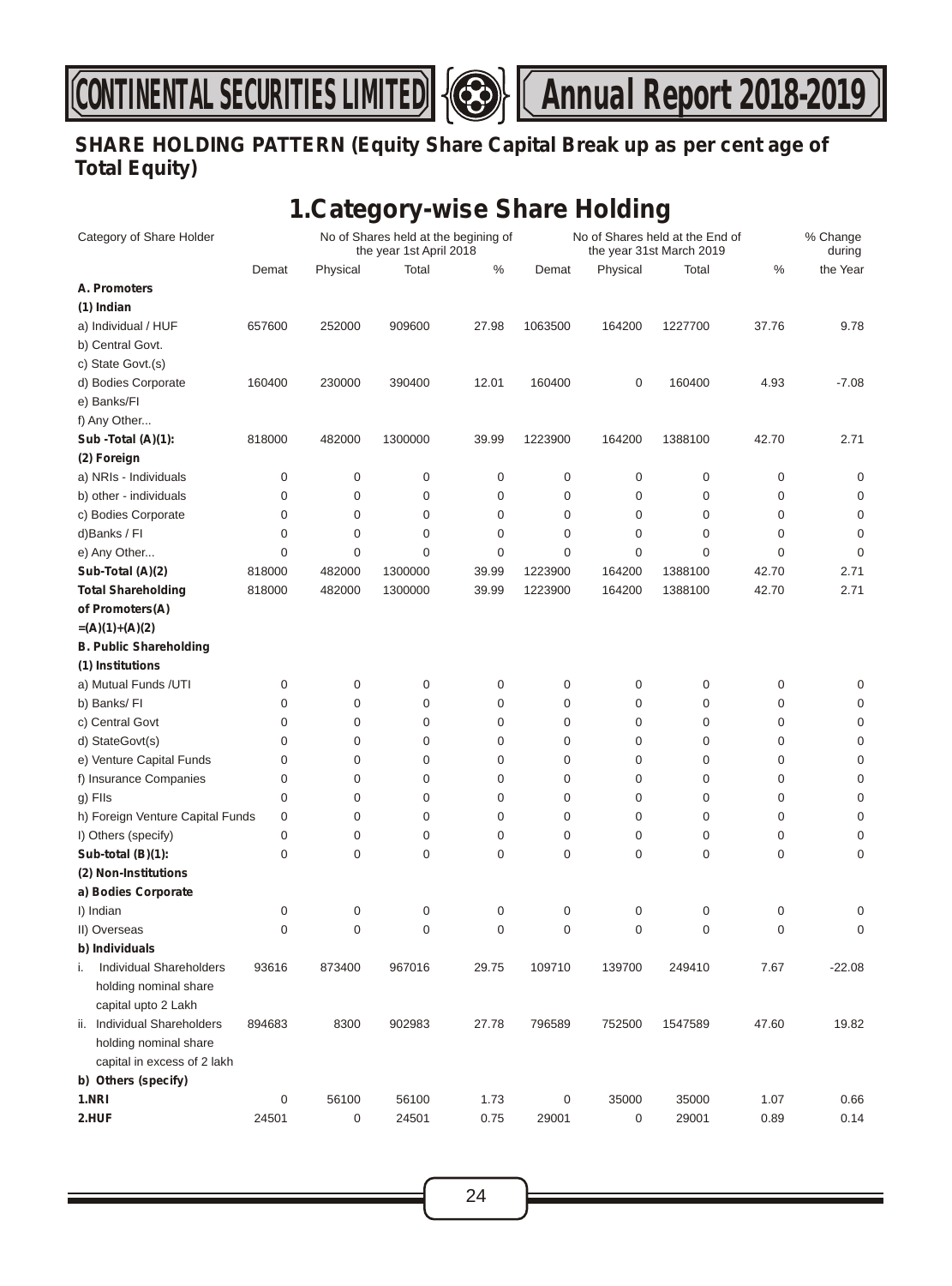# **CONTINENTAL SECURITIES LIMITED**  $\bigotimes$  [Annual Report 2018-2019]



| Sub-Total (B)(2)                 | 1012800 | 937800  | 1950600 | 60.01 | 935300  | 927200   | 1862500 | 57.30 | 2.71 |
|----------------------------------|---------|---------|---------|-------|---------|----------|---------|-------|------|
| <b>Total Public Shareholding</b> | 1012800 | 937800  | 1950600 | 60.01 | 935300  | 927200   | 1862500 | 57.30 | 2.71 |
| $(B)=(B)(1)+(B)(2)$              |         |         |         |       |         |          |         |       |      |
| C. Shares held by Custodian      |         |         | 0       | 0     | 0       | $\Omega$ |         |       | 0.   |
| for GDRs & ADRs                  |         |         |         |       |         |          |         |       |      |
| Grand Total (A+B+C)              | 1830800 | 1419800 | 3250600 | 100   | 2159200 | 1091400  | 3250600 | 100   |      |

#### **2. Promoter Shareholding**

| Category of Share Holder         |             |          | the year 1st April 2018 | No of Shares held at the begining of |          | No of Shares held at the End of | the year 31st March 2019 |             | % Change<br>during |
|----------------------------------|-------------|----------|-------------------------|--------------------------------------|----------|---------------------------------|--------------------------|-------------|--------------------|
|                                  | Demat       | Physical | Total                   | %                                    | Demat    | Physical                        | Total                    | %           | the Year           |
| <b>SUNIDHI KHUTETA</b>           | 161000      | 0        | 161000                  | 4.95                                 | 161000   |                                 | 161000                   | 4.95        | 0.00               |
| <b>HEMLATA KHUTETA</b>           | $\Omega$    | 152300   | 152300                  | 4.69                                 | 0        | 152300                          | 152300                   | 4.69        | 0.00               |
| <b>RAJ KHUTETA</b>               | 138500      | $\Omega$ | 138500                  | 4.26                                 | 138500   | $\Omega$                        | 138500                   | 4.26        | 0.00               |
| <b>VIKRANT KHANDDELWAL</b>       | 79600       | $\Omega$ | 79600                   | 2.45                                 | 128000   | $\Omega$                        | 128000                   | 3.93        | 160.80             |
| <b>MADAN LAL KHANDELWAL</b>      | 70400       | $\Omega$ | 70400                   | 2.17                                 | 70400    | $\Omega$                        | 70400                    | 2.17        | 0.00               |
| <b>HEMANT GUPTA</b>              | 49000       | $\Omega$ | 49000                   | 1.51                                 | 155000   |                                 | 155000                   | 4.76        | 216.32             |
| NAVNEET KHANDELWAL               | 62600       | $\Omega$ | 62600                   | 193                                  | 62600    | $\Omega$                        | 62600                    | 1.93        | 0.00               |
| ORCHID SECURITIES (P)LTD 160400  |             | $\Omega$ | 160400                  | 4.93                                 | 160400   | $\Omega$                        | 160400                   | 4.93        | 0.00               |
| UNIQUE TECHNO ASSOCIATES         | $\Omega$    | 170000   | 170000                  | 5.23                                 | 0        | $\Omega$                        | $\Omega$                 | $\Omega$    | $-100$             |
| (P) LTD                          |             |          |                         |                                      |          |                                 |                          |             |                    |
| CENTURY PROJECTS INDIA(P) LTD0   |             | 60000    | 60000                   | 1.85                                 | 0        | 0                               | $\mathbf 0$              | 0           | $-100$             |
| <b>BHAGWATI KHADELWAL</b>        | $\Omega$    | 48400    | 48400                   | 1.49                                 | $\Omega$ | $\Omega$                        | $\Omega$                 | $\Omega$    | $-100$             |
| <b>DINESH KHADELWAL</b>          | $\Omega$    | 0        | 0                       | 0                                    | 0        | $\Omega$                        | $\Omega$                 | $\Omega$    | $\mathbf 0$        |
| <b>RMAESH CHAND RAWAT</b>        | $\Omega$    | 0        | 0                       | 0                                    | $\Omega$ | $\Omega$                        | $\Omega$                 | $\Omega$    | $\mathbf 0$        |
| MURARI LAL KHANDELWAL            | $\Omega$    | $\Omega$ | $\Omega$                | $\Omega$                             | 0        | $\Omega$                        | $\Omega$                 | $\Omega$    | $\Omega$           |
| <b>MADHU HANDELWAL</b>           | $\Omega$    | $\Omega$ | $\Omega$                | $\Omega$                             | $\Omega$ | $\Omega$                        | $\Omega$                 | $\Omega$    | $\Omega$           |
| <b>RAJESH KHUTETA</b>            | 96500       | $\Omega$ | 96500                   | 2.97                                 | 145500   | $\Omega$                        | 145500                   | 4.47        | 150.77             |
| JAGDISH PRASAD KHANDELWAL 0      |             | 14300    | 14300                   | 0.44                                 | 0        | $\Omega$                        | $\Omega$                 | $\Omega$    | 100.00             |
| <b>GIRIRAJ PRASAD KHANDELWAL</b> | $\Omega$    | 0        | 0                       | $\mathbf 0$                          | 0        | 0                               | $\mathbf 0$              | $\Omega$    | $\mathbf 0$        |
| RADHIKA KHANDELWAL               | $\Omega$    | 11900    | 11900                   | 0.37                                 | 0        | 11900                           | 11900                    | 0.37        | $\Omega$           |
| <b>RAMSWAROOP RAWAT</b>          | $\Omega$    | $\Omega$ | $\Omega$                | $\mathbf 0$                          | 0        | $\Omega$                        | $\Omega$                 | $\mathbf 0$ | $\Omega$           |
| <b>GEETA DEVI MAMODIA</b>        | $\Omega$    | 10000    | 10000                   | 0.31                                 | $\Omega$ | $\Omega$                        | $\Omega$                 | $\Omega$    | 100.00             |
| <b>ASHOK MAMODIA</b>             | $\Omega$    | 7600     | 7600                    | 0.23                                 | $\Omega$ | $\Omega$                        | $\Omega$                 | $\Omega$    | 100.00             |
| RAJEEV KHANDELWAL                | $\Omega$    | 7500     | 7500                    | 0.23                                 | 0        | $\Omega$                        | $\Omega$                 | $\Omega$    | 100.00             |
| <b>GORDHAN DAS SETHI</b>         | $\mathbf 0$ | 7200     | 7200                    | 0.22                                 | $\Omega$ | 0                               | $\Omega$                 | $\Omega$    | 100.00             |
| <b>MAHIMA KHUTETA</b>            | $\Omega$    | 0        | 0                       | 0                                    | 114400   | $\Omega$                        | 114400                   | 3.51        | 100.00             |
| <b>RAJESH KHUTETA HUF</b>        | $\Omega$    | $\Omega$ | $\Omega$                | 0                                    | 50000    | $\Omega$                        | 50000                    | 1.53        | 100.00             |
| SHYAM LAL KHUTETA HUF            | $\Omega$    | $\Omega$ | $\Omega$                | $\Omega$                             | 38100    | $\Omega$                        | 38100                    | 1.17        | 100.00             |

#### **3.Change in Promoters Shareholding**

| Shareholders name                |               | Shareholding at the beginning of    |               | Shareholding at the end of          |
|----------------------------------|---------------|-------------------------------------|---------------|-------------------------------------|
|                                  |               | the year 1ST APRIL 2018             |               | the year 31ST MARCH 2019            |
|                                  | No. of shares | % of total shares of<br>the company | No. of shares | % of total shares of<br>the company |
| <b>VIKRANT KHANDELWAL</b>        | 79600         | 2.45                                | 128000        | 3.93                                |
| <b>HEMANT GUPTA</b>              | 68900         | 2.12                                | 155000        | 4.76                                |
| UNIQUE TECHNO ASSOCIATES (P) LTD | 170000        | 5.23                                | $\Omega$      | 0.00                                |
| CENTURY PROJECTS INDIA(P) LTD    | 60000         | 1.85                                | $\Omega$      | 0.00                                |
| <b>BHAGWATI KHADELWAL</b>        | 48400         | 1.49                                | 48400         | 1.49                                |
| RAJESH KHUTETA                   | 96500         | 2.97                                | 145500        | 4.47                                |
| JAGDISH PRASAD KHANDELWAL        | 14300         | 0.44                                | $\Omega$      | 0.00                                |
| <b>GEETA DEVI MAMODIA</b>        | 10000         | 0.31                                | 0             | 0.00                                |
| <b>ASHOK MAMODIA</b>             | 7600          | 0.23                                | $\Omega$      | 0.00                                |
| RAJEEV KHANDELWAL                | 7500          | 0.23                                | $\Omega$      | 0.00                                |
| <b>MAHIMA KHUTETA</b>            | 0             | 0.00                                | 114400        | 3.52                                |
|                                  |               | 25                                  |               |                                     |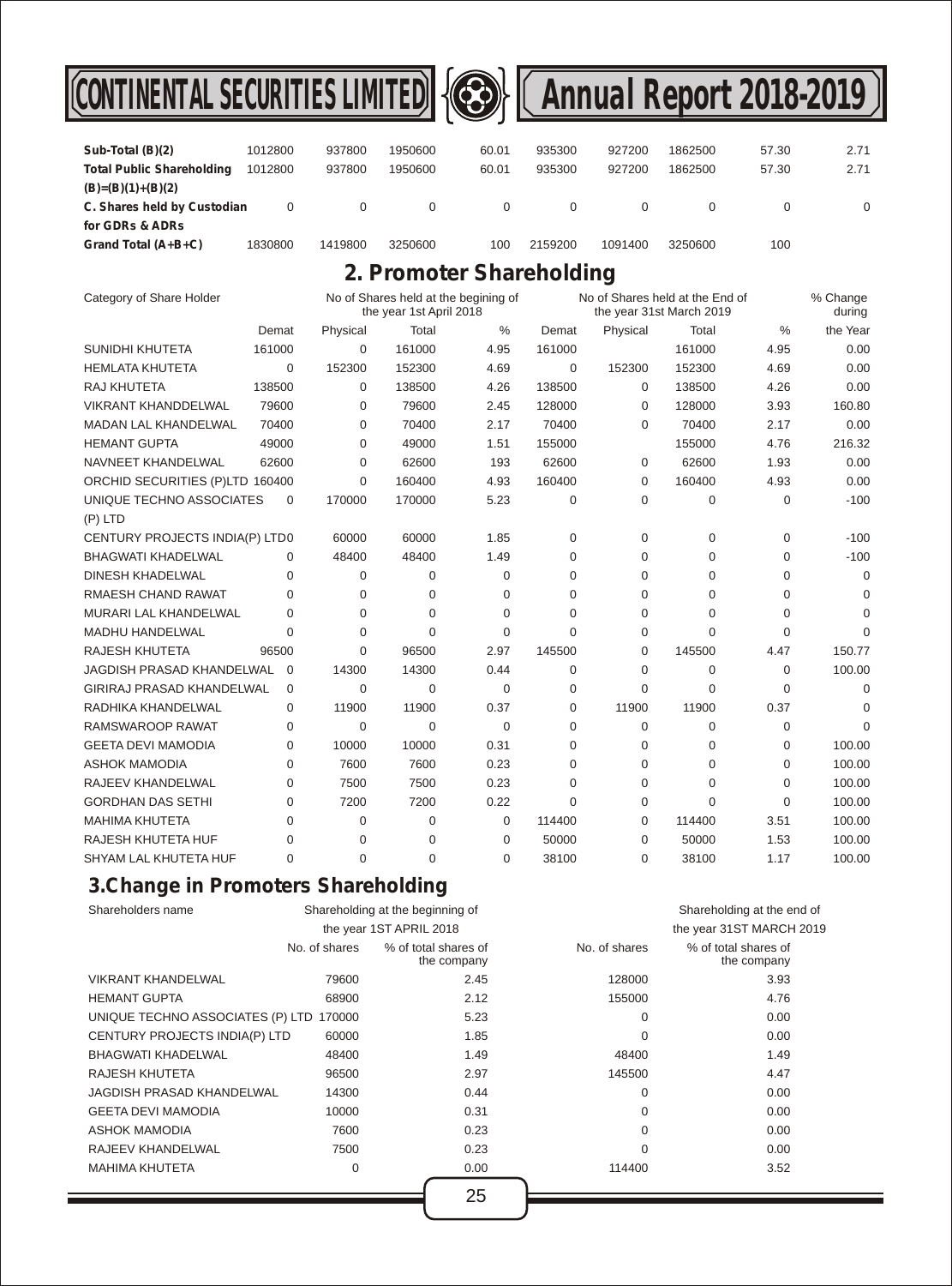

#### **4.Shareholding pattern of top ten shareholders;(other than Directors, Promoters , and Holders of ADRs and GDRs**

CONTINENTAL SECURITIES LIMITED **Annual Report 2018-2019** 

| Shareholders              | Name No of shares held at the Beginning of<br>the year 1st April 2018 during the year |          |        | No of shares held at the<br>End of the year 31st March 2019 Chang |        |          |        |            |         |
|---------------------------|---------------------------------------------------------------------------------------|----------|--------|-------------------------------------------------------------------|--------|----------|--------|------------|---------|
|                           | Demat                                                                                 | Physical | Total  | % of total shares                                                 | Demat  | Physical | Total  | % of total | shares  |
| PRABHA GUPTA              | 162000                                                                                | 0        | 162000 | 4.98                                                              | 162000 | $\Omega$ | 162000 | 4.98       | 0.00    |
| <b>VIBHA GUPTA</b>        | 158033                                                                                | 0        | 158033 | 4.86                                                              | 158033 | 0        | 158033 | 4.86       | 0.00    |
| DIPTANSHU GUPTA           | 150916                                                                                | 0        | 150916 | 4.64                                                              | 150916 | 0        | 150916 | 4.64       | 0.00    |
| MURARI LAL VYAS           | 26460                                                                                 | $\Omega$ | 26460  | 0.81                                                              | 18160  | 112900   | 131060 | 4.03       | 495.31  |
| LOKESH SHARMA             | 0                                                                                     | 0        | 0      | 0                                                                 | 0      | 120400   | 120400 | 3.70       | 100.00  |
| <b>AMIT KHUTETA</b>       | 0                                                                                     | 0        | 0      |                                                                   | 0      | 112700   | 112700 | 3.46       | 100.00  |
| <b>SUNIL KUMAR MISHRA</b> | 4880                                                                                  | $\Omega$ | 4880   | 0.15                                                              | 4880   | 101600   | 106480 | 3.27       | 2082.00 |
| MAHENDRA KHANDELWAL       | 99800                                                                                 | 0        | 998000 | 3.07                                                              | 99800  | 0        | 99800  | 3.07       | 0.00    |
| <b>VIJAY LAXMI GUPTA</b>  | 77000                                                                                 | 0        | 77700  | 2.39                                                              | 77700  | 0        | 77700  | 2.39       | 0.00    |
| RINKU KHANDELWAL          | 69300                                                                                 | $\Omega$ | 69300  | 2.13                                                              | 69300  | 0        | 69300  | 2.13       | 0.00    |

#### **5.Shareholdingof Directors & Key Managerial Personnel**

| Name of the Directors & KMPs |               | Shares held at the Beginning of | Shares held at the End of<br>the year 31st March 2019 |          |  |
|------------------------------|---------------|---------------------------------|-------------------------------------------------------|----------|--|
|                              |               | the year 1st April 2018         |                                                       |          |  |
|                              | No. of shares | %                               | No. of shares                                         | $\%$     |  |
| M.L. KHANDELWAL              | 70400         | 2.17                            | 70400                                                 | 2.17     |  |
| RAJESH KHUTETA               | 96500         | 2.97                            | 145500                                                | 4.47     |  |
| <b>VISHNU DUSAD</b>          | 0             | 0                               | 0                                                     | $\Omega$ |  |
| SURESHKUMAR GUPTA            | 0             | 0                               | 0                                                     | $\Omega$ |  |
| <b>RUCHI GUPTA</b>           | 0             | 0                               | 0                                                     | $\Omega$ |  |
| J.C. KEDAWAT                 | $\Omega$      | 0                               |                                                       | 0        |  |
| <b>HEMANT GUPTA</b>          | 49000         | 1.51                            | 155000                                                | 4.76     |  |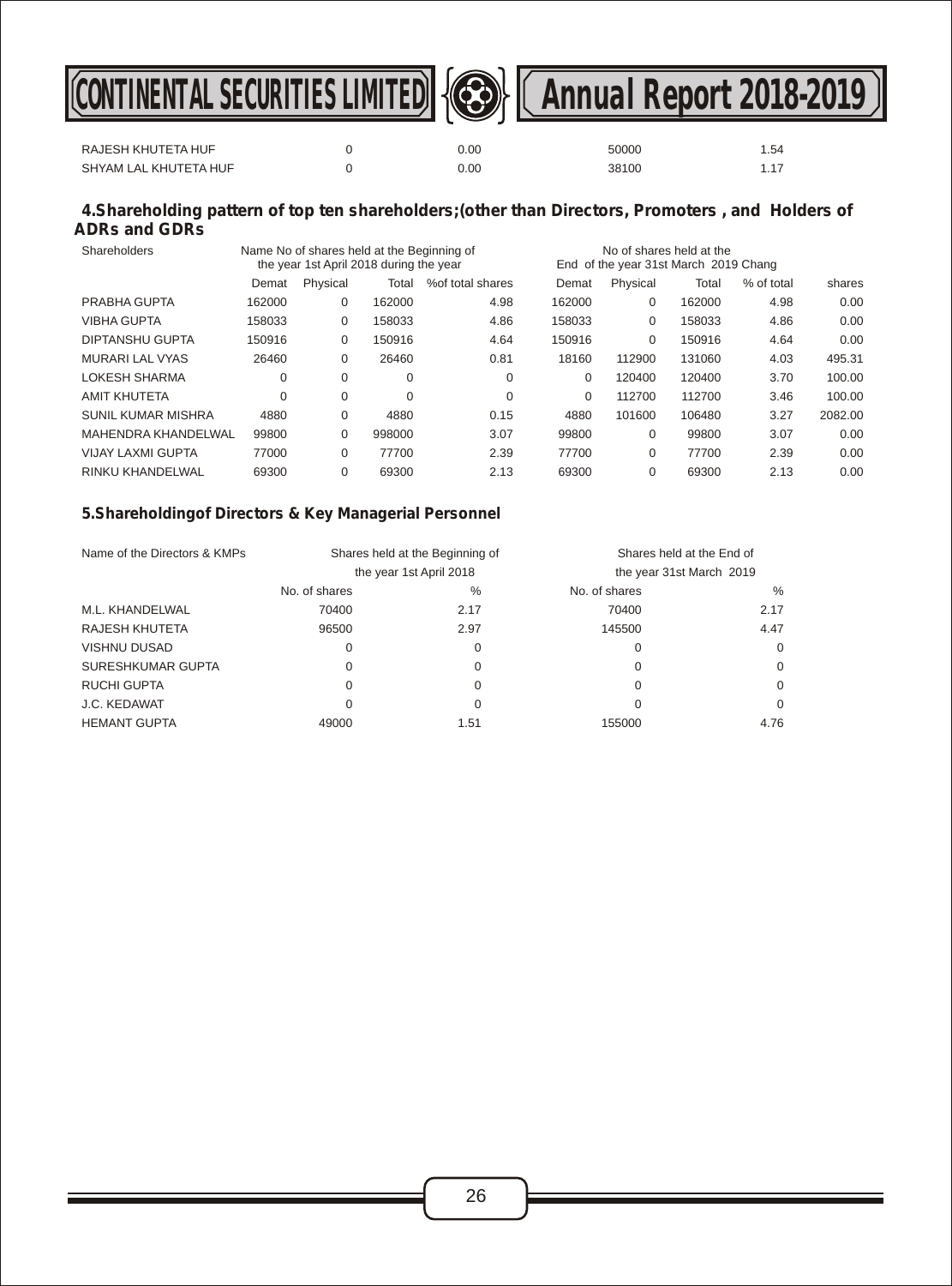**CONTINENTAL SECURITIES LIMITED <b>Annual Report 2018-2019** 

#### **I INDEBTEDNESS**

Indebtedness of the Company including interest outstanding/accrued but not due for payment

| Indebtedness at the beginning of the<br>financial year        | Secured Loans<br>excluding deposits | Unsecured<br>Loans | Deposits   | <b>Total Indebtedness</b> |
|---------------------------------------------------------------|-------------------------------------|--------------------|------------|---------------------------|
| i. Principal amount                                           |                                     |                    | ----       |                           |
| ii. Interest due but not paid                                 |                                     | ----               | ----       |                           |
| iii. Interest accrued but not due                             |                                     |                    | ----       |                           |
| Total (i+ii+iii)                                              |                                     | ----               | ----       |                           |
| Change in indebtedness during the financial<br>year Reduction | -----                               |                    | ----       |                           |
| Net change                                                    |                                     |                    | ----       |                           |
| Indebtedness at the end of the financial year                 | ----                                | ----               | ----       |                           |
| <i>i.</i> Principal amount                                    | ----                                |                    | ----       |                           |
| ii. Interest due but not paid                                 | ----                                |                    | ----       |                           |
| Total (i+ii+iii)                                              | -                                   |                    |            |                           |
|                                                               | NIL                                 | NIL                | <b>NIL</b> | <b>NIL</b>                |

**II Remuneration of Directors and Key Managerial Personnel** 

#### **A. Remuneration to Directors whole -time Director and/or Manager**

| <b>Particulars of Remuneration</b>                                                                                                                                                                                                                          | Name of<br><b>MD/WTD/</b><br><b>Manager</b> | Total<br><b>Amount</b> |
|-------------------------------------------------------------------------------------------------------------------------------------------------------------------------------------------------------------------------------------------------------------|---------------------------------------------|------------------------|
|                                                                                                                                                                                                                                                             | <b>Rajesh Khuteta</b>                       |                        |
| <b>1.Gross Salary</b><br>(a) Salary as per the provisions contained in<br>section 17(1) of the Income-tax Act, 1961<br>(b) Value of perquisities u/s 17(2) Income-tac<br>Act, 1961(c) Profits in lieu of salary under<br>section 17(3) Income-tax Act, 1961 | 900000.00                                   | 900000.00              |
| <b>2.Stock Option</b>                                                                                                                                                                                                                                       |                                             |                        |
| <b>3. Sweat Equity</b>                                                                                                                                                                                                                                      |                                             |                        |
| 4. Commission –as % of profit<br>- others, specify                                                                                                                                                                                                          |                                             |                        |
| 5. Others, please specify ____                                                                                                                                                                                                                              |                                             |                        |
| 6.Total                                                                                                                                                                                                                                                     | 900000.00                                   | 900000.00              |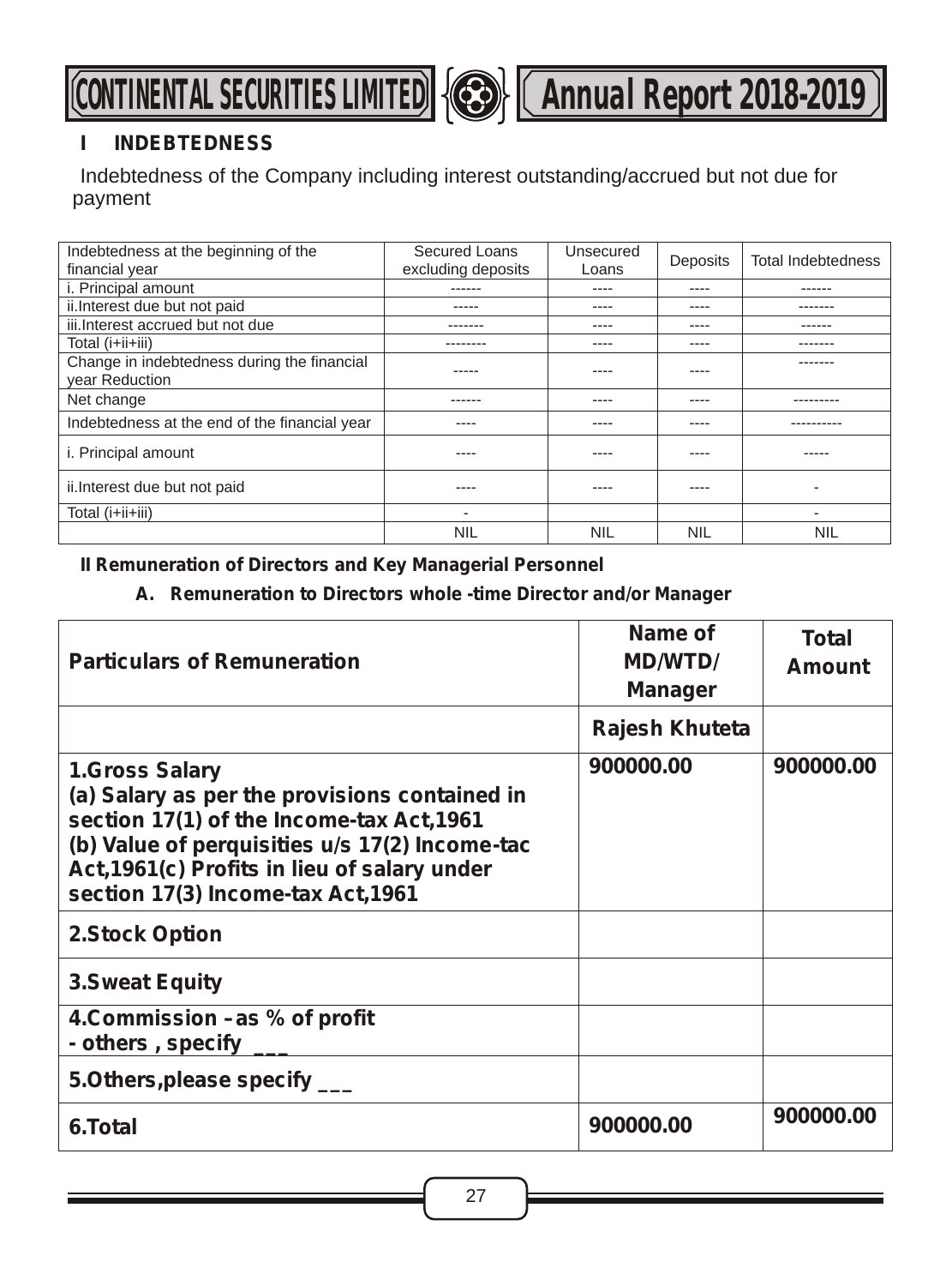



#### **B. Remuneration to other Directors**

| <b>Particulars of Remuneration</b>                                     | <b>Name of Director</b> |                |                               |                           | Total<br>Amount               |
|------------------------------------------------------------------------|-------------------------|----------------|-------------------------------|---------------------------|-------------------------------|
|                                                                        | <b>Suresh</b><br>Gupta  | Ruchi<br>Gupta | <b>Vishnu</b><br><b>Dusad</b> | M.L.<br><b>Khandelwal</b> | <b>TOTAL</b><br><b>AMOUNT</b> |
| <b>Independent Directors</b>                                           |                         |                |                               |                           |                               |
| (i) Fees for attending board/committee<br>meetings                     | 8250                    | 8250           | 8250                          | 8250                      | 33000                         |
| (ii) Commission-Others please specify                                  |                         |                |                               |                           |                               |
| Total (1)                                                              |                         |                |                               |                           |                               |
| <b>Other Non-Executive Directors</b>                                   |                         |                |                               |                           |                               |
| (i) Fees for attending board/committee<br>meetings                     |                         |                |                               |                           |                               |
| (ii)Commission-Others please specify                                   |                         |                |                               |                           |                               |
| Total (2)                                                              |                         |                |                               |                           |                               |
| $Total(B)=(1+2)$                                                       | 8250                    | 8250           | 8250                          | 8250                      | 33000                         |
| <b>Total Managerial Remuneration Overall</b><br>ceiling as per the Act | <b>Yes</b>              | <b>Yes</b>     | <b>Yes</b>                    | <b>Yes</b>                | <b>Yes</b>                    |

#### **A. Remuneration to Key Managerial Personnel other than MD/Manager/**

| <b>Particulars of Remuneration</b>                                                                                                                                                                                                                                  | <b>Key Managerial Personnel</b> | Total                       |            |               |
|---------------------------------------------------------------------------------------------------------------------------------------------------------------------------------------------------------------------------------------------------------------------|---------------------------------|-----------------------------|------------|---------------|
|                                                                                                                                                                                                                                                                     | <b>CEO</b>                      | Company<br><b>Secretary</b> | <b>CFO</b> | <b>Amount</b> |
| <b>1.Gross Salary</b><br>(a) Salary as per the provisions<br>contained in section 17(1) of the<br>Income-tax Act, 1961<br>(b) Value of pe rquisities u/s 17(2)<br>Income-tax Act, 1961(c) Profits in lieu of<br>salary under Section 17(3) Income -tax<br>Act, 1961 | $\bf{0}$                        | 240000.00                   | 234000.00  | 474000.00     |
| <b>2.Stock Option</b>                                                                                                                                                                                                                                               |                                 |                             |            |               |
| <b>3. Sweat Equity</b>                                                                                                                                                                                                                                              |                                 |                             |            |               |
| 4. Commission -as % of profit<br>- others, specify                                                                                                                                                                                                                  |                                 |                             |            |               |
| 5. Others, please specify                                                                                                                                                                                                                                           |                                 |                             |            |               |
| Total                                                                                                                                                                                                                                                               |                                 | 240000.00                   | 234000.00  | 474000.00     |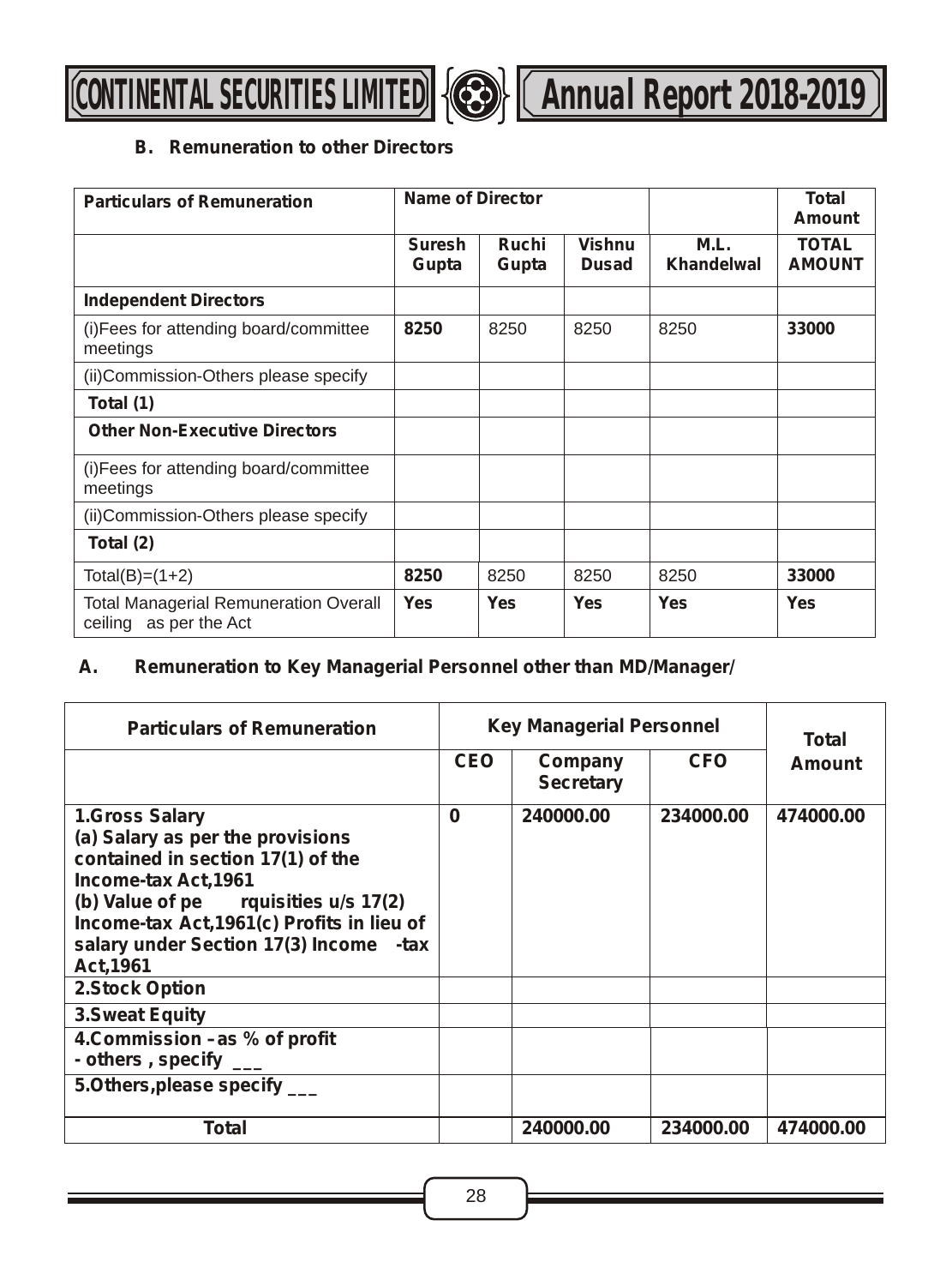#### **IV. Penalties/Punishment/Compounding Of Offences :**

| <b>Type</b>        | <b>Section of</b><br>the<br><b>Companies</b><br>Act | <b>Brief</b><br><b>Description</b> | Details of<br><b>Penalty</b><br>Punishment/<br>Compounding<br>fees imposed | <b>Authority</b><br>[RD/NCLT/<br><b>COURTI</b> | <b>Appeal</b><br>mode, if<br>any (give<br>details) |
|--------------------|-----------------------------------------------------|------------------------------------|----------------------------------------------------------------------------|------------------------------------------------|----------------------------------------------------|
| <b>A.COMPANY</b>   |                                                     |                                    |                                                                            |                                                |                                                    |
| Penalty            | ----                                                | ----                               | ----                                                                       | ----                                           | ----                                               |
| Punishment         | ----                                                | -----                              | ----                                                                       | ----                                           | ----                                               |
| Compounding        | ----                                                | -----                              | ----                                                                       | ----                                           | ----                                               |
| <b>B.DIRECTORS</b> |                                                     |                                    |                                                                            |                                                |                                                    |
| Penalty            | ----                                                | ----                               | ----                                                                       | ----                                           | ----                                               |
| Punishment         | ----                                                | ----                               | ----                                                                       | ----                                           | ----                                               |
| Compounding        | ----                                                | ----                               | ----                                                                       | ----                                           | ----                                               |
| <b>C.OTHER</b>     |                                                     |                                    |                                                                            |                                                |                                                    |
| <b>OFFICERS IN</b> |                                                     |                                    |                                                                            |                                                |                                                    |
| <b>DEFAULT</b>     |                                                     |                                    |                                                                            |                                                |                                                    |
| Penalty            | ----                                                | -----                              | ----                                                                       | ----                                           | ----                                               |
| Punishment         | ----                                                | -----                              | ----                                                                       | ----                                           | ----                                               |
| Compounding        | ----                                                | ----                               | ----                                                                       | ----                                           | ----                                               |

For and on behalf of the Board of Directors,

Place: Jaipur Date: 30th August 2018

#### **M .L. Khandelwal**

(Chairman)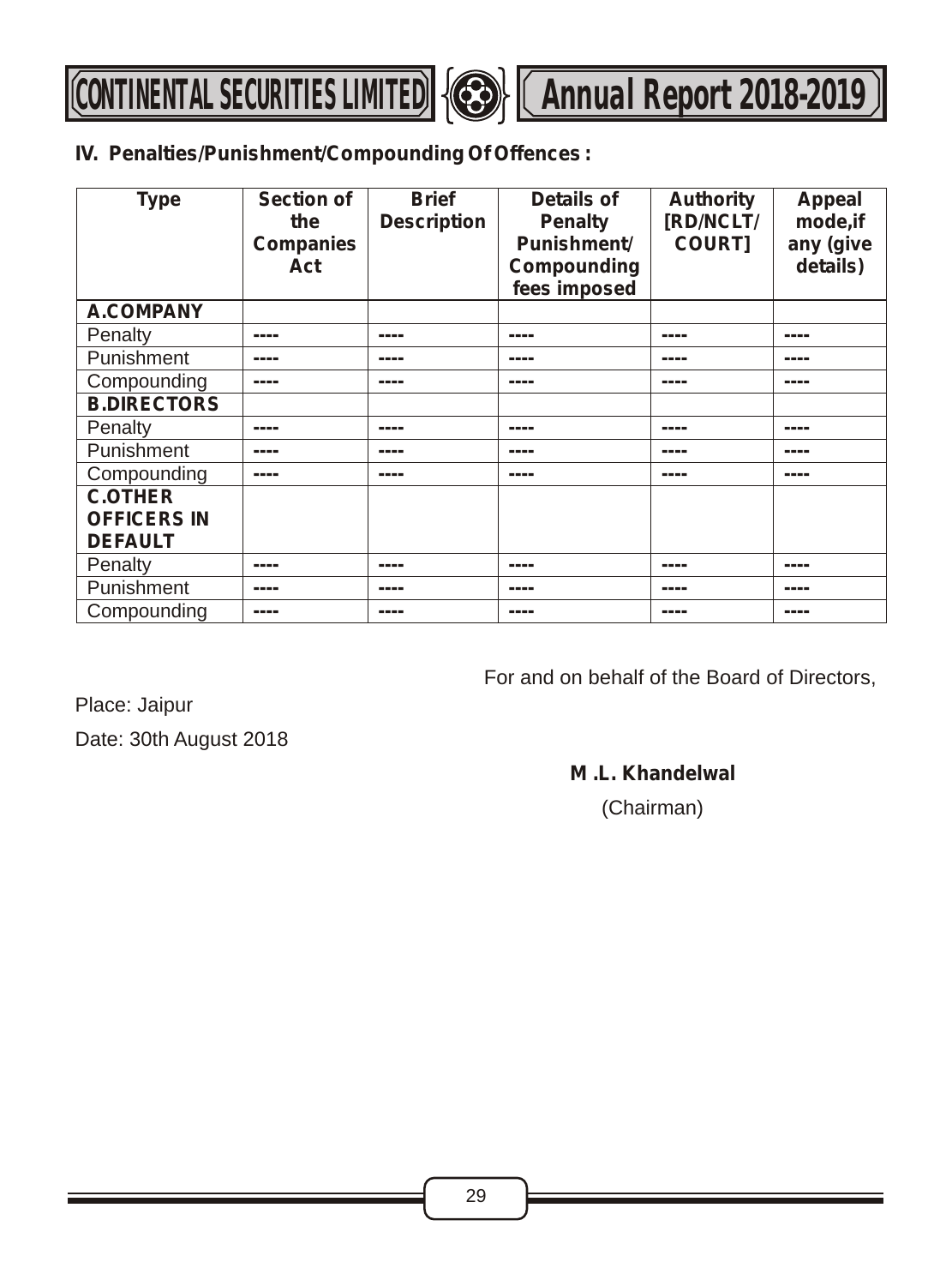

#### **Annexure-II Form No. MR-3 SECRETARIALAUDITREPORT**

#### FOR THEFINANCIALYEAR ENDED ON31st March,2019

[Pursuant to Section 204(1)of the Companies Act,2013and Rule No.9 ofthe Companies (Appointment and Remuneration Personnel) Rules, 2014]

To,

The Members,

#### **CONTINENTALSECURITIES LIMITED**

Flat No. 301, Metro Plaza, Parivahan Marg, Jaipur, Rajasthan- 302001

We have conducted the secretarial audit of the compliance of applicable statutory provisions and the adherence to good corporate practices by CONTINENTALSECURITIES LIMITED (hereinafter called as the Company) incorporated on 30th March, 1990 having CIN No. L67120RJ1990PLC005371 and registered office at Flat No. 301, Metro Plaza, Parivahan Marg, Jaipur, Rajasthan-302001. Secretarial Audit was conducted in a manner that provided us are as on able basis for evaluating the corporate conducts/statutory compliances and expressing our opinion there on.

Based on our verification of the Company's books, papers, minute books, forms and returns filed and other records maintained by the Company and also the in for nation provided by the Company, its officers, agents and authorized representatives during the conduct of secretarial audit, we here by report that in our opinion, the company has, during the audit period covering the financial year ended on 31stMarch, 2019 complied with the statutory provisions listed here under and also that the Company has proper Boardprocesses and compliance-mechanismin place to the extent, in the manner and subject to the reporting made hereinafter:

We have examined the books, papers, minute books, forms and returns filed and other records maintained by CONTINENTAL SECURITIES LIMITED for the financial year ended on 31st March, 2019 according to the provisions of:

- i. The Companies Act, 2013(the Act)and the rules made there under;
- ii. The Securities Contracts(Regulation) Act, 1956 ('SCRA') and the rules made thereunder;
- iii. The Depositories Act, 1996 and the Regulations and Bye-laws framed thereunder;
- iv. Foreign Exchange Management Act,1999and th rules and regulations made there under to the extent of Foreign Direct Investment, Overseas Direct Investment and External Commercial Borrowings;
- v. The Regulations and Guidelines prescribed under the Securities and Exchange Board of India Act,1992 ('SEBI Act') viz.;
	- a) The Securities and Exchange Board of India (Substantial Acquisition of Shares and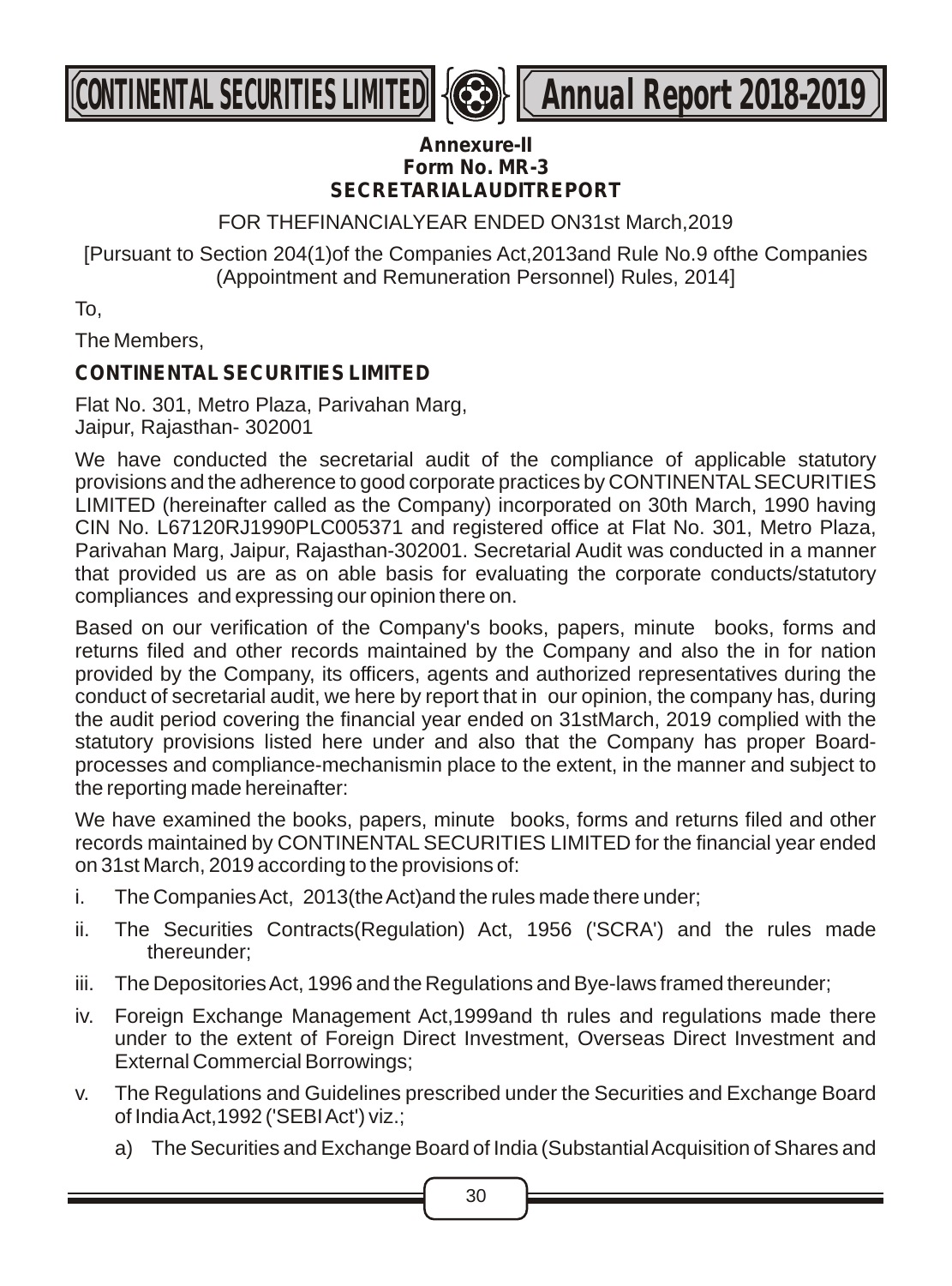



Take overs) Regulations, 2011;

- b) The Securities and Exchange Board of India (Prohibition of Insider Trading) Regulations, 1992;
- c) The Securities and Exchange Board of India (Issue of Capital and Disclosure Requirements)Regulations, 2009;
- d) The Securities and Exchange Board of India (Share based Employee benefits) Regulations, 2014
- e) The Securities and Exchange Board of India (Issue and Listing of Debt Securities) Regulations, 2008; [Not applicable as there was no debt securities listed on stock exchange during the financial year under review for secretarial audit]
- f) The Securities and Exchange Board of India (Registrars to an Issue and Share Transfer Agents) Regulations, 1993 regarding the Companies Act and dealing with client;
- g) The Securities and Exchange Board of India (Delisting of Equity Shares) Regulations, 2009; [Not applicable as there was no reportable event during the financial year under review for secretarial auditl and
- h) The Securities and Exchange Board of India (Buy back of Securities)Regulations, 1998; [Not applicable as there was no reportable event during the financial year under review for secretarial audit.]
- vi. The Management had identified and confirmed the following laws which are specifically applicable to the company are as follows:
	- a) The Reserve Bank of India, 1934
	- b) Guidelines of Fair Practice Code for NBFC
	- c) Non- Banking Financial Companies Prudential Norms (Reserve Bank) Directions, 1998
	- d) Negotiable Instrument Act, 1881
	- e) NBFC Auditors Directions, 2008
	- f) Guidelines, Directions and Instructions issued by RBI through notifications and circulars
	- g) The Right to Information Act, 2005
	- h) The Employees' Provident Fund & Miscellaneous Provisions Act, 1952
	- i) The Employees' State Insurance Act, 1948
	- j) Equal Remuneration Act, 1976
	- k) Any other applicable laws.

We have also examined compliance with the applicable clauses of the following:

**a) Secretarial Standards issued by The Institute of Company Secretaries of**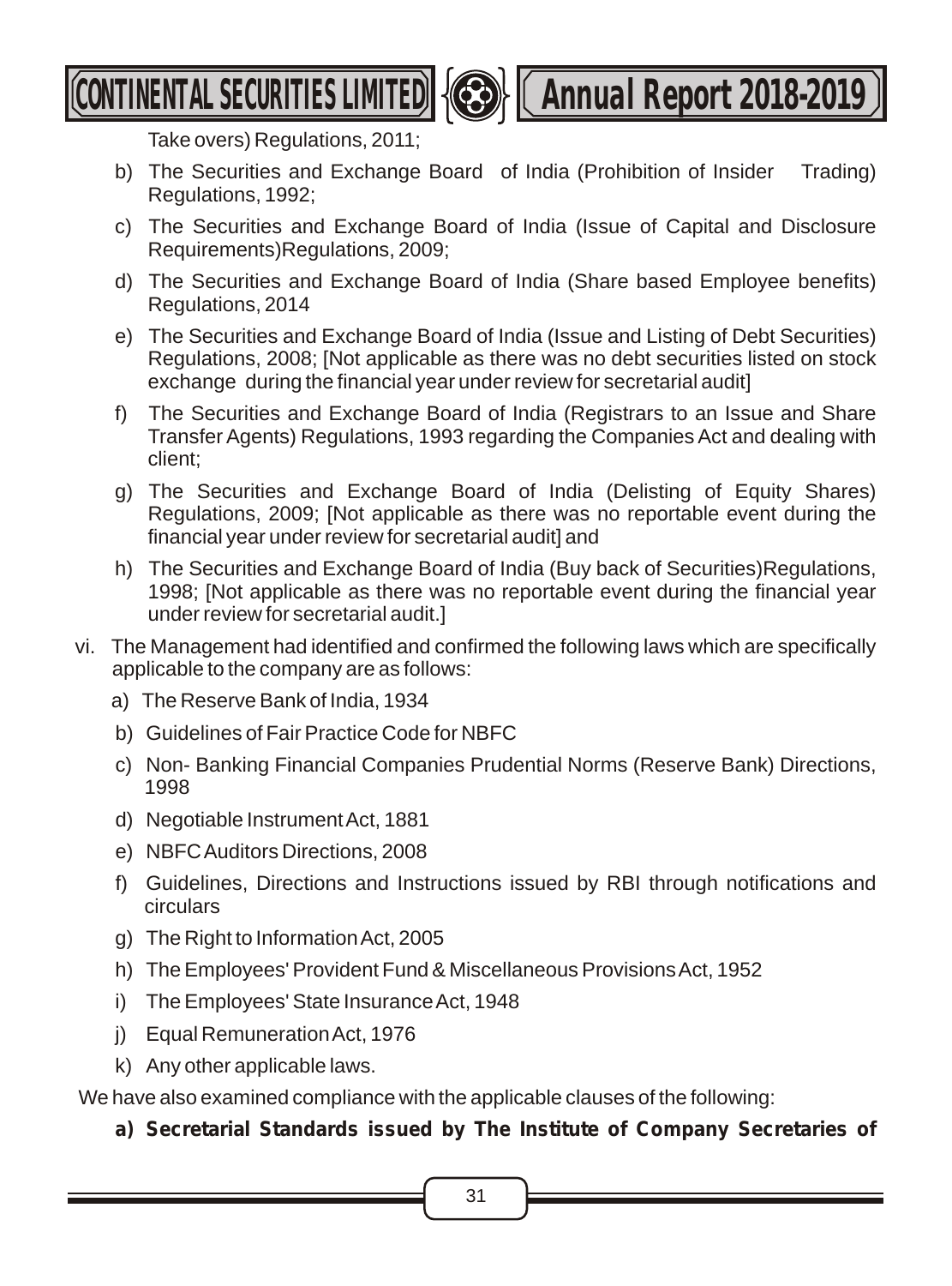**CONTINENTAL SECURITIES LIMITED | <b>43** (Annual Report 2018-2019

**India with regard to Meeting of Board Of Directors (SS-1) and General Meetings (SS-2) and Board Report(SS-10).**

**b) SEBI (Listing Obligation and Disclosure Requirements) Regulations, 2015 and the Listing agreements entered into by the company with BSE Limited.**

During the period under review, the Company has complied with the provisions of the Act, Rules, Regulations, Guidelines, Standards, etc. mentioned above.

#### **We further report that-**

- a) The Board of Directors of the Company is duly constituted with proper balance of Executive Directors, Non-Executive Directors and Independent Directors. The changes in the composition of the Board of Directors that took place during the period under review were carried out in the Board Meeting and in compliance with the provisions of the Act.
- b) Adequate notice is given to all directors to schedule the Board Meetings, agenda and detailed notes on agenda were sent at least seven days in advance, and a system exists for seeking and obtaining further information and clarifications on the agenda items before the meeting and for meaningful participation at the meeting.
- c) None of the directors in any meeting dissented on any resolution and hence there was no instance of recording any dissenting member's view in the minutes.
- d) All the decisions of the Board and Committees were carried out with requisite majority.

We further report that based on review of compliance mechanism established by the company and on the basis of Compliance Certificate(s) issued by the Company Secretary and taken on record by the board of directors at their meeting(s), we are opinion that there are adequate systems and processes in the Company commensurate with the size and operations of the Company to monitor and ensure compliance with applicable laws, rules, regulations and guidelines.

We further report that during the audit period there were no specific events/ actions which are having major bearing on the Company's affairs in pursuant of the above referred laws, rules, regulations, guidelines, standards.

Date: May 30, 2019 **For MKGP & ASSOCIATES** Place: Jaipur (Company Secretaries)

Sd/- Mahendra Prakash Khandelwal (Partner) FCSNo.: 6266C P No.: 4459

32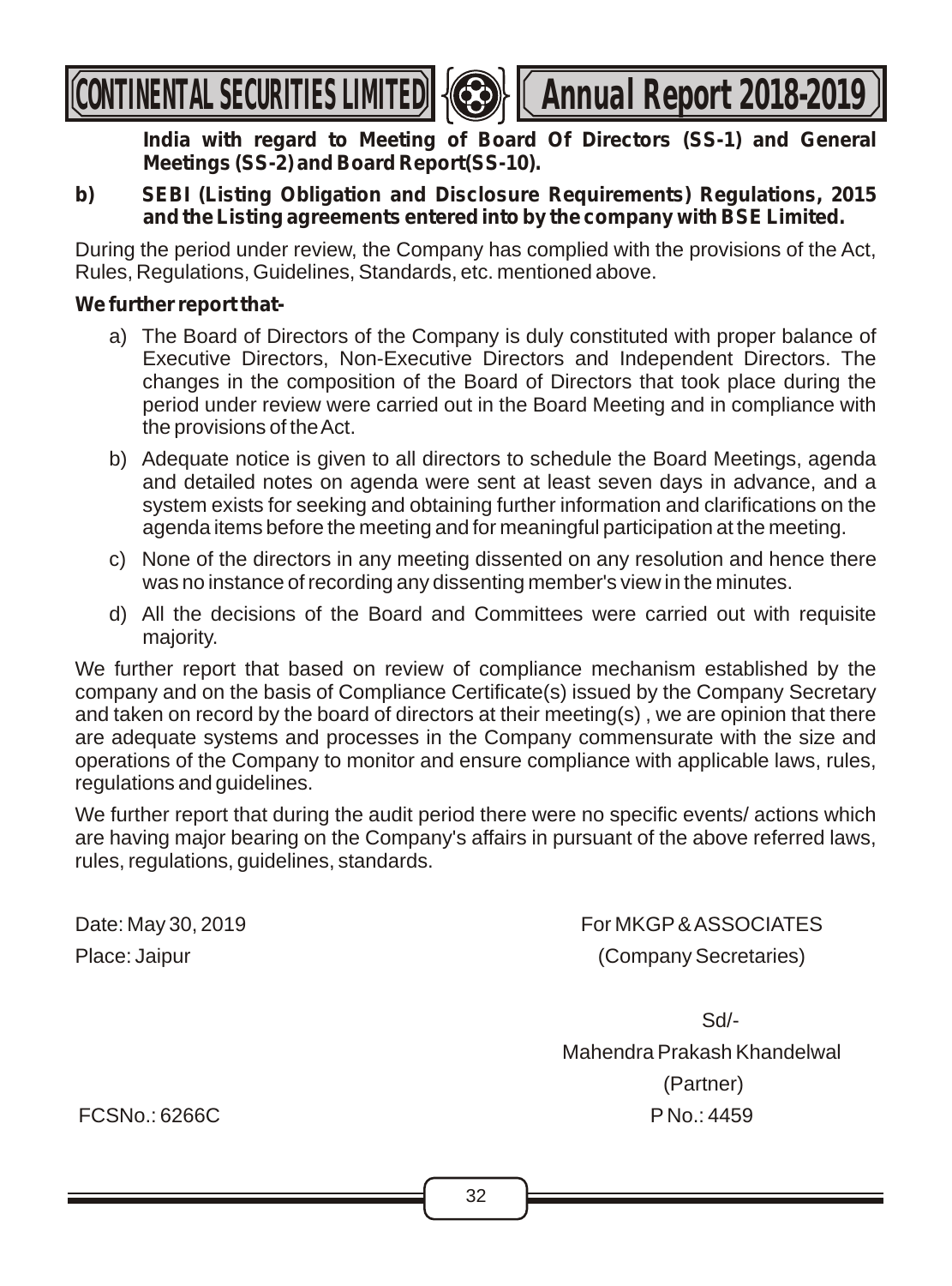



**This report is to be read with our letter of even date which is annexed as Annexure-A forms an integral part of this report.**

**Annexure-A**

To, The Members, **CONTINENTAL SECURITIES LIMITED** Flat No. 301, Metro Plaza, Parivahan Marg, Jaipur, Rajasthan- 302001

Our report of even date is to be read along with this letter.

- 1. Maintenance of secretarial record is the responsibility of the management of the company. Our responsibility is to express an opinion on these secretarial records based on our audit.
- 2. It is management's responsibility, to identify the Laws, Rules, Regulations, Guidelines and Directions which are applicable to the Company depending upon the industry in which it operates and to comply and maintain these records with same in letter and in spirit.
- 3. We have followed the audit practices and processes as were appropriate to obtain reasonable assurance about the correctness of the contents of the Secretarial records. The verification was done on test basis to ensure that correct facts are reflected in secretarial records. We believe that the processes and practices, we followed provide are as on able basis for our opinion.
- 4 We have not verified the correct ness and appropriate ness of financial records and Books of Accounts of the company.
- 5. Where ever required, we have obtained the Management representation about the compliance of laws, rules and regulations and happening of events etc.
- 6. The compliance of the provisions of Corporate and other applicable laws, rules, regulations, standards is the responsibility of management. Our examination was limited to the verification of procedures on test basis.
- 7. The Secretarial Audit report is neither an assurance as to the future viability of the company nor of the efficiency or effectiveness with which the management has conducted the affairs of the company.
- 8. The maximum liability of our firm under the secretarial audit in respect of the aggregate of all claims shall not exceed the fee charged by me.

Date: May 30, 2019 **For MKGP & ASSOCIATES** 

Place: Jaipur (Company Secretaries)

Sd/-

Mahendra Prakash Khandelwal

(Partner)

FCSNo.: 6266 C P No.: 4459

33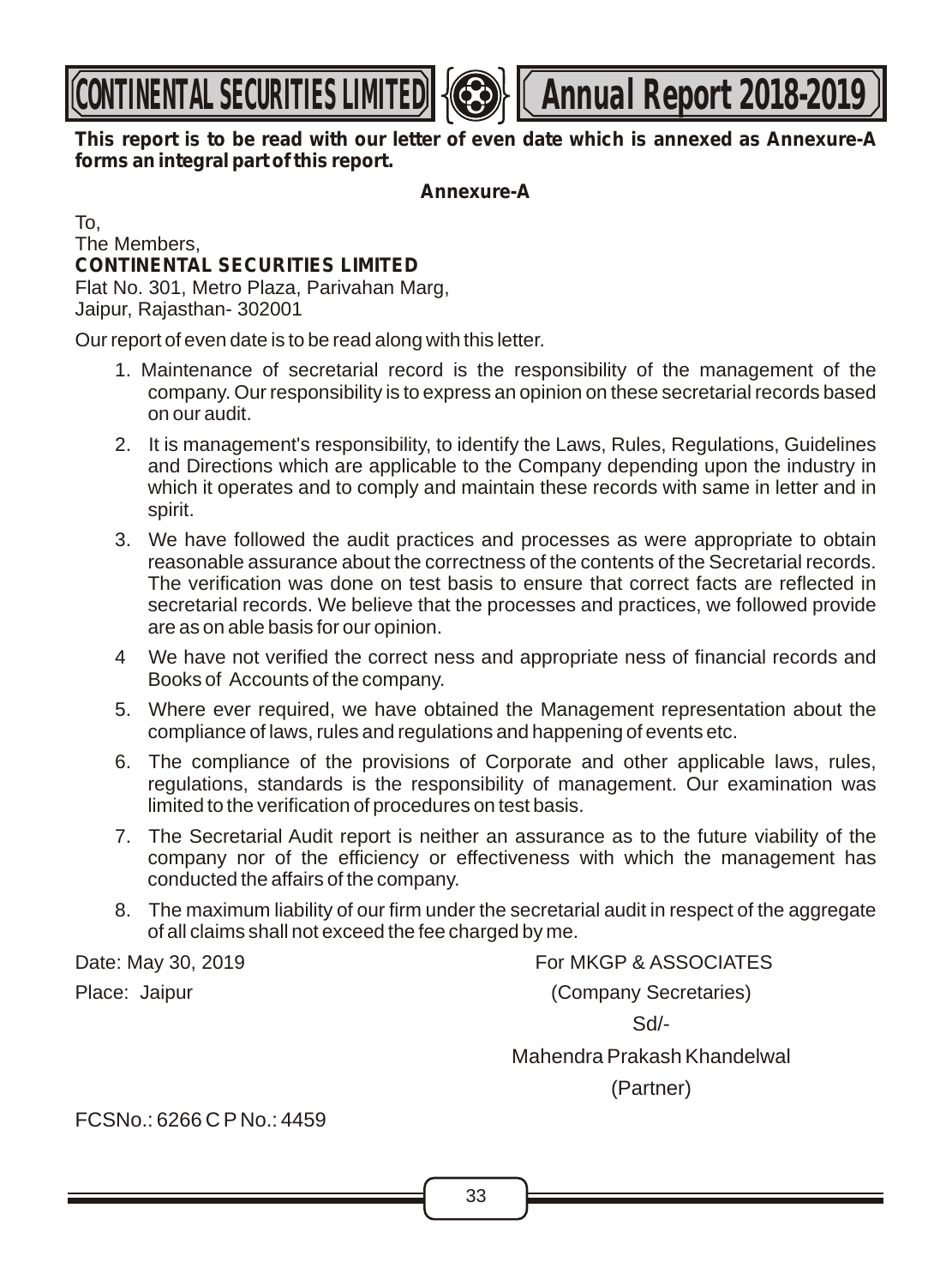

#### **ANNEXURE-3**

## **FORM NO. AOC.2**

Disclosure of particulars of contracts/arrangements entered into by the company with related parties referred to in sub-section (1) of section 188 of the Companies Act, 2013 including certain arm's length transactions under third proviso thereto (Pursuant to clause (h) of sub-section (3)of section 134 of the Act and Rule 8(2) of the Companies (Accounts) Rules, 2014)

#### **1. Details of contracts or arrangements or transactions not at arm's length basis: Nil**

- (a) Name(s) of the related party and nature of relationship: N.A
- (b) Nature of contracts/arrangements/transactions: N.A
- (c) Duration of the contracts/arrangements/transactions: N.A
- (d) Salient terms of the contracts or arrangements or transactions including the value, if any: N.A
- (e) Justification for entering into such contracts or arrangements or transactions: N.A
- (f) Date(s) of approval by the Board: N.A
- (g) Amount paid as advances, if any: N.A
- (h) Date on which the special resolution was passed in general meeting as required under first proviso to Section 188: N.A

#### **2. Details of material contracts or arrangement or transactions at arm's length basis-**

| S<br>No. | Name(s) of<br>Related<br>Party and<br>Nature of<br>Relationship | Nature of<br>contracts/<br>arrangeme<br>nts/<br>transactions | Duration of<br>the contracts/<br>arrangements/<br>transactions | Salient terms of the<br>contracts or<br>arrangements or<br>transactions<br>including the value.<br>if any: | Date $(s)$ of<br>approval by<br>the Board, if<br>any | Amount<br>paid as<br>advances,<br>if any |
|----------|-----------------------------------------------------------------|--------------------------------------------------------------|----------------------------------------------------------------|------------------------------------------------------------------------------------------------------------|------------------------------------------------------|------------------------------------------|
| 1.       | Rajesh Khuteta                                                  | <b>RENT</b>                                                  | 10 years                                                       | Lease agreement<br>between company<br>and Rajesh<br>khuteta for a<br>consideration<br>15000/- per month    | 01.12.2013                                           |                                          |

Regd. Office: 301,Metro Plaza

Gopalbari,Jaipur 302001 For and Behalf Of Board Of Directors Date: 13.08.2019 CONTINENTAL SECURITIES LIMITED

Sd/- Sd/- (Managing Director) (Chairman)

Rajesh Khuteta MadanLalKhandelwal DIN : 00167672 DIN: 00414717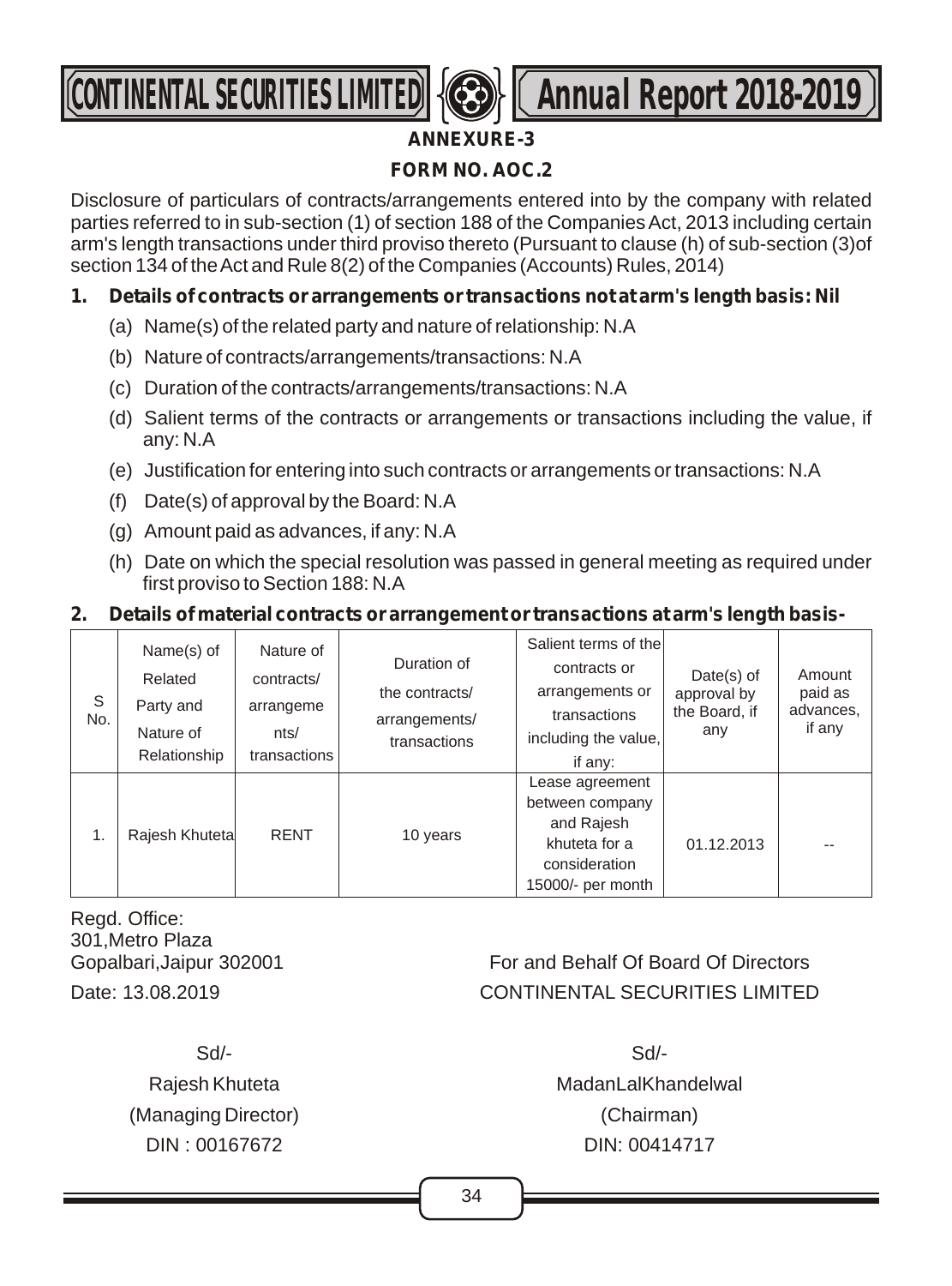



**Annexure-IV**

## **MANAGEMENT DISCUSSION & ANALYSIS REPORT**

Indian financial service sector is diversified, comprising of entities such as commercial bank, cooperatives, insurance companies, Pension funds, mutual funds, Non-Banking finance **companies** and various other entities.

## **1.Industry Structure and Developments**

NBFCs(Non Banking Financial Companies ) have been playing a complementary role to the other financial institutions including Banks meeting the funding needs of the economy .They have fill the gaps in the availability of financial services that otherwise occur in the unbanked segments of the society and underserved areas. NBFCs have been at the forefront of fulfillment to the financial needs and creating livelihood sources in rural and semi urban areas . Thus NBFCs have all the characteristics to enable the government and regulator to achieve the mission of financial inclusion in the given time.

NBFCs segment has continuously growth in the last few years and now being recognized as complimentary to the banking sector due to implementation of innovative market strategies , customer oriented services ,and simplified procedures .

## **2.Opportunities and threats**

The company mainly focus to providing financial services to rural and semi-urban areas .The opportunities of the Company further depends on introduction of fresh funds.

Being a NBFC company, company is facing inflationary pressure , Economic Cycle , Regulatory risk ,etc. The competition in the NBFC division is intensifying on account of rising number of players. Also, rising stringent restrictions by the RBI on the NBFCs are restricting their borrowing abilities. However, as a matter of deliberate policy, the Reserve Bank has been discouraging NBFCs from engaging in public deposit mobilization activities.

## **3. Segment-wise or product-wise performance**

The Company is operating in one segment only .i.e making loans to the small borrowers .there is a slighty growth in the business of the Company. The Company is making due efforts to introduce new finance to enlarge its business.

## **4 .Internal control system**

The company has established its internal control system commensurate with the requirements of its size , nature, complexity of its business and ensure proper maintaining of accounting records and providing reliable information . The Company has appointed M/S Ajay Khandelwal& Associates, Chartered accountants Jaipur as internal auditors of the Company.

#### **5.Human Resource Management**

Human resources are a valuable asset for any organization . The company is giving emphasis to upgrade the skills of its human resources .This is in keeping with its policy of enhancing the individual growth potential within the framework of corporate goals .

#### **6. Cautionary Statement**

Statements made in this Annual Report may contain certain forward looking statements, which are tentative, based on various assumptions of the Company's' present and future business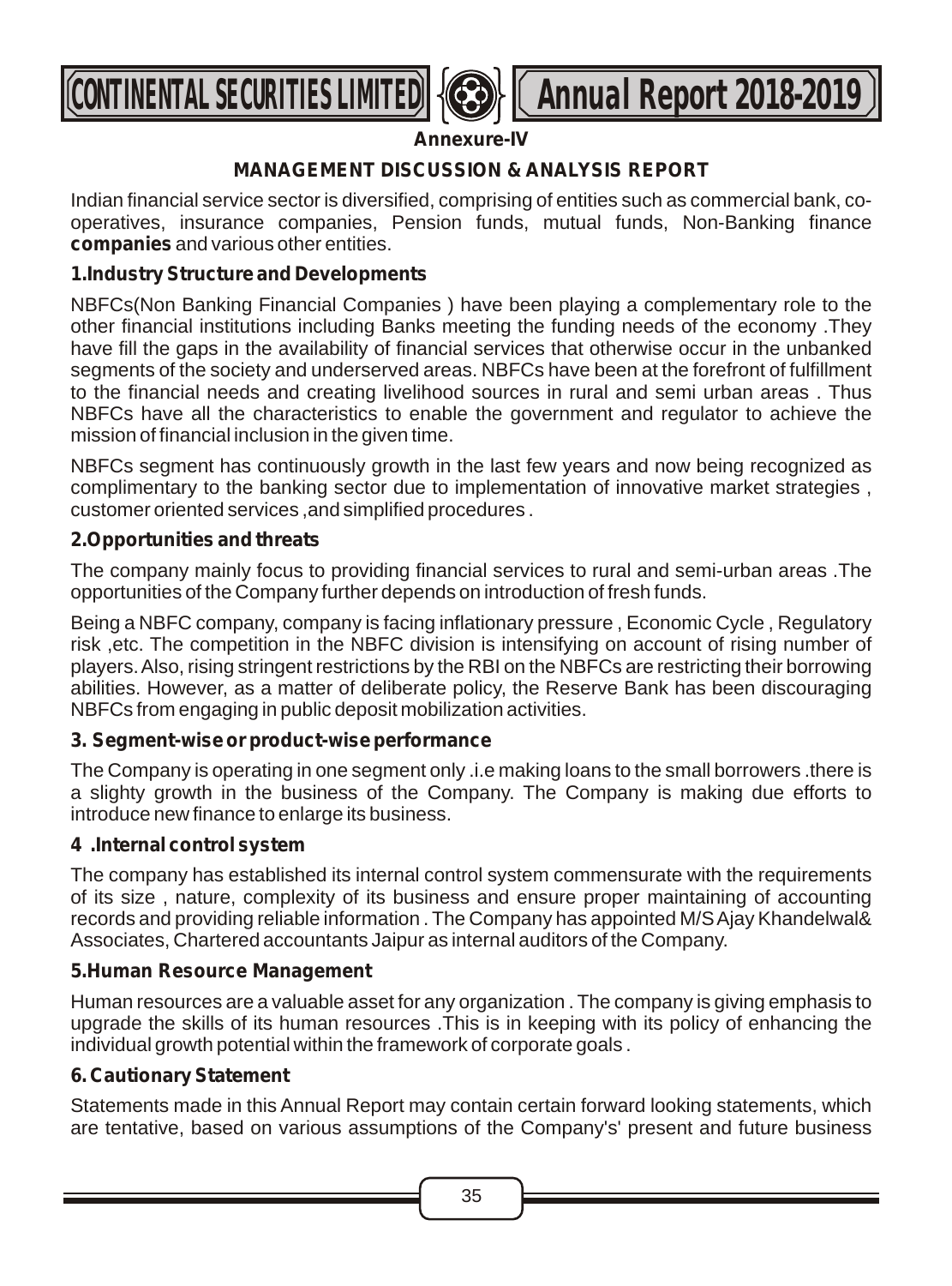## CONTINENTAL SECURITIES LIMITED **(CD)** (Annual Report 2018-2019



strategies and the environment in which we operate. Actual results may differ substantially or materially from those expressed or implied due to risks and uncertainties. These risks and uncertainties include the effect of economic and political conditions in India and internationally, volatility in interest rates and in the securities market, new regulations and Government policies that may impact the Company's businesses as well as the ability to implement its strategies. The information contained herein is as of the date referenced and the Company does not undertake any obligation to update these statements.

Regd. Office: 301,Metro Plaza

Gopalbari,Jaipur 302001 For and Behalf Of Board Of Directors Date: 13.08.2019 CONTINENTAL SECURITIES LIMITED

(Managing Director) (Chairman)

Sd/- Sd/- Rajesh Khuteta **Madan Lal Khandelwal** DIN : 00167672 DIN: 00414717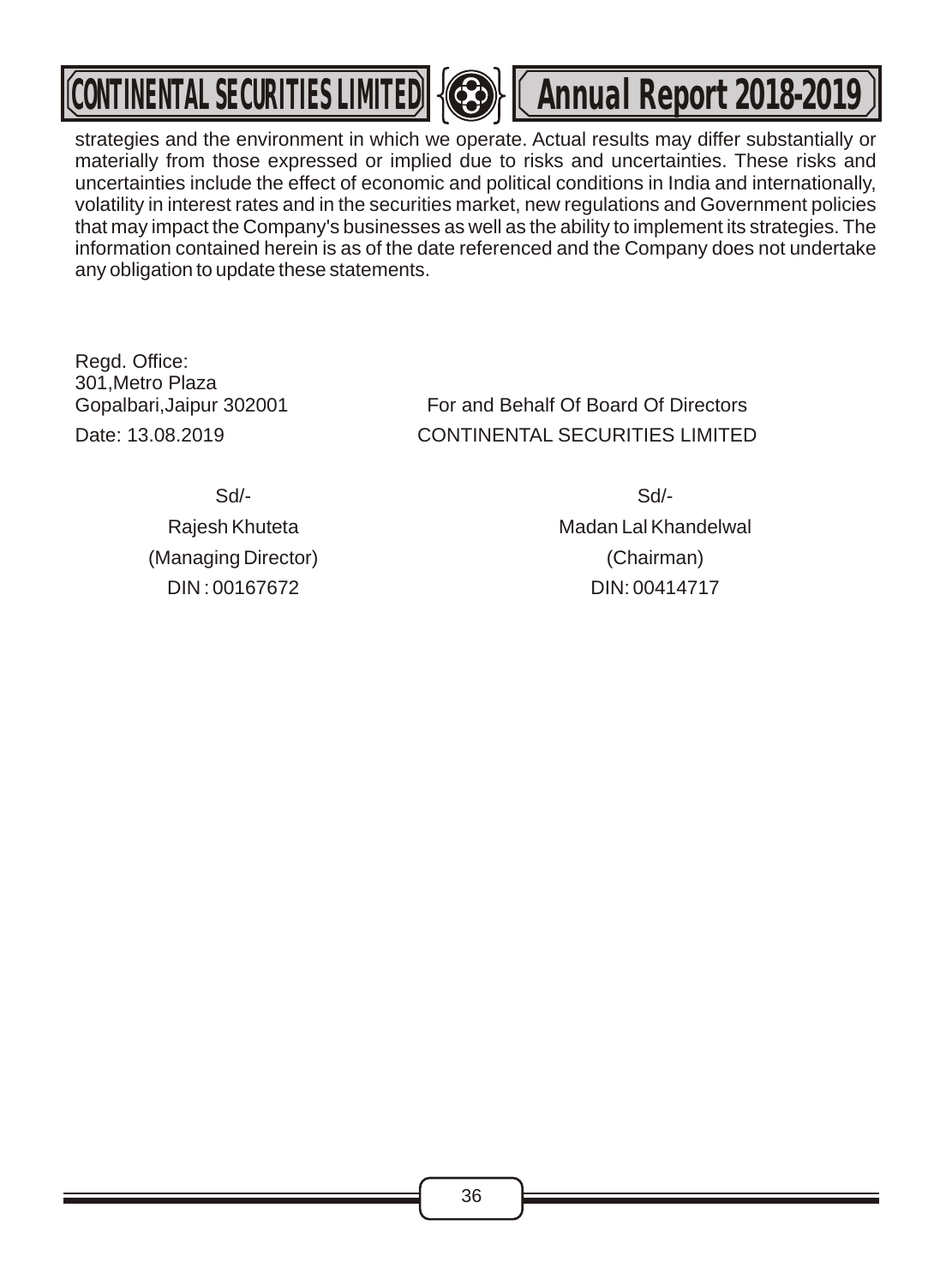

## **DECLARATION OF CODE OF CONDUCT**

This is to confirm that the Company has adopted a code of conduct for its Board of Directors and Senior Management Personnel. This Code is available at the Company's Registered Office and website.

I confirm that Board of Directors and Senior Management Personnel of the Company have, in respect of the financial year ended March 31, 2019, affirmed compliance with the Code of Conduct as applicable to them.

Gopalbari, Jaipur 302001 Date: 13.08.2019 Sd/-

Regd. Office: For and behalf of Board of Directors 301,Metro Plaza Continental Securities Limited

Rajesh Khuteta (Managing Director) DIN: 00167672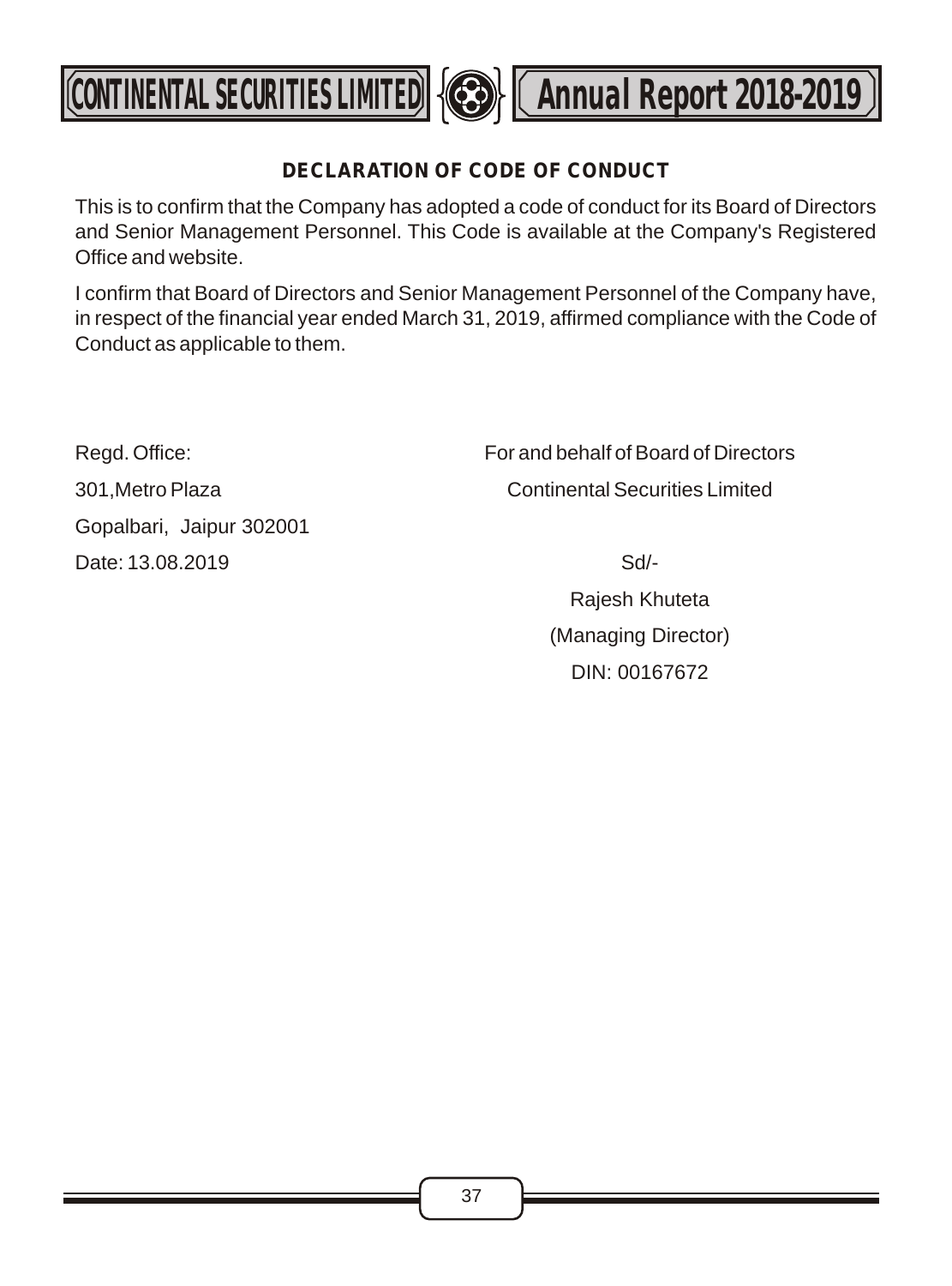**CEO/CFO CERTIFICATION**

**CONTINENTAL SECURITIES LIMITED | <b>433** (Annual Report 2018-2019)

To,

The Board of Directors

## **CONTINENTALSECURITIES LIMITED**

301, Metro Plaza ,Parivahan Marg,Jaipur Rajasthan-302001

We, Rajesh Khuteta, Managing Director and Hemant Gupta, Chief Financial Officer certify to the Board that:

- (A) We have reviewed the financial statements and the cash flow statement for the year ended March 31, 2019 and that to the best of my knowledge and belief:
	- i. These statements do not contain any material untrue statement or omit any material fact or contain statements that might be misleading;
	- ii. These statements together present a true and fair view of the Company's affairs and are in compliance with existing Accounting Standards, applicable laws and regulations.
- (B) There are, to the best of our knowledge and belief, no transactions entered into by the Company during the year which are fraudulent, illegal or violating of the Company's Code of Conduct.
- (C) We accept responsibility for establishing and maintaining internal controls for financial reporting and have evaluated the effectiveness of internal control system of the Company pertaining to financial reporting and we have disclosed to the auditors and the Audit Committee, deficiencies in the design or operation of such internal controls, if any, of which we are aware and the steps we have taken or propose to take to rectify these deficiencies.
- (D) We have indicated to the Auditors and the Audit Committee that:
	- i. There has not been any significant change in internal control over financial reporting during the year under reference;
	- ii. There has not been any significant change in accounting policies during the year requiring disclosure in the notes to the financial statements; and
	- iii. There has not been any instance during the year of significant fraud of which we had become aware and the involvement therein, if any, of the management or an employee
	- iv. having a significant role in the Company's internal control system over financial reporting.

Date: 30.05.2019

Place: Jaipur

sd/- sd/- RAJESH KHUTETA HEMANT GUPTA (Managing Director) (Chief Financial Officer) DIN: 00167672 PAN: AMOPG2025R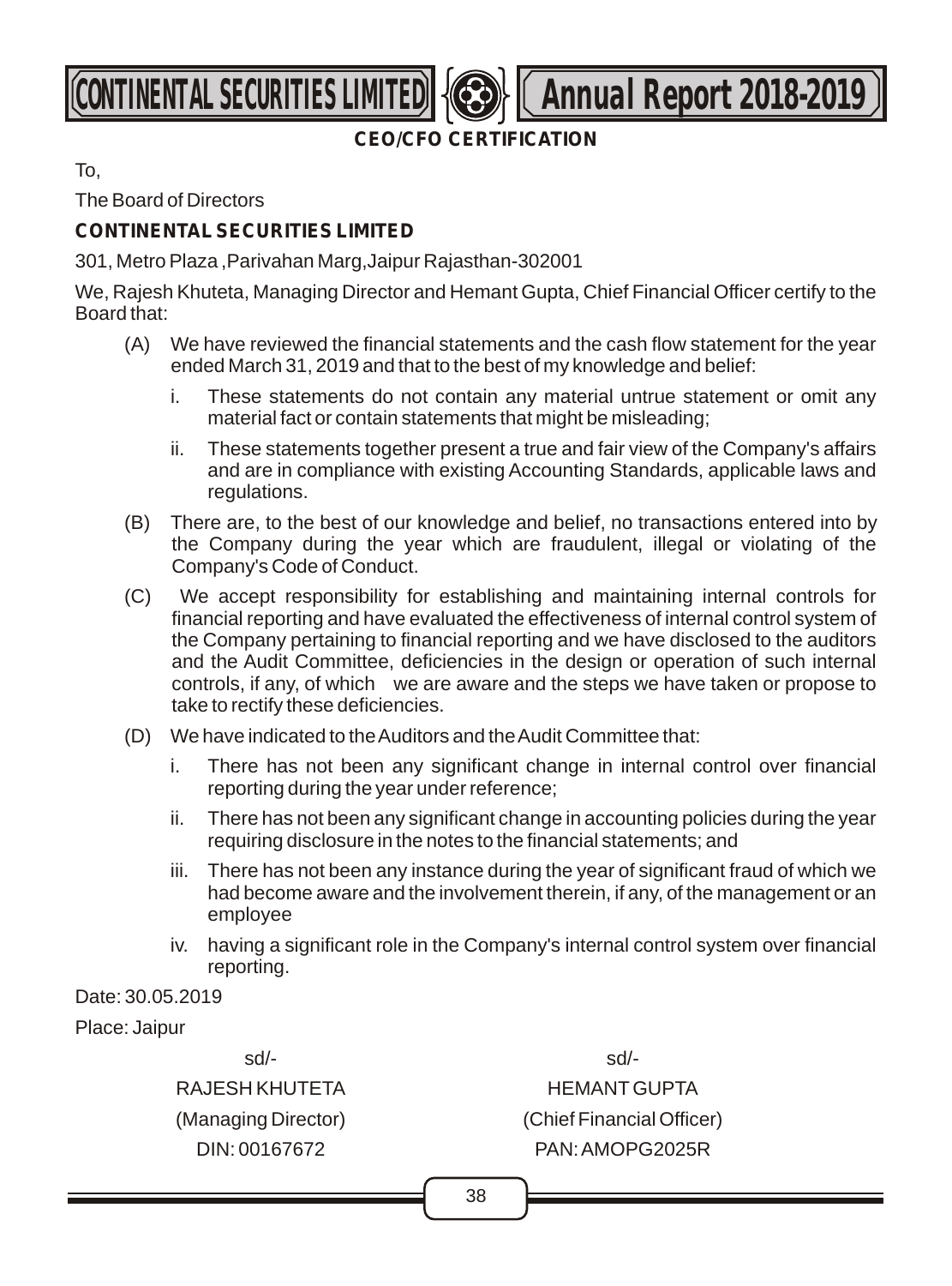**Independent Auditor's Report**

**CONTINENTAL SECURITIES LIMITED <b>A** Annual Report 2018-2019

#### To

The Members of

## CONTINENTALSECURITIES LIMITED

#### **Report on the Financial Statements**

We have audited the accompanying financial statements of CONTINENTAL SECURITIES LIMITED ("the Company"), which comprise the Balance Sheet as at March 31, 2019 , the Statement of Profit and Loss, the Cash Flow Statement for the year then ended, and a summary of the significant accounting policies and other explanatory information.

#### **Management's Responsibility for the Financial Statements**

The Company?s Board of Directors is responsible for the matters stated in Section 134(5) of the Companies Act, 2013 ("the Act") with respect to the preparation of these financial statements that give a true and fair view of the financial position, financial performance and cash flows of the Company in accordance with the accounting principles generally accepted in India, including the Accounting Standards specified under Section 133 of the Act, read with Rule 7 of the Companies (Accounts) Rules, 2014. This responsibility also includes maintenance of adequate accounting records in accordance with the provisions of the Act for safeguarding of the assets of the Company and for preventing and detecting frauds and other irregularities; selection and application of appropriate accounting policies; making judgments and estimates that are reasonable and prudent; and design, implementation and maintenance of adequate internal financial controls, that were operating effectively for ensuring the accuracy and completeness of the accounting records, relevant to the preparation and presentation of the financial statements that give a true and fair view and are free from material misstatement, whether due to fraud or error.

#### **Auditor's Responsibility**

Our responsibility is to express an opinion on these financial statements based on our audit.

We have taken into account the provisions of the Act, the accounting and auditing standards and matters which are required to be included in the audit report under the provisions of the Act and the Rules made thereunder.

We conducted our audit in accordance with the Standards on Auditing specified under Section 143(10) of the Act. Those Standards require that we comply with ethical requirements and plan and perform the audit to obtain reasonable assurance about whether the financial statements are free from material misstatement.

An audit involves performing procedures to obtain audit evidence about the amounts and the disclosures in the financial statements. The procedures selected depend on the auditor's judgment, including the assessment of the risks of material misstatement of the financial statements, whether due to fraud or error. In making those risk assessments, the auditor considers internal financial control relevant to the Company's preparation of the financial statements that give a true and fair view in order to design audit procedures that are appropriate in the circumstances. An audit also includes evaluating the appropriateness of the accounting policies used and the reasonableness of the accounting estimates made by the Company's Directors, as well as evaluating the overall presentation of the financial statements.

We believe that the audit evidence we have obtained is sufficient and appropriate to provide a basis for our audit opinion on the financial statements.

#### **Opinion**

In our opinion and to the best of our information and according to the explanations given to us, the aforesaid financial statements give the information required by the Act in the manner so required and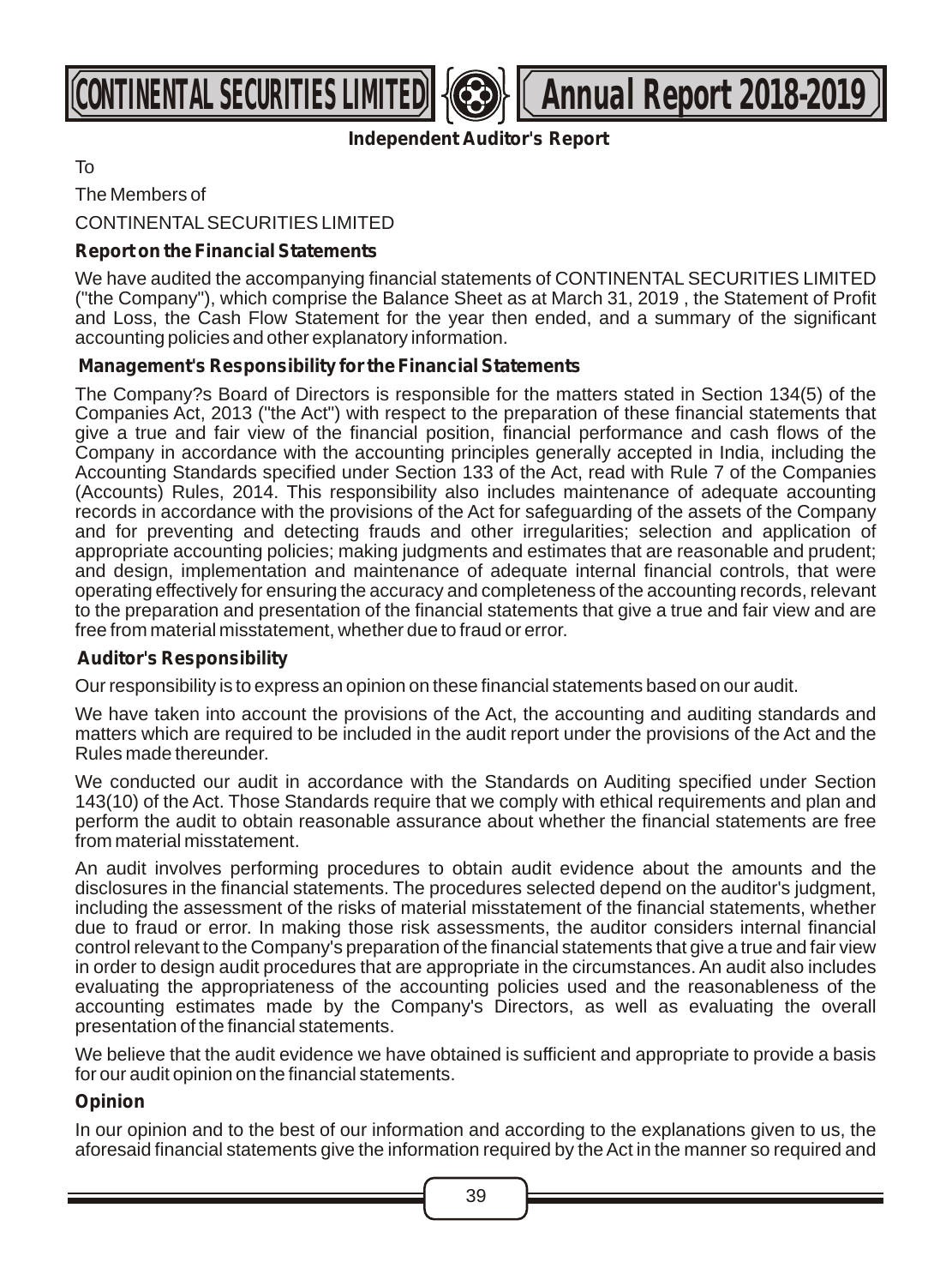CONTINENTAL SECURITIES LIMITED **Annual Report 2018-2019** give a true and fair view in conformity with the accounting principles generally accepted in India, of the state of affairs of the Company as at 31st March, 2019, and its profit/loss and its cash flows for the year ended on that date.

#### **Report on Other Legal and Regulatory Requirements**

- 1. As required by the Companies (Auditor's Report) Order, 2016 ("the Order"), issued by the Central Government of India in terms of sub-section (11) of section 143 of the Companies Act, 2013, we give in the "Annexure A", a statement on the matters specified in paragraphs 3 and 4 of the Order, to the extent applicable.
- 2. As required by Section 143 (3) of the Act, we report that:
	- a) We have sought and obtained all the information and explanations which to the best of our knowledge and belief were necessary for the purposes of our audit.
	- b) In our opinion, proper books of account as required by law have been kept by the Company so far as it appears from our examination of those books.
	- c) The Balance Sheet, the Statement of Profit and Loss and the Cash Flow Statement dealt with by this Report are in agreement with the books of account.
		- d) In our opinion, the aforesaid financial statements comply with the Accounting Standards specified under Section 133 of the Act, read with Rule 7 of the Companies (Accounts) Rules, 2014.
		- e) On the basis of the written representations received from the directors as on 31st March, 2019taken on record by the Board of Directors, none of the directors is disqualified as on 31st March, 2019 from being appointed as a director in terms of Section 164 (2) of the Act.
		- f) With respect to the adequacy of the internal financial controls over financial reporting of the Company and the operating effectiveness of such controls, refer to our separate Report in

#### **"Annexure B"**

- g) With respect to the other matters to be included in the Auditor's Report in accordance with Rule 11 of the Companies (Audit and Auditors) Rules, 2014, in our opinion and to the best of our information and according to the explanations given to us:
	- i. The Company does not have any pending litigations which would impact its financial position.
	- ii. The Company did not have any long-term contracts including derivative contracts for which there were any material foreseeable losses.
	- iii. There were no amounts which were required to be transferred to the Investor Education and Protection Fund by the Company.

Date: 30.05.2019 For Gopal Sharma &Company Place:Jaipur Chartered Accountants FRN No: 002803C

Sd/-

Abhishek Sharma Membership No: 079224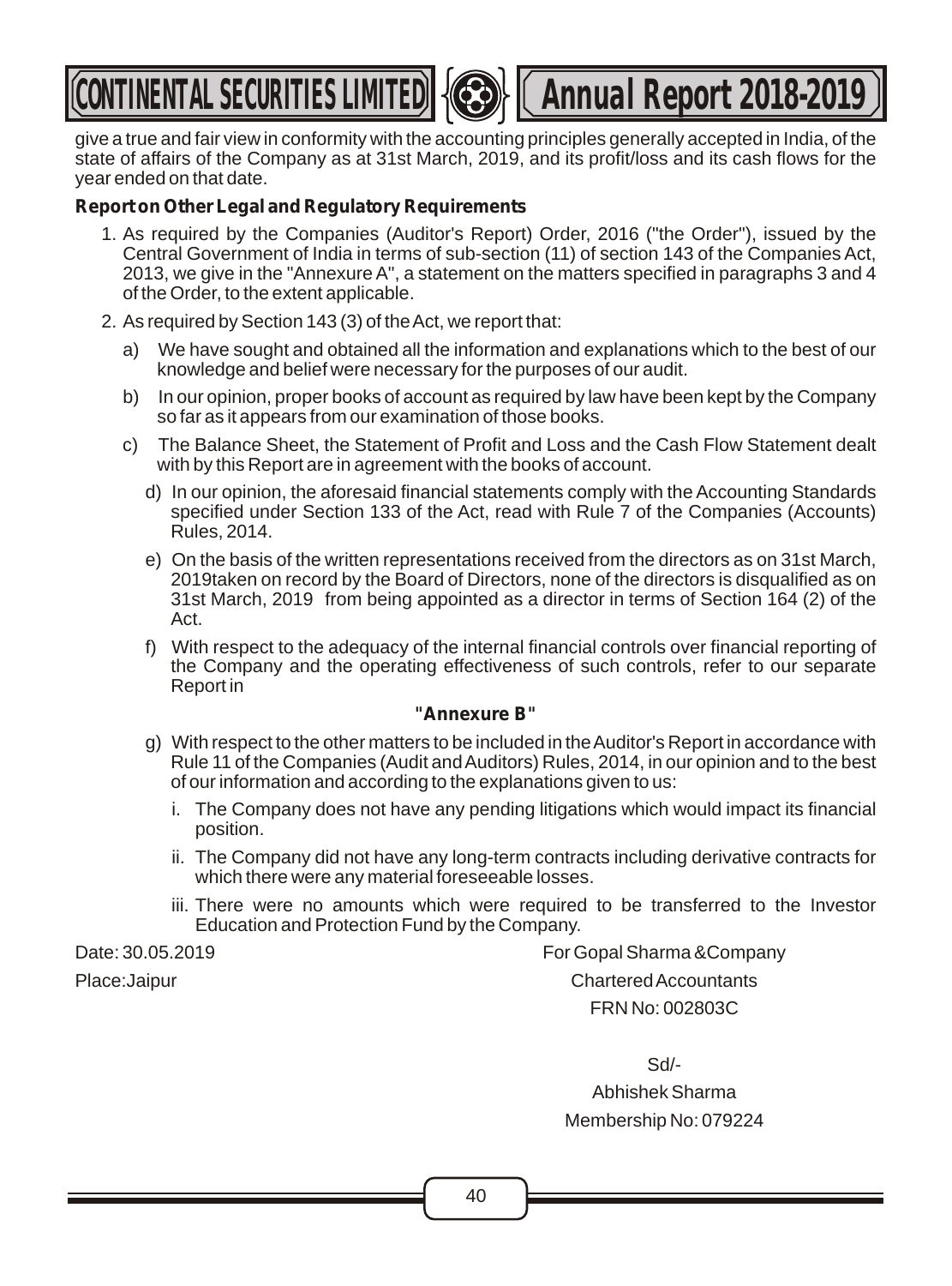



#### **Annexure "A"**

The Annexure referred to in paragraph 1 of Our Report on "Other Legal and Regulatory Requirements".

We report that:

- i. In respect of Company's Fixed Assets :
	- a. The company has maintained proper records showing full particulars, including quantitative details and situation of its fixed assets.
	- b. As explained to us, fixed assets have been physically verified by the management at reasonable intervals; no material discrepancies were noticed on such verification.
	- c. The title deeds of immovable properties are held in the name of the company.
- ii. In respect of loans, secured or unsecured granted by the company to companies, firms or other parties in the register maintained under section 189 of the companies Act.
	- a. According to the information and explanations given to us, the company has not granted any loan to the parties listed in the register maintained under section 189 of the Act,
	- b. The company has also given advances in the nature of loans of its employees which are recovered regularly together with interest if applicable as per company policy.
- iii. In respect of loans, investments, guarantees, and security, provisions of section 185 and 186 of the Companies Act, 2013 have been complied with and the investment in shares has been taken at cost, their valuation can vary from time to time depending on stock market
- iv. The company has not accepted any deposits from the public covered under sections 73 to 76 of the Companies Act, 2013.
- v. As per information & explanation given by the management, maintenance of cost records has not been specified by the Central Government under sub-section (1) of section 148of the Companies Act, 2013.
- vi. a. According to the records of the company, undisputed statutory dues including Provident Fund, Investor Education and Protection Fund, Employees? State Insurance, Incometax, Sales-tax, Service Tax, Custom Duty, Excise Duty, value added tax,cess and any other statutory dues to the extent applicable, have generally been regularly deposited with the appropriate authorities. According to the information and explanations given to us there were no outstanding statutory dues as on 31st of March, 2019 for a period of more than six months from the date they became payable.

b. According to the information and explanations given to us, there is no amount payable in respect of income tax, service tax, sales tax, customs duty, excise duty, value added tax and cess whichever applicable, which have not been deposited on account of any disputes.

- vii. In our opinion and according to the information and explanations given by the management, we are of the opinion that, the Company has not defaulted in repayment of dues to a financial institution, bank, Government or debenture holders, as applicable to the company.
- viii. Based on our audit procedures and according to the information given by the management, the company has not raised any money by way of initial public offer or further public offer (including debt instruments) or taken any term loan during the year.
- ix. According to the information and explanations given to us, we report that no fraud by the company or any fraud on the Company by its officers or employees has been noticed or reported during the year.
- x. According to the information and explanations given to us,we report that managerial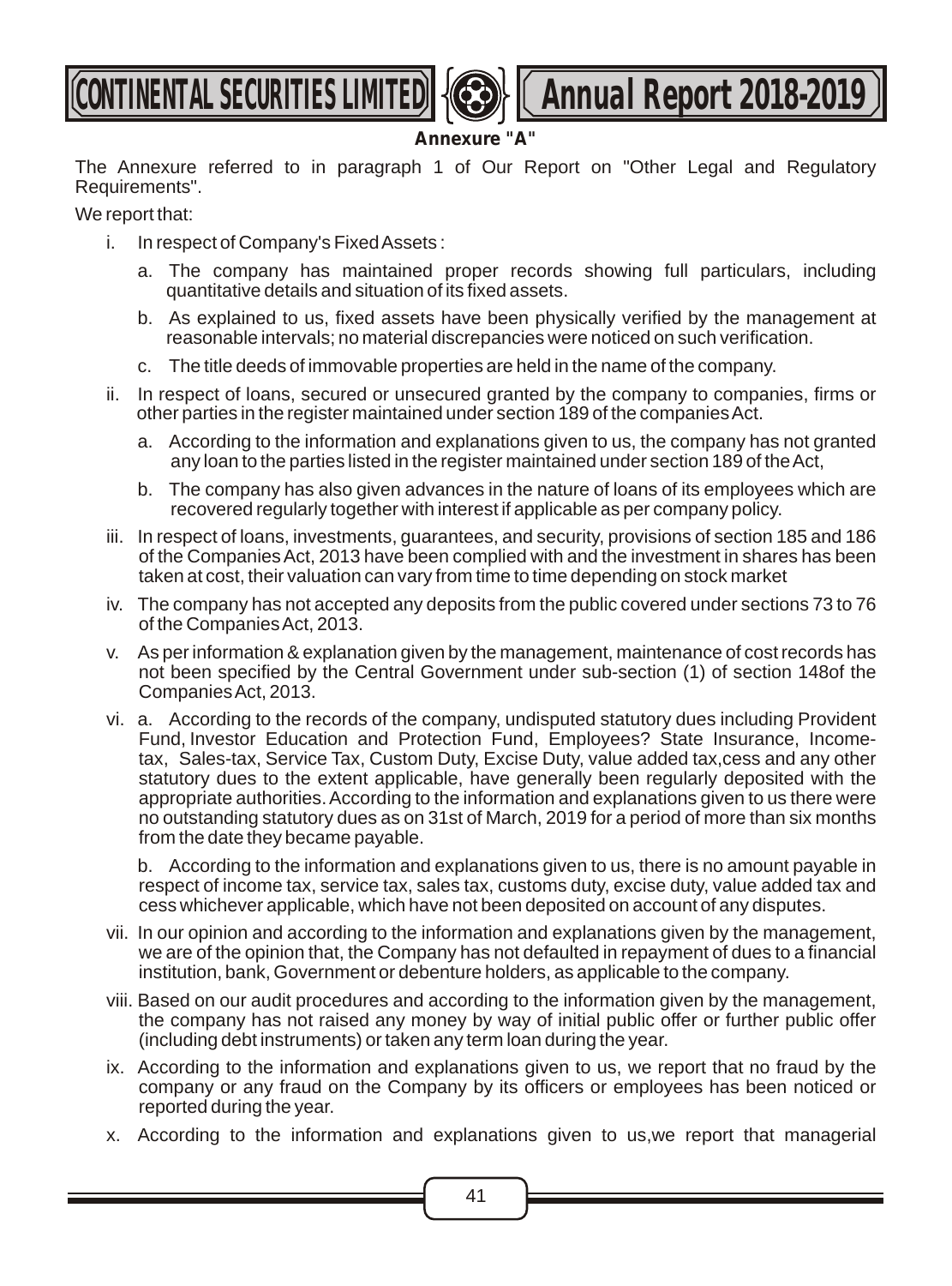remuneration has been paid in accordance with the requisite approvals mandated by the provisions of section 197 read with Schedule V to the Companies Act.

xi. The company is not a Nidhi Company. Therefore clause xii) of the order is not applicable to the company.

**CONTINENTAL SECURITIES LIMITED <b>COO** (Annual Report 2018-2019

- xii. According to the information and explanations given to us,all transactions with the related parties are in compliance with sections 177 and 188 of Companies Act, 2013 where applicable and the details have been disclosed in the Financial Statements etc. as required by the applicable accounting standards.
- xiii. The company has not made any preferential allotment or private placement of shares or fully or partly convertible debentures during the year under review.
- xiv. Company has not entered into non-cash transactions with directors or persons connected with him and hence provisions of section 192 of the Act are not applicable.
- xv. The company is required to be registered under section 45-IA of the Reserve Bank of India Act, 1934 and the registration has been obtained.

Date: 30.05.2019 Fo rGopal Sharma & Company Place:Jaipur Chartered Accountants FRN No: 002803C

Sd/-

Abhishek Sharma Membership No: 079224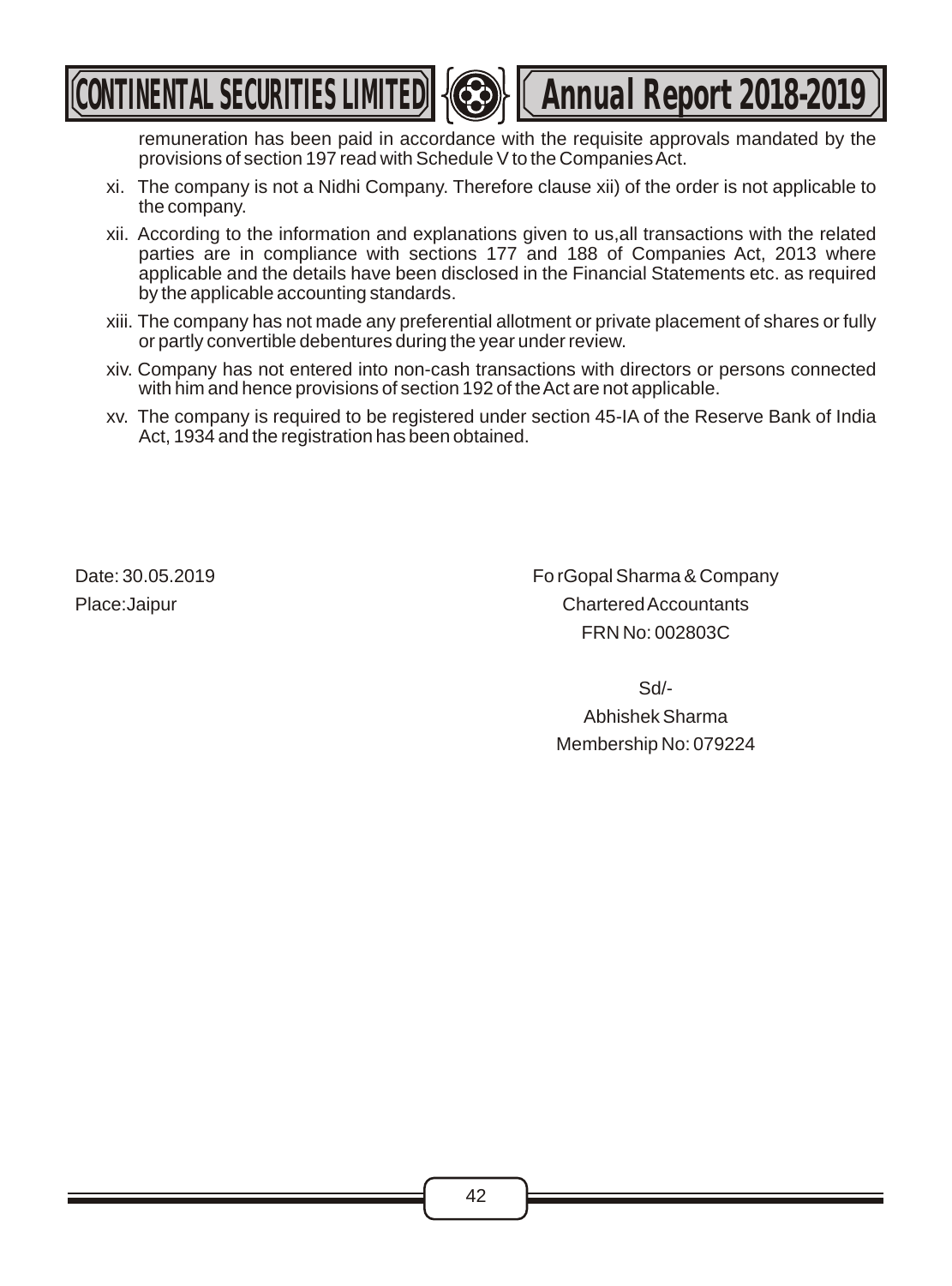



**Annexure"B"**

## **Report on Internal Financial Controls Over Financial Reporting**

Report on the Internal Financial Controls under Clause (i) of Sub-section 3 of Section 143 of the Companies Act, 2013 ("the Act")

We have audited the internal financial controls over financial reporting of CONTINENTAL SECURITIES LIMITED ("the Company") as of March 31, 2019 in conjunction with our audit of the financial statements of the Company for the year ended on that date.

## **Management's Responsibility for Internal Financial Controls**

The Company?s management is responsible for establishing and maintaining internal financial controls based on the internal control over financial reporting criteria established by the Company considering the essential components of internal control stated in the Guidance Note on Audit of Internal Financial Controls Over Financial Reporting issued by the Institute of Chartered Accountants of India. These responsibilities include the design, implementation and maintenance of adequate internal financial controls that were operating effectively for ensuring the orderly and efficient conduct of its business, including adherence to company?s policies, the safeguarding of its assets, the prevention and detection of frauds and errors, the accuracy and completeness of the accounting records, and the timely preparation of reliable financial information, as required under the Companies Act, 2013.

#### **Auditors' Responsibility**

Our responsibility is to express an opinion on the Company's internal financial controls over financial reporting based on our audit. We conducted our audit in accordance with the Guidance Note on Audit of Internal Financial Controls Over Financial Reporting (the "Guidance Note") and the Standards on Auditing, issued by ICAI and deemed to be prescribed under section 143(10) of the Companies Act, 2013, to the extent applicable to an audit of internal financial controls, both applicable to an audit of Internal Financial Controls and, both issued by the Institute of Chartered Accountants of India. Those Standards and the GuidanceNote require that we comply with ethical requirements and plan and perform the audit to obtain reasonable assurance about whether adequate internal financial controls over financial reporting was established and maintained and if such controls operated effectively in all material respects.

Our audit involves performing procedures to obtain audit evidence about the adequacy of the internal financial controls system over financial reporting and their operating effectiveness. Our audit of internal financial controls over financial reporting included obtaining an understanding of internal financial controls over financial reporting, assessing the risk that a material weakness exists, and testing and evaluating the design and operating effectiveness of internal control based on the assessed risk. The procedures selected depend on the auditor?s judgement, including the assessment of the risks of material misstatement of the financial statements, whether due to fraud or error.

We believe that the audit evidence we have obtained is sufficient and appropriate to provide a basis for our audit opinion on the Company's internal financial controls system over financial reporting.

## **Meaning of Internal Financial Controls Over Financial Reporting**

A company's internal financial control over financial reporting is a process designed to provide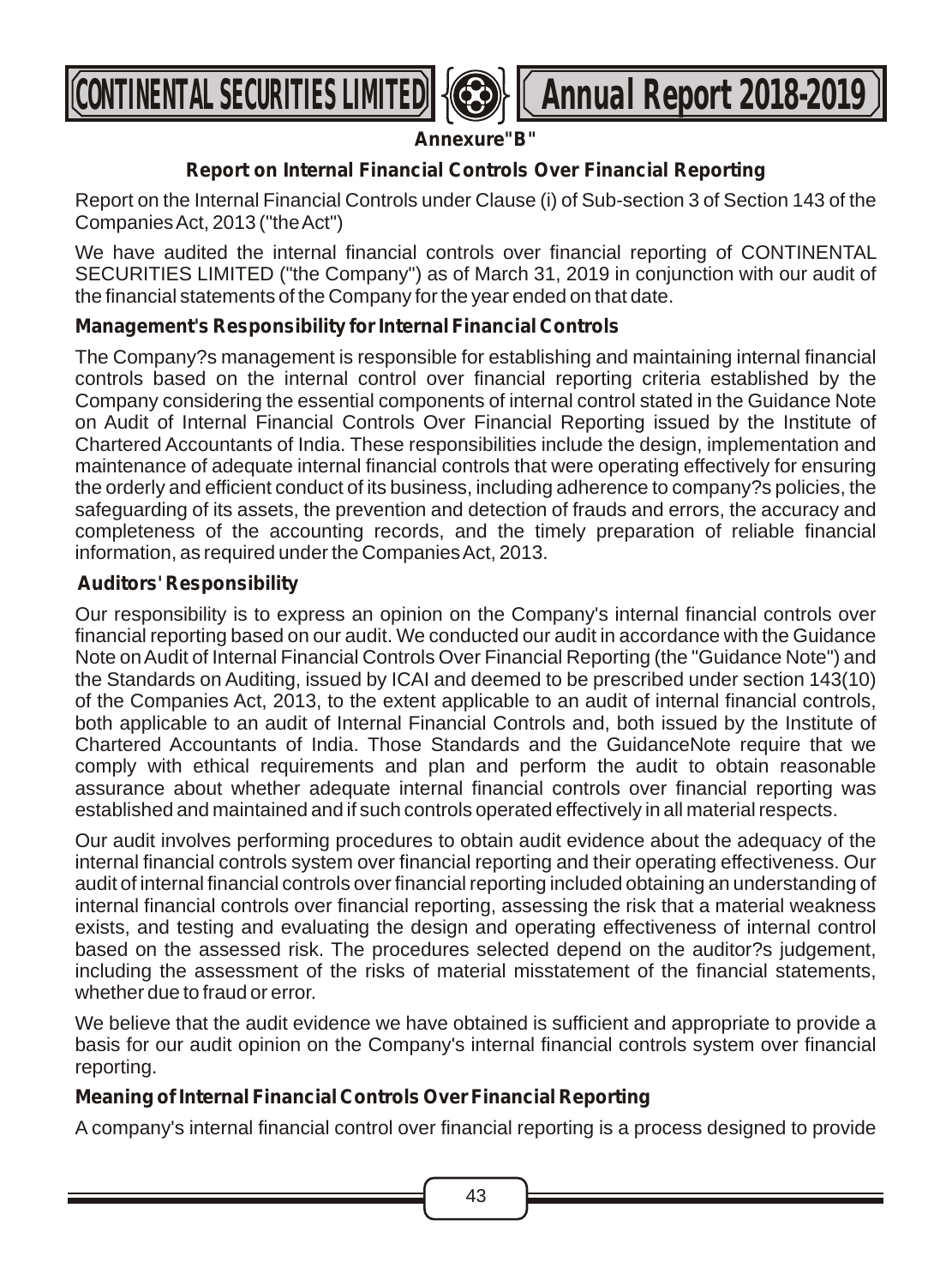**CONTINENTAL SECURITIES LIMITED <b>Annual Report 2018-2019** reasonable assurance regarding the reliability of financial reporting and the preparation of financial statements for external purposes in accordance with generally accepted accounting principles. Acompany's internal financial control over financial reporting includes those policies and procedures that

- 1. Pertain to the maintenance of records that, in reasonable detail, accurately and fairly reflect the transactions and dispositions of the assets of the company;
- 2. provide reasonable assurance that transactions are recorded as necessary to permit preparation of financial statements in accordance with generally accepted accounting principles, and that receipts and expenditures of the company are being made only in accordance with authorizations of management and directors of the company; and
- 3. Provide reasonable assurance regarding prevention or timely detection of unauthorized acquisition, use, or disposition of the company's assets that could have a material effect on the financial statements.

#### **Inherent Limitations of Internal Financial Controls Over Financial Reporting**

Because of the inherent limitations of internal financial controls over financial reporting, including the possibility of collusion or improper management override of controls, material misstatements due to error or fraud may occur and not be detected. Also, projections of any evaluation of the internal financial controls over financial reporting to future periods are subject to the risk that the internal financial control over financial reporting may become inadequate because of changes in conditions, or that the degree of compliance with the policies or procedures may deteriorate.

#### **Qualified Opinion**

In our opinion, on the achievement of the objectives of the control criteria, the Company has maintained, in all material respects, adequate internal financial controls over financial reporting and such internal financial controls over financial reporting were operating effectively as at March 31, 2019, based on the internal control over financial reporting criteria established by the Company considering the essential components of internal control stated in the Guidance Note. We have considered the material weaknesses identified and reported above in determining the nature, timing, and extent of audit tests applied in our audit of the March 31, 2019 financial statements of the Company, and these material weaknesses does not affect our opinion on the financial statements of the Company.

Date: 30.05.2019 **For Gopal Sharma & Company** Place:Jaipur` Chartered Accountants FRN No: 002803C

> Sd/- Abhishek Sharma (Partner) Membership No: 079224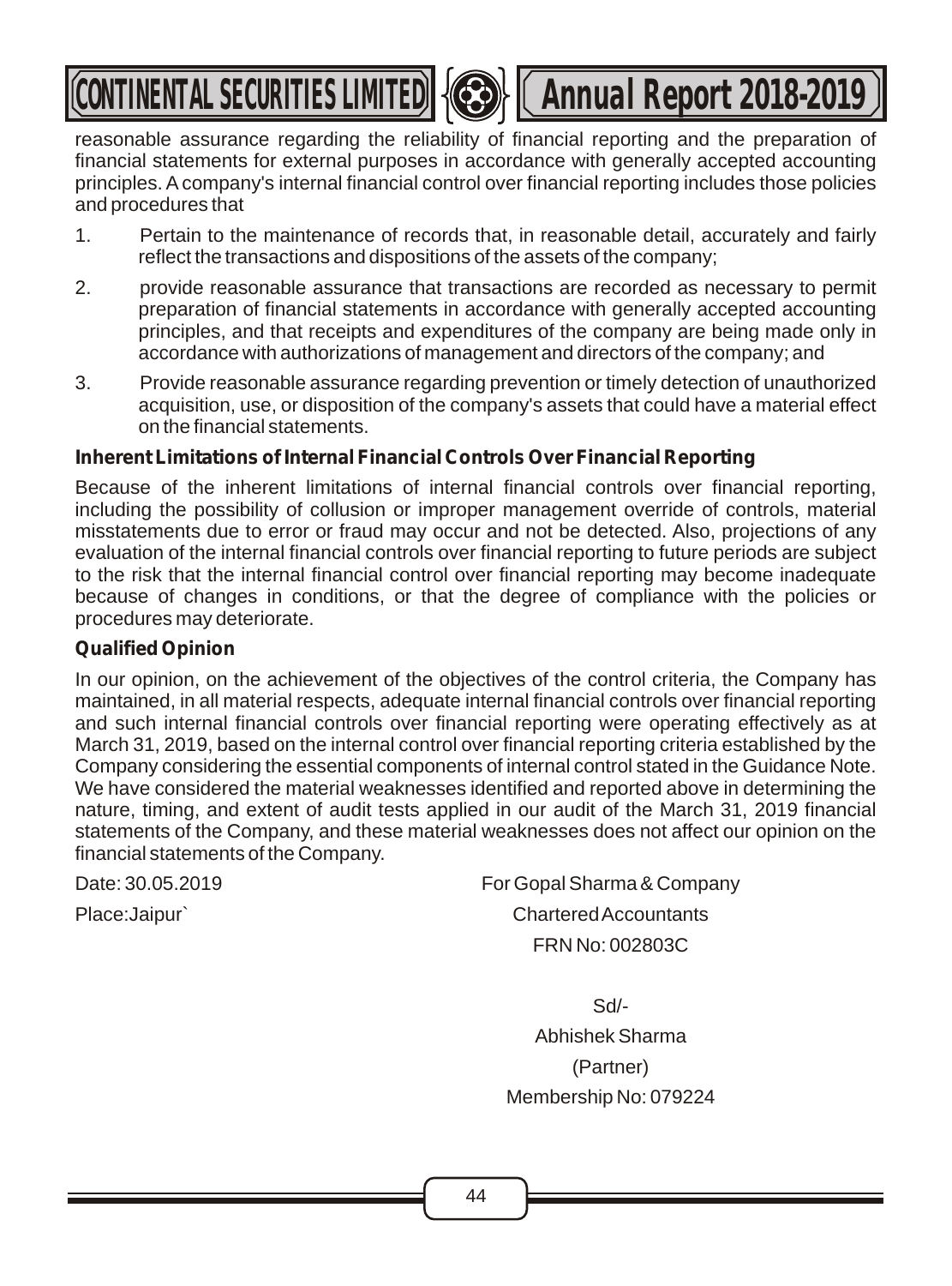**AUDITOR'S ADDITIONAL REPORT**

**CONTINENTAL SECURITIES LIMITED <b>Annual Report 2018-2019** 

To,

Board of Directors,

Continental Securities Limited

Jaipur

#### **REPORT ON COMPLIANCE WITH THE NON-BANKING FINANCIAL COMPANIES AUDITOR'S REPORT (RESERVE BANK) DIRECTIONS,2008.**

Pursuant to the Non-Banking Financial Companies Auditor's Report (Reserve Bank) Directions, 2008(the "Directions"). We have examined the matters specified in the Directions in respect of Continental Securities Limited (the "Company") for the year ended March 31,2019.

## **MANAGEMENT'S RESPONSIBILITY**

The Management is responsible for the design and implementation of the internal procedures, systems, processes and controls to ensure compliance with the Directions on an ongoing basis. This responsibility also includes reporting non-compliances, if any, to the Reserve Bank of India, Board of the Company and its Audit Committee.

#### **AUDITOR'S RESPONSIBILITY**

Our responsibility is to report on the matters specified in the Directions based on our audit. We conducted our audit in accordance with the Standards on Auditing issued by the Institute of Chartered Accountants of India(ICAI).Those Standards require that we comply with ethical requirements and plan and perform the audit to obtain reasonable assurance about whether there are any identified non-compliances. An audit involves performing procedures to obtain audit evidence about the compliance with the Directions. The procedures selected depend on the Auditor's Judgment, including the assessment of the risks of material misstatement of the information and records, whether due to fraud or error . In making those risk assessments, the Auditor considers internal controls relevant to the Company's compliance with the Directions in order to design audit procedures that are appropriate in the circumstances. We believe that the audit evidence we have obtained is sufficient and appropriate to provide a basis for our certificate. We conducted our examination in accordance with the Guidance Note on Special Purpose Audit Reports and Certificates issued by the Institute of Chartered Accountants of India.

#### **CONCLUSION**

Based on our examination of the books and records of the Company as produced for our examination and the information and explanations given to us we further report that:

- 1. The Company is engaged in the Business of non-banking financial institution and has obtained a Certificate Of Registration (COR) No. 10.00022 dated march, 3 , 1998 from the Reserve Bank Of India ("the Bank") Department of Non-Banking Supervision, Jaipur Regional Office.
- 2. The Company is entitled to continue to hold such COR in terms of its asset/income pattern as on 31st March, 2019.
- 3. The Company during the year is not an Asset Finance Company (AFC) as defined inNon-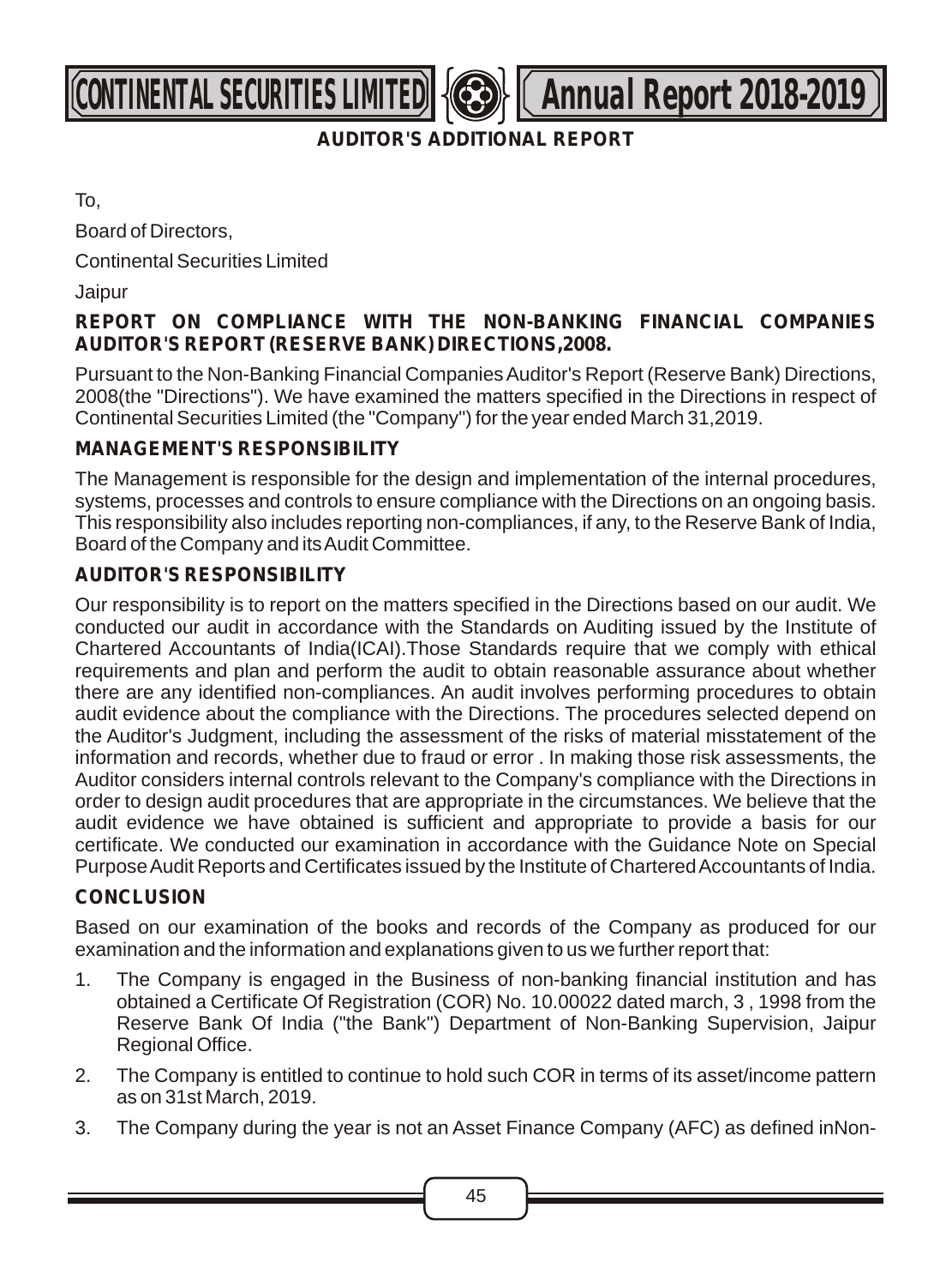Banking Financial Companies Acceptance of Public Deposits (Reserve Bank) Directions 1998.

4. The Company during the year is not a Non-Banking Financial Company - Micro Finance Institutions (NBFC- MFI) as defined in Non-Banking Financial Company Micro Finance Institutions (Reserve Bank) Direction, 2011 dated December 02, 2011 (MFI Directions).

**CONTINENTAL SECURITIES LIMITED <b>Annual Report 2018-2019** 

- 5. The Board of Directors has passed a resolution for non-acceptance of public deposits.
- 6. The Company has not accepted any public deposits during the year ended 31st March, 2019.
- 7. The Company has complied with the prudential norms relating to income recognition , accounting standards, asset classification and provisioning for bad and doubtful debts as applicable to it in terms of Systematically Important Non-Banking Financial(Non-Deposit Accepting or Holding) Companies Prudential Norms(Reserve Bank)Directions,2015.
- 8. The annual statement of Capital funds, risk assets/exposures and risk asset ratio (NBS-7) has been furnished to the Bank within the stipulated period based on the un-audited books of account. The Company had correctly arrived at and disclosed the capital adequacy ratio, based on the un-audited books of account, in the return submitted to the Bank in Form NBS-7 and such ratio is in compliance with the minimum CRAR prescribed by the Bank.

## **RESTRICTION ON USE**

This report is issued pursuant to our obligations under Non-Banking Financial Companies Auditor's Report (Reserve Bank) Directions, 2008 to Reserve Bank of India and should not be used by any other person or for any other purpose.GOPAL SHARMA& CO. neither accepts nor assumes any duty or liability for any other purpose or to any other party to whom our report is shown or into whose hands it may come without our prior consent in written.

Date: 30.05.2019 **For Gopal Sharma & Company** Place: Jaipur Chartered Accountants FRN No: 002803C

Sd/-

Abhishek Sharma (Partner) Membership No: 079224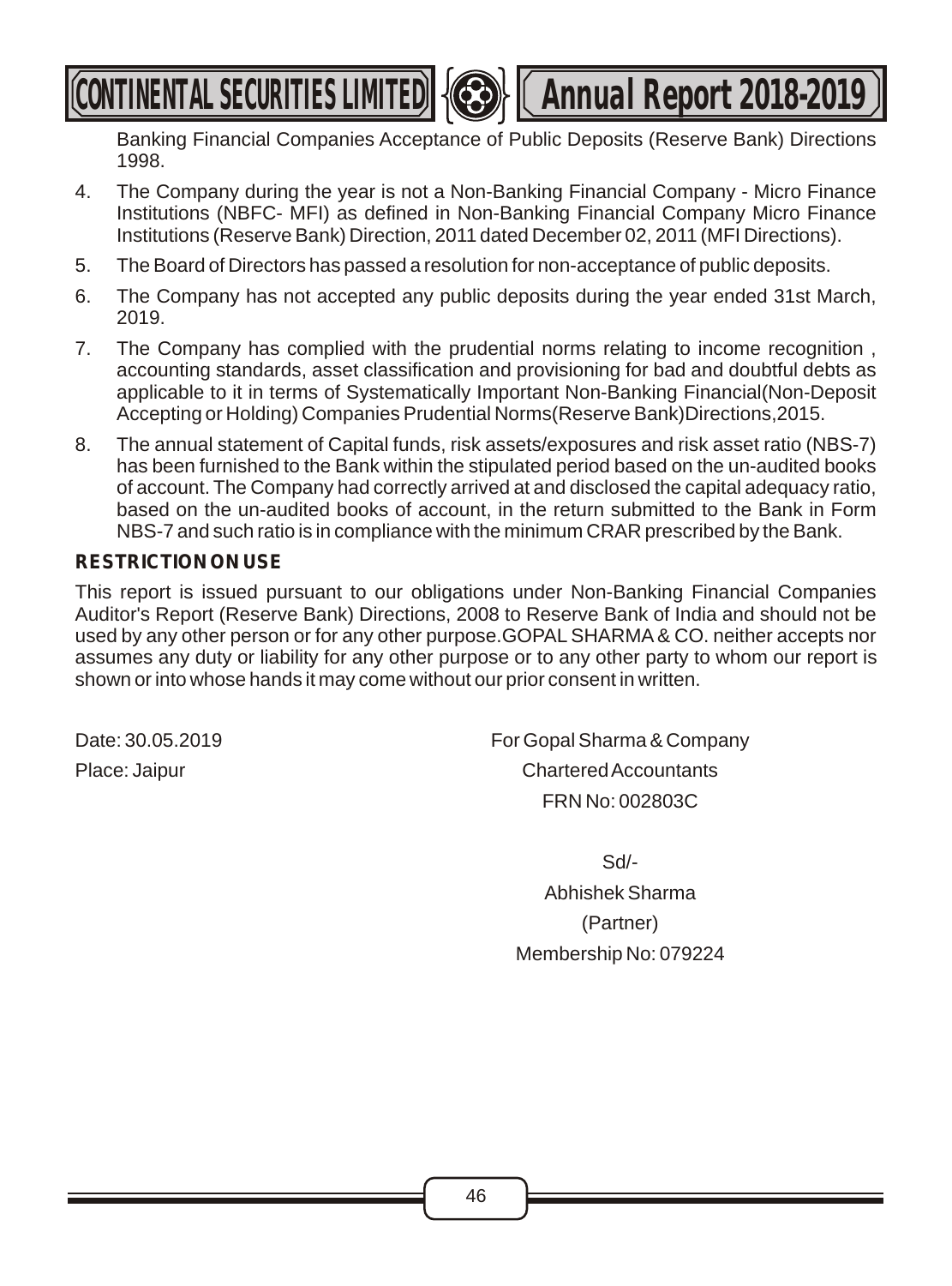**CONTINENTAL SECURITIES LIMITED | CODE | Annual Report 2018-2019** 

## **ANNEXURE TO THE AUDITOR'S REPORT**

[Referred to in our report of even date to the Member of Continental Securities Ltd]: (i)

- a. The Company is in the process of compiling fixed assets records to show full particulars, including quantitative details and situation of fixed assets.
- b. We were informed that all major items of fixed assets were physically verified by the management at the end of the year and that no discrepancy was notified on such verification, which on account of proper records being still under compilation, could not be verified.
- ii. The Company has not granted any loans, secured or unsecured to companies, firms or other parties covered in the register maintained under section 189 of the Companies Act, 2013. Accordingly the clause 3(iii)(a) and 3 (iii)(b) of the Order are not applicable to the Company.
- iii. a. In our opinion and according to information and explanation given to us; there is adequate internal control system commensurate with the size of the Company and the nature of its business, fixed assets and with regard to loans given. Further on the basis of our examination of books and records of the Company, and according to the information and explanations given to us, we have not observed any continuing failure to correct major weaknesses in the aforesaid internal control system.
- iv. According to information and explanation given to us, the central government has not prescribed maintenance of cast records under section (1) one of section 148 of the company's act, 2013.
- a. According to the information and explanation given to us, the company has no disputed outstanding statutory dues as at 31st march, 2019.
- b. According to the information and explanation given to us, the amounts which were reacquired to be transferred to the investor Education and Protection fund and accordance with the relevant provision of the company's Act, 2013 and rules there under has been transferred to such funds within time.
- vi. The company does not have any accumulated losses at the end of the financial year and has not incurred cash losses during the financial year end in the immediately preceding financial year.
- vii. According to the information and explanation given to us, the Company has not defaulted in the repayments of dues to financial institution, bank or debenture holder during the year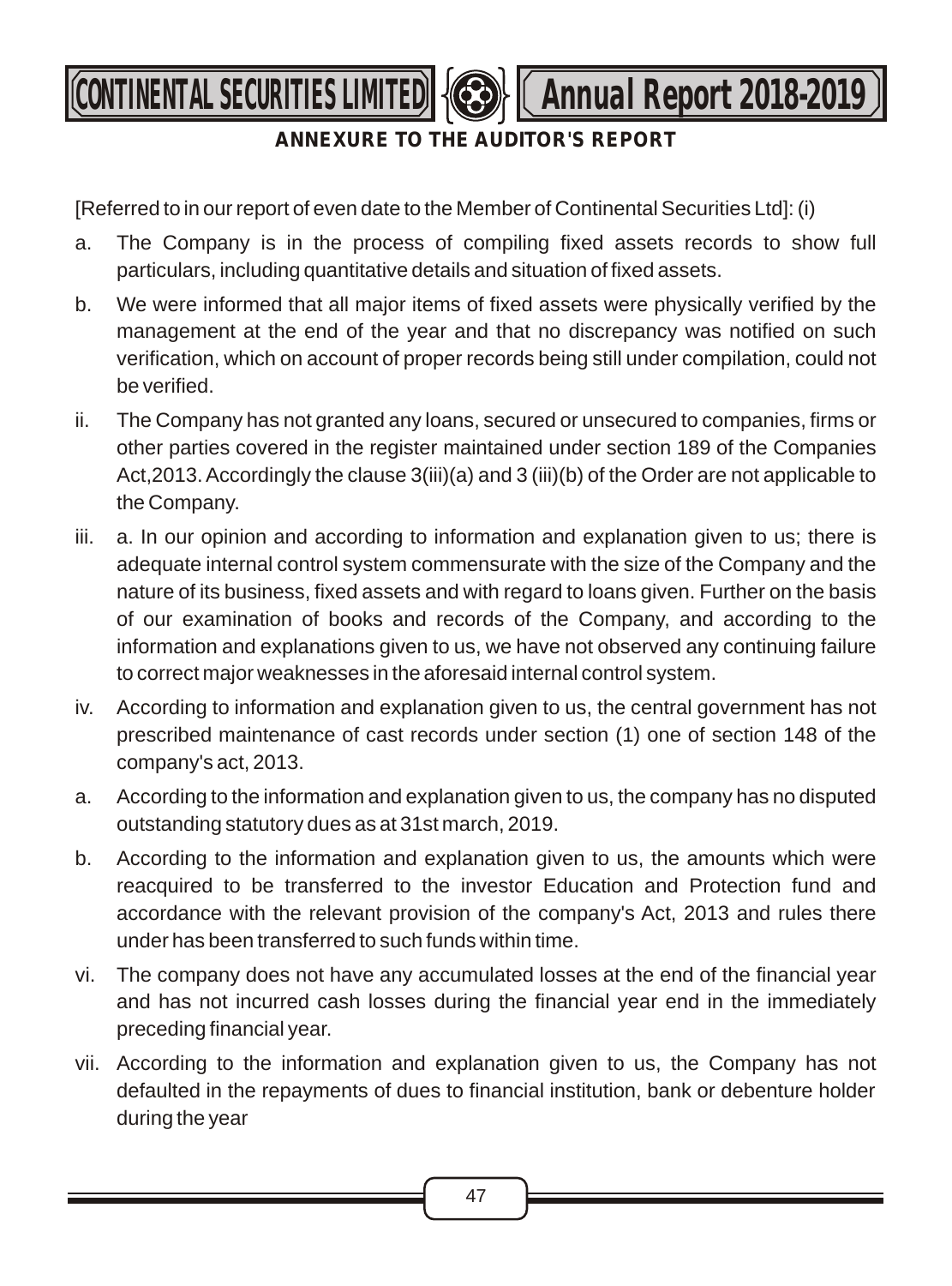viii. According to the information and explanation given to us, the Company has not given any guarantee for loans taken by others from bank or financial intuitions during the year.

**CONTINENTAL SECURITIES LIMITED | <b>CO** (Annual Report 2018-2019

- ix. According to the information and explanation given to us, the Company has applied term loans for the purpose for which the loans were obtained.
- x. According to the information and explanation given to us, no fraud on or by the Company has been noticed or reported during the year review.

Date: 30.05.2019 For Gopal Sharma & Company Place: Jaipur Chartered Accountants FRN No : 002803C

Sd/-

Abhishek Sharma (Partner) Membership No: 079224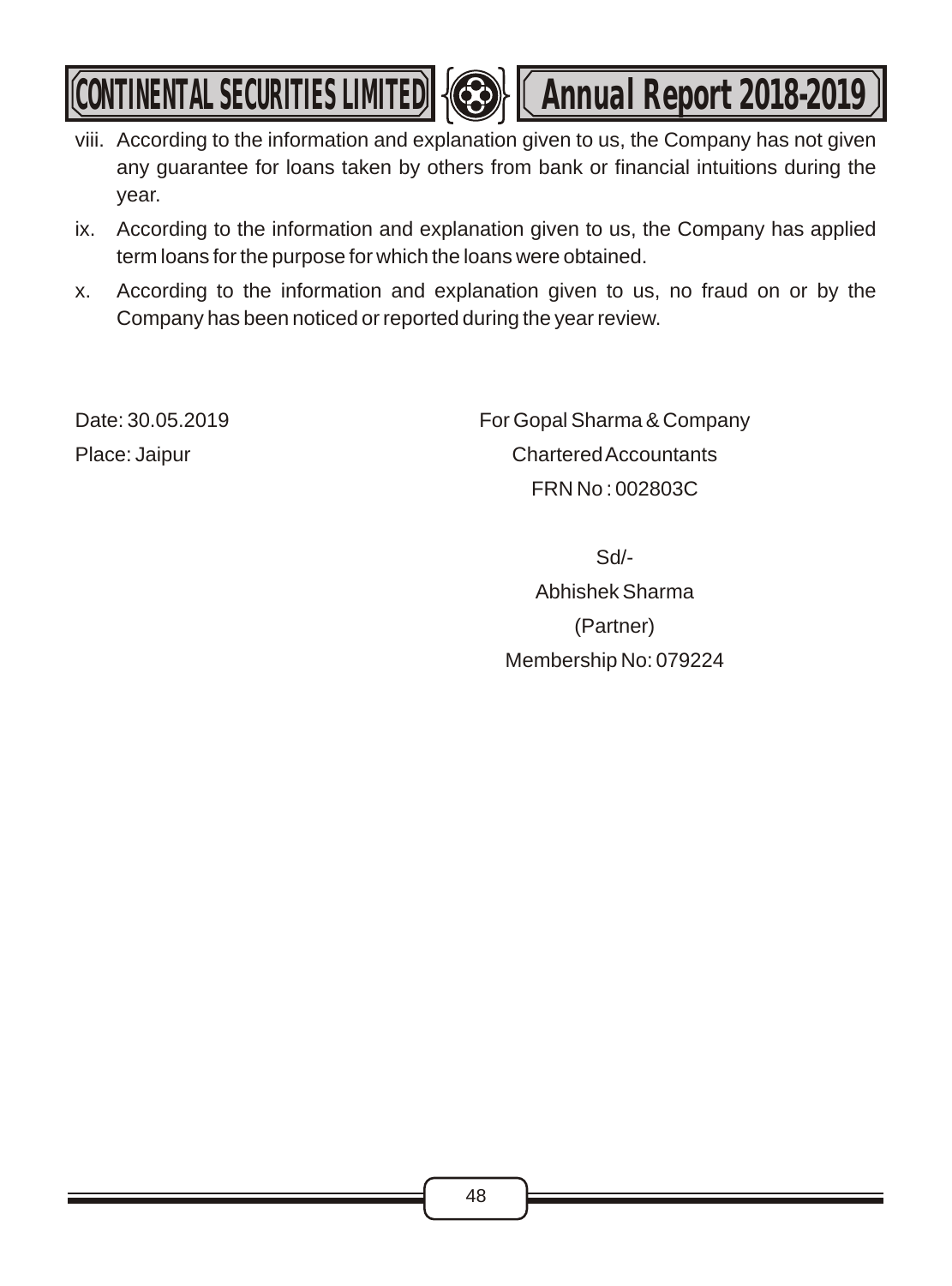**CONTINENTAL SECURITIES LIMITED 43 (Annual Report 2018-2019**)

#### **BALANCE SHEET AS ON 31ST MARCH, 2019** CIN: L67120RJ1990PLC005371

|                                                                                                                                     |                    |                     | (Amt. in Rupees)            |
|-------------------------------------------------------------------------------------------------------------------------------------|--------------------|---------------------|-----------------------------|
| Particulars                                                                                                                         | <b>Note</b><br>No. | as at<br>31.03.2019 | as at<br>31.03.2018         |
| (1) ASSETS                                                                                                                          |                    |                     |                             |
| <b>Non-current assets</b>                                                                                                           |                    |                     |                             |
| (a) Property, Plant and Equipment<br>(b) Capital Work-in Progress<br>(c) Intangible assets under developmet<br>(b) Financial Assets | $\mathbf{1}$       | 473,479.00          | 565,939.00                  |
| (i) Investments                                                                                                                     | $\overline{2}$     |                     |                             |
| (ii) Other non current Investment                                                                                                   | $\overline{2}$     |                     | 5,490,000.00 3,695,000.00   |
| (e) Deferred tax assets (net)<br>(f) Other Non Current Assets                                                                       | 4                  | 196,824.00          | 174,746.00<br>33,476.00     |
| <b>Current assets</b>                                                                                                               |                    |                     |                             |
|                                                                                                                                     |                    |                     |                             |
| (a) Inventories<br>(b) Financial Assets<br>(i) Trade receivables                                                                    | 5<br>6             |                     |                             |
| (ii) Cash and cash equivalents                                                                                                      | $\overline{7}$     | 36,908.00           | 74,147.00                   |
| (iii) Bank balances other than (iii) above                                                                                          | 7                  | 1,570,365.00        | 726,030.00                  |
| (iv) Loans & Advances                                                                                                               | 8                  |                     | 29,864,470.00 31,718,299.00 |
| (iii) Others current financial assets<br>(c) Current Tax Assets (Net)                                                               |                    |                     |                             |
| (c) Other current assets                                                                                                            | 9                  | 287,596.00          | 101,322.00                  |
| <b>Total Assets</b>                                                                                                                 |                    |                     | 37,919,642.00 37,088,959.00 |
| (2) EQUITY AND LIABILITIES                                                                                                          |                    |                     |                             |
| Equity                                                                                                                              |                    |                     |                             |
| (a) Equity Share capital                                                                                                            |                    |                     | 32,506,000.00 32,506,000.00 |
| (b) Other Equity-Reserve and Surplus                                                                                                | 10                 | 4,592,043.00        | 3,946,402.00                |
| <b>LIABILITIES</b>                                                                                                                  |                    |                     |                             |
|                                                                                                                                     |                    |                     |                             |

## **Non-current liabilities**

(a) Financial Liabilities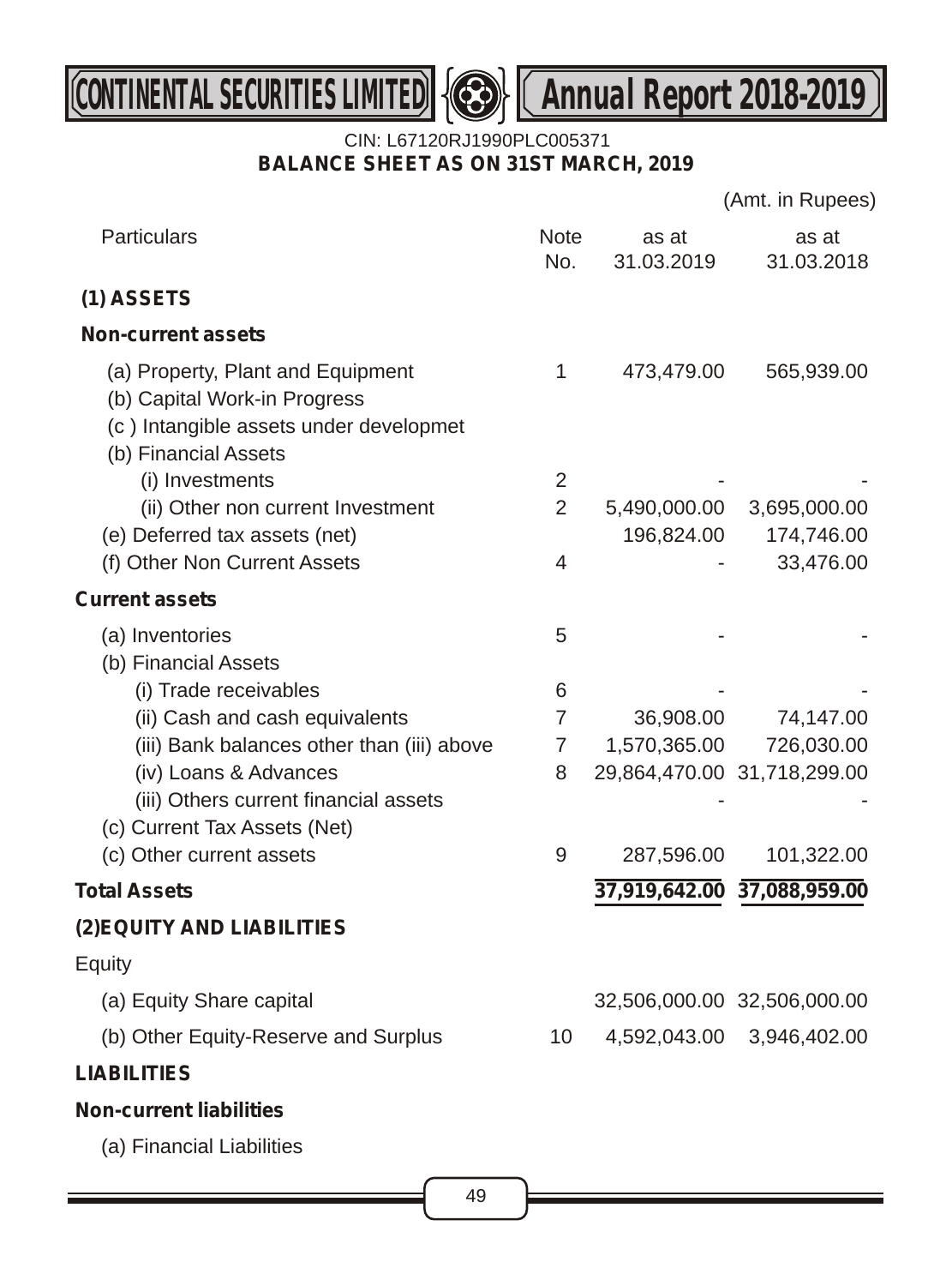**CONTINENTAL SECURITIES LIMITED 4 Annual Report 2018-2019** 

| <b>Total Equity and Liabilities</b> |    |            | 37,919,642.00 37,088,959.00 |
|-------------------------------------|----|------------|-----------------------------|
| (d) Current Tax Liabilities (Net)   |    |            |                             |
| (c) Short term Provisions           | 16 | 479,113.00 | 254,980.00                  |
| (b) Other current liabilities       | 15 | 329,686.00 | 381,577.00                  |
| (iii) Other financial liabilities   | 14 | 12,800.00  |                             |
| (ii) Trade payables                 | 13 |            |                             |
| (i) Borrowings                      | 12 |            |                             |
| (a) Financial Liabilities           |    |            |                             |
| <b>Current liabilities</b>          |    |            |                             |
| (c) Other Non Current Liabilities   |    |            |                             |
| (b) Deferred tax liabilities (Net)  | 11 |            |                             |
| (i) Borrowings                      |    |            |                             |

See accompanying notes to the financial statements As per our Report of even date annexed

FOR: GOPAL SHARMA & COMPANY Chartered Accountants For and on behalf of the Board Frn no. 002803C FOR CONTINENTAL SECURITIES LIMITED

| $Sd$ -          | $Sd$ -          | $Sd/-$              | $Sd$ -                    |
|-----------------|-----------------|---------------------|---------------------------|
| Abhishek Sharma | M.L. Khandelwal | Rajesh Khuteta      | <b>Hemant Gupta</b>       |
| (Partner)       | (Chairman)      | (Managing Director) | (Chief Financial Officer) |
| M.No079224      | DIN:00414717    | DIN: 00167672       | PAN: AMOPG2025R           |

Place:- Jaipur Date 30.05.2019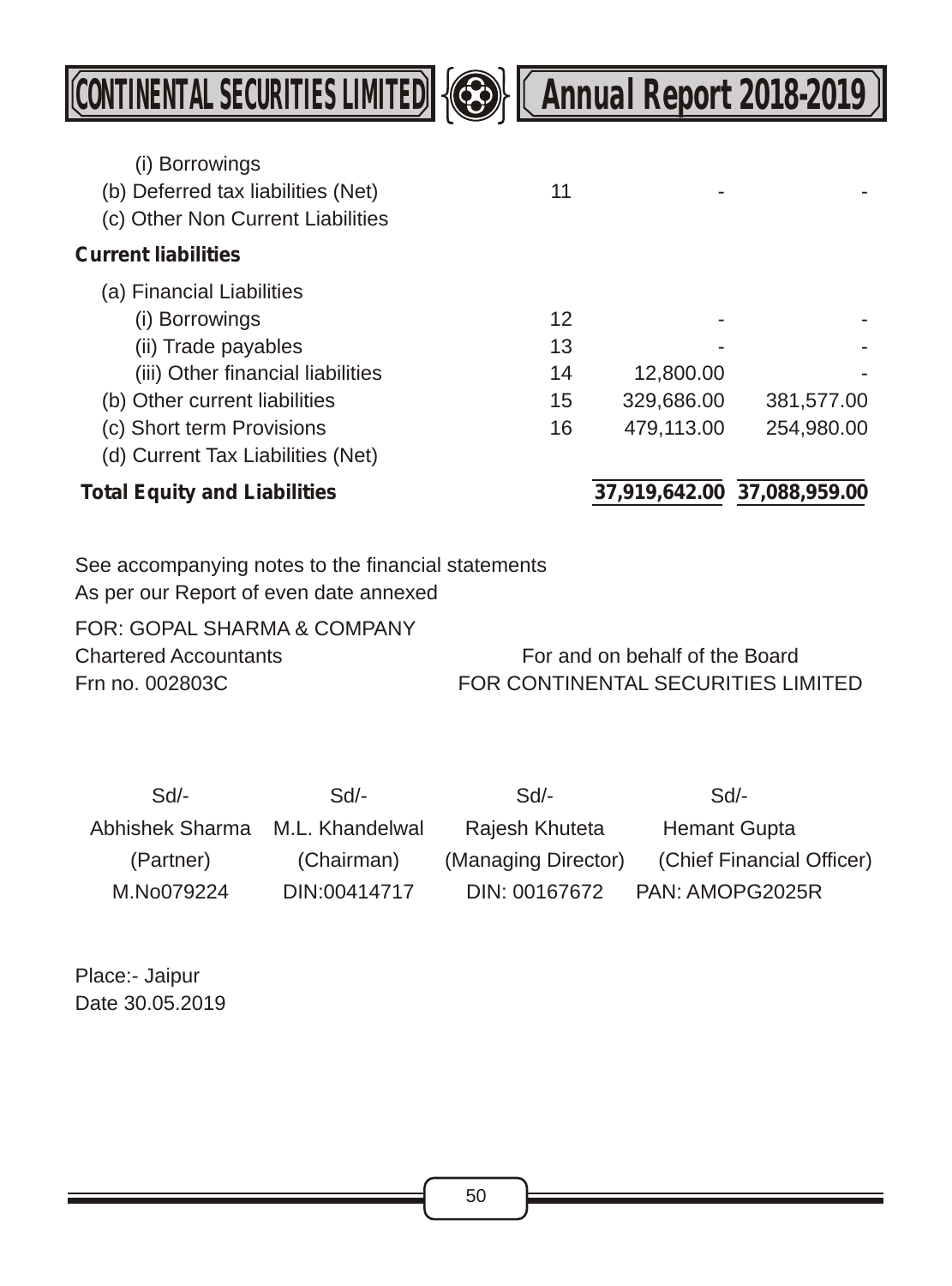**CONTINENTAL SECURITIES LIMITED 43 (Annual Report 2018-2019** 

## **STATEMENT OF PROFIT & LOSS FOR THE YEAR ENDED 31ST MARCH, 2019** (Amt. in Rupees) **Particulars Note As at As at No. 31.03.2019 31.03.2018** I. Revenue from operations 18 4,112,198.00 4,288,080.00 II. Other Income 19 14,250.00 **III. Total Revenue (I +II)**  $\overline{4,126,448.00}$   $\overline{4,288,080.00}$ IV. Expenses: Cost of materials consumed 20 Purchase of Stock-in-Trade Changes in inventories of finished goods, work-in-progress and Stock-in-Trade 21 Employee/workers benefit expense 22 1,826,850.00 1,706,390.00

Finance costs 23 2,835.00 2,859.00 Depreciation and amortization expense 24 139,965.00 190,775.00 Lease Rent 25 Other expenses 26 1,272,122.00 1,631,000.00 **Total Expenses 3,241,772.00 3,531,024.00 V. Profit before exceptional & extraordinary items & tax (III - IV) 884,676.00 757,056.00**  VI. Exceptional Items 27 **VII. Profit before extraordinary items and tax (V - VI) 884,676.00 757,056.00**  VIII. Extraordinary Items **IX. Profit before tax (VII - VIII) 884,676.00 757,056.00**  X. Tax expense: (1) Current tax 28 261,113.00 250,000.00

(2) Deferred tax 22,078.00 117,000.00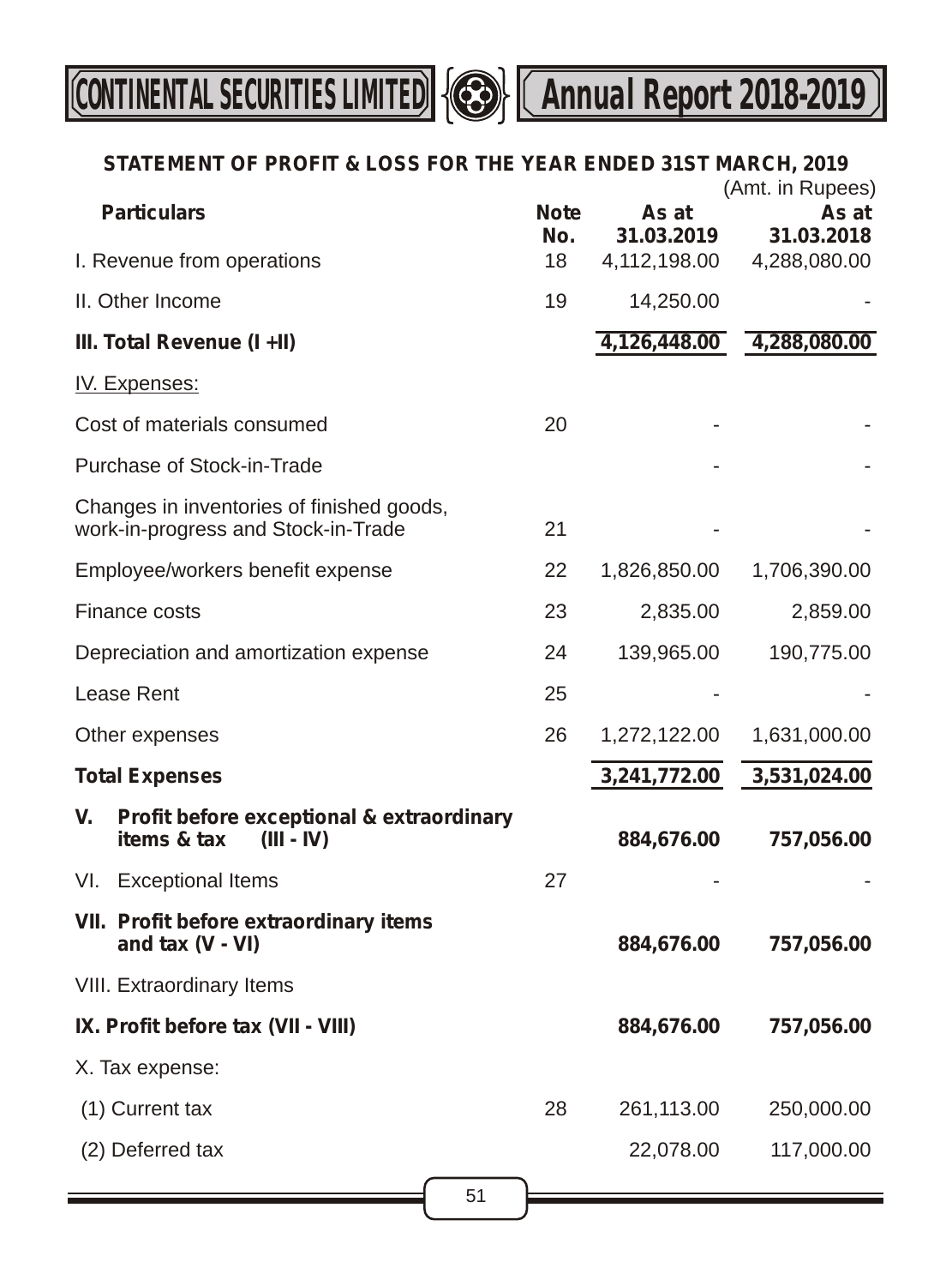**CONTINENTAL SECURITIES LIMITED | {CEE}} | Annual Report 2018-2019** 

| <b>Particulars</b>                                                                           | <b>Note</b><br>No. | As at<br>31.03.2019 | As at<br>31.03.2018 |
|----------------------------------------------------------------------------------------------|--------------------|---------------------|---------------------|
| Short Prov.relates to earlier year                                                           |                    |                     | 145,707.00          |
| Profit(Loss) for the period from continuing<br>XI.<br>operations (IX-X)                      |                    | 645,641.00          | 244,349.00          |
| XII. Profit/(Loss) from discontinuing operations                                             |                    | 645,641.00          | 244,349.00          |
| XIII. Tax expense of discounting operations                                                  |                    | 645,641.00          | 244,349.00          |
|                                                                                              |                    |                     |                     |
| XIV. Profit/(Loss) from Discontinuing operations                                             |                    |                     |                     |
| (after Tax) (XII - XIII)                                                                     |                    | 645,641.00          | 244,349.00          |
| <b>Less: Transfer to Reserve Fund:</b>                                                       |                    | 199,675.00          | 258,556.00          |
| XV. Profit/(Loss) for the period (XI + XIV)                                                  |                    | 445,966.00          | $-14,207.00$        |
| <b>Brought farward from Prev.year</b>                                                        |                    | 1,780,756.00        | 1,795,488.00        |
| <b>Balance carrried farward to next year</b>                                                 |                    | 2,226,722.00        | 1,780,756.00        |
| XVI. Earning per equity share:                                                               | 29                 |                     |                     |
| (1) Basic                                                                                    |                    | 0.08                | 0.30                |
| (2) Diluted                                                                                  |                    | 0.08                | 0.30                |
| See accompanying notes to the financial statements<br>As per our Report of even date annexed |                    |                     |                     |
| FOR: GOPAL SHARMA & COMPANY                                                                  |                    |                     |                     |

| <b>Chartered Accountants</b><br>Frn no. 002803C |                 |                     | For and on behalf of the Board<br>FOR CONTINENTAL SECURITIES LIMITED |
|-------------------------------------------------|-----------------|---------------------|----------------------------------------------------------------------|
| Sd                                              | $Sd$ -          | Sd                  | Sd/-                                                                 |
| Abhishek Sharma                                 | M.L. Khandelwal | Rajesh Khuteta      | <b>Hemant Gupta</b>                                                  |
| (Partner)                                       | (Chairman)      | (Managing Director) | (Chief Financial Officer)                                            |
| M.No079224                                      | DIN:00414717    | DIN: 00167672       | PAN: AMOPG2025R                                                      |
| Place:- Jaipur<br>Date 30.05.2019               |                 |                     |                                                                      |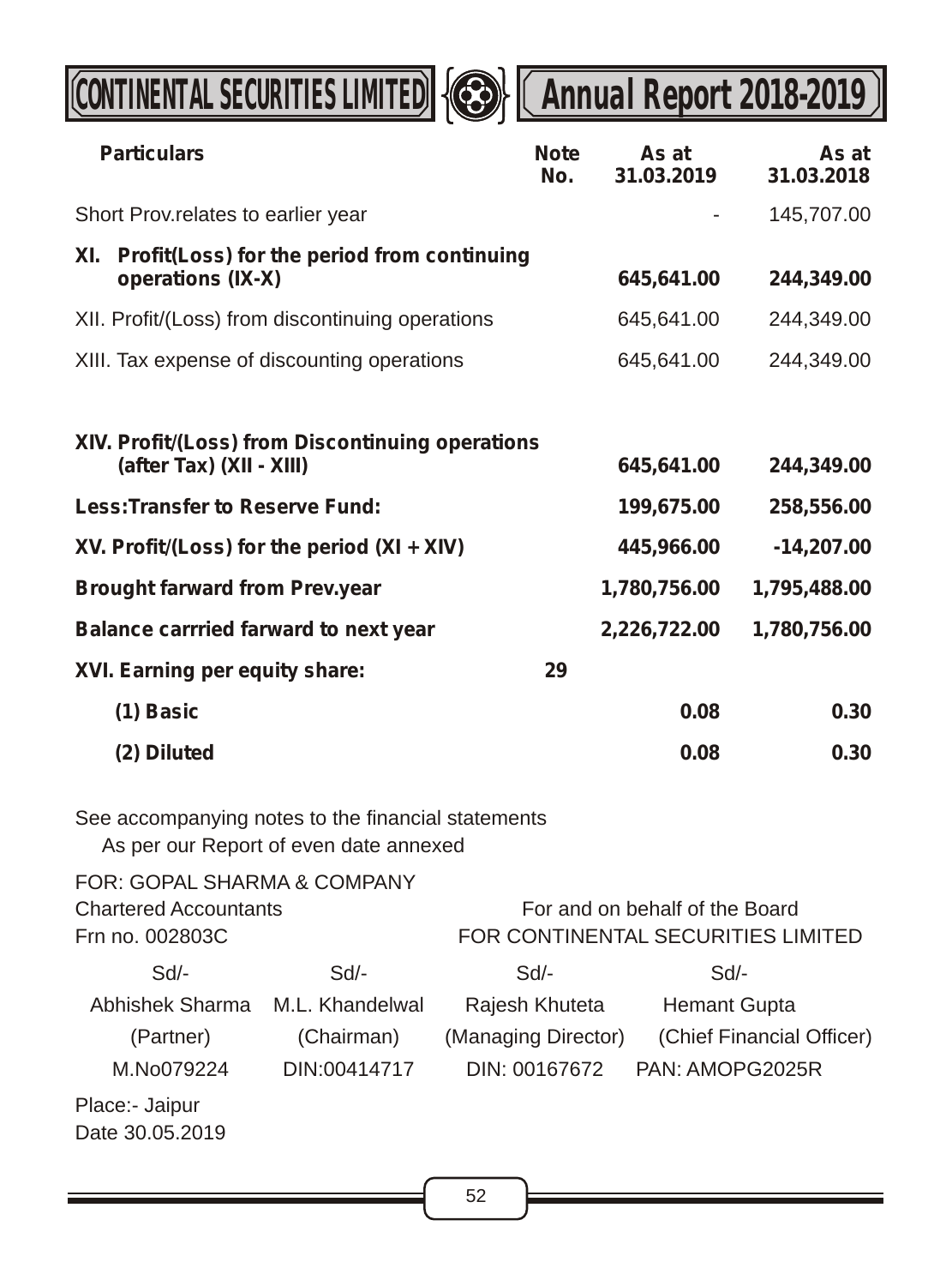



## **CASH FLOW STATEMENT FOR THE YEAR 2018-2019**

|                                                                   |                                                                                                                                                                     |     |                                    |                                |                           | <b>Rs in Lacs</b>        |
|-------------------------------------------------------------------|---------------------------------------------------------------------------------------------------------------------------------------------------------------------|-----|------------------------------------|--------------------------------|---------------------------|--------------------------|
|                                                                   |                                                                                                                                                                     |     |                                    | 2018-19                        | 2017-18                   |                          |
|                                                                   | A) CASH FLOW FROM OPERATING ACTIVITIES                                                                                                                              |     |                                    | DETAILS AMOUNT                 | <b>DETAILS</b>            | <b>AMOUNT</b>            |
| Profit & Loss (Increase in Reserves)                              | Net Profit before exceptional and tax as Statement                                                                                                                  |     |                                    | 6.46                           |                           | 2.44                     |
| Adjusted for :-<br>Finance Cost                                   |                                                                                                                                                                     |     |                                    | 0.03                           |                           | 0.03                     |
| Interest received<br>Deferred tax                                 |                                                                                                                                                                     |     |                                    | 0<br>$-0.22$                   |                           | 0<br>0                   |
| Loss/(Profit) on Sale\written off of Fixed Assets                 |                                                                                                                                                                     |     |                                    | 0                              |                           | $\mathbf 0$              |
| income tax<br>Depreciation                                        |                                                                                                                                                                     |     |                                    | 2.61<br>1.4                    |                           | 2.5<br>1.91              |
|                                                                   | <b>Operating Profit before Working Capital Changes</b>                                                                                                              |     | <b>Total-A</b>                     | 10.28                          |                           | 6.88                     |
| <b>B</b> Adjusted for:-                                           |                                                                                                                                                                     |     |                                    |                                |                           |                          |
| Increase /( $Decrease$ ) in provisions                            | Increase /(Decrease) in Other current liabilities<br>Increase /(Decrease) in Other Non-current liabilities<br>Increase /(Decrease) in Current Tax Liabilities (Net) |     | Total-B                            | 0<br>0<br>1.84<br>1.84         |                           | (0.84)<br>(1.17)<br>4.87 |
|                                                                   | C (Increase)/Decrease in loans and adv. assets                                                                                                                      |     |                                    | $-18.54$                       |                           |                          |
| (Increase)/Decrease in other current assets                       |                                                                                                                                                                     |     |                                    | 1.87                           |                           | $-3.37$                  |
|                                                                   | (Increase) / Decrease in Long Term Assets-investment                                                                                                                |     | <b>Total-C</b>                     | 17.95<br>1.28                  |                           | $-0.34$                  |
| <b>Cash Generated From Operations</b>                             |                                                                                                                                                                     |     | ٠                                  | 10.84                          | $\blacksquare$            | 12.09                    |
| <b>Extraordinary Items</b>                                        | Net Cash used in Operating Activities Before                                                                                                                        |     |                                    | 0                              |                           |                          |
| Less:- Extraordinary Items                                        |                                                                                                                                                                     |     |                                    | 0                              |                           |                          |
| <b>Cash Generated From Operations</b><br>Less:- Taxes Paid        |                                                                                                                                                                     |     |                                    | 10.84<br>2.61                  |                           | 12.09<br>$-2.5$          |
|                                                                   | <b>Net Cash Flow/(used)From Operating Activites</b>                                                                                                                 |     |                                    | 8.23                           |                           | 14.59                    |
| <b>B) CASH FLOW FROM INVESTING ACTIVITIES</b>                     |                                                                                                                                                                     |     |                                    |                                |                           |                          |
| <b>Purchase of Fixed Assets</b>                                   | (Increase) / Decrease in Long Term Loans & Advances                                                                                                                 |     |                                    | 0.34<br>0.48                   |                           | 0                        |
|                                                                   | Proceeds From Sales/written off of Fixed Assets                                                                                                                     |     |                                    | 0                              |                           | $\Omega$                 |
| Interest received<br>Net Cash Flow/(used) in Investing Activities |                                                                                                                                                                     |     |                                    | 8.09                           |                           | 14.59                    |
| C) CASH FLOW FROM FINANCING ACTIVITIES                            |                                                                                                                                                                     |     |                                    |                                |                           |                          |
| Procurement of Borrowings                                         |                                                                                                                                                                     |     |                                    |                                |                           |                          |
| Repayment of Borrowings<br>Interest paid                          |                                                                                                                                                                     |     |                                    | 0<br>0.03                      |                           | $-0.63$                  |
|                                                                   | Net Cash Flow/(used) From Financing Activities                                                                                                                      |     |                                    | 8.06                           |                           | 14.59                    |
|                                                                   | Net Increase/(Decrease) in Cash and Cash Equivalent<br>Opening balance of Cash and Cash Equivalent                                                                  |     |                                    | 8.06<br>8.00                   |                           | 14.59<br>6.39            |
|                                                                   | See accompanying notes to the financial statements                                                                                                                  |     |                                    |                                |                           |                          |
| As per our Report of even date annexed                            |                                                                                                                                                                     |     |                                    |                                |                           |                          |
| FOR: GOPAL SHARMA & COMPANY<br><b>Chartered Accountants</b>       |                                                                                                                                                                     |     |                                    | For and on behalf of the Board |                           |                          |
| Frn no. 002803C                                                   |                                                                                                                                                                     |     | FOR CONTINENTAL SECURITIES LIMITED |                                |                           |                          |
| Sd                                                                | Sd                                                                                                                                                                  |     | Sd                                 |                                | Sd/-                      |                          |
| Abhishek Sharma                                                   | M.L. Khandelwal                                                                                                                                                     |     | Rajesh Khuteta                     |                                | <b>Hemant Gupta</b>       |                          |
| (Partner)                                                         | (Chairman)                                                                                                                                                          |     | (Managing Director)                |                                | (Chief Financial Officer) |                          |
| M.No079224                                                        | DIN:00414717                                                                                                                                                        |     | DIN: 00167672                      |                                | PAN: AMOPG2025R           |                          |
| Place:- Jaipur<br>Date 30.05.2019                                 |                                                                                                                                                                     |     |                                    |                                |                           |                          |
|                                                                   |                                                                                                                                                                     | ro. |                                    |                                |                           |                          |
|                                                                   |                                                                                                                                                                     |     |                                    |                                |                           |                          |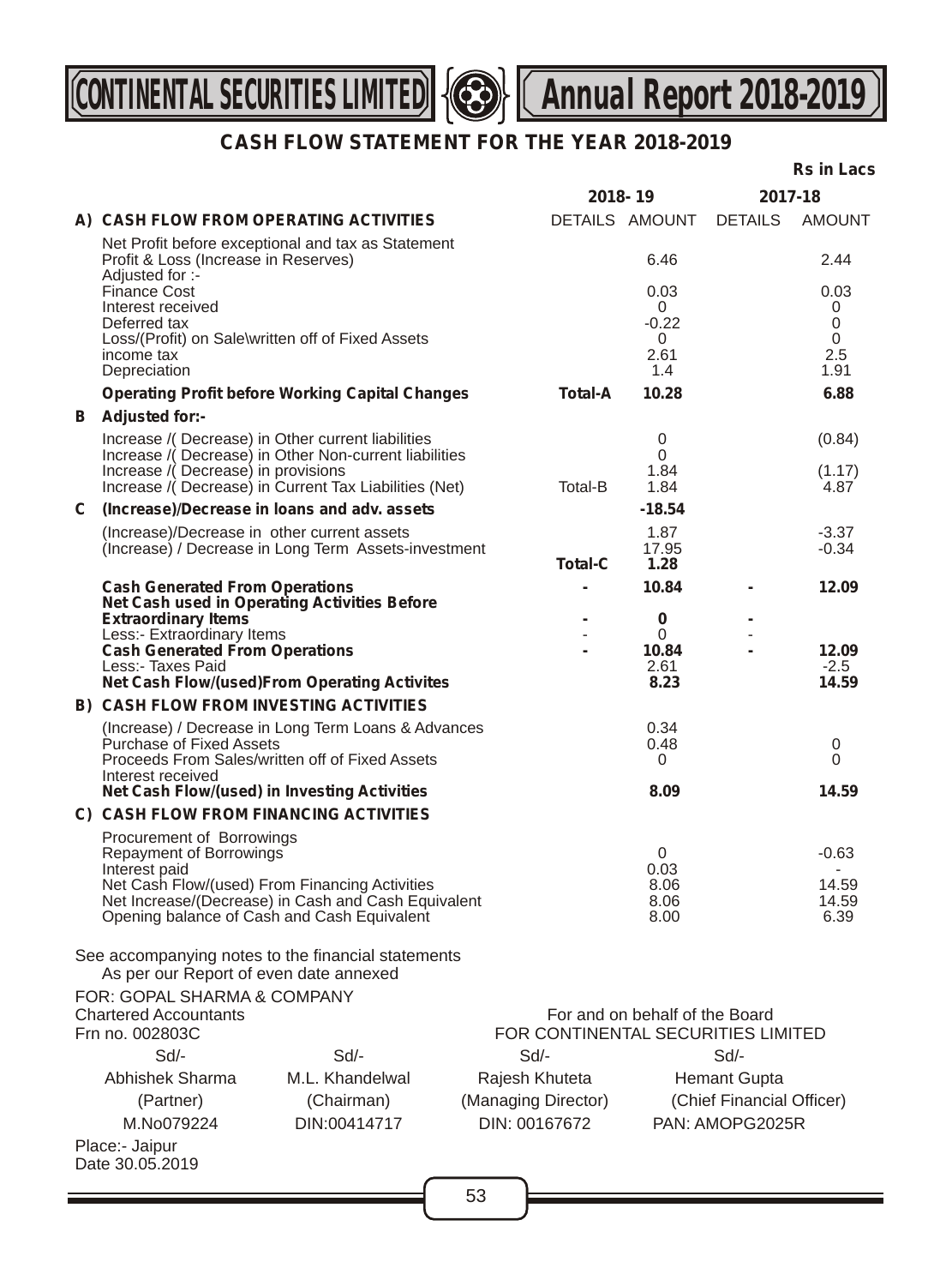|                                    |                 |          |                           |        |                                 |                                |                           |           |             |                                                                              |                                          |                                   |           |                                   |                      |       |                    |              |                 |                |         | 9                       |
|------------------------------------|-----------------|----------|---------------------------|--------|---------------------------------|--------------------------------|---------------------------|-----------|-------------|------------------------------------------------------------------------------|------------------------------------------|-----------------------------------|-----------|-----------------------------------|----------------------|-------|--------------------|--------------|-----------------|----------------|---------|-------------------------|
|                                    | $\circ$         | $\circ$  | 141095                    | 207197 | 11744                           | 66530                          | 330148                    | 756714    |             | ō                                                                            |                                          |                                   |           |                                   | 291801               |       |                    | $\circ$      | $\circ$         | $\circ$        | $\circ$ |                         |
|                                    |                 |          |                           |        |                                 |                                |                           | 0         |             | $\circ$                                                                      |                                          |                                   | $\bullet$ |                                   |                      |       |                    | 0            | $\circ$         | $\circ$        | $\circ$ |                         |
| IGAAP)                             | 0               | $\circ$  | 141095                    | 207197 | 11744                           | 66530                          | 330148                    | 756714    |             | $\circ$                                                                      |                                          | 3695000                           | 3695000   |                                   | 291801               |       |                    | 0            | $\circ$         | $\circ$        | $\circ$ |                         |
|                                    | 0               | 0        | 104566                    | 169694 | 4326                            | 60310                          | 227043                    | 565939    |             | $\circ$                                                                      |                                          | 3695000                           | 3695000   |                                   | 174746               |       |                    | 0            | $\circ$         | $\circ$        | $\circ$ |                         |
|                                    |                 |          |                           |        |                                 |                                |                           | $\bullet$ |             | $\circ$                                                                      |                                          |                                   | $\bullet$ |                                   |                      |       |                    | 0            | $\circ$         | $\circ$        | $\circ$ |                         |
|                                    | 0               | 0        | 141095                    | 207197 | 11744                           | 66530                          | 330148                    | 756714    |             | $\circ$                                                                      |                                          | 3695000                           | 3695000   |                                   | 174746               |       |                    | 0            | $\circ$         | $\circ$        | $\circ$ |                         |
|                                    | 0               | 0        | 77494                     | 138981 | 49094                           | 54671                          | 156139                    | 476379    | Investments | $\circ$                                                                      |                                          | 5490000                           | 5490000   |                                   | 196824               |       |                    | 0            | 0               | $\circ$        | $\circ$ |                         |
| Note 1 Property, Plant & Equipment | Land            | Building | Furniture & Fixtures<br>ო | LO     | Computer & Data Processing<br>ဖ | Computer-lease assets<br>တ     | Vehicle<br>$\overline{0}$ | TOTAL     | Note-2      | (shares at the rate Rs. 10/- each)<br>Equity shares in listed companies<br>ω | Com.<br>Equity shares in Associates<br>خ | (shares at the rate Rs. 10/-each) | TOTAL     | sets<br>Note-3 Other Financial As | Adv.fro deferred tax | TOTAL | Note-5 Inventories | Raw Material | Work in Process | Finished Goods |         | Note-6 Trade Receivable |
|                                    | TANGIBLE ASSETS |          |                           |        |                                 | Plant & Machinery(Office Eqp.) |                           |           |             |                                                                              | 54                                       |                                   | 3695000   | 3695000                           |                      |       |                    |              |                 |                |         | <b>Report 2018-201</b>  |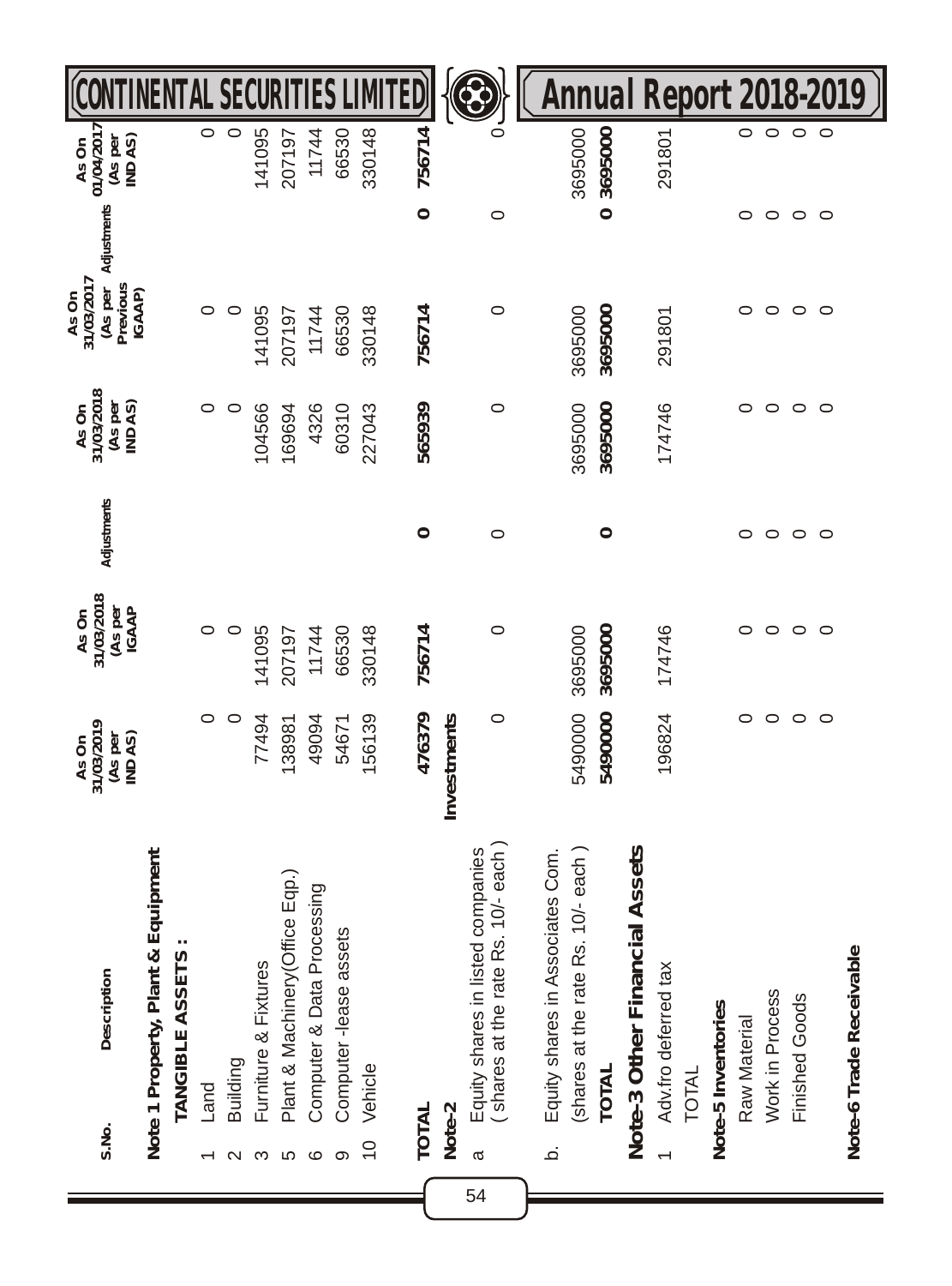|                                                      |                   |           |                               |              |                    |                          |                 |              |                                    |                   |                     |                    |               |                           |                                |           |                                 |                               |                             |                        |                         |                  | <b>Report 2018-201</b>      |   |                            |                              | 9                |
|------------------------------------------------------|-------------------|-----------|-------------------------------|--------------|--------------------|--------------------------|-----------------|--------------|------------------------------------|-------------------|---------------------|--------------------|---------------|---------------------------|--------------------------------|-----------|---------------------------------|-------------------------------|-----------------------------|------------------------|-------------------------|------------------|-----------------------------|---|----------------------------|------------------------------|------------------|
| 01/04/2017<br>(As per<br>IND AS)<br>As On            | $\circ$           | $\bullet$ |                               |              | 225673             | 342968                   |                 | 568641       |                                    | 7027              |                     | 7027               | 575668        |                           |                                | $\bullet$ |                                 |                               |                             | 31397185               | 13916                   | 31411101         |                             | 0 | $\circ$                    | $\circ$                      | $\circ$          |
| Adjustments                                          |                   |           |                               |              |                    |                          |                 |              |                                    |                   |                     |                    | 0             |                           |                                |           |                                 |                               |                             |                        |                         |                  |                             |   |                            |                              |                  |
| 31/03/2017<br>Previous<br>(As per<br>IGAAP)<br>As On | 0                 | $\bullet$ |                               |              | 225673             | 342968                   |                 | 568641       |                                    | 7027              |                     | 7027               | 575668        |                           |                                | 0         |                                 |                               |                             | 31397185               | 13916                   | 31411101         |                             | 0 | 0                          | $\circ$                      | $\circ$          |
| As On<br>31/03/2018<br>(As per<br>IND AS)            | 0                 | $\bullet$ |                               |              | 244106             | 481924                   |                 | 726030       |                                    | 74147             |                     | 74147              | 800177        |                           |                                | 0         |                                 |                               |                             | 31718299               | 10395                   | 31728694         |                             | 0 | $\circ$                    | $\circ$                      | $\circ$          |
| Adjustments                                          | 0                 | 0         |                               |              | 0                  | $\circ$                  |                 |              |                                    | 0                 | $\circ$             |                    | 0             |                           | 0                              | 0         |                                 |                               |                             |                        |                         |                  |                             |   |                            |                              |                  |
| As On<br>31/03/2018<br>(As per<br><b>IGAAP</b>       | $\circ$           | $\bullet$ |                               |              | 244106             | 481924                   |                 | 726030       |                                    | 74147             |                     | 74147              | 800177        |                           | $\circ$                        | $\bullet$ |                                 |                               |                             |                        | 10395                   |                  |                             | 0 | $\circ$                    | $\circ$                      | $\circ$          |
| 31/03/2019<br>(As per<br>IND AS)<br>As On            | 0                 | $\bullet$ |                               |              | 259012             | 1311354                  |                 | TOTAL1570366 |                                    | 36908             |                     | <b>TOTAL 36908</b> | TOTAL 1607274 |                           | $\circ$                        | $\bullet$ |                                 |                               |                             | 2989447031718299       | 0                       | 2989447031728694 |                             | 0 | 0                          | $\circ$                      | 11152            |
| Description<br>S.No.                                 | Trade Receivables | TOTAL     | Note-7 Cash & Cash Equivalent | Bank Balance | - In Fixed Deposit | - In Current Account and | Deposit Account |              | -Cash on Hand<br>$\mathbf{\Omega}$ | In Local Currency | In Foreign Currency |                    |               | Note-8 Other Bank Balance | <b>Unpaid Dividend Account</b> | TOTAL     | Note-8 Current financial assets | Short Term Loans and Advances | Unsecured & considered good | a) Loands and Advances | a) Other Current Assets | TOTAL            | Note-9 Other current assets |   | a) Accrued Interest on FDR | b) Accrued Duty Credit Scrip | Prepaid Expenses |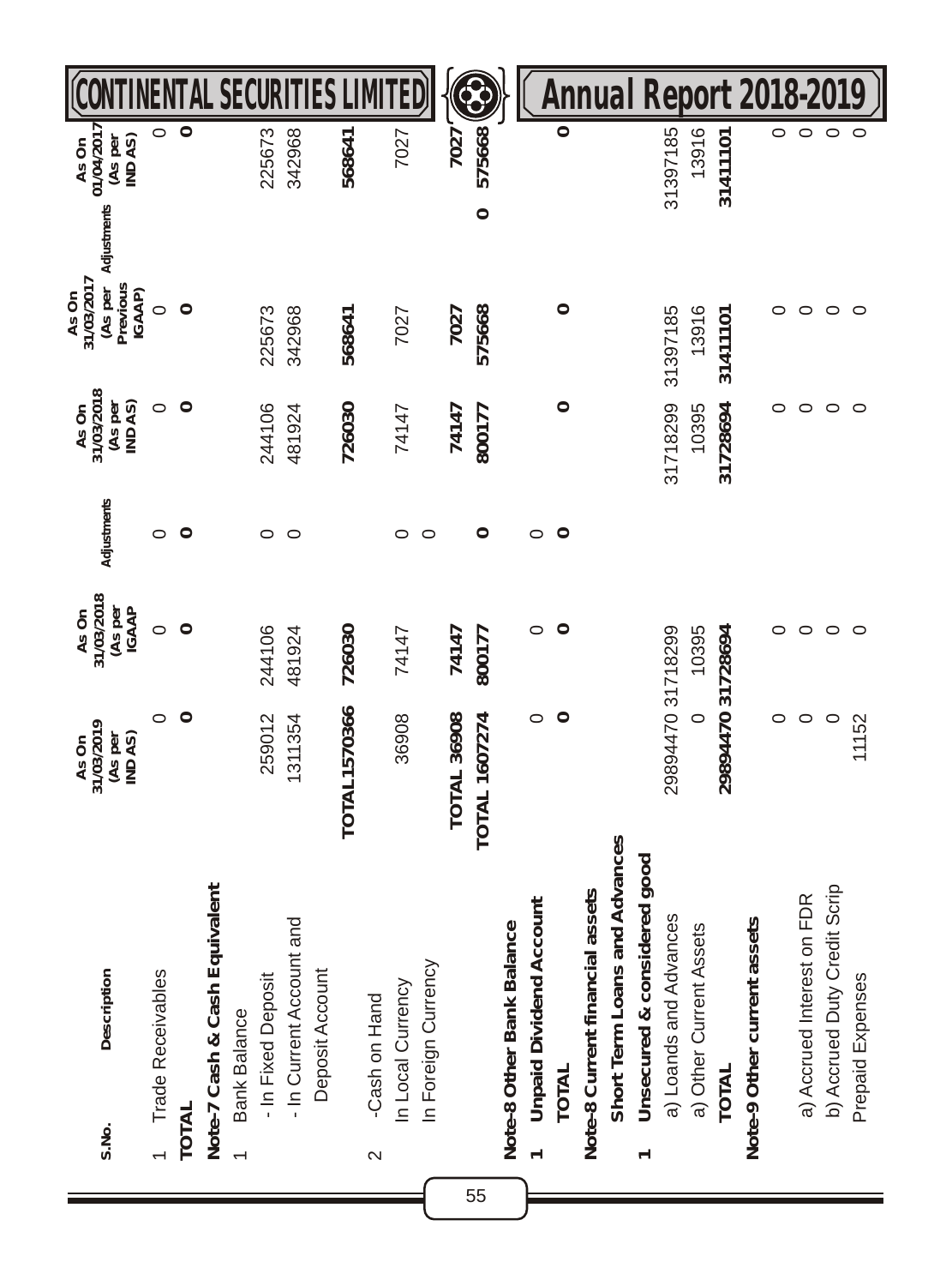|                                                      |                                      |                   |                                 |                          |                   |                             |                       |                          |                   |        |                            |             |                           |                    |                                |                          |                          |         |                          |                          |               |                     | <b>Report 201</b>   |                 | $8 - 20$                                                       |                            |  |
|------------------------------------------------------|--------------------------------------|-------------------|---------------------------------|--------------------------|-------------------|-----------------------------|-----------------------|--------------------------|-------------------|--------|----------------------------|-------------|---------------------------|--------------------|--------------------------------|--------------------------|--------------------------|---------|--------------------------|--------------------------|---------------|---------------------|---------------------|-----------------|----------------------------------------------------------------|----------------------------|--|
| 01/04/2017<br>(As per<br>IND AS)<br>As On            |                                      | 0                 | $\circ$                         | 315729                   |                   |                             |                       |                          | $\circ$           | 315729 |                            |             | 40,000,000.00             |                    |                                | 2,506,000.00             |                          |         | 32,506,000.00            |                          | 32,506,000.00 |                     |                     |                 | 51,110.00                                                      |                            |  |
| Adjustments                                          |                                      |                   |                                 |                          |                   |                             |                       |                          |                   |        |                            |             |                           |                    |                                |                          |                          |         |                          |                          |               |                     |                     |                 |                                                                |                            |  |
| 31/03/2017<br>Previous<br>(As per<br>IGAAP)<br>As On | $\circ$                              | 0                 |                                 | 315729                   |                   |                             | $\circ$               |                          | 0                 | 315729 |                            |             | 40,000,000.00             |                    |                                | 32,506,000.00            |                          |         | 32,506,000.00            |                          | 32,506,000.00 |                     |                     |                 | 51,110.00                                                      |                            |  |
| 31/03/2018<br>(As per<br>IND AS)<br>As On            | 0                                    | 0                 | c                               | 90927                    |                   |                             | 0                     |                          |                   | 90927  |                            |             |                           |                    |                                |                          |                          |         |                          |                          |               |                     |                     |                 | 51,110.00                                                      |                            |  |
| Adjustments                                          |                                      |                   |                                 |                          |                   |                             |                       |                          |                   |        |                            |             | 40,000,000.00             |                    |                                | 32,506,000.00            |                          |         | 32,506,000.00            |                          | 32,506,000.00 |                     |                     |                 |                                                                |                            |  |
| 31/03/2018<br>(As per<br><b>IGAAP</b><br>As On       | 0                                    |                   | c                               | 90927                    | 0                 |                             | 0                     | 0                        | 0                 | 90927  |                            |             | 40,000,000.00             |                    |                                | 32,506,000.00            |                          |         | 32,506,000.00            |                          | 32,506,000.00 |                     |                     |                 | 51,110.00                                                      |                            |  |
| 31/03/2019<br>(As per<br>IND AS)<br>As On            | 0                                    | 25000             | 0                               | 251444                   | 0                 |                             | 0                     | ⊂                        | 0                 | 287596 |                            |             |                           |                    |                                |                          |                          |         |                          |                          |               |                     |                     |                 | 51,110.00                                                      |                            |  |
|                                                      |                                      |                   |                                 | Receivable               |                   | able                        |                       |                          |                   |        |                            |             | 100,000,000.00            |                    |                                | 32,506,000.00            |                          |         | 32,506,000.00            |                          | 32,506,000.00 |                     |                     |                 |                                                                |                            |  |
| Description                                          | Advance to Suppliers of Raw Material | Advance to others | Advances to Employees & Workers | Advance Income Tax & TDS | Income Tax Demand | Excise & Service Tax Receiv | <b>GST Recievable</b> | Accrued Interest on Loan | Lease Pre Payment | TOTAL  | Note-9Equity Share capital | Authorised: | 10000000 Equity Shares of | -each at par value | <b>Issued &amp; Subscribed</b> | 3250600 Equity Shares of | Rs.10/-each at par value | Paid Up | 3250600 Equity Shares of | Rs.10/-each at par value |               | Note-10Other Equity | Reserves and Surplu | General Reserve | Add; Additions during the year<br>At the beginning of the year | Less: withdrawals/transfer |  |
| S.No.                                                |                                      |                   |                                 |                          |                   |                             |                       |                          |                   |        |                            |             |                           |                    | $\mathbf{\Omega}$              |                          |                          | S       |                          |                          |               |                     |                     |                 |                                                                |                            |  |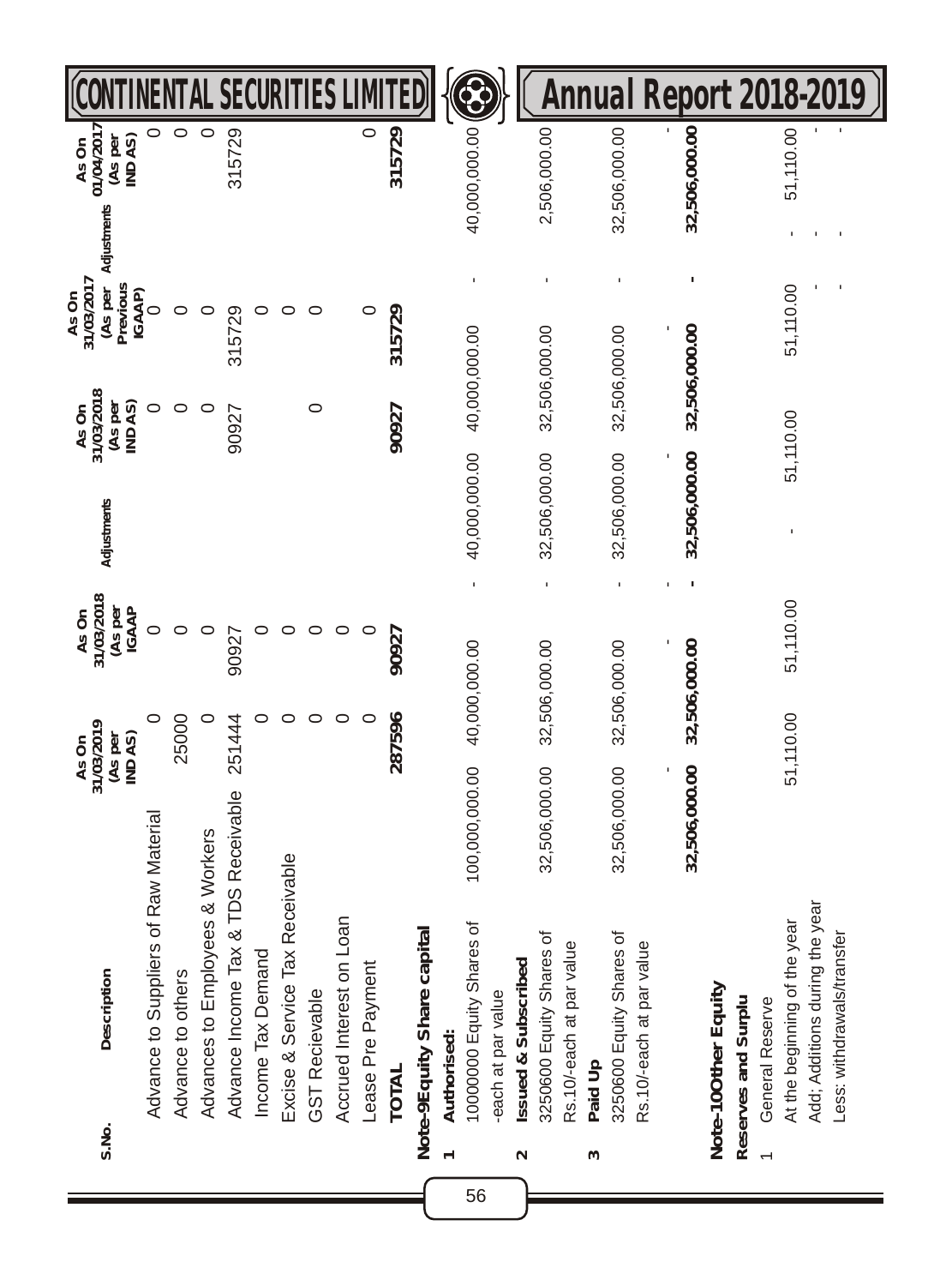| CONTINENTAL SECURITIES LIMITED (CD) (Annual Report 2018-2019) |  |
|---------------------------------------------------------------|--|
|                                                               |  |

| S.No. | Description                                           | 31/03/2019<br>(As per<br>IND AS)<br>As On | 31/03/2018<br>(As per<br>As On | 31/03/2018<br>(As per<br>IND AS)<br>As On<br>Adjustments | 31/03/2017<br>Previous<br>(As per<br>As On | 01/04/2017<br>(As per<br>IND AS)<br>As On<br>Adjustments |
|-------|-------------------------------------------------------|-------------------------------------------|--------------------------------|----------------------------------------------------------|--------------------------------------------|----------------------------------------------------------|
|       | Balance at the year end                               | 51,110.00                                 | 51,110.00<br><b>IGAAP</b>      | 51,110.00                                                | 51,110.00                                  | 51,110.00                                                |
|       | Capital Reserve                                       | 1,017,240.00                              | 1,017,240.00                   | 1,017,240.00                                             | 1,017,240.00                               | 1,017,240.00                                             |
| ഗ ഗ   | Reserve Fund                                          | 958,278.00                                | 832,863.00                     | 832,863.00                                               | 770,659.00                                 | 770,659.00                                               |
| 4     | Surplus                                               |                                           |                                |                                                          |                                            |                                                          |
|       | year<br>At the beginning of the                       | 1,780,756.00                              | 1,795,488.00                   | 1,795,488.00                                             | 1,035,210.00                               | 1,035,210.00                                             |
|       | Add/(Less): Additions during the year                 | 645, 641.00                               | 243,824.00                     | 243,824.00                                               | 961,268.00                                 | 961,268.00                                               |
|       |                                                       | 2,426,397.00                              | 2,039,312.00                   | 2,039,312.00                                             | 1,996,478.00                               | 1,996,478.00                                             |
|       | Less: Appropriations                                  |                                           |                                |                                                          |                                            |                                                          |
|       | Interim Dividend on Equity Shares for the Year        |                                           |                                |                                                          |                                            |                                                          |
|       | Proposed Dividend on Equity Shares for the Year       |                                           |                                |                                                          |                                            |                                                          |
|       | Dividend Distribution Tax                             |                                           |                                |                                                          |                                            |                                                          |
|       | Income tax Demand                                     |                                           |                                |                                                          |                                            |                                                          |
|       | Interest on DDT (Demand)                              |                                           |                                |                                                          |                                            |                                                          |
|       | Transfer to Reserve funds                             | $-199,675.00$                             | $-258,556.00$                  | $-258,556.00$                                            | $-200,990.00$                              | $-200,990.00$                                            |
|       | Reversal of DTA/DTL                                   |                                           |                                |                                                          |                                            |                                                          |
|       | Add: Other Comprehensive Income                       |                                           |                                |                                                          |                                            |                                                          |
| 5     | Reserve for Standard Assets                           | 338,693.00                                | 264,433.00                     | 264,433.00                                               | 185, 137.00                                | 185, 137.00                                              |
|       | Balance at the year end                               | 2,565,415.00                              | 2,045,189.00                   | 2,045,189.00                                             | 1,980,625.00                               | 1,980,625.00                                             |
|       | TOTAL                                                 | 4,592,043.00                              | 3,946,402.00                   | 3,946,402.00                                             | 3,819,634.00                               | 3,819,634.00                                             |
|       | Note-11 Deferred tax liabilities (Net)                |                                           |                                |                                                          |                                            |                                                          |
|       | Major components of deferred tax balances             |                                           |                                |                                                          |                                            |                                                          |
|       | Deferred Tax Liabilities                              | $-196824.00$                              | $-174746.00$                   | $-174746.00$                                             | $-291,801.00$                              | $-291,801.00$                                            |
|       | Deferred Tax Liabilities                              |                                           |                                |                                                          |                                            |                                                          |
|       | TOTAL                                                 | $-196824.00$                              | $-174,746.00$                  | $-174,746.00$                                            | $-291,801.00$                              | $-291,801.00$                                            |
|       | Note-12Borrowings                                     |                                           |                                |                                                          |                                            |                                                          |
|       | Working Captital Loan repayable on demand from Banks: |                                           |                                |                                                          |                                            |                                                          |
|       | Secured                                               |                                           |                                |                                                          |                                            |                                                          |
|       | Bank - Cash Credit Limit                              |                                           |                                |                                                          |                                            |                                                          |
| പത    | Bank - vehicle Credit Limit                           |                                           |                                |                                                          |                                            |                                                          |
|       | Bank -Vehicle Loan                                    |                                           |                                |                                                          | 62,665.00                                  | 62,665.00                                                |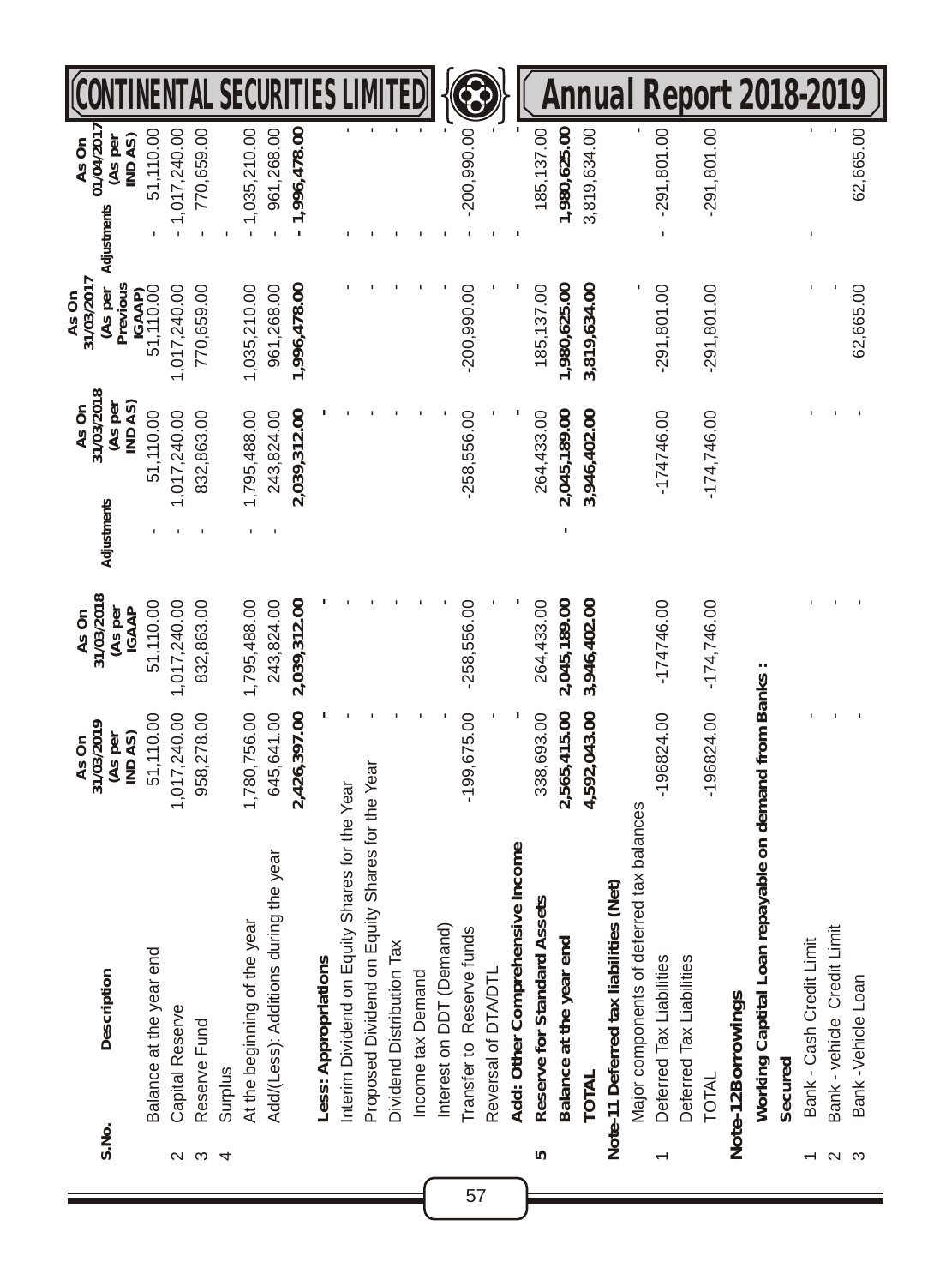|                                                      |              |                        |                |                |                                     |                                                                 |                                                |               |                |              |                                   |                                            |                          |       |                    |                          |                   |                                                 |              | al Report 2018-201 |  |  | 9 |
|------------------------------------------------------|--------------|------------------------|----------------|----------------|-------------------------------------|-----------------------------------------------------------------|------------------------------------------------|---------------|----------------|--------------|-----------------------------------|--------------------------------------------|--------------------------|-------|--------------------|--------------------------|-------------------|-------------------------------------------------|--------------|--------------------|--|--|---|
| As On<br>01/04/2017<br>(As per<br>IND AS)            | 62,665.00    |                        | $\mathbf{r}$   | $\blacksquare$ |                                     |                                                                 | $\blacksquare$                                 | f.            |                |              |                                   |                                            | 381,577.00               |       |                    | 336,699.00               |                   |                                                 | 336,699.00   |                    |  |  |   |
| <b>Adjustments</b>                                   |              |                        | f,             | J.             |                                     |                                                                 |                                                |               |                |              |                                   |                                            |                          |       |                    |                          |                   |                                                 |              |                    |  |  |   |
| 31/03/2017<br>Previous<br>(As per<br>IGAAP)<br>As On | 62,665.00    |                        |                |                |                                     |                                                                 |                                                |               |                |              |                                   | ٠                                          | 381,577.00               |       |                    | 336,699.00               |                   |                                                 | 336,699.00   |                    |  |  |   |
| As On<br>31/03/2018<br>(As per<br>IND AS)            |              |                        |                |                |                                     |                                                                 |                                                | 12,800.00     |                | 12,800.00    |                                   | 25,000.00                                  | 381,577.00               |       |                    | 254,980.00               | 1                 |                                                 | 254,980.00   |                    |  |  |   |
| Adjustments                                          |              |                        |                |                |                                     |                                                                 |                                                |               |                |              |                                   |                                            |                          |       |                    |                          |                   |                                                 |              |                    |  |  |   |
| As On<br>31/03/2018<br>(As per<br><b>IGAAP</b>       |              |                        |                |                |                                     |                                                                 |                                                | 12,800.00     |                | 12,800.00    |                                   | 25,000.00                                  | 343,777.00               |       |                    | 254,980.00               |                   |                                                 | 254,980.00   |                    |  |  |   |
| As On<br>31/03/2019<br>(As per<br>IND AS)            |              |                        |                |                |                                     |                                                                 |                                                | 12800         |                | 12,800.00    |                                   | 35,490.00                                  | 294,196.00               |       |                    | 479,113.00               |                   |                                                 | 479,113.00   |                    |  |  |   |
| Description                                          | <b>TOTAL</b> | Note-13 Trade Payables | Trade Payables | TOTAL          | Note-14 Other Financial Liabilities | Current maturities of long term borrowings (refer Note No. 2.3) | Outstanding liabilities/Deposit from customers | Bonus Payable | Unsecured Loan | <b>TOTAL</b> | Note-15 Other Current Liabilities | Statutory Liabilities/Duties and taxes-tds | Other out standing liab. | TOTAL | Note-16 Provisions | Provision for Income Tax | Proposed Dividend | $\mathbf 0$<br>Dividend Distribution Tax Payabl | <b>TOTAL</b> |                    |  |  |   |
| S.No.                                                |              |                        |                |                |                                     |                                                                 | $\mathbf{\Omega}$                              | S             | 4              |              |                                   | 58                                         | N                        |       |                    |                          | $\mathbf{\Omega}$ | S                                               |              |                    |  |  |   |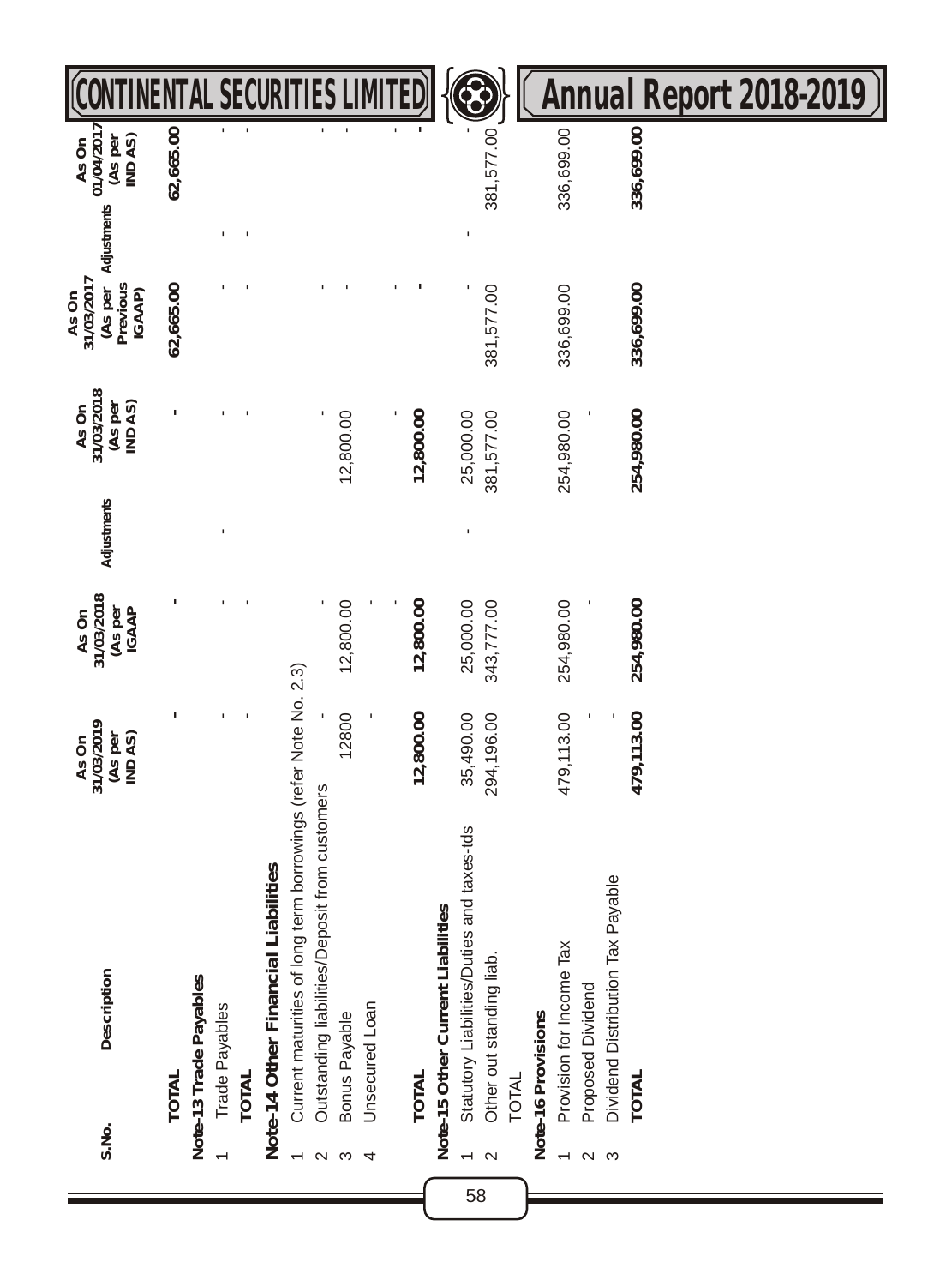

**CONTINENTAL SECURITIES LIMITED**  $\bigotimes$  [Annual Report 2018-2019]

#### **18 Revenue From Operations**

|     | Particulars<br>ended                                      | For the period<br>ended<br>31.03.2018 | For the<br>period<br>31.03.2018 | Adjustments | For the period<br>ended<br>31.03.2019<br>(As per IGAAP) |
|-----|-----------------------------------------------------------|---------------------------------------|---------------------------------|-------------|---------------------------------------------------------|
| (a) | Sale of products                                          |                                       |                                 |             |                                                         |
|     | (i) Export Sales                                          |                                       |                                 |             |                                                         |
|     |                                                           | 0                                     | $\Omega$                        |             |                                                         |
|     | (ii) Local Sales                                          |                                       |                                 |             |                                                         |
|     | Interest income                                           | 4112198                               | 4288080                         | 0           | 4288080                                                 |
|     | (b)                                                       | Other Operating Income                |                                 |             |                                                         |
|     |                                                           | 0                                     | 0                               | 0           | 0                                                       |
|     |                                                           |                                       | $\Omega$                        | $\Omega$    | ი                                                       |
|     | <b>Total</b>                                              | 4112198                               | 4288080                         | $\bf{0}$    | 4288080                                                 |
| 19  | <b>Other Income</b>                                       |                                       |                                 |             |                                                         |
| (a) | Other non operating revenue                               |                                       |                                 |             |                                                         |
|     | Interest on FDR                                           | 0                                     | 0                               |             | 0                                                       |
|     | Exchange Rate Difference                                  | 0                                     | 0                               |             | 0                                                       |
|     | <b>Dividend Recd</b>                                      | 14250                                 | 0                               |             | 0                                                       |
|     | <b>Total</b>                                              | 14250                                 | 0                               |             | 0                                                       |
| 20  | <b>Cost of Material Consumed</b>                          |                                       |                                 |             |                                                         |
|     | <b>Opening Stock</b>                                      | 0                                     | 0                               |             | 0                                                       |
|     | Add: Purchase of Raw Material                             | 0                                     | 0                               |             | 0                                                       |
|     | Add: Freight/Duty and other exp.                          | 0                                     | 0                               |             | 0                                                       |
|     | Add: Electric and Power                                   | 0                                     | 0                               |             | 0                                                       |
|     |                                                           | 0                                     | 0                               |             | 0                                                       |
|     | Less: Closing Stock                                       | 0                                     | 0                               |             | 0                                                       |
|     | Total                                                     | 0                                     | 0                               |             | 0                                                       |
| 21  | <b>Changes in inventories of Finished Goods &amp; WIP</b> |                                       |                                 |             |                                                         |
|     | Opening Inventories                                       |                                       |                                 |             |                                                         |
|     | <b>Finished Goods</b>                                     | 0                                     | $\Omega$                        |             | 0                                                       |
|     | Work in progress                                          | 0                                     | 0                               |             | 0                                                       |
|     |                                                           | 0                                     | 0                               |             | 0                                                       |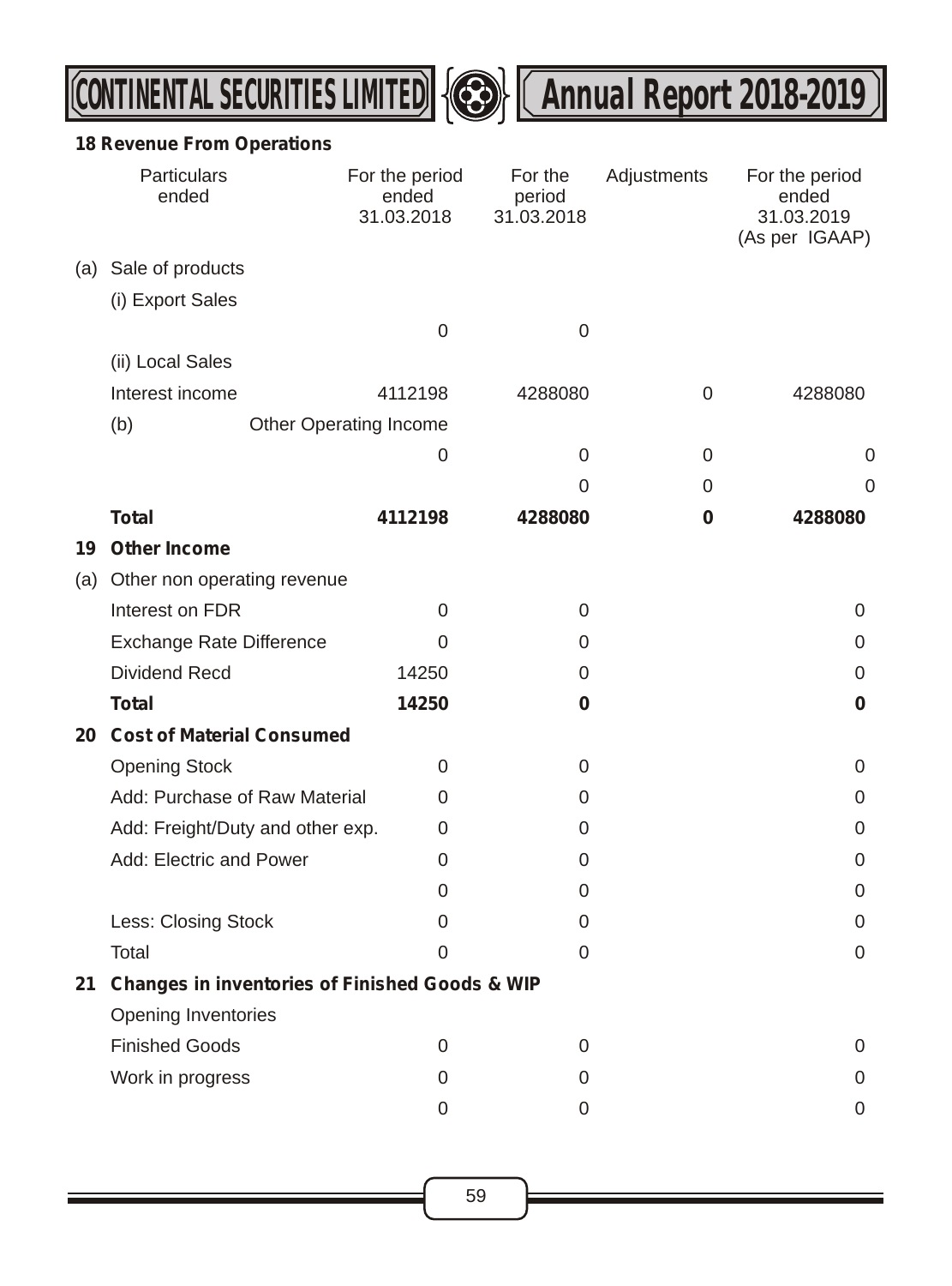|       |                                                 |                                       |                                 | Annual Report 2018-2019 ,                                              |
|-------|-------------------------------------------------|---------------------------------------|---------------------------------|------------------------------------------------------------------------|
|       | Particulars<br>ended                            | For the period<br>ended<br>31.03.2018 | For the<br>period<br>31.03.2018 | Adjustments<br>For the period<br>ended<br>31.03.2019<br>(As per IGAAP) |
|       | <b>Less: Closing Inventories</b>                | 0                                     | 0                               | 0                                                                      |
|       | <b>Finished Goods</b>                           | 0                                     | 0                               | 0                                                                      |
|       | Work in progress                                | 0                                     | 0                               | 0                                                                      |
|       |                                                 | 0                                     | 0                               | 0                                                                      |
|       | <b>INCREASE/(DECREASE)</b>                      | 0                                     | 0                               | 0                                                                      |
|       | 22 Employee benefits expense                    |                                       |                                 |                                                                        |
| (i)   | Salaries & Other Allowance                      | 856750                                | 880150                          | 880150                                                                 |
|       | <b>Contribution to Provident Fund</b>           | $\Omega$                              | 0                               | 0                                                                      |
| (ii)  | <b>Bonus</b>                                    | 70100                                 | 12800                           | 12800                                                                  |
| (iii) | <b>Directors Remuneration</b>                   | 900000                                | 813440                          | 813440                                                                 |
|       | (iv) Staff welfare Expenses                     | 0                                     | 0                               | 0                                                                      |
|       | <b>Total</b><br>23 Financial expense            | 1826850                               | 1706390                         | 1706390                                                                |
| (i)   | <b>Bank Charges</b>                             | 2835                                  | 2859                            | 2859                                                                   |
| (ii)  | Interest on CC Limit                            | 0                                     | 0                               | 0                                                                      |
| (iii) | Interest paid on other loans                    | 0                                     | 0                               | 0                                                                      |
|       | <b>Total</b>                                    | 2835                                  | 2859                            | 2859                                                                   |
| 24    | <b>DEPRECIATION &amp; AMORTISATION EXPENSES</b> |                                       |                                 |                                                                        |
|       | Depreciation on Tangible Assets 139965          |                                       | 190775                          | 190775                                                                 |
|       |                                                 | 139965                                | 190775                          | 190775                                                                 |
| 25    | <b>Lease Rental</b>                             |                                       |                                 |                                                                        |
|       | Lease Rent for Immovable Property               | 0                                     | 0                               | 0                                                                      |
|       | Lease Rent for Supply of Manpower               | 0                                     | 0                               | 0                                                                      |
|       |                                                 | 0                                     |                                 |                                                                        |
| 26    | <b>Other expenses</b>                           |                                       |                                 |                                                                        |
| (a)   | <b>MANUFACTURING EXPENSES</b>                   |                                       |                                 |                                                                        |
|       | Insurance Premium (Comprehensive                |                                       |                                 |                                                                        |
|       | & Others)                                       | 26218                                 | 22522                           | 22522                                                                  |
|       | Power, Fuel & Water                             | 49918                                 | 52641                           | 52641                                                                  |
|       | Repairs & Maintenance                           | 0                                     | $\mathbf 0$                     | 0                                                                      |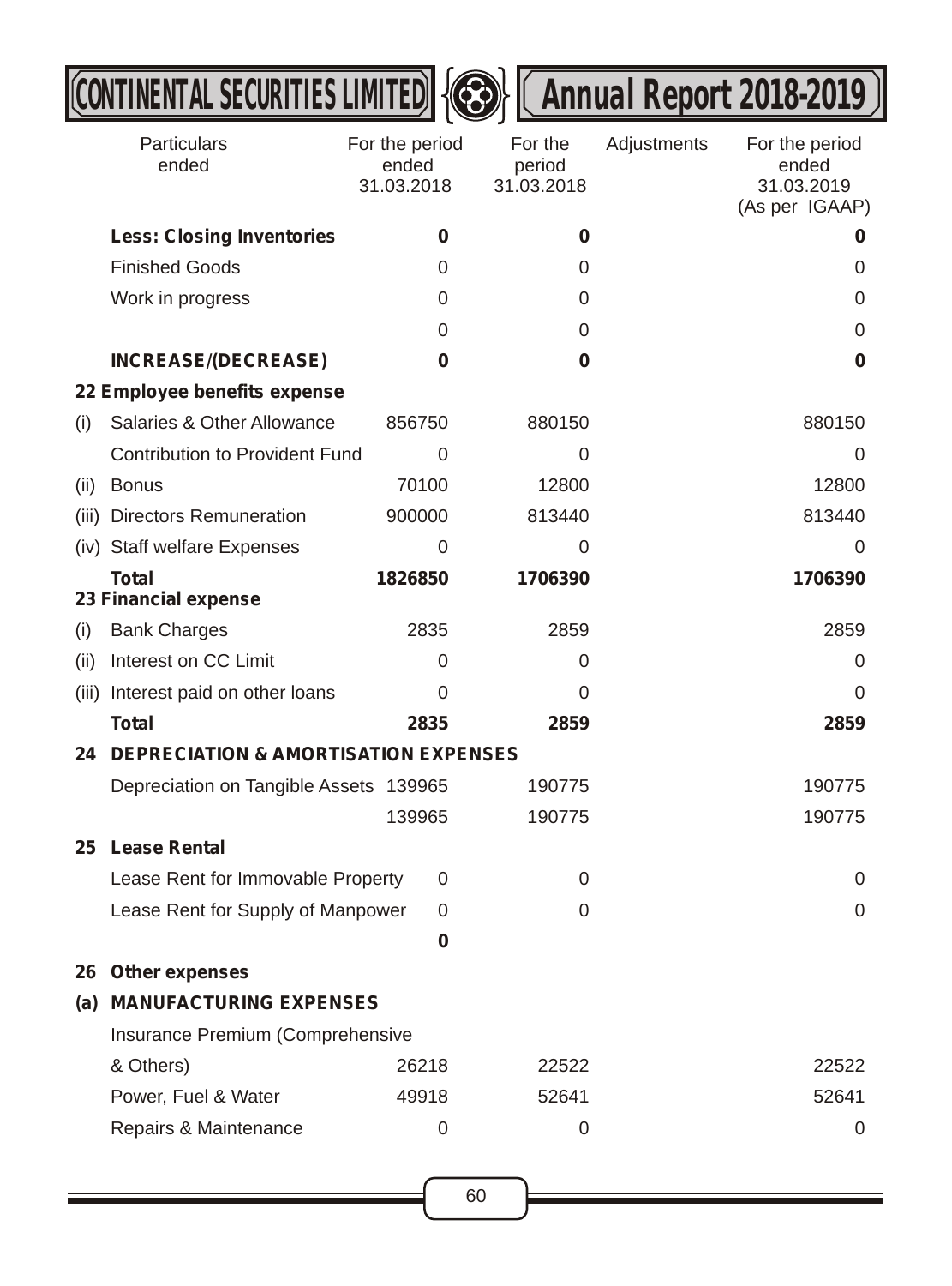|                                              |                                       |                                 |             | <b>Annual Report 2018-2019</b>                          |
|----------------------------------------------|---------------------------------------|---------------------------------|-------------|---------------------------------------------------------|
| Particulars<br>ended                         | For the period<br>ended<br>31.03.2018 | For the<br>period<br>31.03.2018 | Adjustments | For the period<br>ended<br>31.03.2019<br>(As per IGAAP) |
| -Machinery & Electricals                     | 0                                     | 0                               |             | 0                                                       |
| <b>Total</b>                                 | 76136                                 | 75163                           |             | 75163                                                   |
| (b) SELLING EXPENSES                         |                                       |                                 |             |                                                         |
| <b>Advertisement Expenses</b>                | 57841                                 | 51570                           |             | 51570                                                   |
| <b>Discount on Sales</b>                     | $\Omega$                              | 0                               |             | 0                                                       |
| Exchange Rate difference foreign currency    |                                       |                                 |             |                                                         |
| coupen Scheme                                | 0                                     | 0                               |             | 0                                                       |
| Freight & Cartage Outward                    | 0                                     | 0                               |             | 0                                                       |
| <b>Sales Promotion Expenses</b>              | 0                                     | 0                               |             | 0                                                       |
| <b>Sales Commision</b>                       | $\Omega$                              | 0                               |             | 0                                                       |
| <b>Tender Application fee</b>                |                                       |                                 |             |                                                         |
| <b>Total</b>                                 | 57841                                 | 51570                           |             | 51570                                                   |
| (c) ADMINISTRATION EXPENSES                  |                                       |                                 |             |                                                         |
| <b>Conveyance Expenses</b>                   | 144678                                | 178060                          |             | 178060                                                  |
| Postage & Courier Expenses                   | 40565                                 | 491                             |             | 491                                                     |
| <b>Payment to Auditors</b>                   |                                       |                                 |             |                                                         |
| -Statutory Audit Fees                        | 23600                                 | 40710                           |             | 40710                                                   |
| -Tax Audit                                   | 0                                     | 0                               |             | 0                                                       |
| -Other Services                              | 5750                                  | 5750                            |             | 5750                                                    |
| Legal & Professional Expenses                | 87000                                 | 28563                           |             | 28563                                                   |
| Listing Fees & Secretarial<br>Comp. Expenses | 295000                                | 287500                          | 287500      |                                                         |
| Share transfer & Registrar .exp.             | 119526                                | 28348                           |             | 28348                                                   |
| Other Adm.Exp.                               | 19309                                 | 559135                          |             | 559135                                                  |
| Miscellaneous Balances Written Off 4960      |                                       | 0                               |             | 0                                                       |
| <b>Printing and Stationery</b>               | 29898                                 | 35698                           |             | 35698                                                   |
| Rent, Rates & Taxes                          | 263520                                | 239580                          |             | 239580                                                  |
| Repairs & Maintenance - General              | 12744                                 | 12744                           |             | 12744                                                   |
| <b>Directors Sitting fee</b>                 | 13750                                 | 15000                           |             | 15000                                                   |
| AGM and Board Meeting Exp.                   | 38950                                 |                                 |             |                                                         |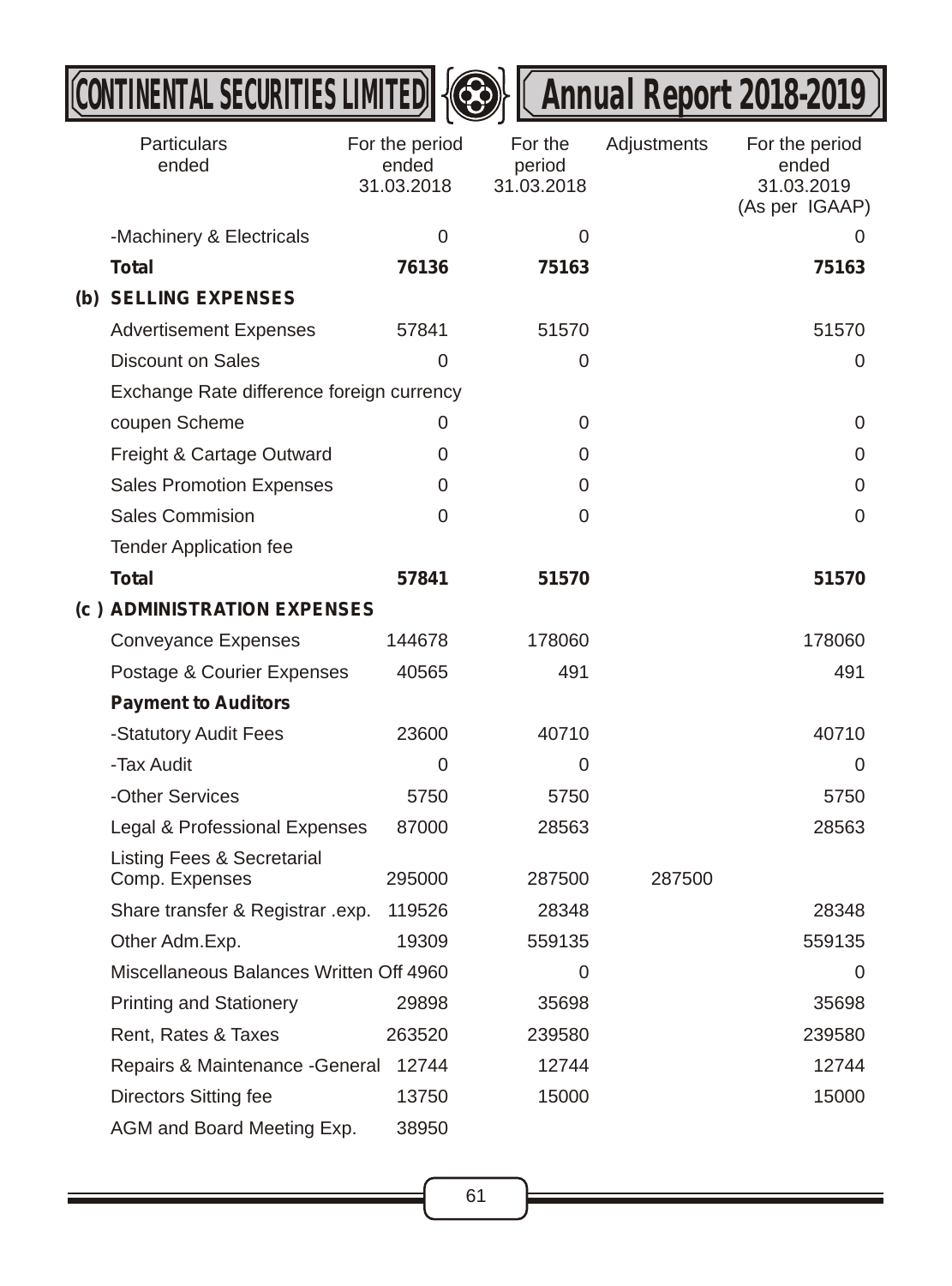|                                                                                                                                                                                                | TAL SECURITIES LI                                                    |                                       |                                                                                      |             | <b>Annual Report 2018-2019</b>                          |  |
|------------------------------------------------------------------------------------------------------------------------------------------------------------------------------------------------|----------------------------------------------------------------------|---------------------------------------|--------------------------------------------------------------------------------------|-------------|---------------------------------------------------------|--|
|                                                                                                                                                                                                | Particulars<br>ended                                                 | For the period<br>ended<br>31.03.2018 | For the<br>period<br>31.03.2018                                                      | Adjustments | For the period<br>ended<br>31.03.2019<br>(As per IGAAP) |  |
|                                                                                                                                                                                                | Telephone and internet Expenses 38895                                |                                       | 72688                                                                                |             | 72688                                                   |  |
|                                                                                                                                                                                                | <b>Travelling Expenses</b>                                           |                                       |                                                                                      |             |                                                         |  |
|                                                                                                                                                                                                | -Foreign                                                             | 0                                     | 0                                                                                    |             | 0                                                       |  |
|                                                                                                                                                                                                | -Local                                                               | 0                                     | 0                                                                                    |             | 0                                                       |  |
|                                                                                                                                                                                                | Total (C)                                                            | 1138145                               | 1504267                                                                              |             | 1504267                                                 |  |
|                                                                                                                                                                                                | Total (A+B+C)                                                        | 1272122                               | 1631000                                                                              |             | 1631000                                                 |  |
| 27                                                                                                                                                                                             | <b>Exceptional Items</b>                                             |                                       |                                                                                      |             |                                                         |  |
|                                                                                                                                                                                                | Loss on Sale of Fixed Assets                                         | $\Omega$                              | 0                                                                                    |             | 0                                                       |  |
|                                                                                                                                                                                                | Loss of material in transit                                          |                                       | 0                                                                                    |             | 0                                                       |  |
|                                                                                                                                                                                                | <b>Total</b>                                                         | $\bf{0}$                              | 0                                                                                    |             | 0                                                       |  |
| 28.                                                                                                                                                                                            | <b>Income Tax Expenses</b>                                           |                                       |                                                                                      |             |                                                         |  |
|                                                                                                                                                                                                | Tax expense recognized in the Statement of Profit and Loss           |                                       |                                                                                      |             |                                                         |  |
|                                                                                                                                                                                                | <b>Current Tax</b>                                                   |                                       |                                                                                      |             |                                                         |  |
|                                                                                                                                                                                                | Provision for Income Tax<br>(Current Year)                           | 261113                                | 250000                                                                               |             | 250000                                                  |  |
|                                                                                                                                                                                                | Short /(Excess) Provision for<br>incometax of earlier Years Adjusted | $\Omega$                              | $\Omega$                                                                             |             | 0                                                       |  |
|                                                                                                                                                                                                | <b>Total</b>                                                         | 261113                                | 250000                                                                               |             | 250000                                                  |  |
|                                                                                                                                                                                                | <b>Deferred Tax</b>                                                  |                                       |                                                                                      |             |                                                         |  |
|                                                                                                                                                                                                | Deferred Tax charge/(credit)                                         | $-22078$                              | $-100711$                                                                            |             | $-100711$                                               |  |
|                                                                                                                                                                                                | <b>Total Deferred Income Tax</b><br>expense/(benefit)                | $-22078$                              | $-100711$                                                                            |             | $-100711$                                               |  |
|                                                                                                                                                                                                | Tax in respect of earlier years                                      | $\overline{0}$                        | 0                                                                                    |             | 0                                                       |  |
|                                                                                                                                                                                                | Total income tax expense                                             | 239035                                | 149289                                                                               |             | 149289                                                  |  |
| See accompanying notes to the financial statements<br>As per our Report of even date annexed<br>FOR: GOPAL SHARMA & COMPANY<br><b>Chartered Accountants</b><br>Frn no. 002803C<br>Sd<br>$Sd$ - |                                                                      |                                       | For and on behalf of the Board<br>FOR CONTINENTAL SECURITIES LIMITED<br>$Sd$ -<br>Sd |             |                                                         |  |
|                                                                                                                                                                                                | Abhishek Sharma<br>(Partner)                                         | M.L. Khandelwal<br>(Chairman)         | Rajesh Khuteta<br>(Managing Director)                                                |             | <b>Hemant Gupta</b><br>(Chief Financial Officer)        |  |
|                                                                                                                                                                                                | M.No079224                                                           | DIN:00414717                          | DIN: 00167672                                                                        |             | PAN: AMOPG2025R                                         |  |
|                                                                                                                                                                                                | Place:- Jaipur<br>Date 30.05.2019                                    |                                       |                                                                                      |             |                                                         |  |
|                                                                                                                                                                                                |                                                                      |                                       | 62                                                                                   |             |                                                         |  |

۰,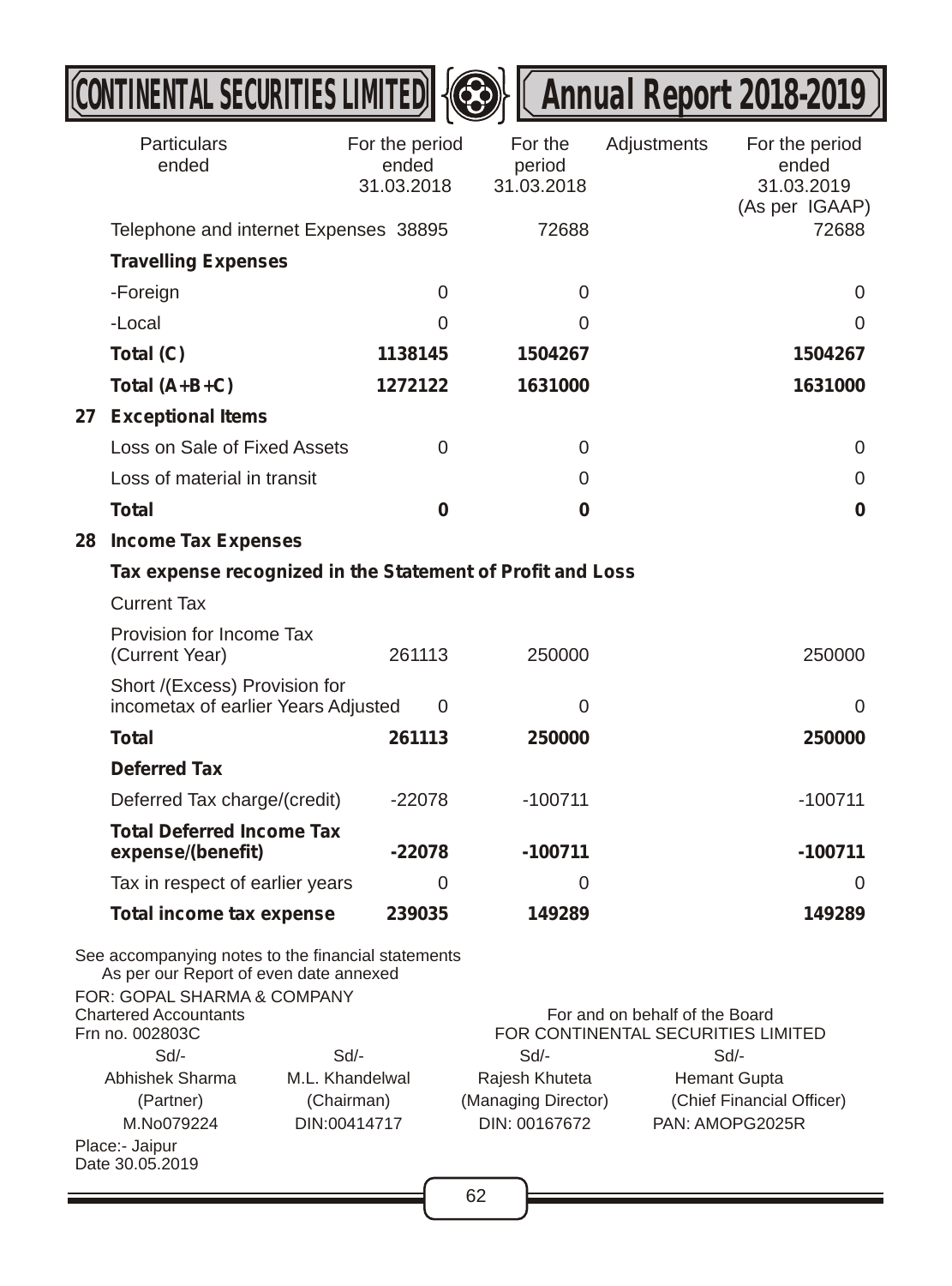**CONTINENTAL SECURITIES LIMITED 4 Annual Report 2018-2019** 



#### **DEPRECIATION CHART FOR THE YEAR ENDED 31.3.2019**

| Particulars                     | Furniture &<br><b>Fixture</b> | Office<br>Equipments | Motor<br>Vehicles       | Computer      |
|---------------------------------|-------------------------------|----------------------|-------------------------|---------------|
| <b>Gross Carrying Amount</b>    |                               |                      |                         |               |
| As at April 1, 2017             | 785,994.00                    |                      | 757,234.00 2,803,622.00 | 10,952,048.00 |
| Additions                       |                               |                      |                         |               |
| Disposal                        |                               |                      |                         |               |
| <b>TED Adjustment</b>           |                               |                      |                         |               |
| As at March 31, 2018            | 785,994.00                    | 757,234.00           | 2,803,622.00            | 10,952,048.00 |
| Additions                       |                               |                      |                         | 47,500.00     |
| <b>Disposals</b>                |                               |                      |                         |               |
| As at March 31, 2019            | 785,994.00                    | 757,234.00           | 2,803,622.00            | 10,999,548.00 |
| <b>Accumulated Depreciation</b> |                               |                      |                         |               |
| As at April 1, 2017             | 644,899.00                    |                      | 550,034.00 2,473,472.00 | 10,873,774    |
| Additions                       | 36,529.00                     | 37,503.00            | 103,105.00              | 13,638.00     |
| <b>Disposals</b>                |                               |                      |                         |               |
| As at March 31, 2018            | 681,428.00                    |                      | 587,537.00 2,576,577.00 | 10,887,412.00 |
| Additions                       | 27,072.00                     | 30,715.00            | 70,906.00               | 11,272.00     |
| <b>Disposals</b>                |                               |                      |                         |               |
| As at March 31, 2019            | 708,500.00                    |                      | 618,252.00 2,647,483.00 | 10,898,684.00 |
| <b>TED Adjustment</b>           |                               |                      |                         |               |
| Net carrying amount             |                               |                      |                         |               |
| As at 01.04.2017                | 104,566.00                    | 169,694.00           | 227,043.00              | 64,636.00     |
| As at 31.03.2018                | 95,109.00                     | 162,903.00           | 194,842.00              | 106,870.00    |
| As at 31.03.2019                | 77,494.00                     | 138,982.00           | 156,139.00              | 100,864.00    |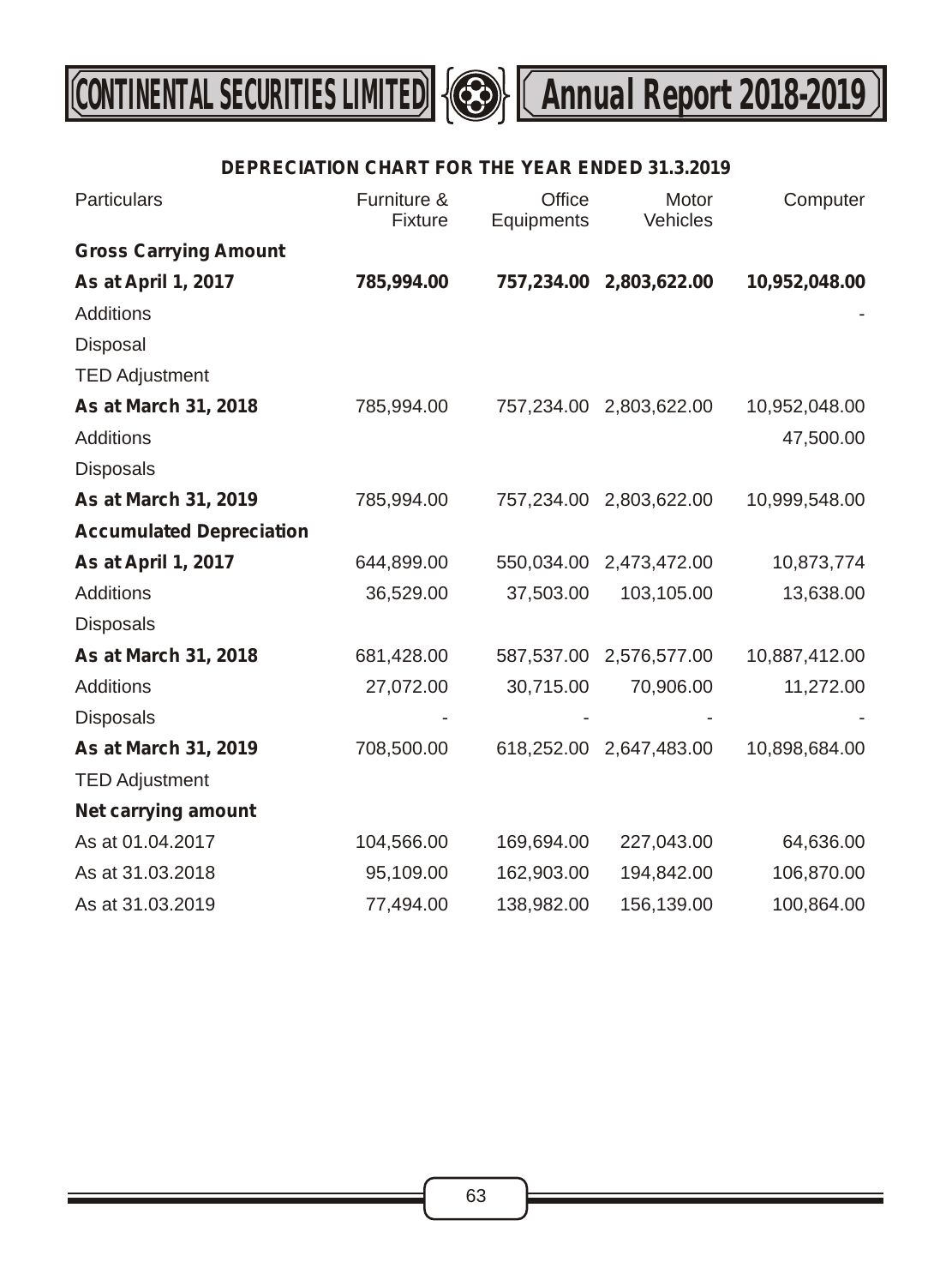

## **SCHEDULE**

## **NOTES AND ACCOUNTING POLICIES**

## **(Notes annexed to and forming part of Accounts)**

## **I. SIGNIFICANT ACCOUNTING POLICIES**

- 1. The financial statements of the Company have been prepared and presented in accordance with the generally accepted accounting principles under the historical cost convention on the accrual basis. These financial statements have been prepared as going concern .The Company has not adopted Indian accounting standard to prepare accounts so far as it is optional for Our Company.
- 2. The presentation of financial statements requires estimates and assumptions to be made that affect the reported amount of assets and liabilities on the date of the financial statements and reported amount of revenues and expenses during the reported period. Differences between the actual results and estimates are recognized in the period in which the results are known/materialized
	- a. Interest Income on loans are being accounted for on accrual basis
	- b. Other financing activity are being accounted for on accrual basis
- 3. Investments are valued at cost and as certified by the Management.
- 4. Fixed Assets are stated at cost and in respect of assets other than leased assets, depreciation has been provided onwritten down value basis as per Companies Act, 2013.
- 5. The Company has complied with the guidelines issued by Reserve Bank of India, in respect of Prudential norms for income recognition, accounting standard and Provision for bad and doubtful debts.
- 6. Income Recognition
	- (A) Penal/ additional interest and additional finance charges are recognized are as income as and when received.
	- (B) All other income are recognized on their accrual.
- 7. The Company has not accepted any public deposit during the relevant year and the Board of Directors has also passed a resolution onDate 28th April 2018 for nonacceptance of any public deposits.
- 8. The Mandatory accounting standards prescribed by the institute of Chartered Accountants of India have been followed wherever applicable.

## **NOTES ON ACCOUNTS**

1. In the opinion of the Board of Directors Current Assets, Loans, advances have value of realization in the ordinary course of business atleast equal to the amount stated in the Balance Sheet and provisions for all known liabilities have been made.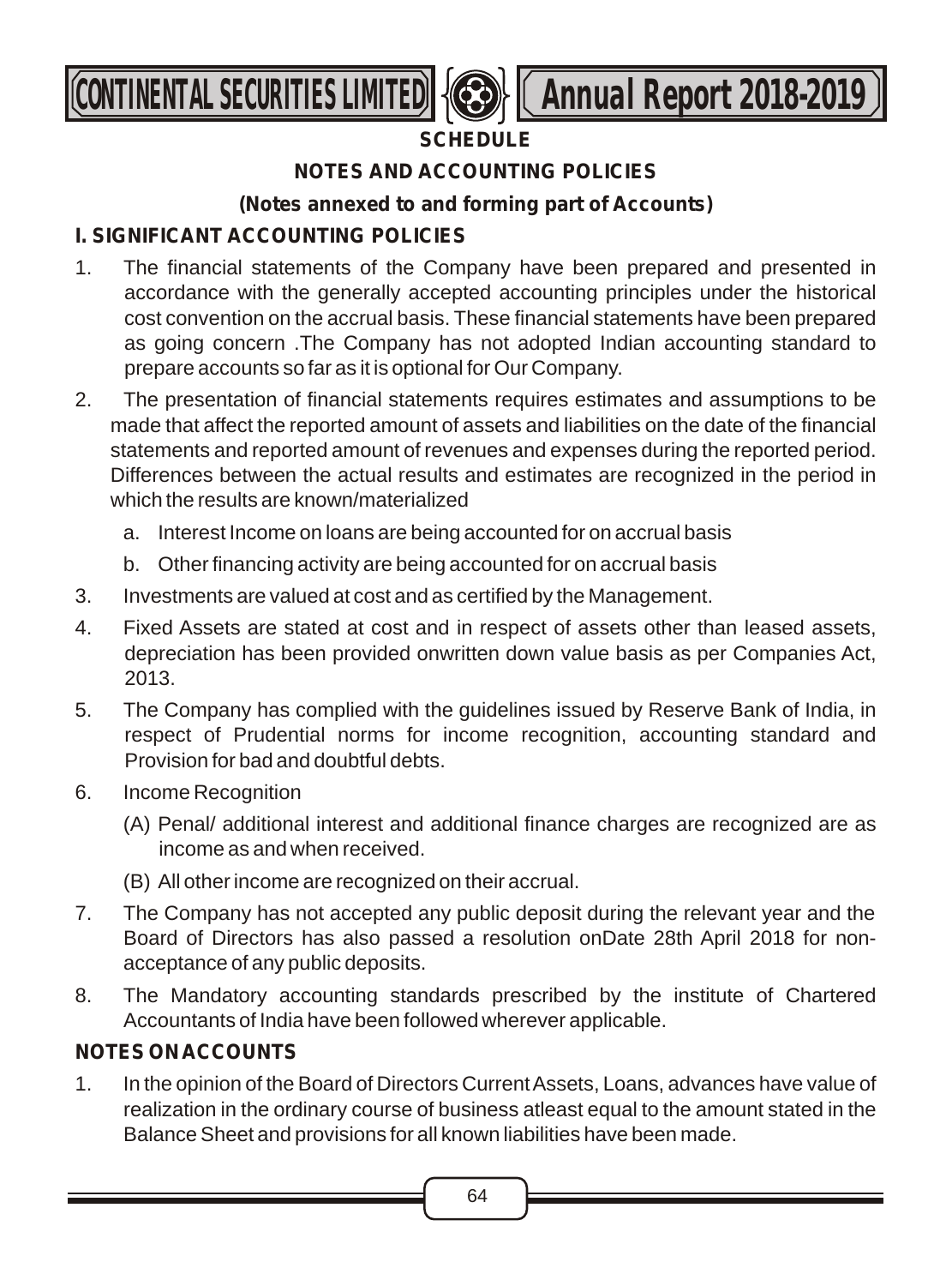**CONTINENTAL SECURITIES LIMITED <b>Annual Report 2018-2019** 

- 2. Provision for further liability of gratuity payable at a future date has not been made as no employee hasbecome entitled for the same as on date same and shall be accounted for as and when paid.
- 3. No provision have been made for diminution in the value of investment in shares which show the investment in the unquoted shares.
- 4. Provision is made for Standard Assets as per RBI norms.
- 5. Creditors & Loans and Advances are subject to confirmation.
- 6. Previous year figures have been re-grouped/rearranged wherever necessary to make Themcomparable with those of current year.
- 7. Loan to Directors outstanding are Rs. Nil
- 9. Audit Fee represents:

| <b>Total35400</b>                   | 40,710  |         |
|-------------------------------------|---------|---------|
| Tax representation & Certifications |         | 13.570  |
| Fees for Audit                      | 35400   | 27.140  |
|                                     | 2018-19 | 2017-18 |

- 10. The Company has only one revenue segment Interest income. Hence, no seperate segment wise information on revenue result and capital employed is given.
- 11. Related party disclosure : As per AS-18 issued by the Institute of Chartered Account of India, the institution's related parties are disclosed below:

| Related<br>Party  | Nature of<br><b>Relation ship</b> | Transaction  | Amount<br>2018-19 | <b>Balance</b><br>outstanding<br>31 <sup>st</sup> March<br>2018 | Amount<br>2016-17 | <b>Balance</b><br>Outstanding<br>31 <sup>st</sup> March<br>2017 |
|-------------------|-----------------------------------|--------------|-------------------|-----------------------------------------------------------------|-------------------|-----------------------------------------------------------------|
| Rajesh<br>Khuteta | Key<br>Management<br>Personel     | Remuneration | 900000.00         | $\Omega$                                                        | 813440.00         |                                                                 |
| Rajesh<br>Khuteta | Key<br>Management<br>Personel     | Rent         | 263520.00         | $\Omega$                                                        | 239580.00         | 0                                                               |

- 12. There is no Earning & Expenditure in foreign Currency
- 13. There is no Claims against the Company not acknowledged as debts
- 14. There is no Contingent liability for which provisions are to be made.
- 15. Figures have been rounded off to the nearest rupee.
- 16. Quantitative information in respect of goods traded in shares/ debentures/ securities are nil.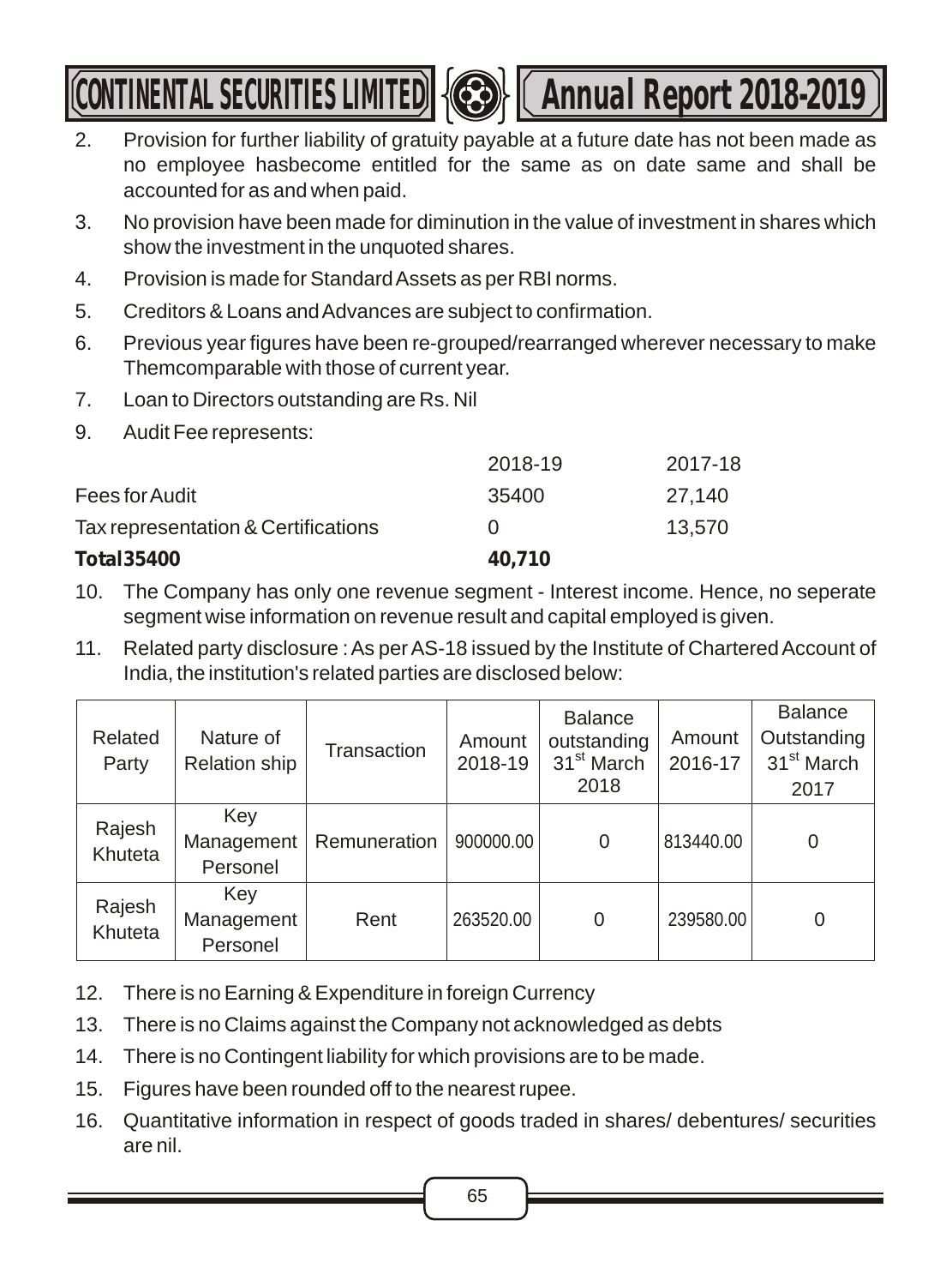# **CONTINENTAL SECURITIES LIMITED <b>Annual Report 2018-2019**

- 19. In accordance with provisions contained in Section 203 of the Companies act, 2013 read with Rule 8 of the Companies (Appointment and Remuneration of Managerial Personnel) Rules, 2014 and Section 149 (1) of the Companies Act,2013 read with Rule 3 of the Companies (Appointment and Qualification of the Directors ) Rules ,2014 the appointment of Key Managerial Personnel and women Director has become mandatory . The Company has appointed Company Secretary,CFO and woman Director in this process.
- 20. The previous year figures has been regrouped where ever it was necessary.

As per our Audit Report of even date annexed.

Regd. Office: 301, Metro Plaza Gopalbari, Jaipur 302001 Date: 30.05.2019

FRN No 002803C

For GOPAL SHARMA & CO For and Behalf of Board of Directors Chartered Accountants Continental Securities Limited

| $Sd/-$                          | Sd/-         | $Sd$ -              | $Sd/-$                    |
|---------------------------------|--------------|---------------------|---------------------------|
| Abhishek Sharma M.L. Khandelwal |              | Rajesh Khuteta      | <b>Hemant Gupta</b>       |
| (Partner)                       | (Chairman)   | (Managing Director) | (Chief Financial Officer) |
| M.No079224                      | DIN:00414717 | DIN: 00167672       | PAN: AMOPG2025R           |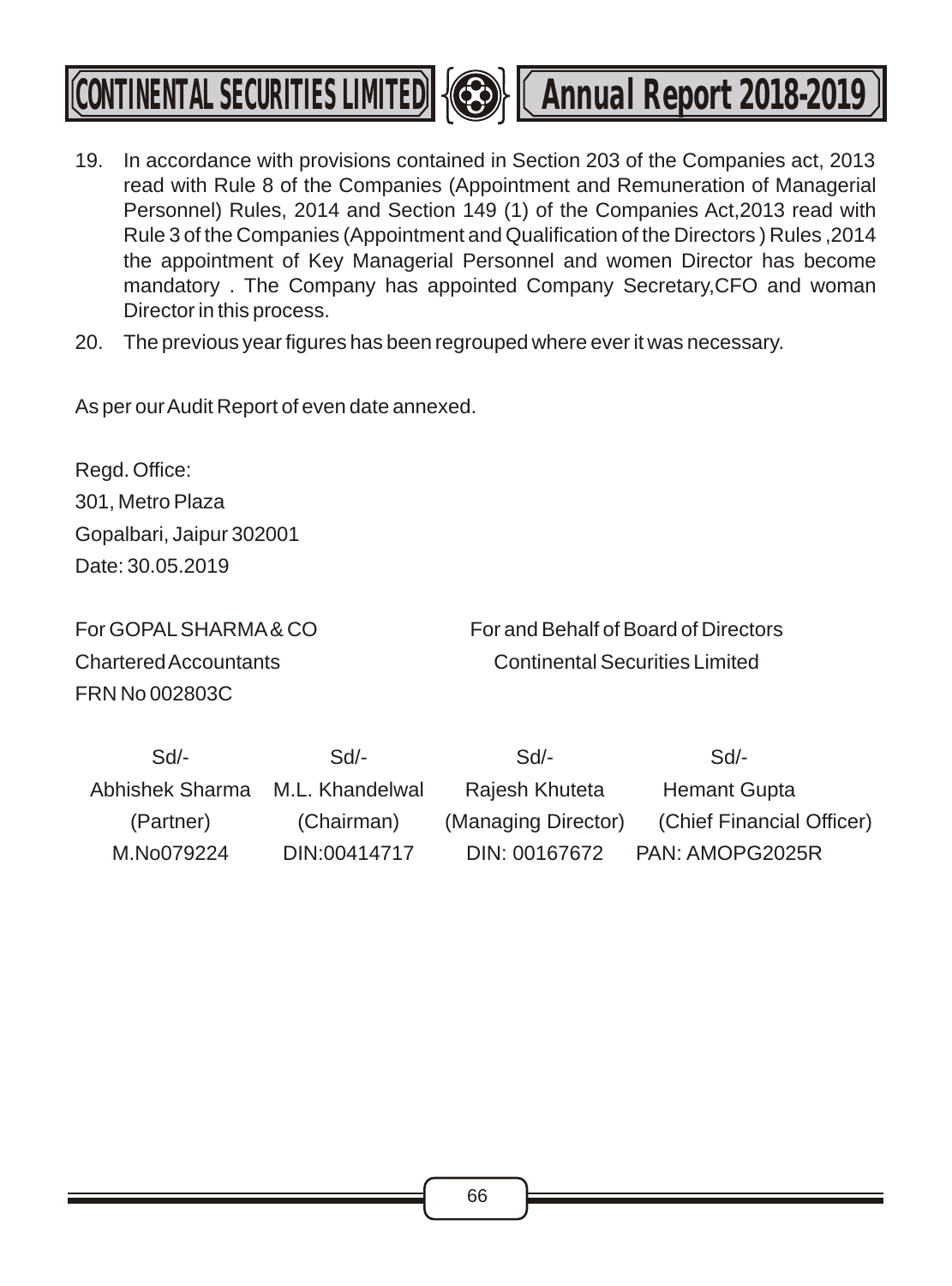



#### **SCHEDULE TO THE BALANCE SHEET FOR THE YEAR ENDED 31ST MARCH 2019**

As required in terms of paragraph 9BB of Non-Banking Financial Companies Prudential Norms (Reserve Bank) Directions, 1998)

|     | <b>PARTICULARS</b>                                                                                                                                                                                                   |                | PRINCIPAL INTEREST ACCRUED | <b>AMOUNT</b>             | <b>AMOUNT</b> |  |
|-----|----------------------------------------------------------------------------------------------------------------------------------------------------------------------------------------------------------------------|----------------|----------------------------|---------------------------|---------------|--|
|     |                                                                                                                                                                                                                      |                | <b>BUT NOT DUE</b>         | <b>OUSTANDING OVERDUE</b> |               |  |
|     | <b>LIABILITIES SIDE</b>                                                                                                                                                                                              |                |                            |                           |               |  |
| (1) | Loans and advances availed by the NBFCs<br>Inclusive if interest accrued thereon but not paid:                                                                                                                       |                | Rate in Lacs               |                           |               |  |
|     | (a) Debentures: Secured                                                                                                                                                                                              | - - -          | - - -                      | .                         | - - -         |  |
|     | : Unsecured                                                                                                                                                                                                          | - - -          | .                          | .                         | - - -         |  |
|     | (Other than falling within the meaning of public deposits)                                                                                                                                                           |                |                            |                           |               |  |
|     | (b) Deferred Credits                                                                                                                                                                                                 | $  -$          | $- - -$                    | $ -$                      |               |  |
|     | (c) Term Loans                                                                                                                                                                                                       | - - -          | $- - -$                    | $ -$                      | - - -         |  |
|     | (d) Inter-corporate loans and borrowing                                                                                                                                                                              | $  -$          | .                          | .                         |               |  |
|     | (e) Commercial Paper                                                                                                                                                                                                 |                | - - -                      | - - -                     |               |  |
|     | (f) Public Deposits                                                                                                                                                                                                  |                | - - -                      | - - -                     | - - -         |  |
|     | (g) Cash Credit and Working Capital Demand Loan                                                                                                                                                                      | $  -$          |                            |                           |               |  |
|     | <b>TOTAL</b>                                                                                                                                                                                                         | $  -$          | - - -                      | - - -                     | - - -         |  |
| (2) | Break-up of (1) (f) above (outstanding public deposits<br>Inclusive of interest accrued thereon but not paid):<br>(a) In the form of unsecured Debentures                                                            | $\overline{a}$ | ٠.                         |                           |               |  |
|     | (b) In the form of partly secured debentures                                                                                                                                                                         |                |                            |                           |               |  |
|     | i.e. Debentures where there is a shortfall                                                                                                                                                                           | $\overline{a}$ | $\sim$ $\sim$              | $\overline{a}$            |               |  |
|     | in the value of security<br>(c) Other public deposits                                                                                                                                                                | - -            | $\sim$ $\sim$              | - -                       |               |  |
|     | Interest accrued but not paid - Nil                                                                                                                                                                                  |                |                            |                           |               |  |
|     |                                                                                                                                                                                                                      |                |                            |                           |               |  |
|     | <b>PARTICULARS</b>                                                                                                                                                                                                   |                |                            | AMOUNT OUTSTANDING        |               |  |
|     | <b>ASSETS SIDE</b>                                                                                                                                                                                                   |                |                            |                           |               |  |
| (3) | Break - up of Loans and advances including bills receivables<br>(other than those included in (4) below):                                                                                                            |                |                            |                           |               |  |
|     | (a) Secured<br>(b) Unsecured                                                                                                                                                                                         |                |                            | 313.18                    |               |  |
|     |                                                                                                                                                                                                                      |                |                            |                           |               |  |
| (4) | Break up of Leased Assets and stock on hire and hypothecation loans counting towards EL/SP activities<br>1) Lease assets including lease rentals under sundry debtors:<br>(a) Financial Lease<br>(b) Operating Lease |                |                            |                           |               |  |
|     | (ii) Stock on hire including hire charges under sundry debtors.<br>(a)Assets on hire<br>(b)Repossessed Assets                                                                                                        |                |                            |                           |               |  |
|     | (iii) Hypothecation loans counting towards EL/HP activities<br>(a) Loans where assets have been repossessed<br>(b) Loans other than (a) above                                                                        |                |                            |                           |               |  |
| (5) | Break -up of Investments:<br><b>Current Investments:</b>                                                                                                                                                             |                |                            |                           |               |  |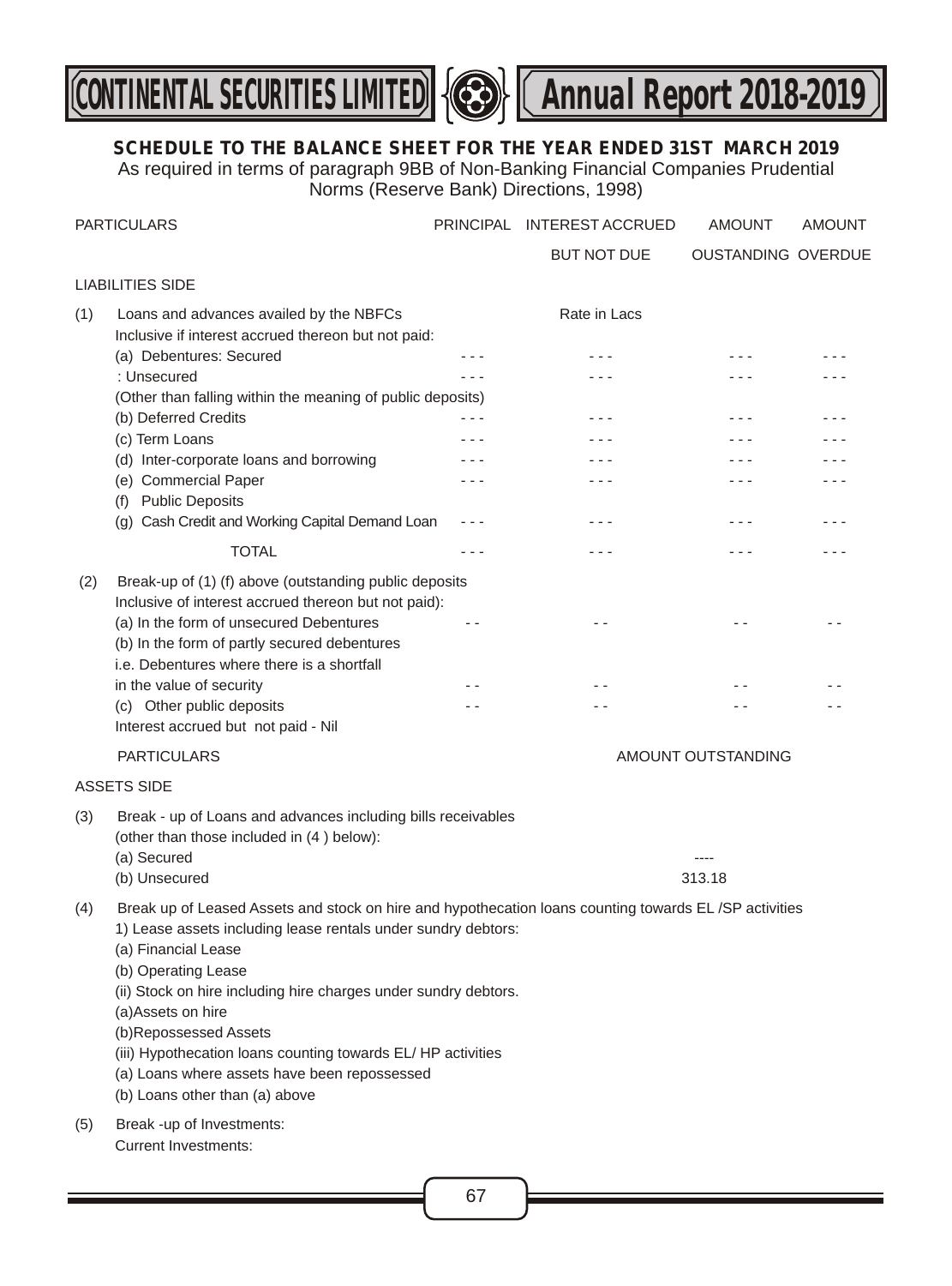| (CONTINENTAL SECURITIES LIMITED)                                                                                                                                                                                                                                                                                                                                 |               |                | <b>Annual Report 2018-2019</b>   |
|------------------------------------------------------------------------------------------------------------------------------------------------------------------------------------------------------------------------------------------------------------------------------------------------------------------------------------------------------------------|---------------|----------------|----------------------------------|
| 1.<br>Quoted:<br>(i)<br>Shares:<br>(a) Equity<br>(b) Preference<br>(ii) Debentures and Bonds<br>(iii) Units of mutual funds<br>(iv) Government Securities<br>(v) Others (please specify)<br>Unquoted:<br>2.<br>(i) Shares<br>(a) Equity<br>(ii) Debentures and Bonds<br>(iii) Units of mutual funds<br>(iv) Government Securities<br>(v) Others (please specify) | (b)Preference |                |                                  |
| <b>PARTICULARS</b>                                                                                                                                                                                                                                                                                                                                               |               |                | <b>AMOUNT OUTSTANDING</b>        |
| Long Term Investments                                                                                                                                                                                                                                                                                                                                            |               |                |                                  |
| 1.Quoted:<br>(i) Shares: (a) Equity<br>(b) Preference<br>(ii) Debentures and Bonds<br>(iii) Units of Mutual Funds<br>(iv) Government Securities<br>(v) Others (Please specify)                                                                                                                                                                                   |               |                |                                  |
| 2. Unquoted:<br>(i) Shares: (a) Equity<br>(b) Preference<br>(ii) Debentures and Bonds<br>(iii) Units of Mutual Funds<br>(iv) Government Securities<br>v) Others (Please specify)                                                                                                                                                                                 |               |                | 54.90<br>$\sim$<br>$\sim$<br>$-$ |
| Total                                                                                                                                                                                                                                                                                                                                                            |               |                | 54.90                            |
| (6) Borrower group-wise classification of all leased assets, stock-on-hire and loans and advances :                                                                                                                                                                                                                                                              |               |                |                                  |
| Category                                                                                                                                                                                                                                                                                                                                                         |               |                | Amount net of Provisions         |
|                                                                                                                                                                                                                                                                                                                                                                  | Secured       | Unsecured      | Total                            |
| 1. Related Parties                                                                                                                                                                                                                                                                                                                                               |               |                |                                  |
| Subsidiaries<br>(a)<br>(b)<br>Companies in the same group                                                                                                                                                                                                                                                                                                        |               | $\overline{a}$ | $\sim$                           |

2. Other than related parties **298.65** 298.65 298.65 **Total -- 298.65 298.65**

(7) Investor group-wise classification of all investment (current and long term) in shares and securities (both quoted and unquoted) :

(c) Other related parties -- -- --

Ξ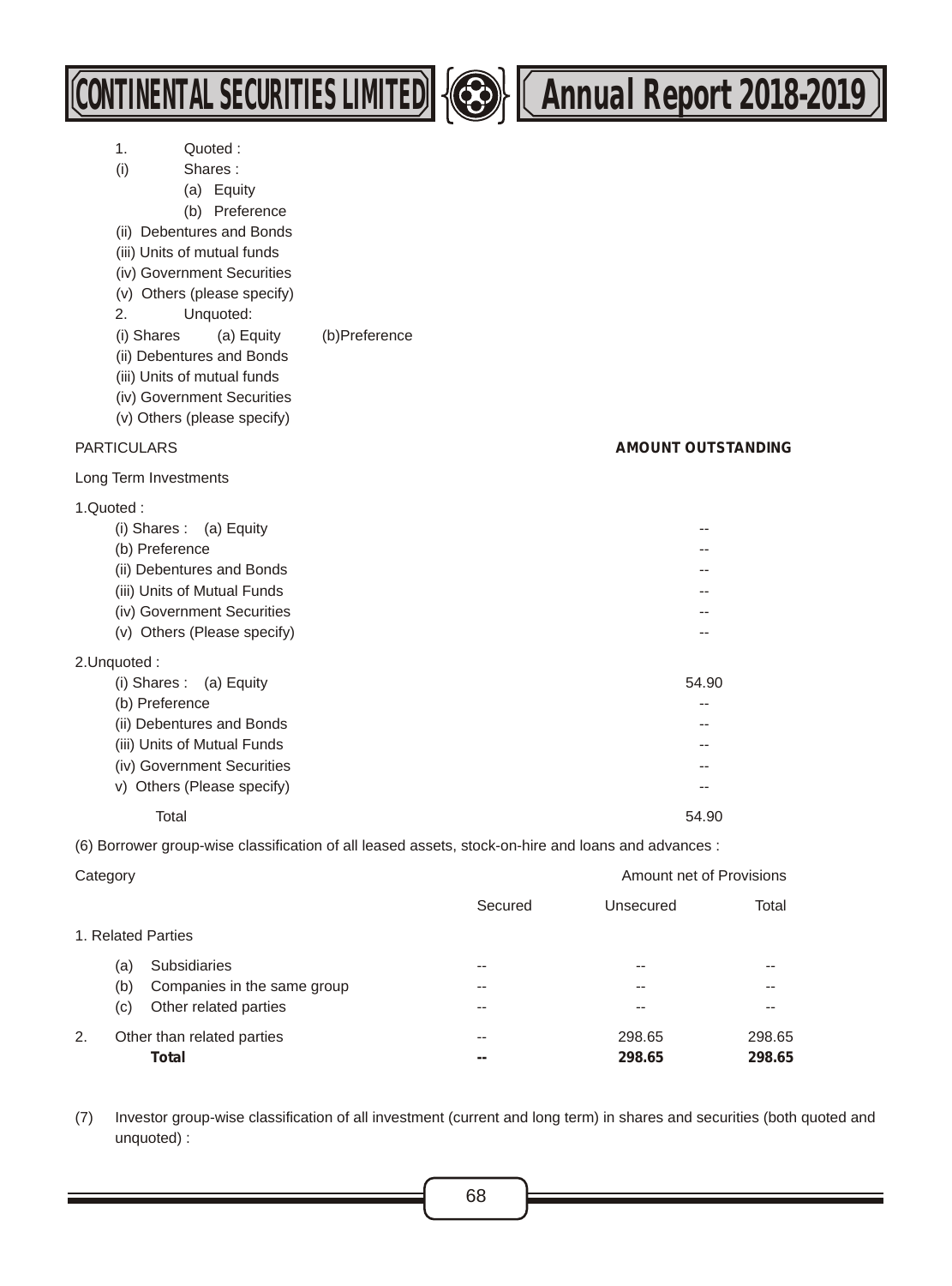

| Category |                                                                                                                                                                                                                                                       | Market Value/ Break up or<br>fair value or NAV | <b>Book Value</b><br>(Net of Provisions) |
|----------|-------------------------------------------------------------------------------------------------------------------------------------------------------------------------------------------------------------------------------------------------------|------------------------------------------------|------------------------------------------|
|          | 1. Related Parties<br><b>Subsidiaries</b><br>(a)<br>Companies in the same group<br>(b)<br>Other related parties<br>(c)                                                                                                                                |                                                |                                          |
| (8)      | 2. Other than related parties<br>Total<br>Other Information                                                                                                                                                                                           | 54.90<br>54.90                                 | 54.90<br>54.90                           |
|          | Particulars<br>Gross Non-Performing Assets<br>(i)<br>(a) Related Parties<br>(b) Other than related parties<br>(ii) Net Non-Performing Assets<br>(a) Related Parties<br>(b) Other than related parties<br>(iii) Asset acquired in satisfaction of debt | Amount<br>--                                   |                                          |

For GOPAL SHARMA & CO. Chartered Accountants Firm Reg. No.002803C

Date : 30th May, 2018 **Partner** Partner Number 2018

Place : JAIPUR **ABHISHEK SHARMA** M. No. 079224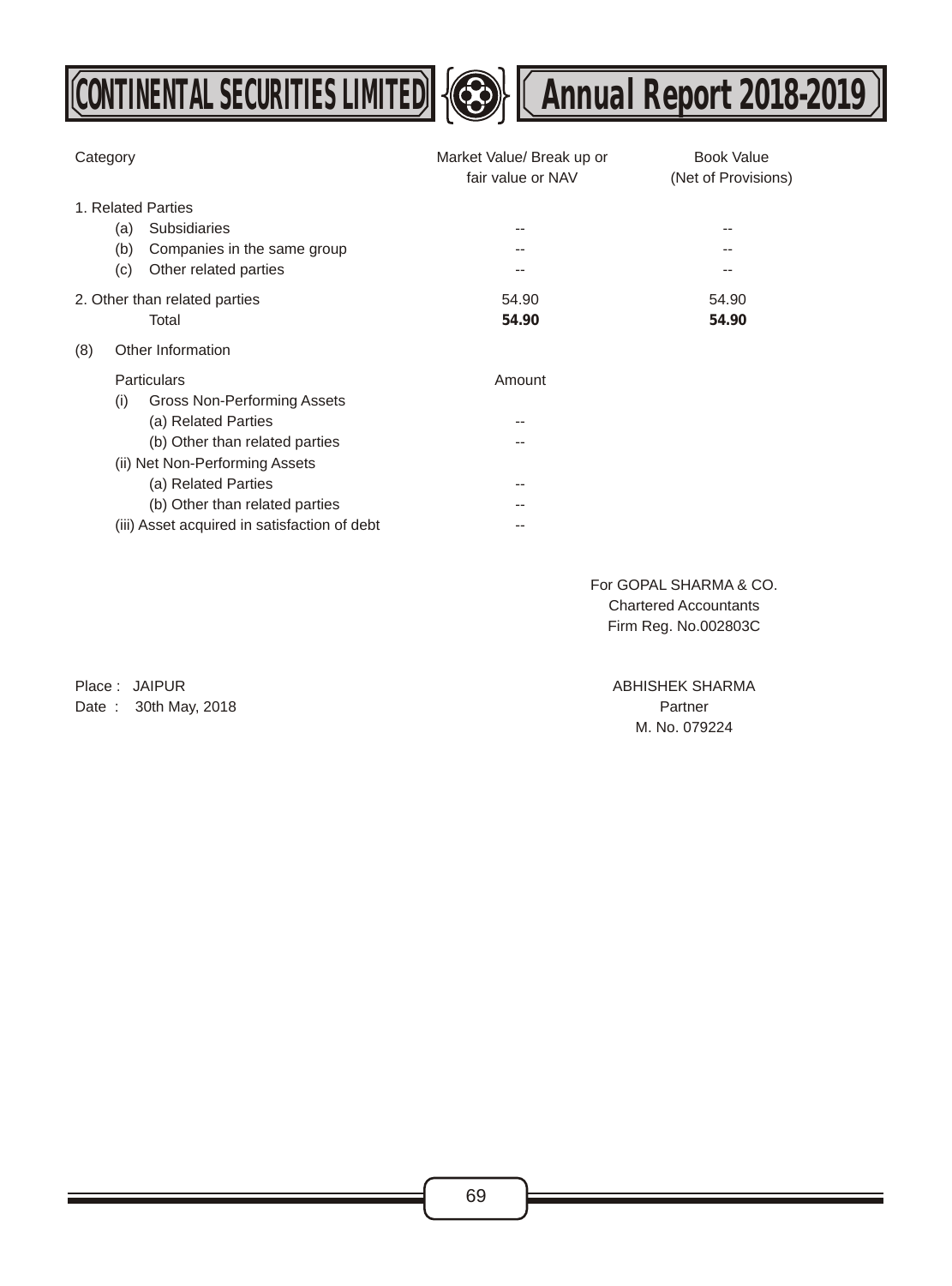

## **Form No. MGT-11**

**Proxy form**

[Pursuant to Section 105(6) of the Companies Act, 2013 and Rule 19(3) of the Companies (Management and Administration) Rules, 2014]

# **CIN : L67120RJ1990PLC005371**

## **Name of the Company : CONTINENTALSECURITIES LIMITED**

#### **Registered office : 301, Metro Plaza, Gopalbari, Jaipur 302001**

| appoint.                           | I/ We being the member(s) of _______________, holding shares of the above named company, hereby |
|------------------------------------|-------------------------------------------------------------------------------------------------|
|                                    |                                                                                                 |
| E-mail Id: _______________________ | E-mail Id: _______________________                                                              |

Signature: etc. The state of the state of failing him Signature: Equation of the state of the state of the state of the state of the state of the state of the state of the state of the state of the state of the state of th

as my/our proxy to attend and vote (on a poll) for me/us and on my/our behalf at Twenty Ninth Annual General Meeting of members of the Company, to be held on the Monday, 16 September 2019at the registered office of the Company at 301,Metro Plaza, Gopalbari, Jaipur 302001, and at any adjournment thereof in respect of such resolutions as are indicated below:

Resolution No. Resolutions:

### **Ordinary Business:**

- 1. Adoption of financial statement for the year ended 31st March 2019.
- 2. Appointment of Director in the place of Shri M.L .Khandelwal (DIN: 00414717) who retires by rotation and being eligible, offers himself for reappointment.

#### **Special Business:**

3. To fix minimum fees for serving various documents.

Signed this .....….. day of…..… 2019.



Signature of Shareholder

Signature of Proxy holder(s)

Note: This form of proxy in order to be effective should be duly completed and deposited at the Registered Office of the Company, Not less than 48 hours before the commencement of the Meeting.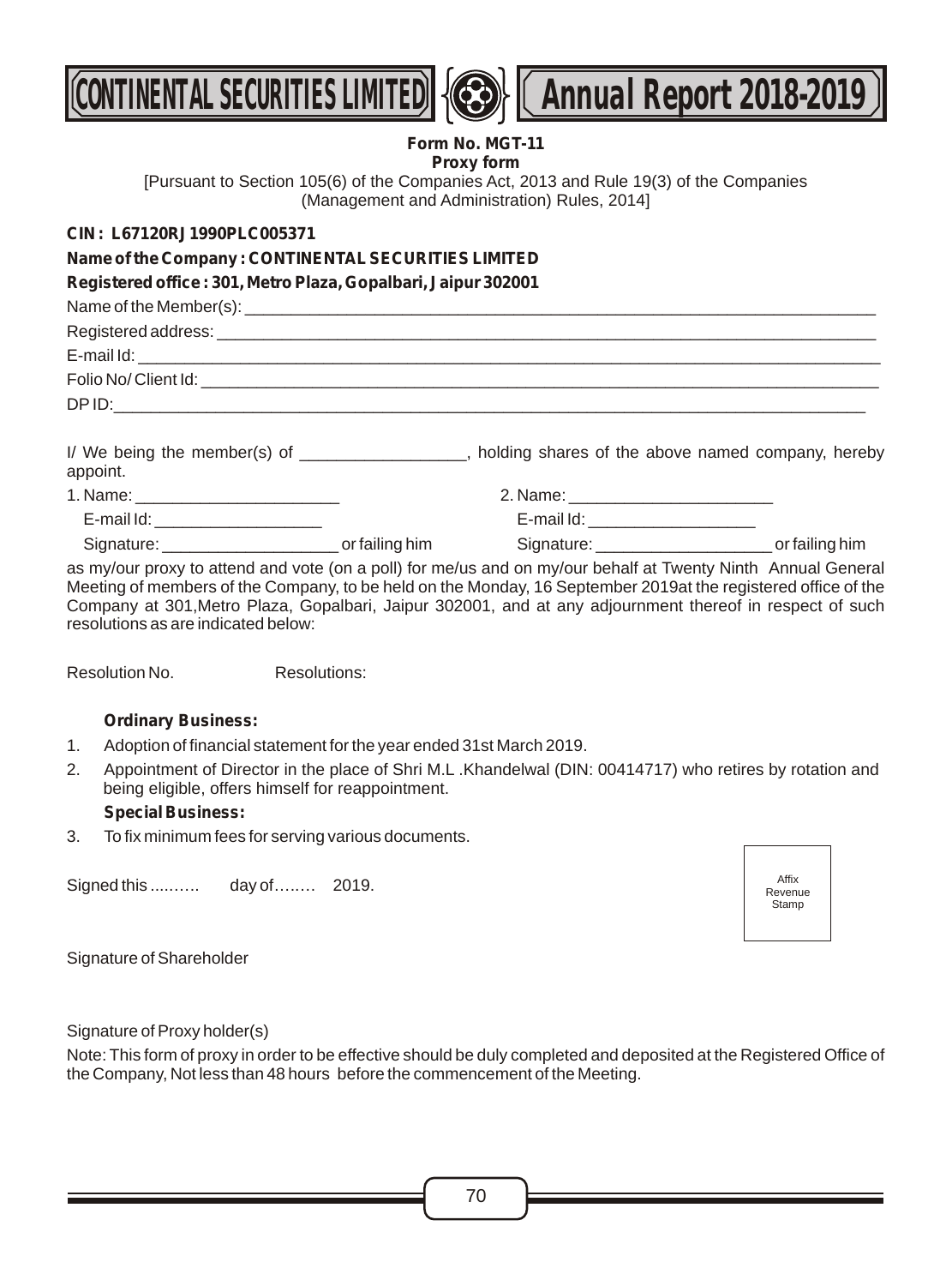

# **ATTENDANCE SLIP**

Twenty Ninth Annual General Meeting on Monday, 16th September, 2019 at 02:00 PM at Flat No. 301, Metro Plaza, Parivahan Marg Jaipur Rajasthan 302001 IN

| <sup>∹</sup> olio No.: | Pר<br>NO | Client<br>No |
|------------------------|----------|--------------|
|                        |          |              |

I/We record my/our presence at the Twenty Ninth Annual General Meeting to be held on Monday, 16th September, 2019 at Flat No. 301, Metro Plaza, Parivahan Marg Jaipur Rajasthan 302001 IN at 02.00 P.M.

Name of the Member

Signature

Name of the Proxy holder\_\_\_\_\_\_\_\_\_\_\_\_\_\_\_\_\_\_\_\_\_\_\_\_\_\_

Signature\_\_\_\_\_\_\_\_\_\_\_\_\_\_\_\_\_\_\_\_\_\_\_\_\_\_\_\_\_\_\_\_\_\_\_\_\_\_

## **NOTES:**

- 1. Only Member/Proxy holder can attend the Meeting.
- 2. Please complete the Folio No./DP ID No., Client ID No. and name of the Member/ Proxy holder, sign this Attendance Slip and hand it over, duly signed, at the entrance of the Meeting Hall.
- 3. A Member/Proxy holder attending the meeting should bring copy of the Annual Report for reference at the meeting.